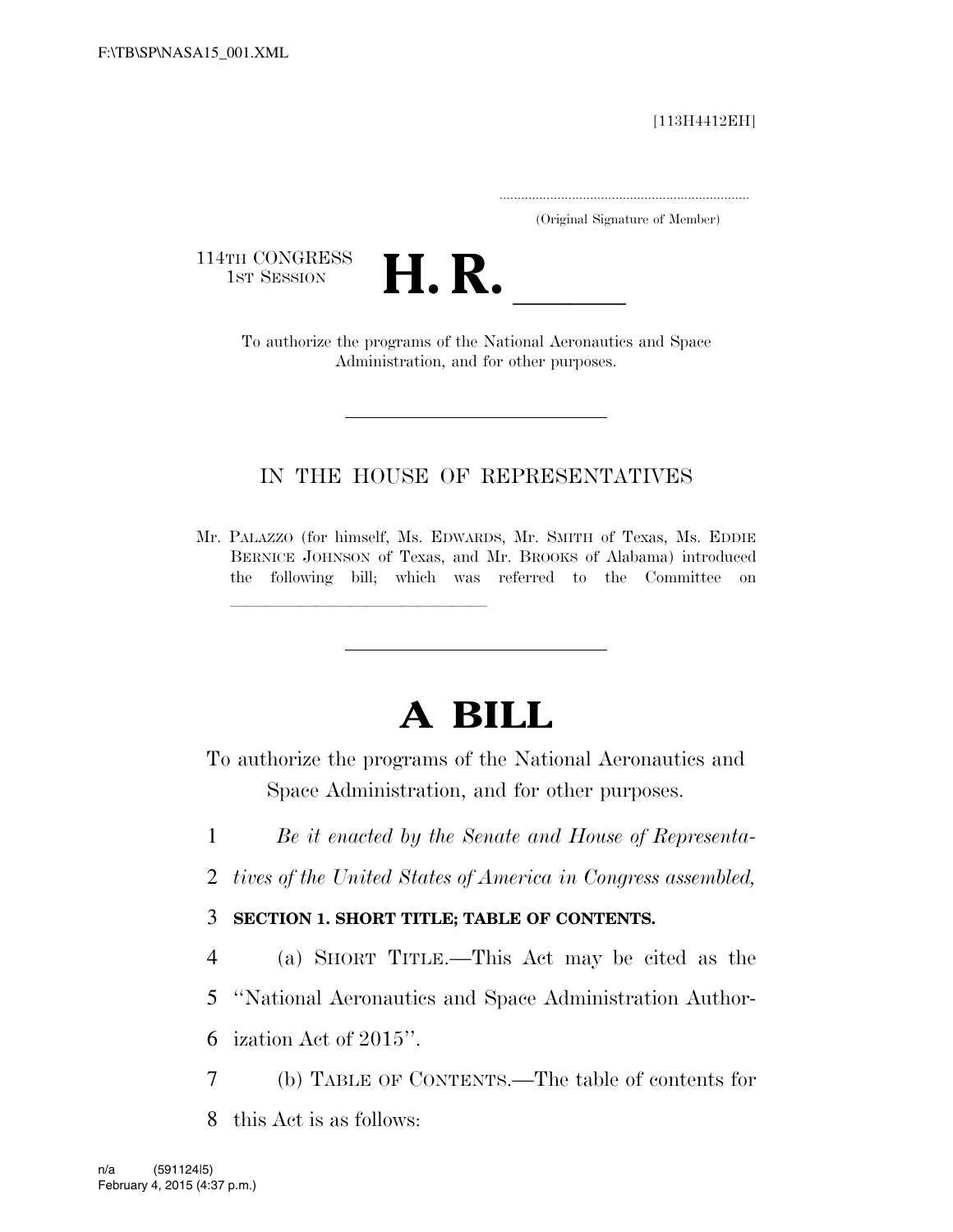- Sec. 1. Short title; table of contents.
- Sec. 2. Definitions.

### TITLE I—AUTHORIZATION OF APPROPRIATIONS

Sec. 101. Fiscal year 2015.

### TITLE II—HUMAN SPACE FLIGHT

#### Subtitle A—Exploration

- Sec. 201. Space exploration policy.
- Sec. 202. Stepping stone approach to exploration.
- Sec. 203. Space Launch System.
- Sec. 204. Orion crew capsule.
- Sec. 205. Space radiation.
- Sec. 206. Planetary protection for human exploration missions.

#### Subtitle B—Space Operations

- Sec. 211. International Space Station.
- Sec. 212. Barriers impeding enhanced utilization of the ISS's National Laboratory by commercial companies.
- Sec. 213. Utilization of International Space Station for science missions.
- Sec. 214. International Space Station cargo resupply services lessons learned.
- Sec. 215. Commercial crew program.
- Sec. 216. Space communications.

### TITLE III—SCIENCE

#### Subtitle A—General

- Sec. 301. Science portfolio.
- Sec. 302. Radioisotope power systems.
- Sec. 303. Congressional declaration of policy and purpose.
- Sec. 304. University class science missions.
- Sec. 305. Assessment of science mission extensions.

#### Subtitle B—Astrophysics

- Sec. 311. Decadal cadence.
- Sec. 312. Extrasolar planet exploration strategy.
- Sec. 313. James Webb Space Telescope.
- Sec. 314. National Reconnaissance Office telescope donation.
- Sec. 315. Wide-Field Infrared Survey Telescope.
- Sec. 316. Stratospheric Observatory for Infrared Astronomy.

#### Subtitle C—Planetary Science

- Sec. 321. Decadal cadence.
- Sec. 322. Near-Earth objects.
- Sec. 323. Near-Earth objects public-private partnerships.
- Sec. 324. Research on near-earth object tsunami effects.
- Sec. 325. Astrobiology strategy.
- Sec. 326. Astrobiology public-private partnerships.
- Sec. 327. Assessment of Mars architecture.

#### Subtitle D—Heliophysics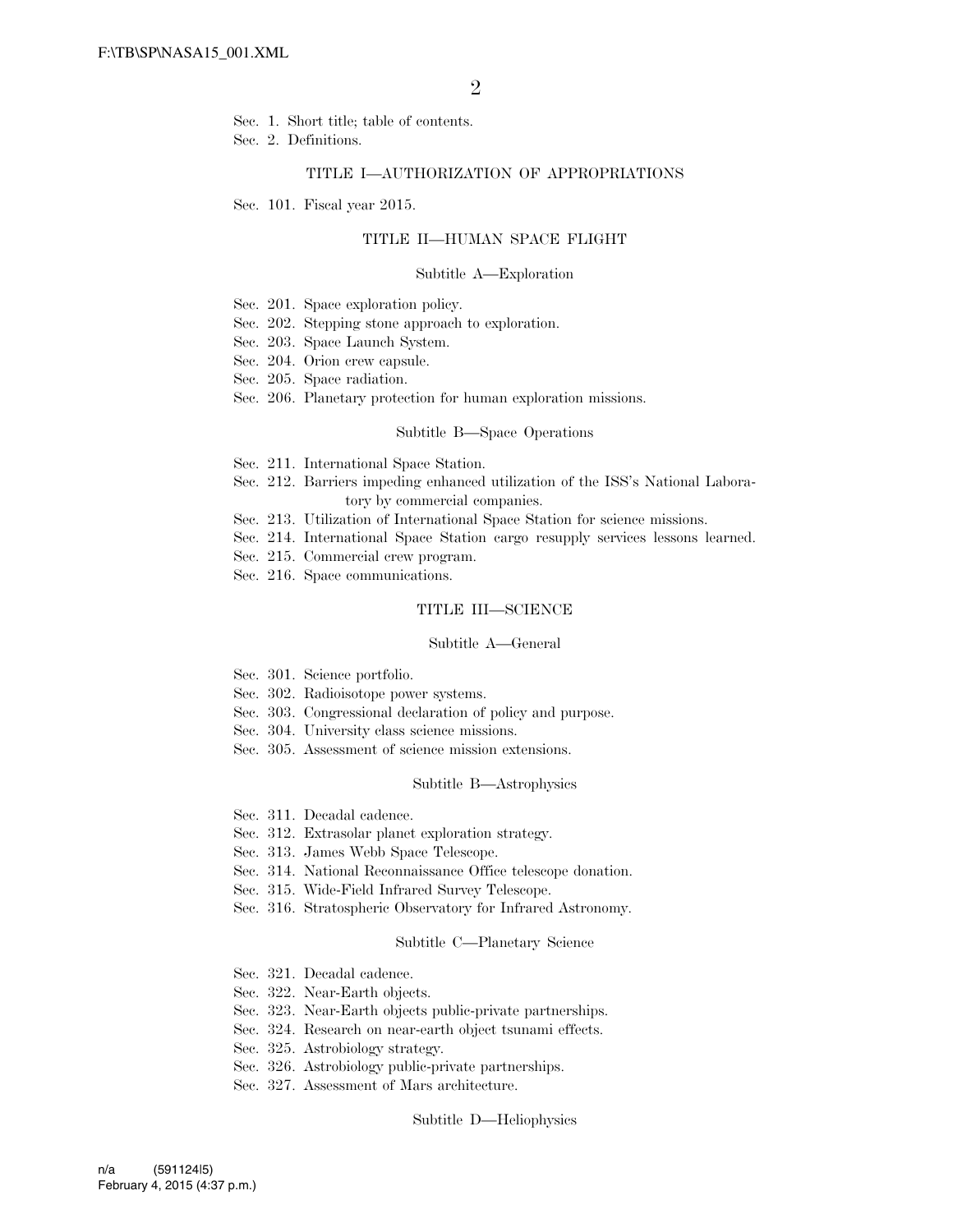- Sec. 331. Decadal cadence.
- Sec. 332. Review of space weather.

#### Subtitle E—Earth Science

- Sec. 341. Goal.
- Sec. 342. Decadal cadence.
- Sec. 343. Venture class missions.
- Sec. 344. Assessment.

#### TITLE IV—AERONAUTICS

- Sec. 401. Sense of Congress.
- Sec. 402. Aeronautics research goals.
- Sec. 403. Unmanned aerial systems research and development.
- Sec. 404. Research program on composite materials used in aeronautics.
- Sec. 405. Hypersonic research.
- Sec. 406. Supersonic research.
- Sec. 407. Research on NextGen airspace management concepts and tools.
- Sec. 408. Rotorcraft research.
- Sec. 409. Transformative aeronautics research.
- Sec. 410. Study of United States leadership in aeronautics research.

### TITLE V—SPACE TECHNOLOGY

- Sec. 501. Sense of Congress.
- Sec. 502. Space Technology Program.
- Sec. 503. Utilization of the International Space Station for technology demonstrations.

### TITLE VI—EDUCATION

- Sec. 601. Education.
- Sec. 602. Independent review of the National Space Grant College and Fellowship Program.
- Sec. 603. Sense of Congress.

### TITLE VII—POLICY PROVISIONS

- Sec. 701. Asteroid Retrieval Mission.
- Sec. 702. Termination liability sense of Congress.
- Sec. 703. Baseline and cost controls.
- Sec. 704. Project and program reserves.
- Sec. 705. Independent reviews.
- Sec. 706. Commercial technology transfer program.
- Sec. 707. National Aeronautics and Space Administration Advisory Council.
- Sec. 708. Cost estimation.
- Sec. 709. Avoiding organizational conflicts of interest in major Administration acquisition programs.
- Sec. 710. Facilities and infrastructure.
- Sec. 711. Detection and avoidance of counterfeit electronic parts.
- Sec. 712. Space Act Agreements.
- Sec. 713. Human spaceflight accident investigations.
- Sec. 714. Fullest commercial use of space.
- Sec. 715. Orbital debris.
- Sec. 716. Review of orbital debris removal concepts.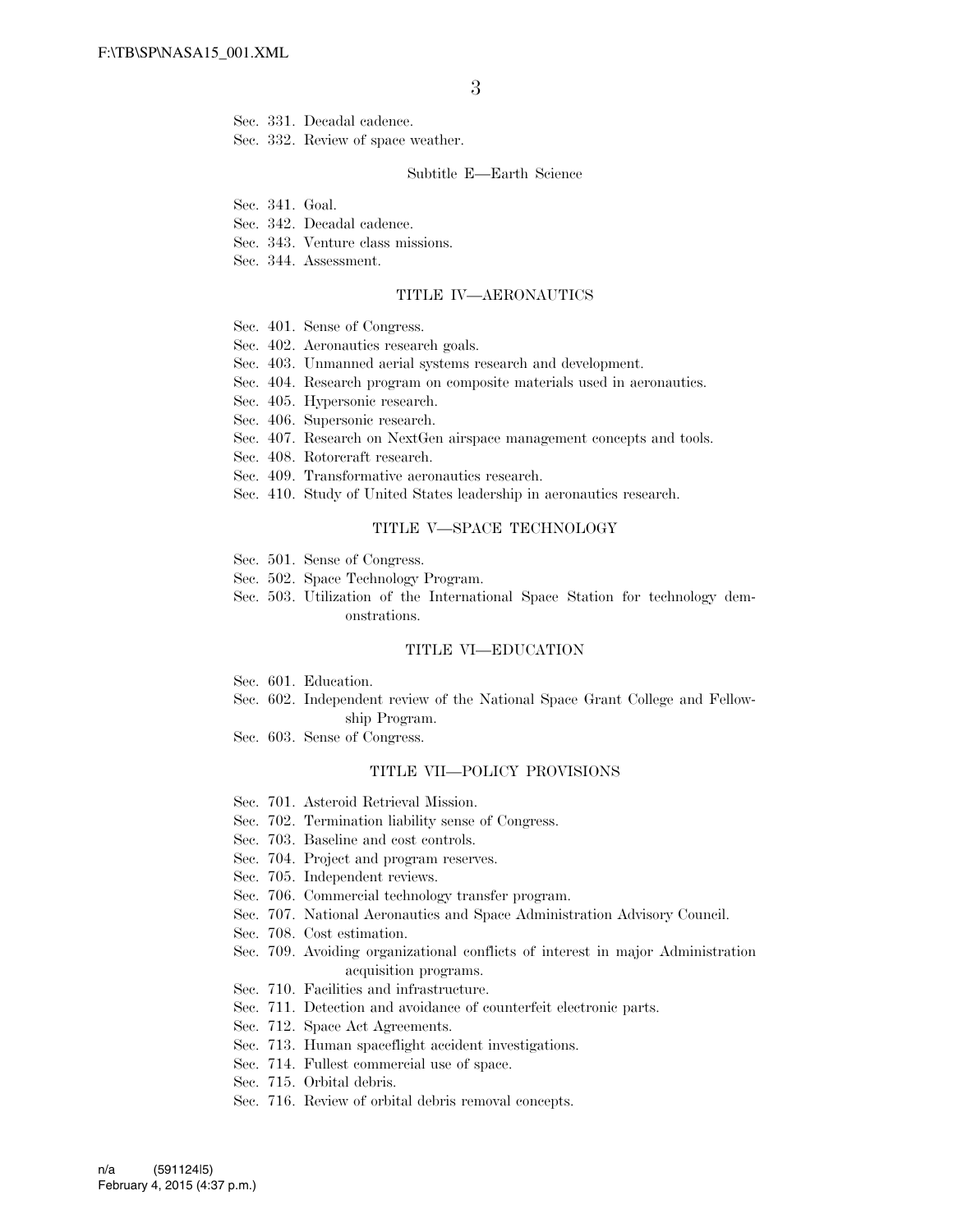- Sec. 717. Use of operational commercial suborbital vehicles for research, development, and education.
- Sec. 718. Fundamental space life and physical sciences research.
- Sec. 719. Restoring commitment to engineering research.
- Sec. 720. Liquid rocket engine development program.
- Sec. 721 Remote satellite servicing demonstrations.
- Sec. 722. Information technology governance.
- Sec. 723. Strengthening Administration security.
- Sec. 724. Prohibition on use of funds for contractors that have committed fraud or other crimes.
- Sec. 725. Protection of Apollo landing sites.
- Sec. 726. Astronaut occupational healthcare.
- Sec. 727. Sense of Congress on access to observational data sets.

## 1 **SEC. 2. DEFINITIONS.**

- 2 In this Act:
- 3 (1) ADMINISTRATION.—The term ''Administra-4 tion'' means the National Aeronautics and Space 5 Administration.
- 6 (2) ADMINISTRATOR.—The term ''Adminis-7 trator'' means the Administrator of the Administra-8 tion.
- 9 (3) ORION CREW CAPSULE.—The term ''Orion 10 crew capsule'' means the multipurpose crew vehicle 11 described in section 303 of the National Aeronautics 12 and Space Administration Authorization Act of 2010 13 (42 U.S.C. 18323).
- 14 (4) SPACE ACT AGREEMENT.—The term ''Space 15 Act Agreement'' means an agreement created under 16 the authority to enter into ''other transactions'' 17 under section 20113(e) of title 51, United States 18 Code.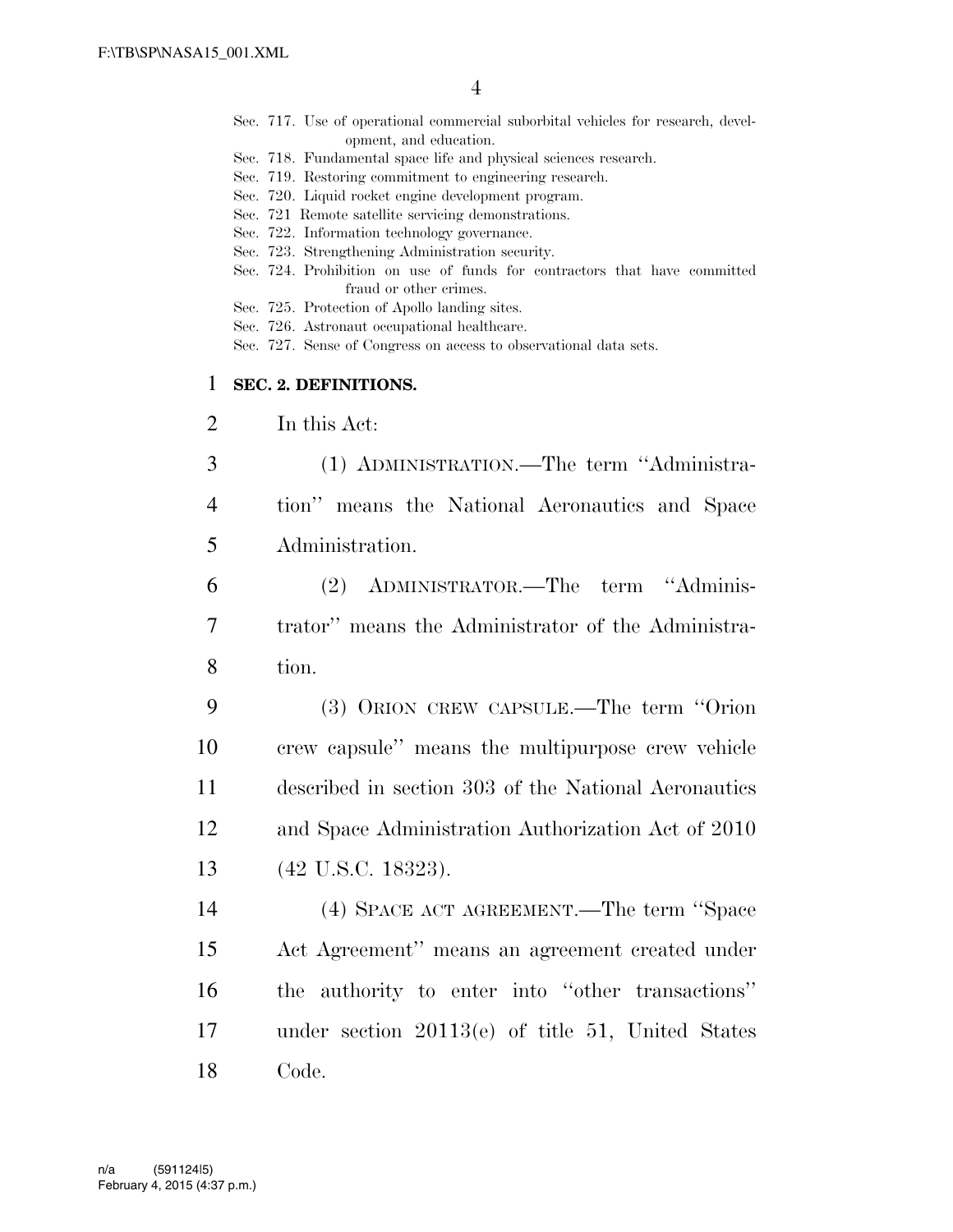(5) SPACE LAUNCH SYSTEM.—The term ''Space Launch System'' means the follow-on Government- owned civil launch system developed, managed, and operated by the Administration to serve as a key component to expand human presence beyond low- Earth orbit, as described in section 302 of the Na- tional Aeronautics and Space Administration Au-thorization Act of 2010 (42 U.S.C. 18322).

## **TITLE I—AUTHORIZATION OF APPROPRIATIONS**

## **SEC. 101. FISCAL YEAR 2015.**

 There are authorized to be appropriated to the Ad- ministration for fiscal year 2015 \$18,010,200,000 as fol-lows:

 (1) For Space Exploration, \$4,356,700,000, of which—

 (A) \$1,700,000,000 shall be for the Space Launch System; (B) \$351,300,000 shall be for Exploration Ground Systems; (C) \$1,194,000,000 shall be for the Orion crew capsule; (D) \$306,400,000 shall be for Exploration

Research and Development; and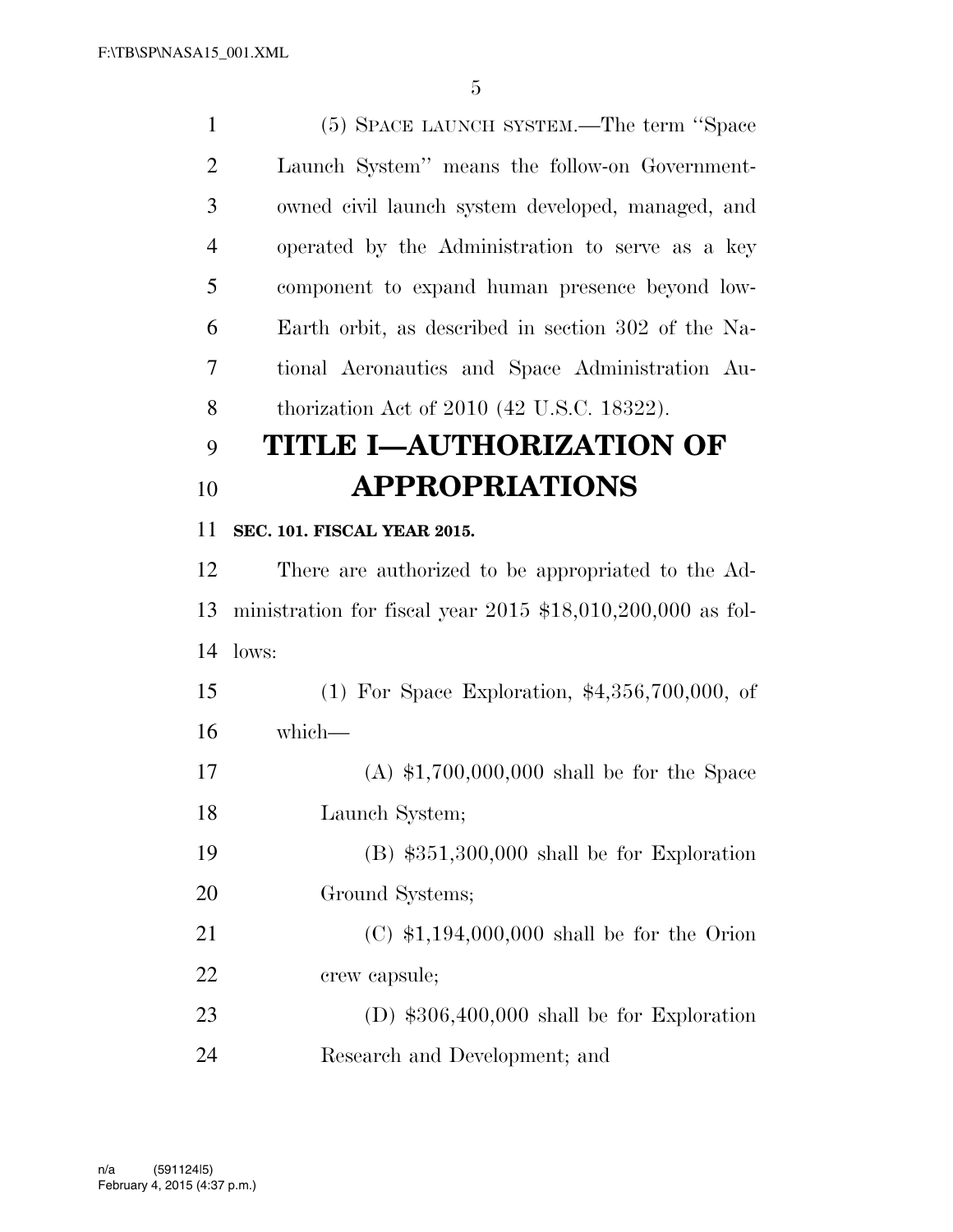| $\mathbf{1}$   | $(E)$ \$805,000,000 shall be for Commercial     |
|----------------|-------------------------------------------------|
| $\overline{2}$ | Crew Development activities.                    |
| 3              | $(2)$ For Space Operations, \$3,827,800,000.    |
| $\overline{4}$ | $(3)$ For Science, \$5,244,700,000, of which—   |
| 5              | $(A)$ \$1,772,500,000 shall be for Earth        |
| 6              | Science;                                        |
| 7              | $(B)$ \$1,437,800,000 shall be for Planetary    |
| 8              | Science, with up to $$30,000,000$ for the       |
| 9              | Astrobiology Institute;                         |
| 10             | (C) $$684,800,000$ shall be for Astro-          |
| 11             | physics;                                        |
| 12             | (D) $$645,400,000$ shall be for the James       |
| 13             | Webb Space Telescope;                           |
| 14             | $(E)$ \$662,200,000<br>shall<br>for<br>be       |
| 15             | Heliophysics; and                               |
| 16             | $(F)$ \$42,000,000 shall be for Education.      |
| 17             | $(4)$ For Aeronautics, \$651,000,000.           |
| 18             | $(5)$ For Space Technology, \$596,000,000.      |
| 19             | $(6)$ For Education, \$119,000,000.             |
| 20             | (7) For Safety, Security, and Mission Services, |
| 21             | \$2,758,900,000.                                |
| 22             | (8) For Construction and Environmental Com-     |
| 23             | pliance and Restoration, $$419,100,000$ .       |
| 24             | $(9)$ For Inspector General, \$37,000,000.      |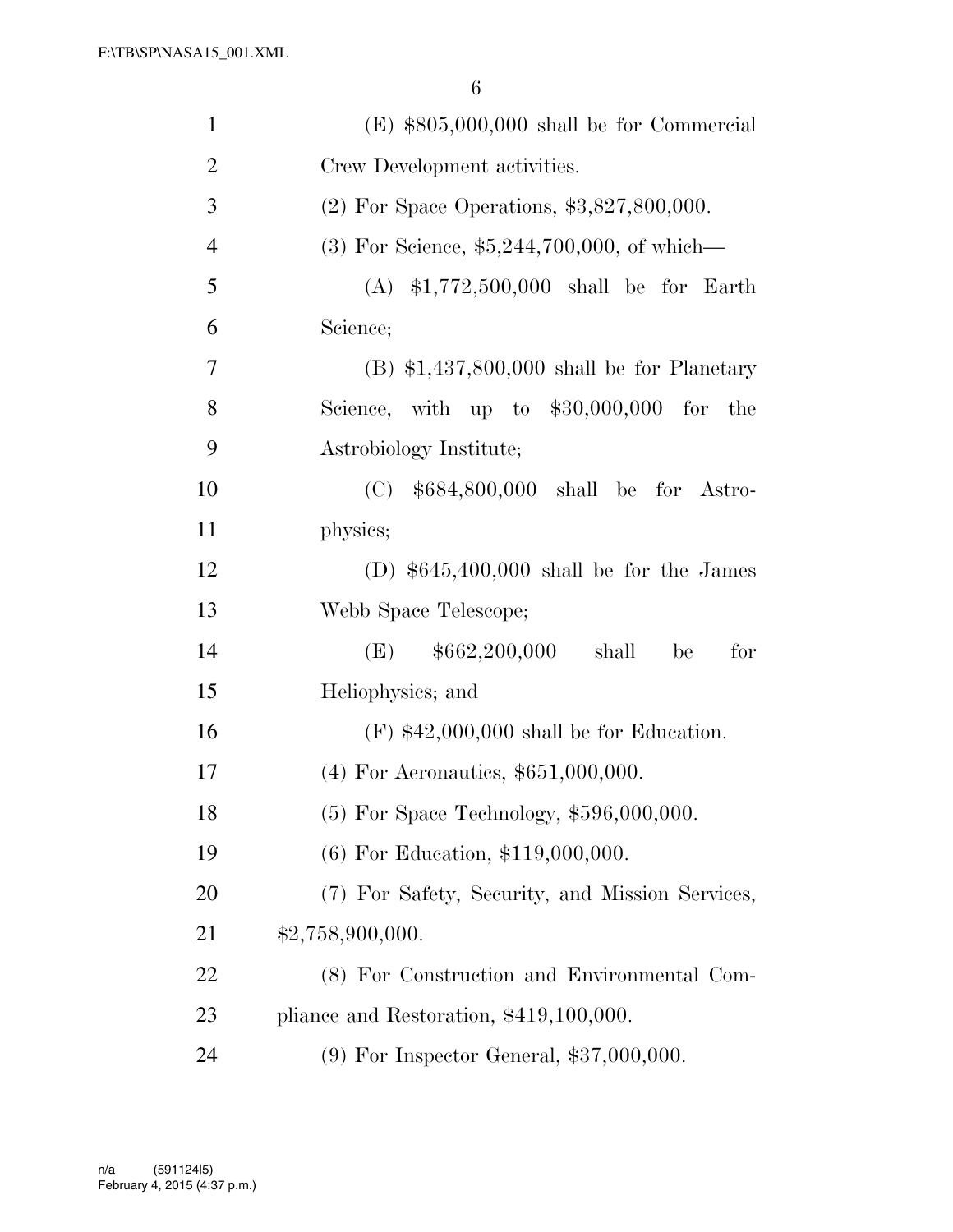## **TITLE II—HUMAN SPACE FLIGHT Subtitle A—Exploration**

## **SEC. 201. SPACE EXPLORATION POLICY.**

 (a) POLICY.—Human exploration deeper into the solar system shall be a core mission of the Administration. It is the policy of the United States that the goal of the Administration's exploration program shall be to success- fully conduct a crewed mission to the surface of Mars to begin human exploration of that planet. The use of the surface of the Moon, cis-lunar space, near-Earth asteroids, Lagrangian points, and Martian moons may be pursued provided they are properly incorporated into the Human Exploration Roadmap described in section 70504 of title 51, United States Code.

 (b) VISION FOR SPACE EXPLORATION.—Section 20302 of title 51, United States Code, is amended by add-ing at the end the following:

18 "'(c) DEFINITIONS.—In this section:

19 "(1) ORION CREW CAPSULE.—The term 'Orion crew capsule' means the multipurpose crew vehicle described in section 303 of the National Aeronautics and Space Administration Authorization Act of 2010 (42 U.S.C. 18323).

24 "(2) SPACE LAUNCH SYSTEM.—The term 'Space Launch System' means the follow-on Govern-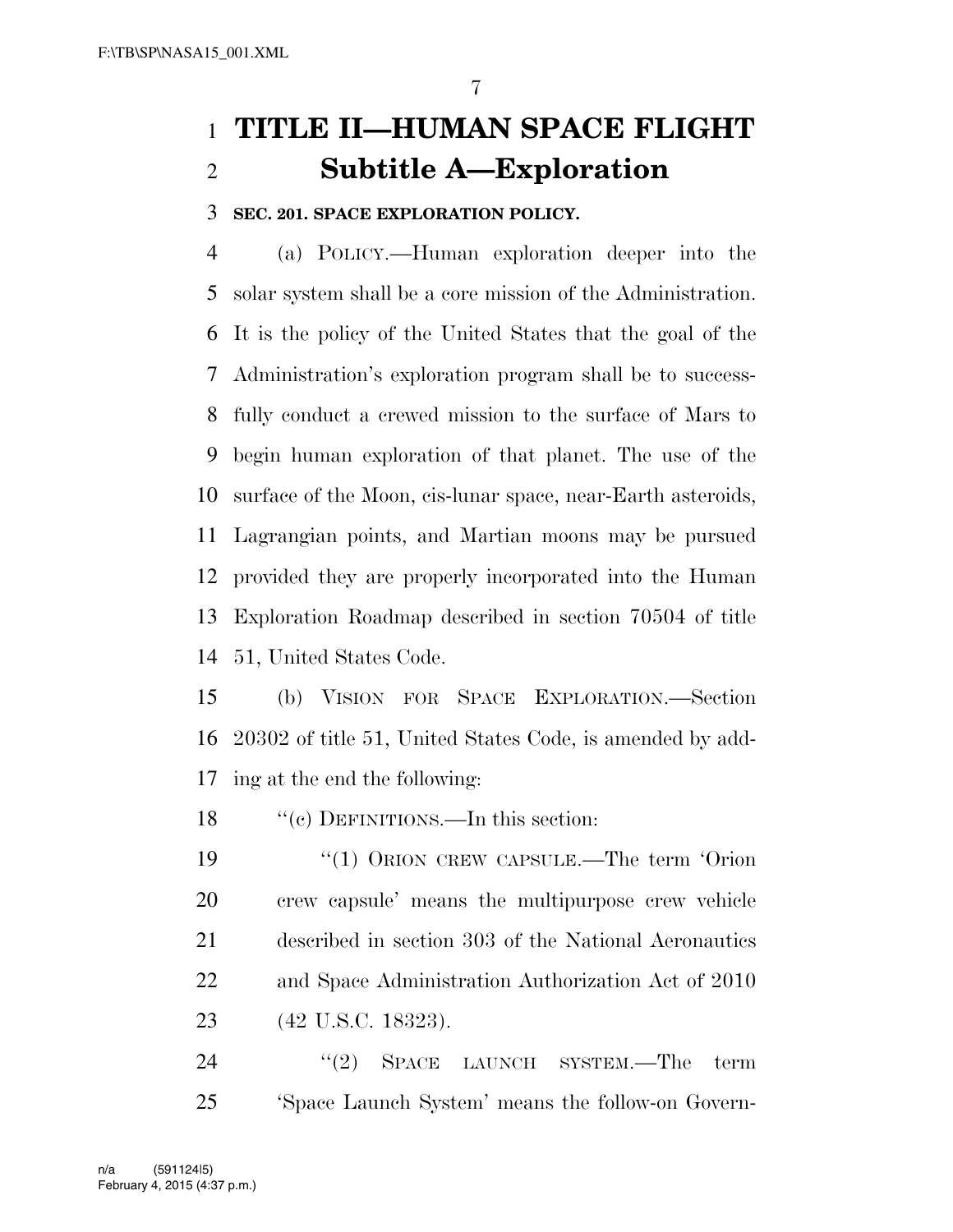| $\mathbf{1}$   | ment-owned civil launch system developed, managed,       |
|----------------|----------------------------------------------------------|
| $\overline{2}$ | and operated by the Administration to serve as a         |
| 3              | key component to expand human presence beyond            |
| $\overline{4}$ | low-Earth orbit, as described in section 302 of the      |
| 5              | National Aeronautics and Space Administration Au-        |
| 6              | thorization Act of 2010 (42 U.S.C. 18322).".             |
| $\overline{7}$ | (c) KEY OBJECTIVES.—Section $202(b)$ of the Na-          |
| 8              | tional Aeronautics and Space Administration Authoriza-   |
| 9              | tion Act of 2010 (42 U.S.C. 18312(b)) is amended—        |
| 10             | $(1)$ in paragraph $(3)$ , by striking "and" after       |
| 11             | the semicolon;                                           |
| 12             | $(2)$ in paragraph $(4)$ , by striking the period at     |
| 13             | the end and inserting "; and"; and                       |
| 14             | (3) by adding at the end the following:                  |
| 15             | $\lq(5)$ to accelerate the development of capabili-      |
| 16             | ties to enable a human exploration mission to the        |
| 17             | surface<br>$\sigma$<br>Mars<br>and beyond through the    |
| 18             | prioritization of those technologies and capabilities    |
| 19             | best suited for such a mission in accordance with the    |
| 20             | Human Exploration Roadmap under section 70504            |
| 21             | of title 51, United States Code.".                       |
| 22             | (d) USE OF NON-UNITED STATES HUMAN SPACE                 |
| 23             | FLIGHT<br>TRANSPORTATION<br>CAPABILITIES.—Section        |
| 24             | 201(a) of the National Aeronautics and Space Administra- |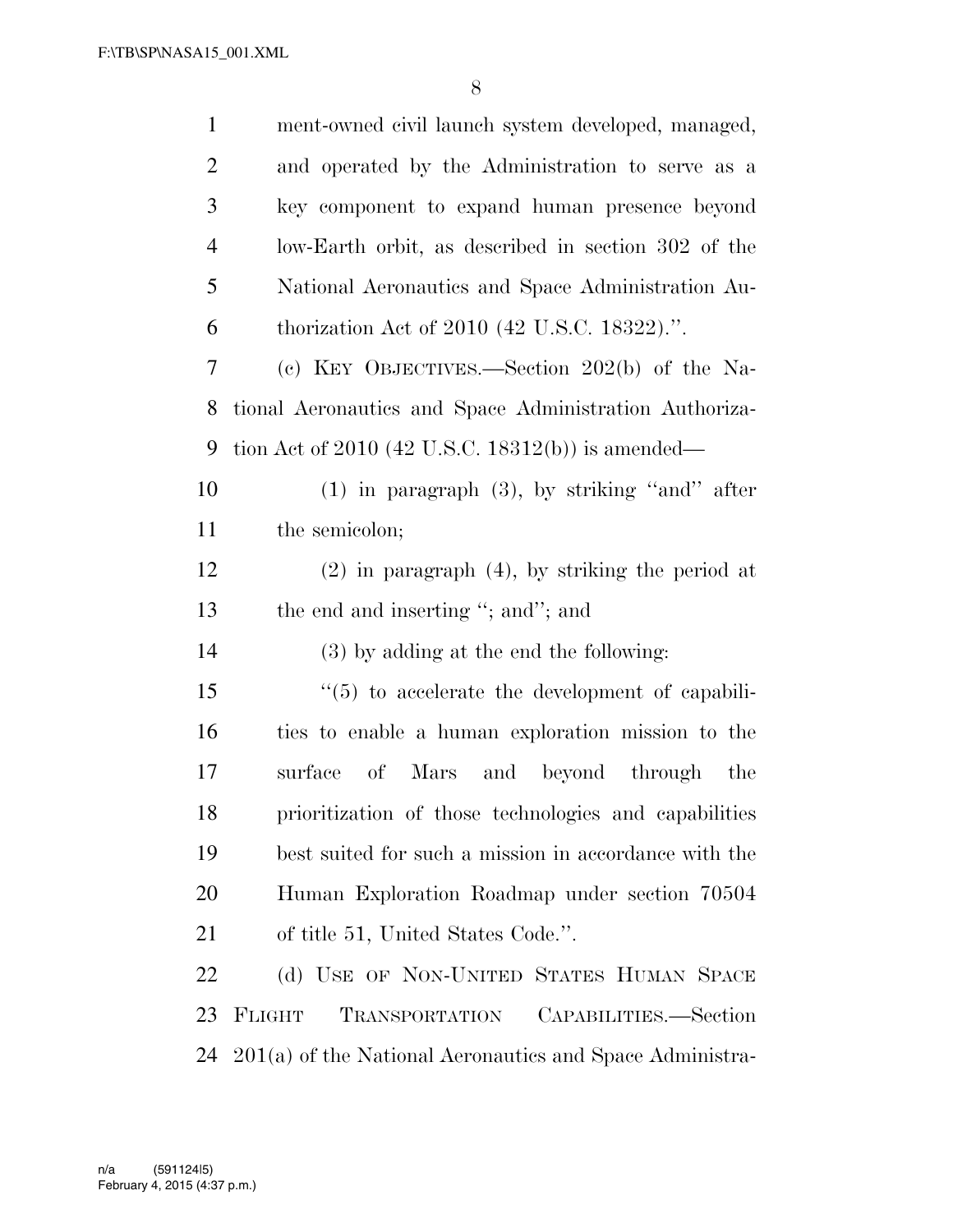tion Authorization Act of 2010 (42 U.S.C. 18311(a)) is amended to read as follows:

- ''(a) USE OF NON-UNITED STATES HUMAN SPACE FLIGHT TRANSPORTATION CAPABILITIES.—
- ''(1) IN GENERAL.—NASA may not obtain non- United States human space flight capabilities unless no domestic commercial or public-private partnership provider that the Administrator has determined to meet safety and affordability requirements estab- lished by NASA for the transport of its astronauts is available to provide such capabilities.
- 12 "(2) DEFINITION.—For purposes of this sub- section, the term 'domestic commercial provider' means a person providing space transportation serv- ices or other space-related activities, the majority control of which is held by persons other than a Federal, State, local, or foreign government, foreign company, or foreign national.''.

 (e) REPEAL OF SPACE SHUTTLE CAPABILITY ASSUR- ANCE.—Section 203 of the National Aeronautics and Space Administration Authorization Act of 2010 (42 U.S.C. 18313) is amended—

- 23 (1) by striking subsection (b);
- (2) in subsection (d), by striking ''subsection (c)" and inserting "subsection (b)"; and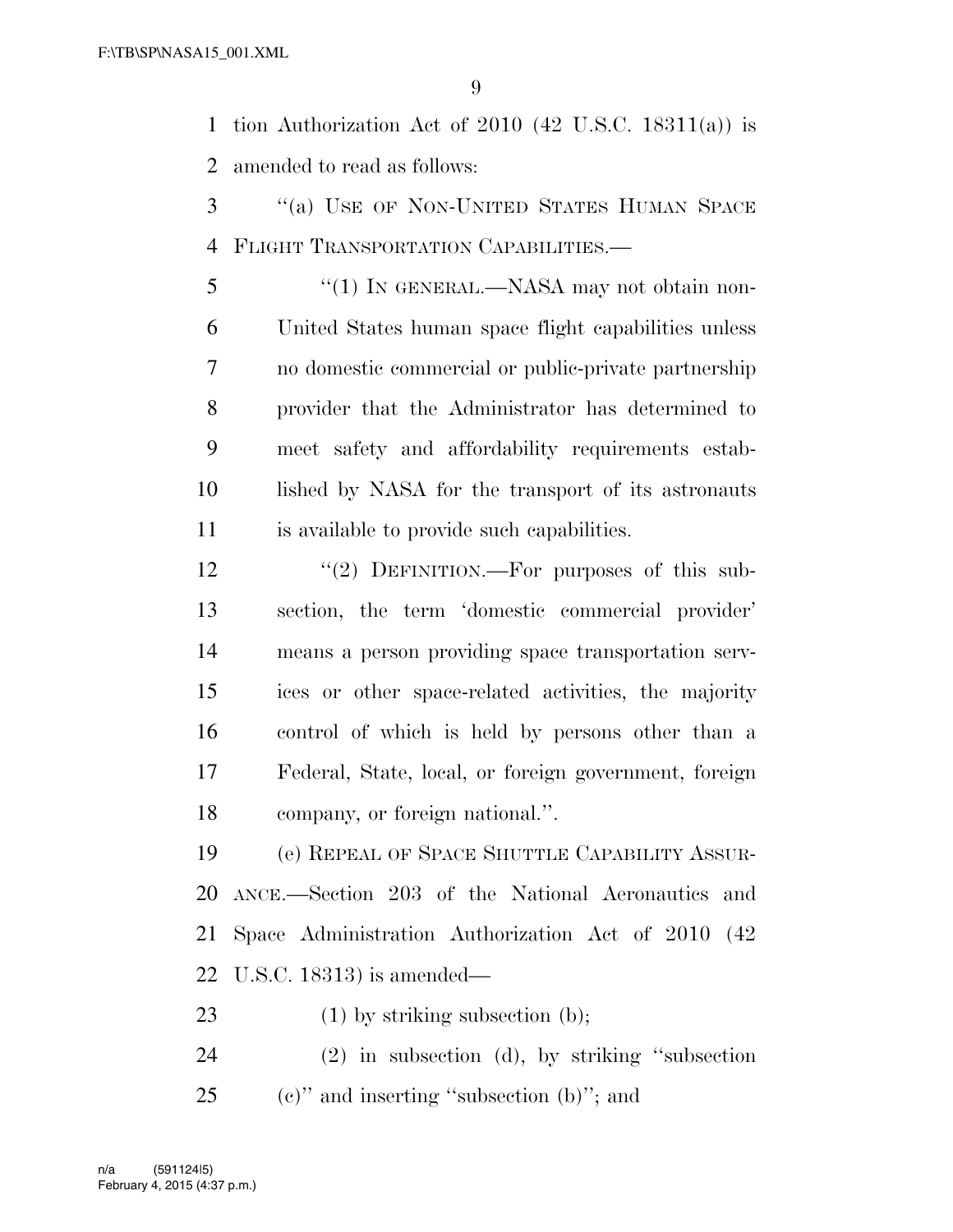(3) by redesignating subsections (c) and (d) as subsections (b) and (c), respectively.

## **SEC. 202. STEPPING STONE APPROACH TO EXPLORATION.**

 (a) IN GENERAL.—Section 70504 of title 51, United States Code, is amended to read as follows:

## **''§ 70504. Stepping stone approach to exploration**

 ''(a) IN GENERAL.—In order to maximize the cost effectiveness of the long-term space exploration and utili- zation activities of the United States, the Administrator shall direct the Human Exploration and Operations Mis- sion Directorate, or its successor division, to develop a Human Exploration Roadmap to define the specific capa- bilities and technologies necessary to extend human pres- ence to the surface of Mars and the sets and sequences of missions required to demonstrate such capabilities and technologies.

 ''(b) INTERNATIONAL PARTICIPATION.—The Presi- dent should invite the United States partners in the Inter- national Space Station program and other nations, as ap- propriate, to participate in an international initiative under the leadership of the United States to achieve the goal of successfully conducting a crewed mission to the surface of Mars.

 ''(c) ROADMAP REQUIREMENTS.—In developing the Human Exploration Roadmap, the Administrator shall—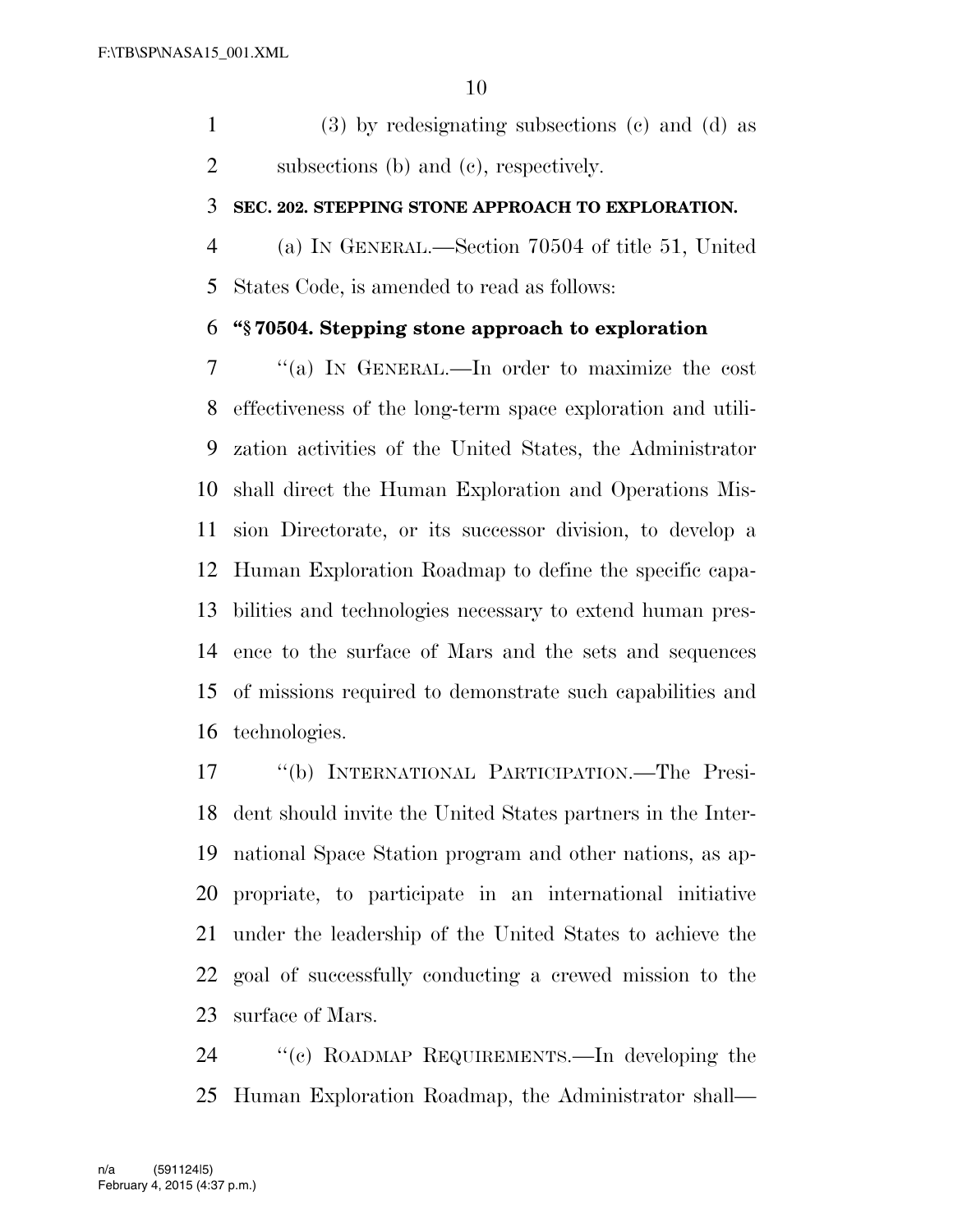1 ''(1) include the specific set of capabilities and technologies that contribute to extending human presence to the surface of Mars and the sets and se- quences of missions necessary to demonstrate the proficiency of these capabilities and technologies with an emphasis on using or not using the Inter- national Space Station, lunar landings, cis-lunar space, trans-lunar space, Lagrangian points, and the natural satellites of Mars, Phobos and Deimos, as testbeds, as necessary, and shall include the most appropriate process for developing such capabilities and technologies;

 ''(2) include information on the phasing of planned intermediate destinations, Mars mission risk areas and potential risk mitigation approaches, tech- nology requirements and phasing of required tech- nology development activities, the management strat- egy to be followed, related International Space Sta- tion activities, and planned international collabo- rative activities, potential commercial contributions, and other activities relevant to the achievement of the goal established in section 201(a) of the Na- tional Aeronautics and Space Administration Au-24 thorization Act of 2015;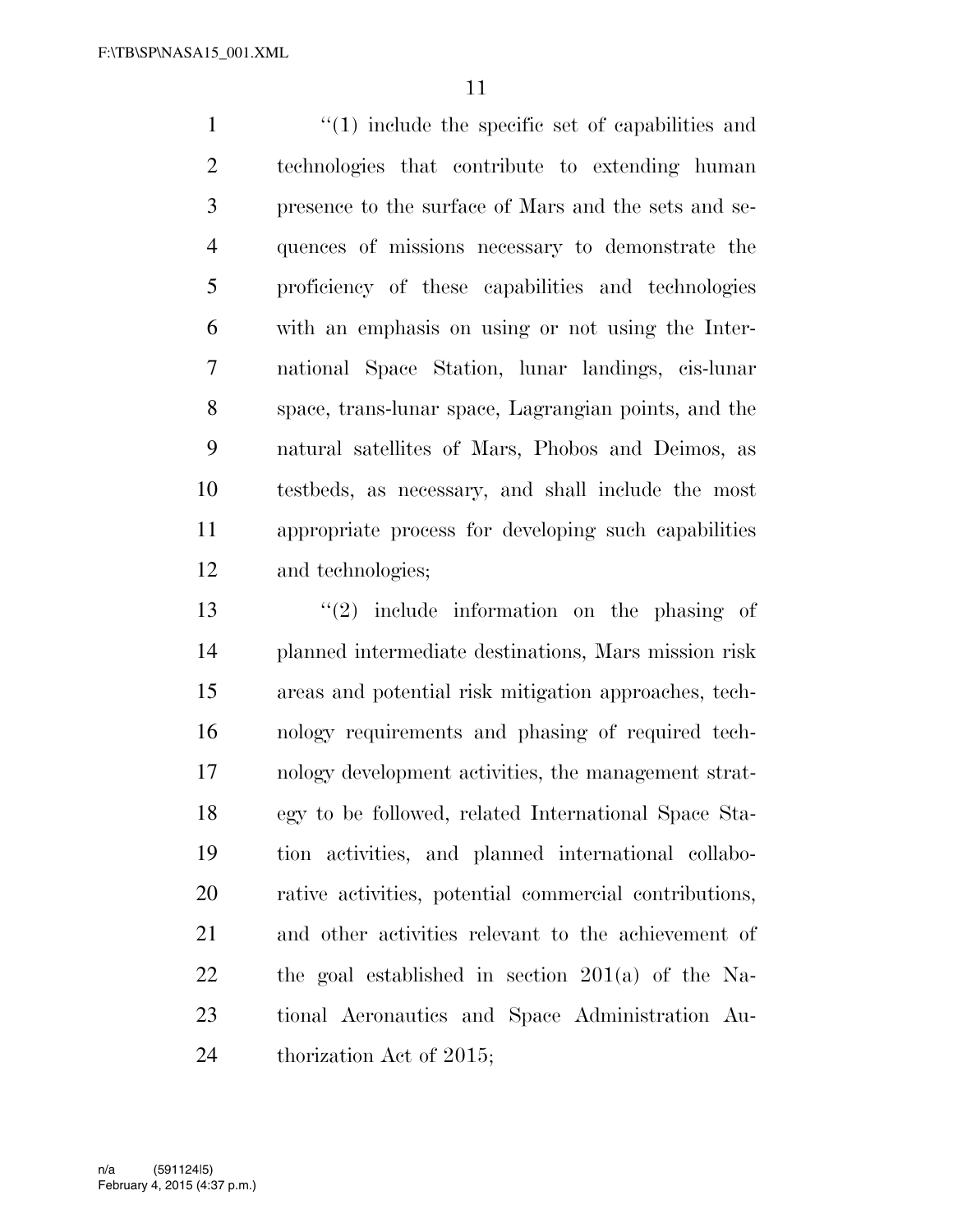1 ''(3) describe those technologies already under development across the Federal Government or by nongovernment entities which meet or exceed the needs described in paragraph (1);

 ''(4) provide a specific process for the evolution of the capabilities of the fully integrated Orion crew capsule with the Space Launch System and how these systems demonstrate the capabilities and tech-nologies described in paragraph (1);

 ''(5) provide a description of the capabilities and technologies that need to be demonstrated or re- search data that could be gained through the utiliza- tion of the International Space Station and the sta- tus of the development of such capabilities and tech-nologies;

 ''(6) describe a framework for international co- operation in the development of all technologies and capabilities required in this section, as well as an as- sessment of the risks posed by relying on inter- national partners for capabilities and technologies on 21 the critical path of development;

 $\frac{1}{2}$  (7) describe a process for utilizing nongovern- mental entities for future human exploration beyond lunar landings and cis-lunar space and specify what, if any, synergy could be gained from—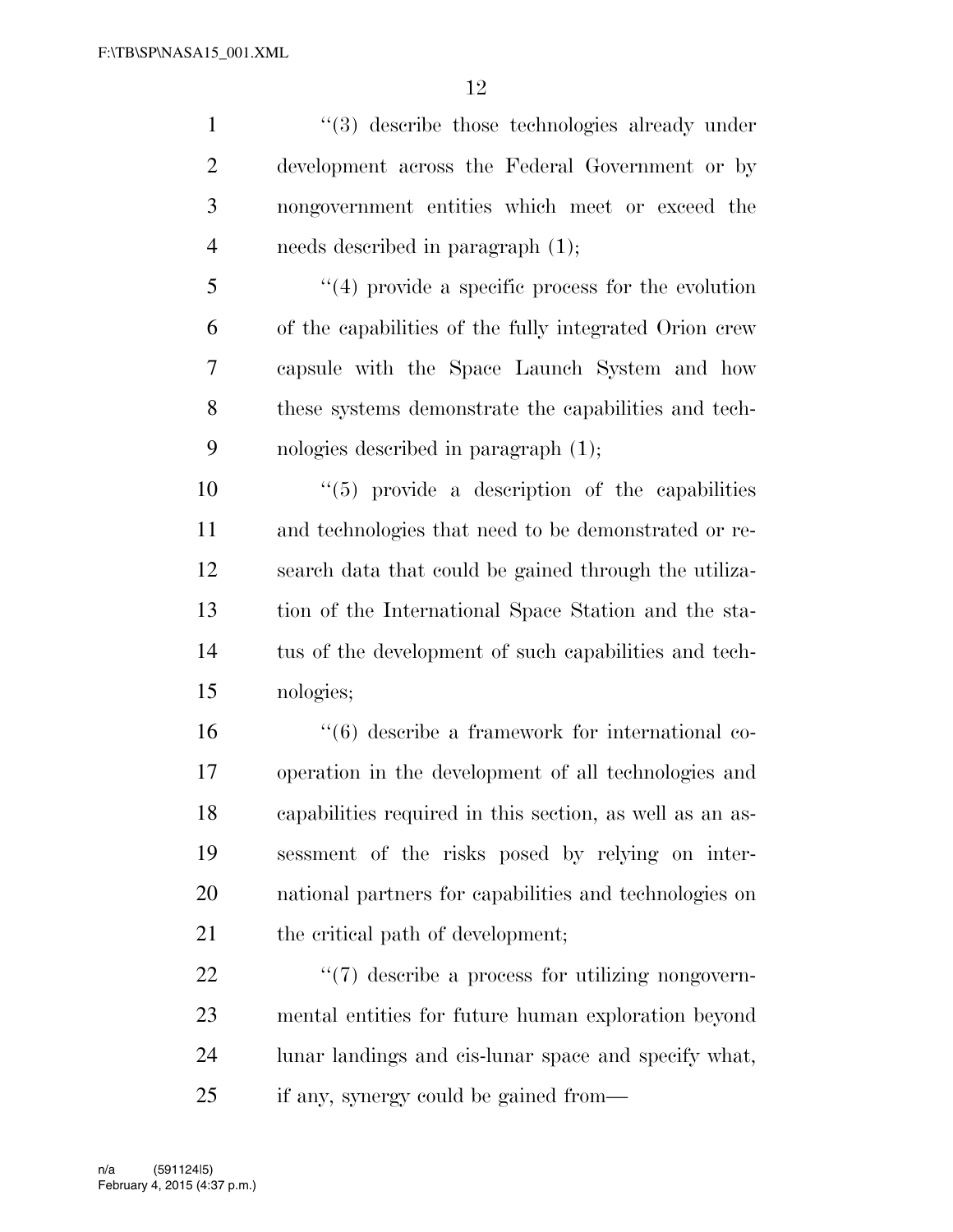| $\mathbf{1}$   | "(A) partnerships using Space Act Agree-                       |
|----------------|----------------------------------------------------------------|
| $\overline{2}$ | ments (as defined in section 2 of the National                 |
| 3              | Aeronautics and Space Administration Author-                   |
| $\overline{4}$ | ization Act of 2015); or                                       |
| 5              | $\lq\lq$ other acquisition instruments;                        |
| 6              | "(8) include in the Human Exploration Road-                    |
| 7              | map an addendum from the National Aeronautics                  |
| 8              | and Space Administration Advisory Council, and an              |
| 9              | addendum from the Aerospace Safety Advisory                    |
| 10             | Panel, each with a statement of review of the                  |
| 11             | Human Exploration Roadmap that shall include—                  |
| 12             | $\lq\lq$ subjects of agreement;                                |
| 13             | $\lq\lq$ (B) areas of concern; and                             |
| 14             | $\lq\lq$ (C) recommendations; and                              |
| 15             | $(9)$ include in the Human Exploration Road-                   |
| 16             | map an examination of the benefits of utilizing cur-           |
| 17             | rent Administration launch facilities for trans-lunar          |
| 18             | missions.                                                      |
| 19             | "(d) UPDATES.—The Administrator shall update                   |
| 20             | such Human Exploration Roadmap as needed but no less           |
| 21             | frequently than every 2 years and include it in the budget     |
| 22             | for that fiscal year transmitted to Congress under section     |
| 23             | $1105(a)$ of title 31, and describe—                           |
| 24             | $\cdot\cdot\cdot(1)$ the achievements and goals reached in the |
| 25             | process of developing such capabilities and tech-              |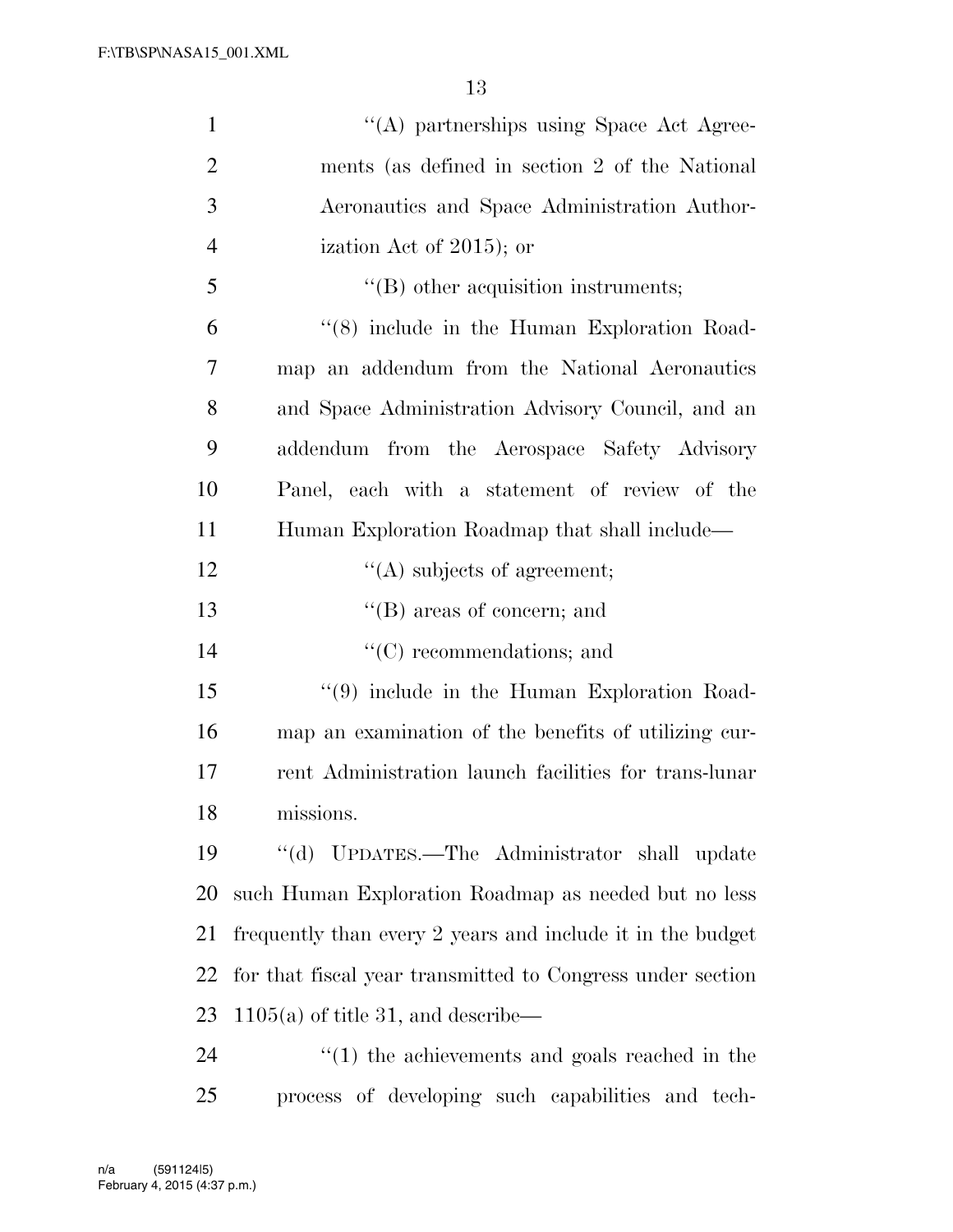nologies during the 2-year period prior to the sub-mission of the update to Congress; and

 ''(2) the expected goals and achievements in the following 2-year period.

 ''(e) DEFINITIONS.—In this section, the terms 'Orion crew capsule' and 'Space Launch System' have the mean-ings given such terms in section 20302.''.

(b) REPORT.—

 (1) IN GENERAL.—Not later than 180 days after the date of enactment of this Act, the Adminis- trator shall transmit a copy of the Human Explo- ration Roadmap developed under section 70504 of title 51, United States Code, to the Committee on Science, Space, and Technology of the House of Representatives and the Committee on Commerce, Science, and Transportation of the Senate.

 (2) UPDATES.—The Administrator shall trans- mit a copy of each updated Human Exploration Roadmap to the Committee on Science, Space, and Technology of the House of Representatives and the Committee on Commerce, Science, and Transpor-22 tation of the Senate not later than 7 days after such Human Exploration Roadmap is updated.

**SEC. 203. SPACE LAUNCH SYSTEM.** 

(a) FINDINGS.—Congress finds that—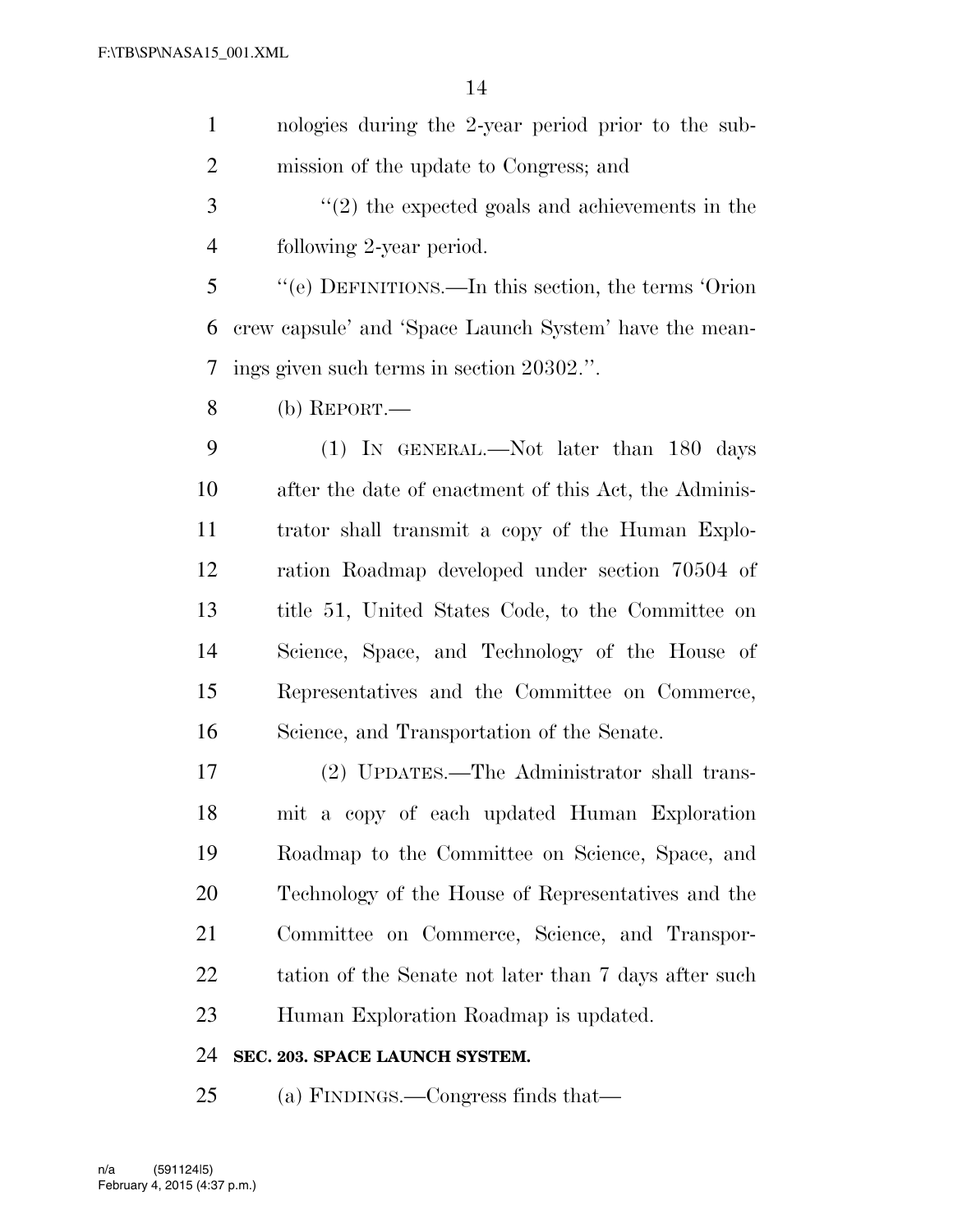(1) the Space Launch System is the most prac- tical approach to reaching the Moon, Mars, and be- yond, and Congress reaffirms the policy and min- imum capability requirements for the Space Launch System contained in section 302 of the National Aeronautics and Space Administration Authorization Act of 2010 (42 U.S.C. 18322);

 (2) the primary goal for the design of the fully integrated Space Launch System, including an upper stage needed to go beyond low-Earth orbit, is to safely carry a total payload to enable human space exploration of the Moon, Mars, and beyond over the course of the next century as required in section 302(c) of the National Aeronautics and Space Administration Authorization Act of 2010 (42 16 U.S.C.  $18322(c)$ ; and

 (3) In order to promote safety and reduce pro- grammatic risk, the Administrator shall budget for and undertake a robust ground test and uncrewed and crewed flight test and demonstration program for the Space Launch System and the Orion crew capsule and shall budget for an operational flight rate sufficient to maintain safety and operational readiness.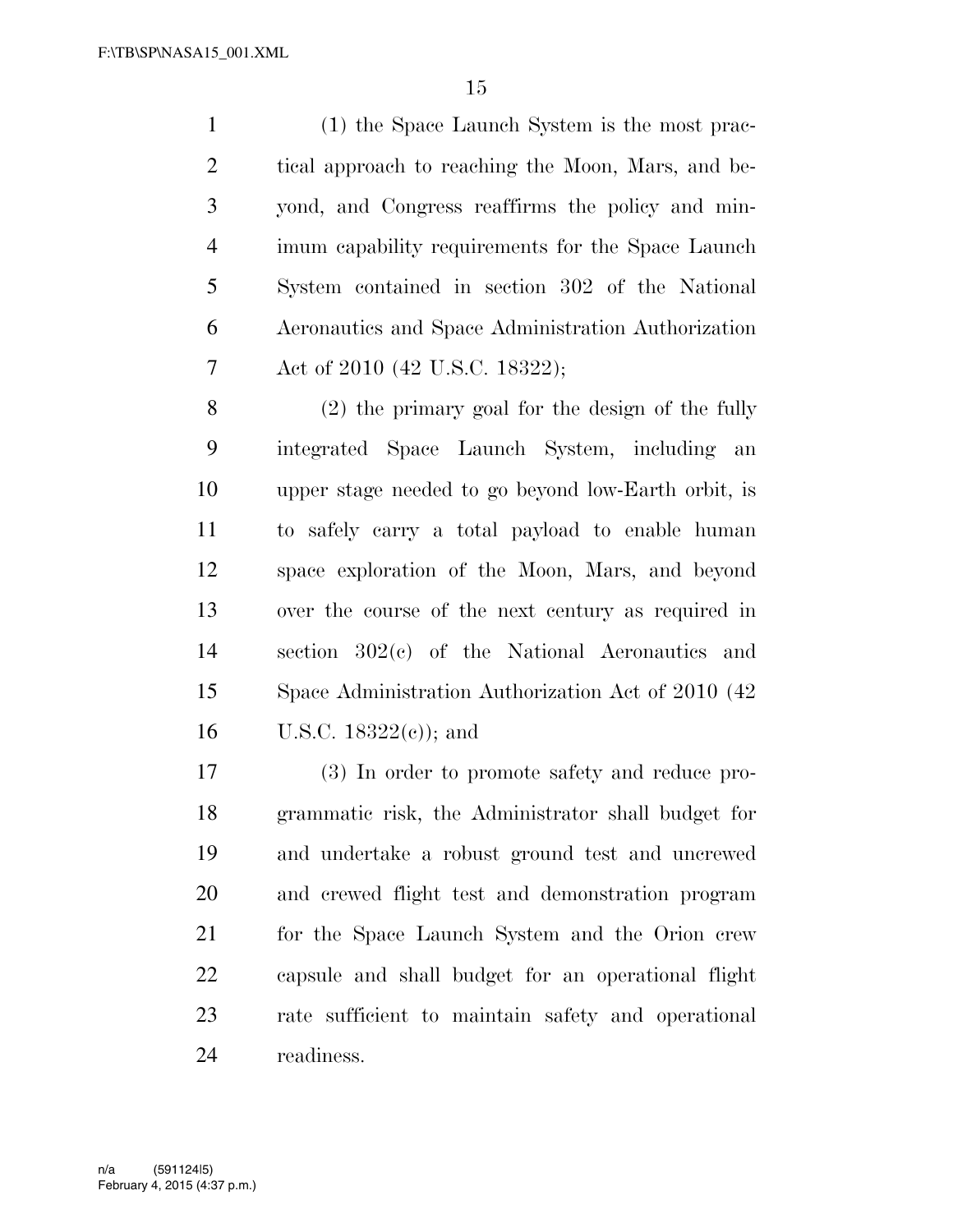(b) SENSE OF CONGRESS.—It is the sense of Con- gress that the President's annual budget requests for the Space Launch System and Orion crew capsule develop- ment, test, and operational phases should strive to accu- rately reflect the resource requirements of each of those phases, consistent with the policy established in section 201(a) of this Act.

 (c) IN GENERAL.—Given the critical importance of a heavy-lift launch vehicle and crewed spacecraft to enable the achievement of the goal established in section 201(a) of this Act, as well as the accomplishment of intermediate exploration milestones and the provision of a backup capa- bility to transfer crew and cargo to the International Space Station, the Administrator shall make the expedi- tious development, test, and achievement of operational readiness of the Space Launch System and the Orion crew capsule the highest priority of the exploration program. (d) GOVERNMENT ACCOUNTABILITY OFFICE RE- VIEW.—Not later than 270 days after the date of enact- ment of this Act, the Comptroller General shall transmit to the Committee on Science, Space, and Technology of the House of Representatives and the Committee on Com- merce, Science, and Transportation of the Senate a report on the Administration's acquisition of ground systems in support of the Space Launch System. The report shall as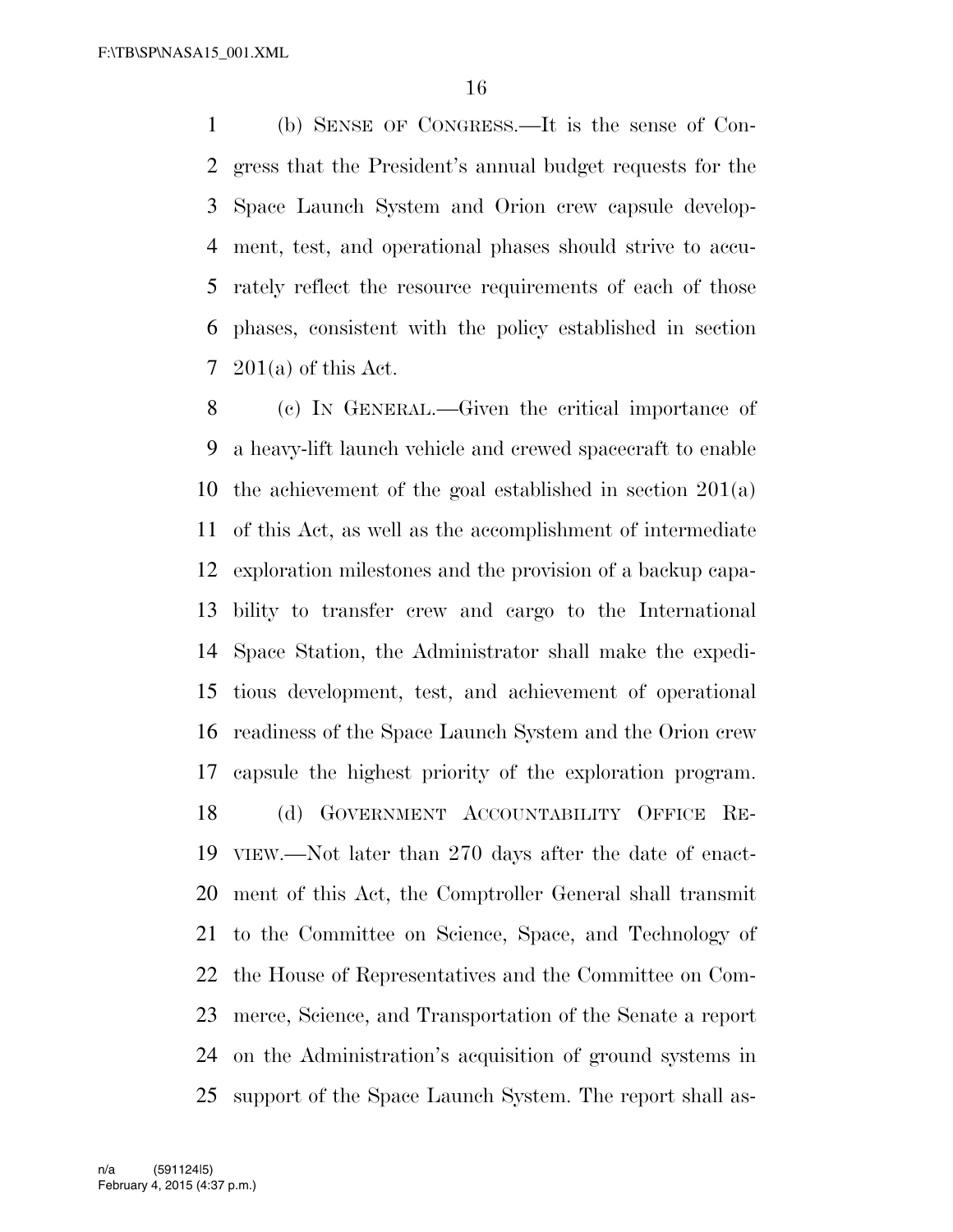sess the extent to which ground systems acquired in sup- port of the Space Launch System are focused on the direct support of the Space Launch System and shall identify any ground support projects or activities that the Admin- istration is undertaking that do not solely or primarily support the Space Launch System.

 (e) UTILIZATION REPORT.—The Administrator, in consultation with the Secretary of Defense and the Direc- tor of National Intelligence, shall prepare a report that addresses the effort and budget required to enable and utilize a cargo variant of the 130-ton Space Launch Sys- tem configuration described in section 302(c) of the Na- tional Aeronautics and Space Administration Authoriza- tion Act of 2010 (42 U.S.C. 18322(c)). This report shall also include consideration of the technical requirements of the scientific and national security communities related to such Space Launch System and shall directly assess the utility and estimated cost savings obtained by using such Space Launch System for national security and space science missions. The Administrator shall transmit such report to the Committee on Science, Space, and Tech- nology of the House of Representatives and the Committee on Commerce, Science, and Transportation of the Senate not later than 180 days after the date of enactment of this Act.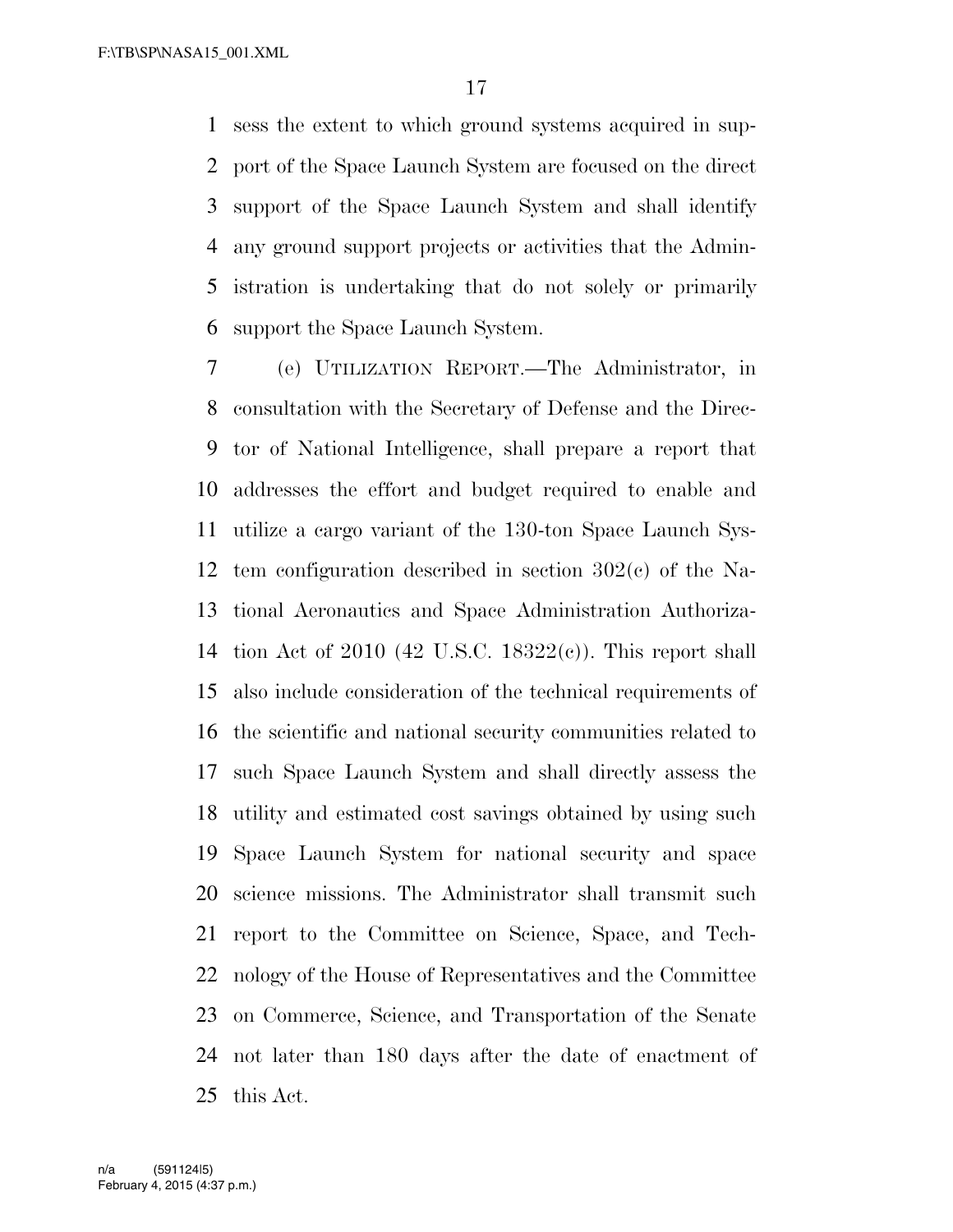(f) NAMING COMPETITION.—Beginning not later than 180 days after the date of enactment of this Act and concluding not later than 1 year after such date of enact- ment, the Administrator shall conduct a well-publicized competition among students in elementary and secondary schools to name the elements of the Administration's ex-ploration program, including—

 (1) a name for the deep space human explo- ration program as a whole, which includes the Space Launch System, the Orion crew capsule, and future missions; and

(2) a name for the Space Launch System.

(g) ADVANCED BOOSTER COMPETITION.—

 (1) REPORT.—Not later than 90 days after the date of enactment of this Act, the Associate Admin- istrator of the Administration shall transmit to the Committee on Science, Space, and Technology of the House of Representatives and the Committee on Commerce, Science, and Transportation of the Sen-ate a report that—

 (A) describes the estimated total develop- ment cost of an advanced booster for the Space Launch System;

 (B) details any reductions or increases to the development cost of the Space Launch Sys-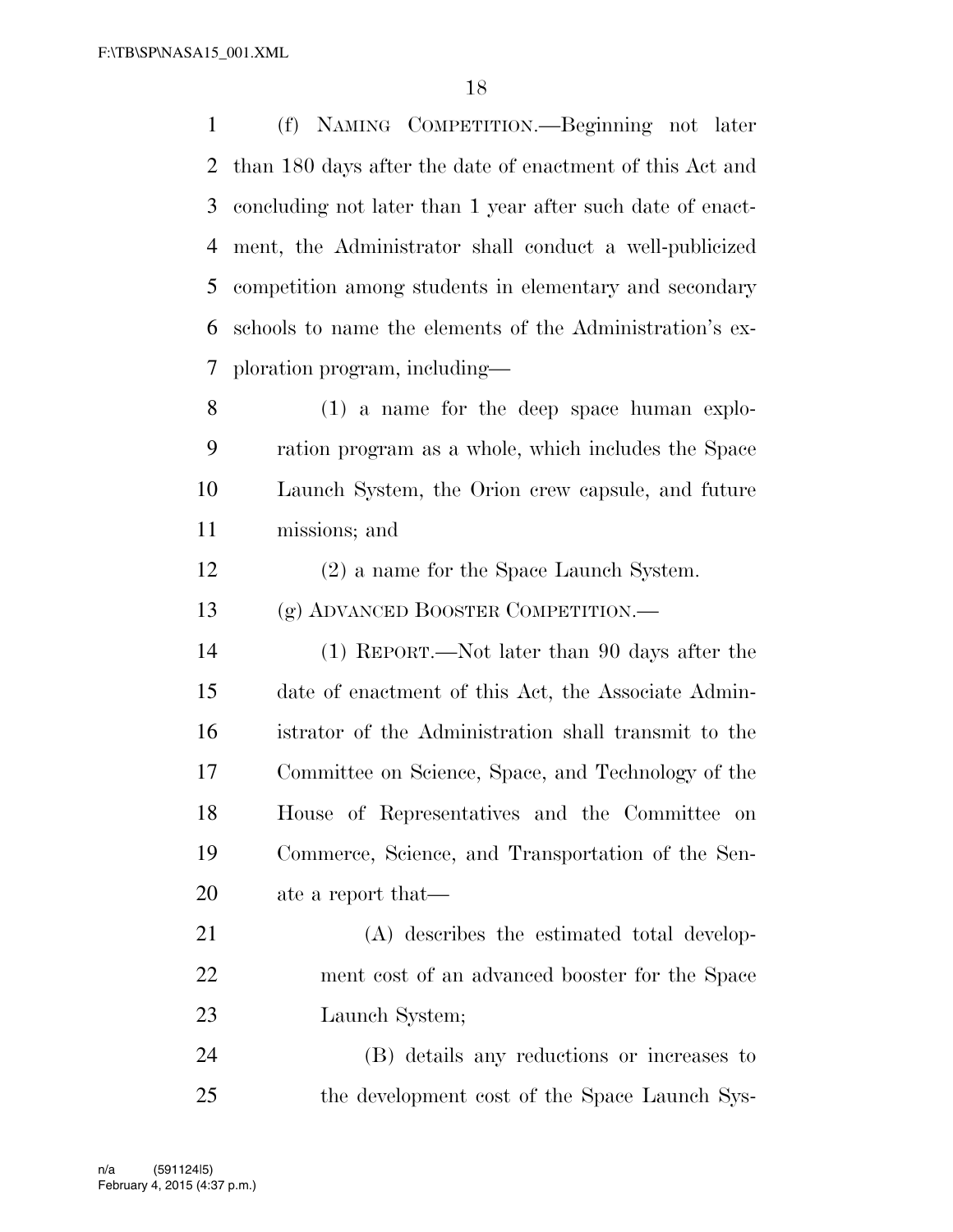tem which may result from conducting a com-petition for an advanced booster; and

 (C) outlines any potential schedule delay to the Space Launch System 2017 Exploration Mission–1 launch as a result of increased costs associated with conducting a competition for an advanced booster.

 (2) COMPETITION.—If the Associate Adminis- trator reports reductions pursuant to paragraph (1)(B), and no adverse schedule impact pursuant to 11 paragraph  $(1)(C)$ , then the Administration shall con- duct a full and open competition for an advanced booster for the Space Launch System to meet the requirements described in section 302(c) of the Na- tional Aeronautics and Space Administration Au- thorization Act of 2010 (42 U.S.C. 18322(c)), to begin as soon as practicable after the development of the upper stage has been initiated.

## **SEC. 204. ORION CREW CAPSULE.**

 (a) IN GENERAL.—The Orion crew capsule shall meet the practical needs and the minimum capability require- ments described in section 303 of the National Aero- nautics and Space Administration Authorization Act of 2010 (42 U.S.C. 18323).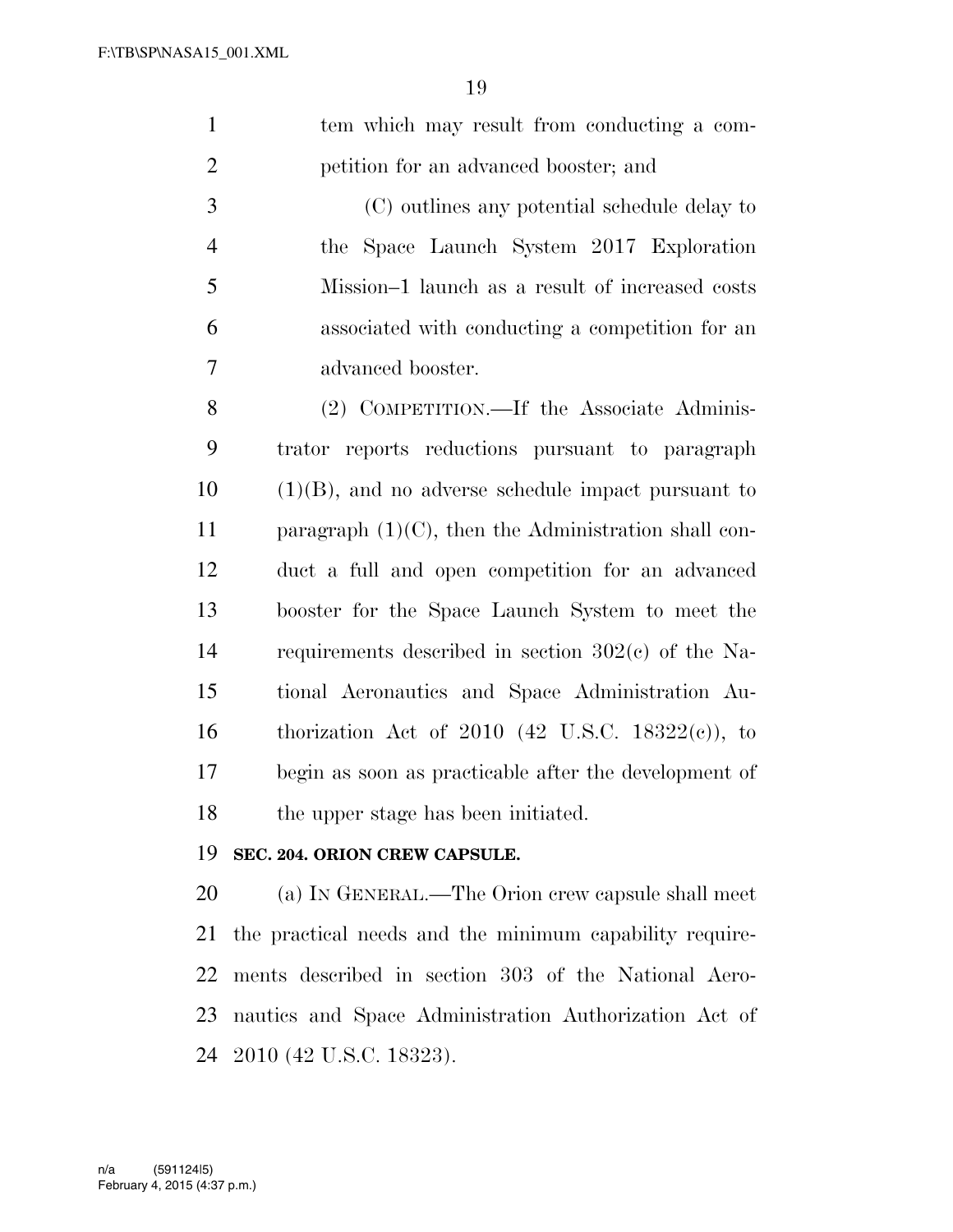(b) REPORT.—Not later than 60 days after the date of enactment of this Act, the Administrator shall transmit a report to the Committee on Science, Space, and Tech- nology of the House of Representatives and the Committee on Commerce, Science, and Transportation of the Sen-ate—

 (1) detailing those components and systems of the Orion crew capsule that ensure it is in compli- ance with section 303(b) of such Act (42 U.S.C.  $10 \qquad 18323(b)$ ;

 (2) detailing the expected date that the Orion crew capsule will be available to transport crew and cargo to the International Space Station; and

 (3) certifying that the requirements of section 15  $303(b)(3)$  of such Act (42 U.S.C. 18323(b)(3)) will be met by the Administration.

## **SEC. 205. SPACE RADIATION.**

(a) STRATEGY AND PLAN.—

 (1) IN GENERAL.—The Administrator shall de- velop a space radiation mitigation and management strategy and implementation plan to enable the achievement of the goal established in section 201 that includes key research and monitoring require- ments, milestones, a timetable, and an estimate of facility and budgetary requirements.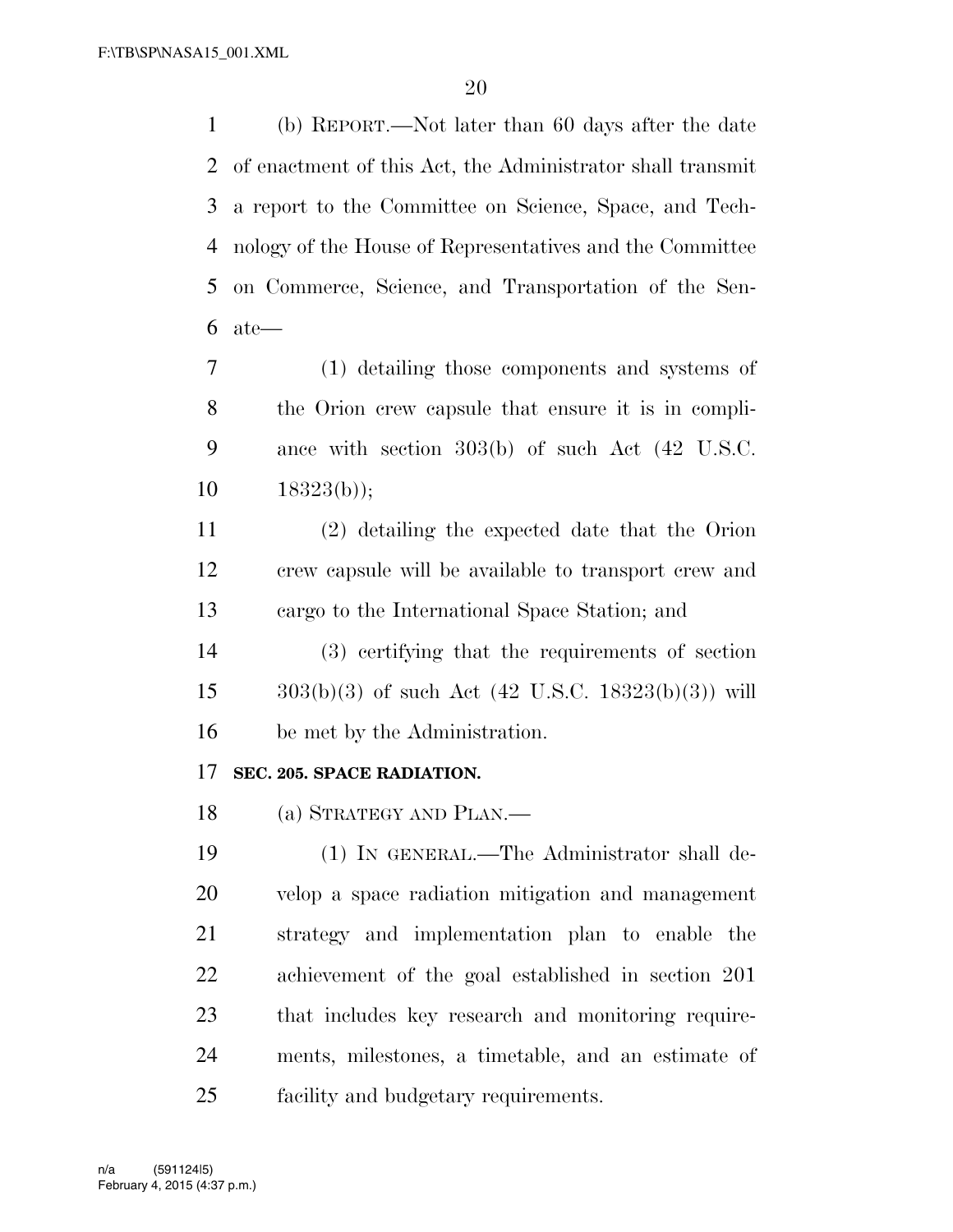(2) COORDINATION.—The strategy shall include a mechanism for coordinating Administration re- search, technology, facilities, engineering, operations, and other functions required to support the strategy and plan.

 (3) TRANSMITTAL.—Not later than 1 year after the date of enactment of this Act, the Administrator shall transmit the strategy and plan to the Com- mittee on Science, Space, and Technology of the House of Representatives and the Committee on Commerce, Science, and Transportation of the Sen-ate.

 (b) SPACE RADIATION RESEARCH FACILITIES.—The Administrator, in consultation with the heads of other ap- propriate Federal agencies, shall assess the national capa- bilities for carrying out critical ground-based research on space radiation biology and shall identify any issues that could affect the ability to carry out that research.

## **SEC. 206. PLANETARY PROTECTION FOR HUMAN EXPLO-RATION MISSIONS.**

 (a) STUDY.—The Administrator shall enter into an arrangement with the National Academies for a study to explore the planetary protection ramifications of potential future missions by astronauts such as to the lunar polar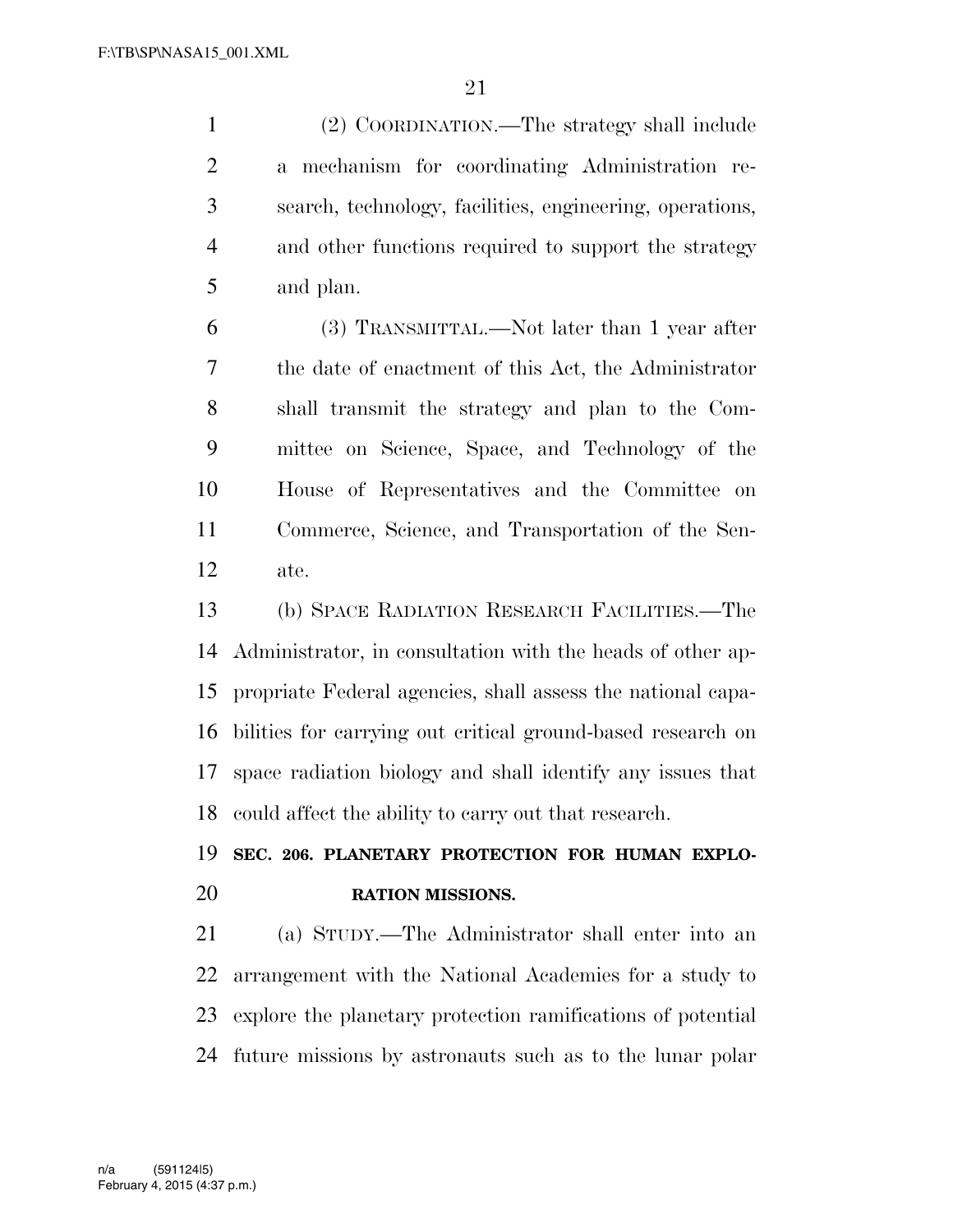regions, near-Earth asteroids, the moons of Mars, and the surface of Mars.

- (b) SCOPE.—The study shall—
- (1) collate and summarize what has been done to date with respect to planetary protection meas- ures to be applied to potential human missions such as to the lunar polar regions, near-Earth asteroids, 8 the moons of Mars, and the surface of Mars;
- (2) identify and document planetary protection concerns associated with potential human missions such as to the lunar polar regions, near-Earth aster- oids, the moons of Mars, and the surface of Mars; (3) develop a methodology, if possible, for defin- ing and classifying the degree of concern associated with each likely destination;
- (4) assess likely methodologies for addressing planetary protection concerns; and
- (5) identify areas for future research to reduce current uncertainties.

 (c) COMPLETION DATE.—Not later than 2 years after the date of enactment of this Act, the Administrator shall provide the results of the study to the Committee on Science, Space, and Technology of the House of Rep- resentatives and the Committee on Commerce, Science, and Transportation of the Senate.

February 4, 2015 (4:37 p.m.) n/a (591124|5)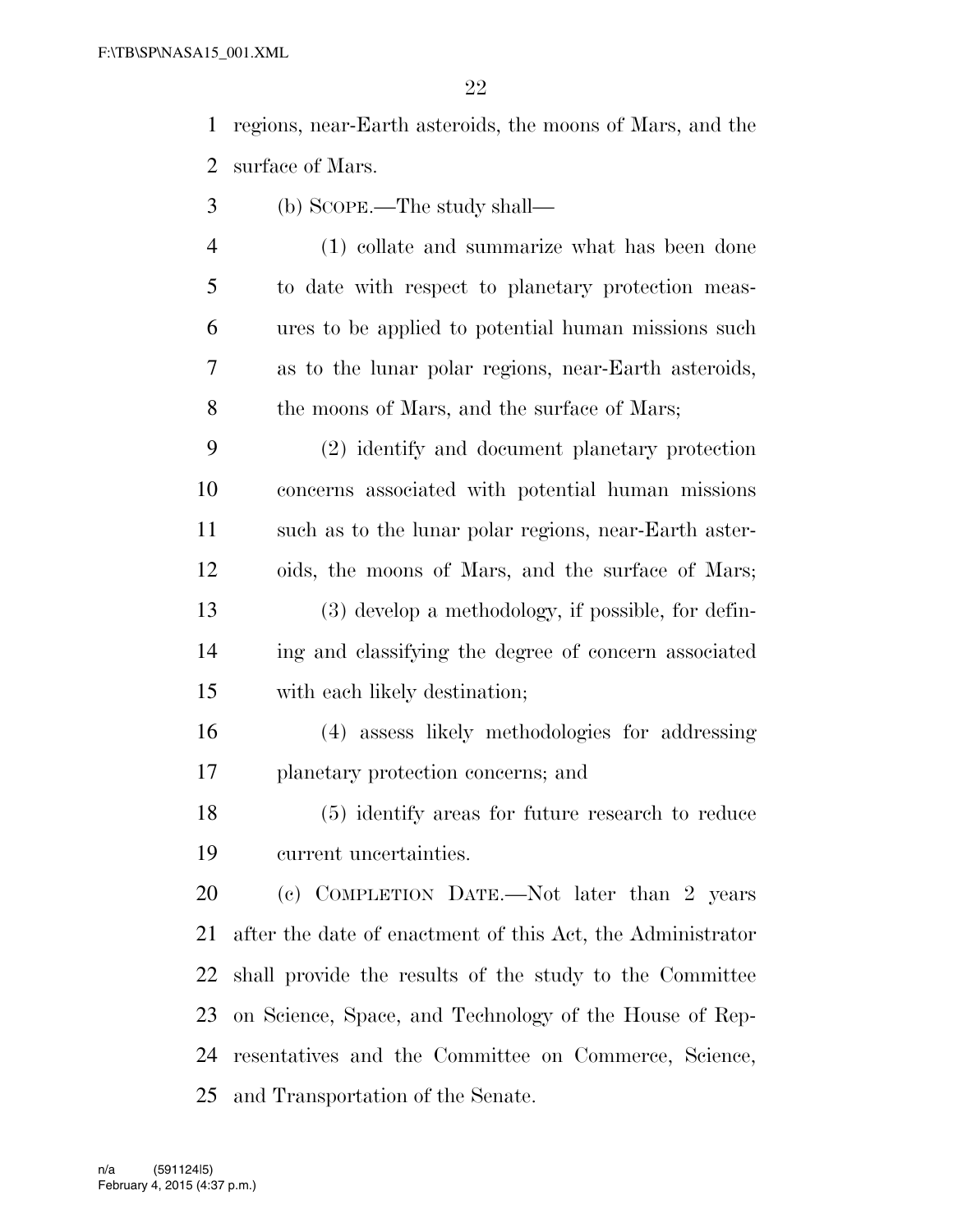## **Subtitle B—Space Operations**

## **SEC. 211. INTERNATIONAL SPACE STATION.**

(a) FINDINGS.—Congress finds the following:

 (1) The International Space Station is an ideal testbed for future exploration systems development, including long-duration space travel.

 (2) The use of the private market to provide cargo and crew transportation services is currently the most expeditious process to restore domestic ac- cess to the International Space Station and low-Earth orbit.

 (3) Government access to low-Earth orbit is paramount to the continued success of the Inter-national Space Station and National Laboratory.

 (b) IN GENERAL.—The following is the policy of the United States:

 (1) The United States International Space Sta- tion program shall have two primary objectives: sup- porting achievement of the goal established in sec- tion 201 of this Act and pursuing a research pro- gram that advances knowledge and provides benefits to the Nation. It shall continue to be the policy of the United States to, in consultation with its inter-national partners in the International Space Station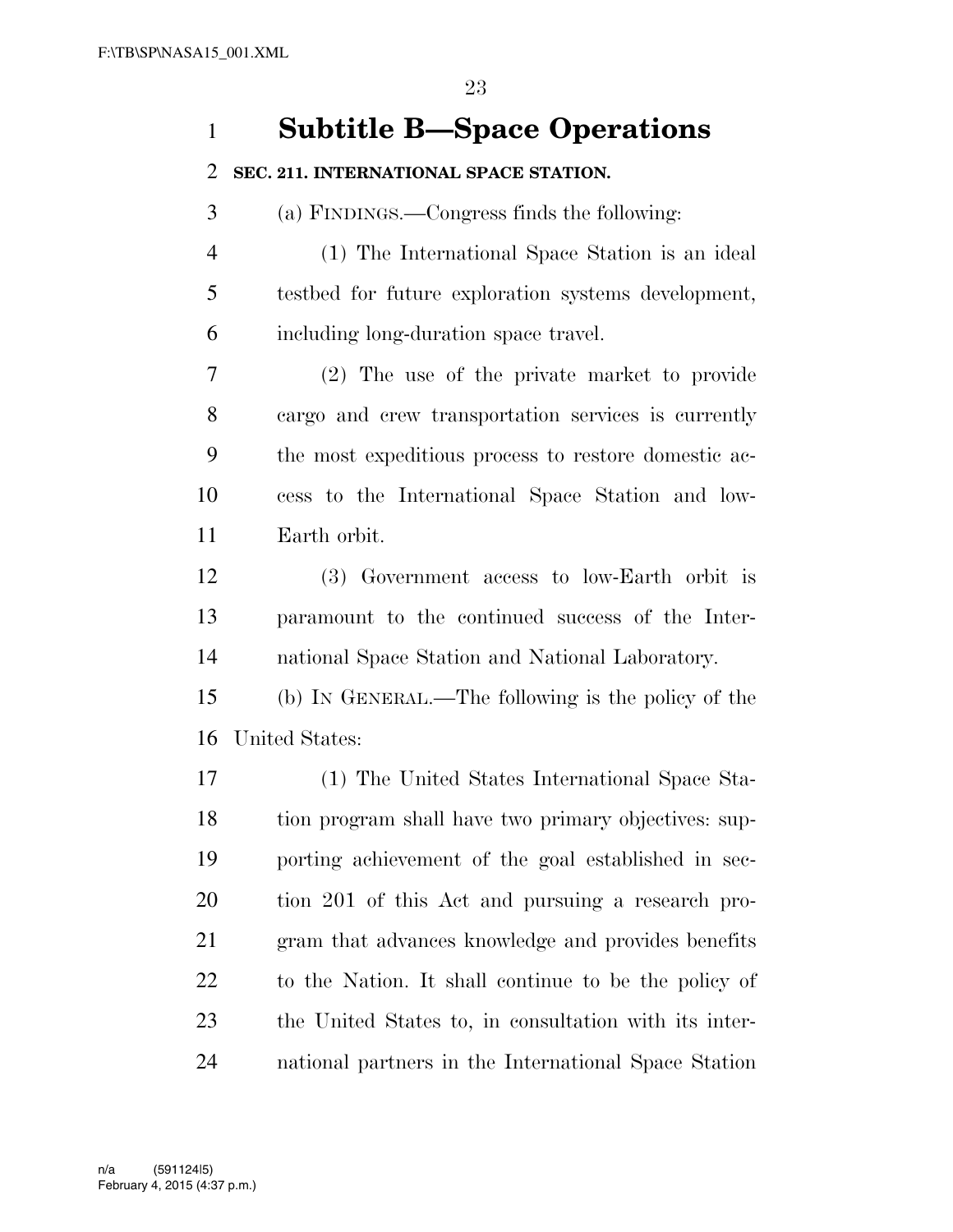| $\mathbf{1}$ | program, support full and complete utilization of the |
|--------------|-------------------------------------------------------|
| 2            | International Space Station.                          |
| 3            | (2) The International Space Station shall be          |

 utilized to the maximum extent practicable for the development of capabilities and technologies needed for the future of human exploration beyond low- Earth orbit and shall be considered in the develop- ment of the Human Exploration Roadmap developed under section 70504 of title 51, United States Code.

 (3) The Administrator shall, in consultation with the International Space Station partners—

 (A) take all necessary measures to support the operation and full utilization of the Inter-national Space Station; and

 (B) seek to minimize, to the extent prac- ticable, the operating costs of the International Space Station.

 (4) Reliance on foreign carriers for crew trans- fer is unacceptable, and the Nation's human space flight program must acquire the capability to launch United States astronauts on United States rockets from United States soil as soon as is safe and prac- tically possible, whether on Government-owned and operated space transportation systems or privately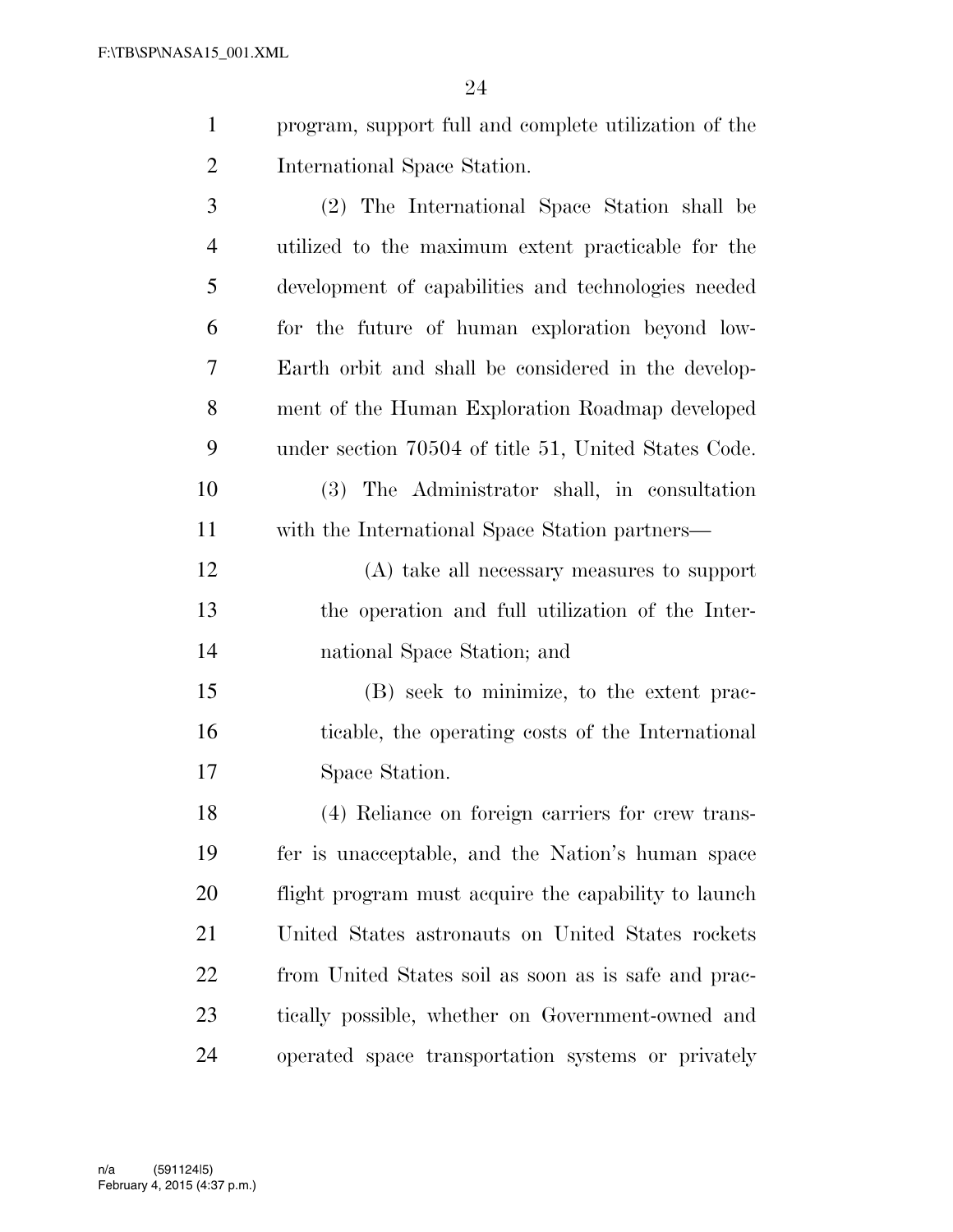- owned systems that have been certified for flight by 2 the appropriate Federal agencies.
- (c) REAFFIRMATION OF POLICY.—Congress reaf-firms—

 (1) its commitment to the development of a commercially developed launch and delivery system to the International Space Station for crew missions as expressed in the National Aeronautics and Space Administration Authorization Act of 2005 (Public Law 109–155), the National Aeronautics and Space Administration Authorization Act of 2008 (Public Law 110–422), and the National Aeronautics and Space Administration Authorization Act of 2010 (Public Law 111–267);

 (2) that the Administration shall make use of United States commercially provided International Space Station crew transfer and crew rescue services 18 to the maximum extent practicable;

 (3) that the Orion crew capsule shall provide an alternative means of delivery of crew and cargo to the International Space Station, in the event other vehicles, whether commercial vehicles or partner-sup- plied vehicles, are unable to perform that function; and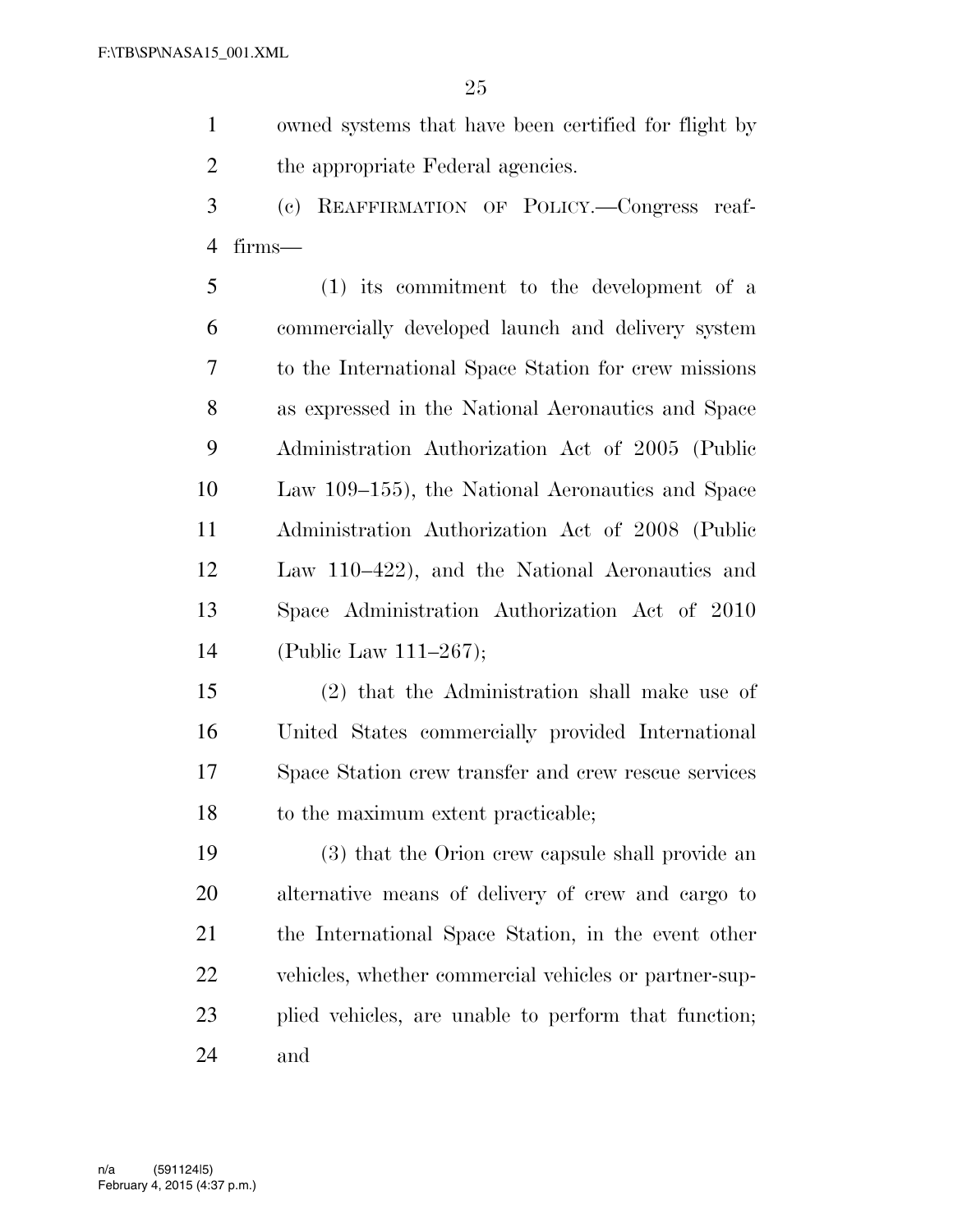(4) the policy stated in section 501(b) of the National Aeronautics and Space Administration Au- thorization Act of 2010 (42 U.S.C. 18351(b)) that the Administration shall pursue international, com- mercial, and intragovernmental means to maximize International Space Station logistics supply, mainte- nance, and operational capabilities, reduce risks to International Space Station systems sustainability, and offset and minimize United States operations costs relating to the International Space Station.

 (d) ASSURED ACCESS TO LOW-EARTH ORBIT.—Sec- tion 70501(a) of title 51, United States Code, is amended to read as follows:

 ''(a) POLICY STATEMENT.—It is the policy of the United States to maintain an uninterrupted capability for human space flight and operations in low-Earth orbit, and beyond, as an essential instrument of national security and the capability to ensure continued United States par- ticipation and leadership in the exploration and utilization of space.''.

(e) REPEALS.—

22 (1) USE OF SPACE SHUTTLE OR ALTER- NATIVES.—Chapter 701 of title 51, United States Code, and the item relating to such chapter in the table of chapters for such title, are repealed.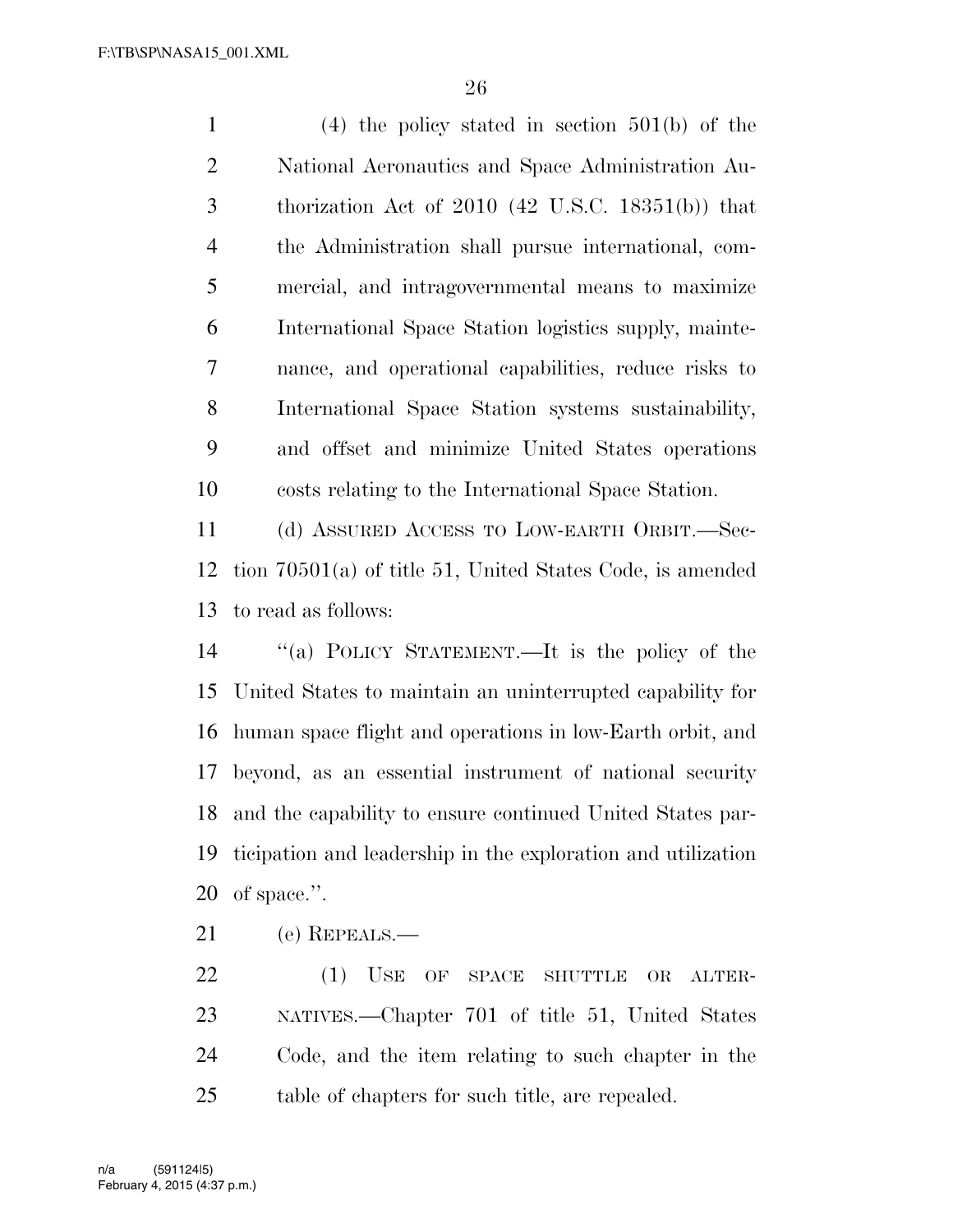(2) SHUTTLE PRICING POLICY FOR COMMER- CIAL AND FOREIGN USERS.—Chapter 703 of title 51, United States Code, and the item relating to such chapter in the table of chapters for such title, are repealed.

 (3) SHUTTLE PRIVATIZATION.—Section 50133 of title 51, United States Code, and the item relat- ing to such section in the table of sections for chap-ter 501 of such title, are repealed.

 (f) EXTENSION CRITERIA REPORT.—Not later than 1 year after the date of enactment of this Act, the Admin- istrator shall submit to the Committee on Science, Space, and Technology of the House of Representatives and the Committee on Commerce, Science, and Transportation of the Senate a report on the feasibility of extending the op-eration of the International Space Station that includes—

 (1) criteria for defining the International Space Station as a research success;

 (2) any necessary contributions to enabling exe- cution of the Human Exploration Roadmap devel- oped under section 70504 of title 51, United States Code;

 (3) cost estimates for operating the Inter- national Space Station to achieve the criteria re-25 quired under paragraph (1);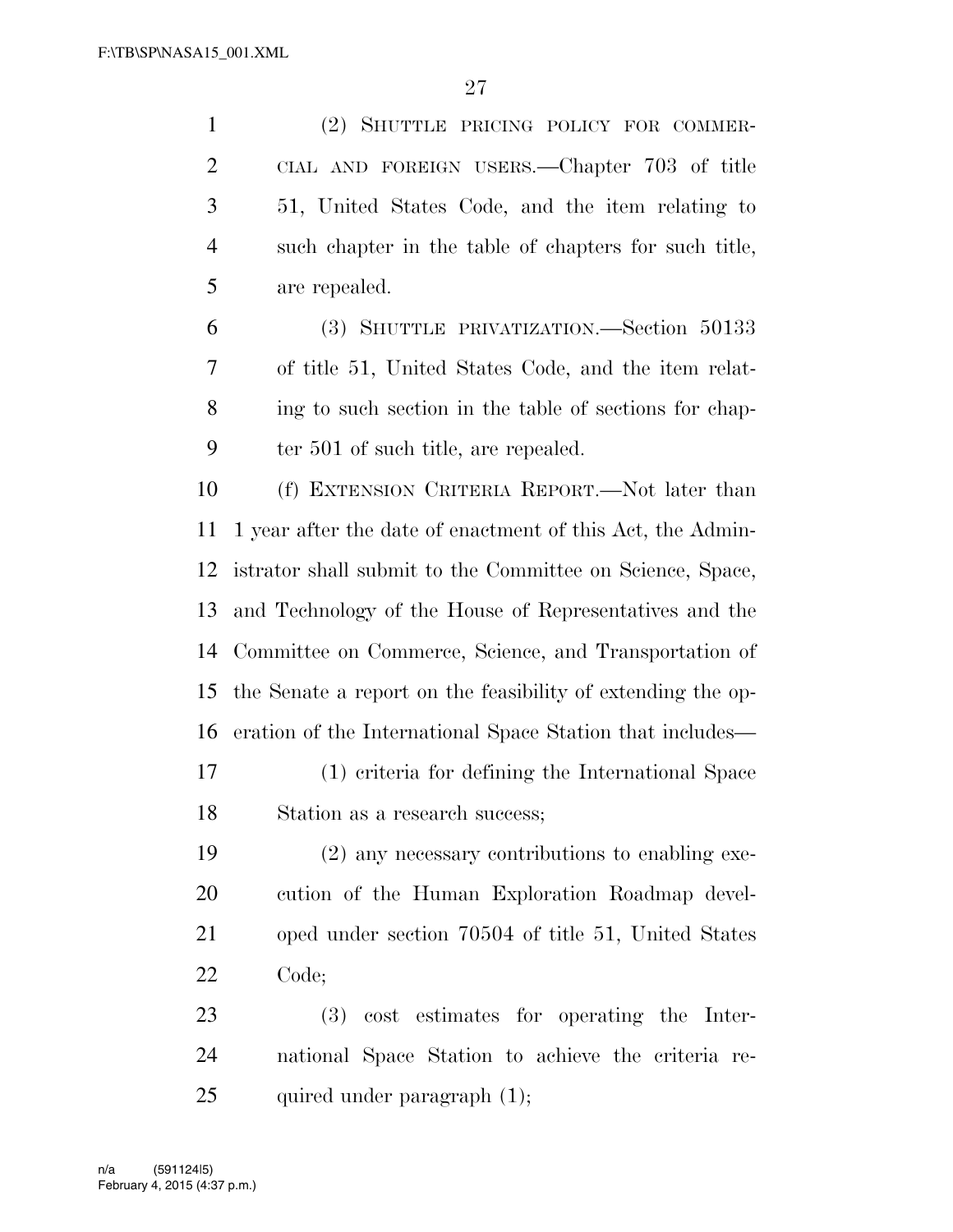(4) cost estimates for extending operations to 2024 and 2030; (5) an assessment of how the defined criteria under paragraph (1) respond to the National Acad- emies Decadal Survey on Biological and Physical Sciences in Space; and (6) an identification of the actions and cost es- timate needed to deorbit the International Space Station once a decision is made to deorbit the lab- oratory. (g) STRATEGIC PLAN FOR INTERNATIONAL SPACE STATION RESEARCH.— (1) IN GENERAL.—The Director of the Office of Science and Technology Policy, in consultation with the Administrator, academia, other Federal agencies, 16 the International Space Station National Laboratory Advisory Committee, and other potential stake- holders, shall develop and transmit to the Committee on Science, Space, and Technology of the House of Representatives and the Committee on Commerce, Science, and Transportation of the Senate a stra-tegic plan for conducting competitive, peer-reviewed

 research in physical and life sciences and related technologies on the International Space Station 25 through at least 2020.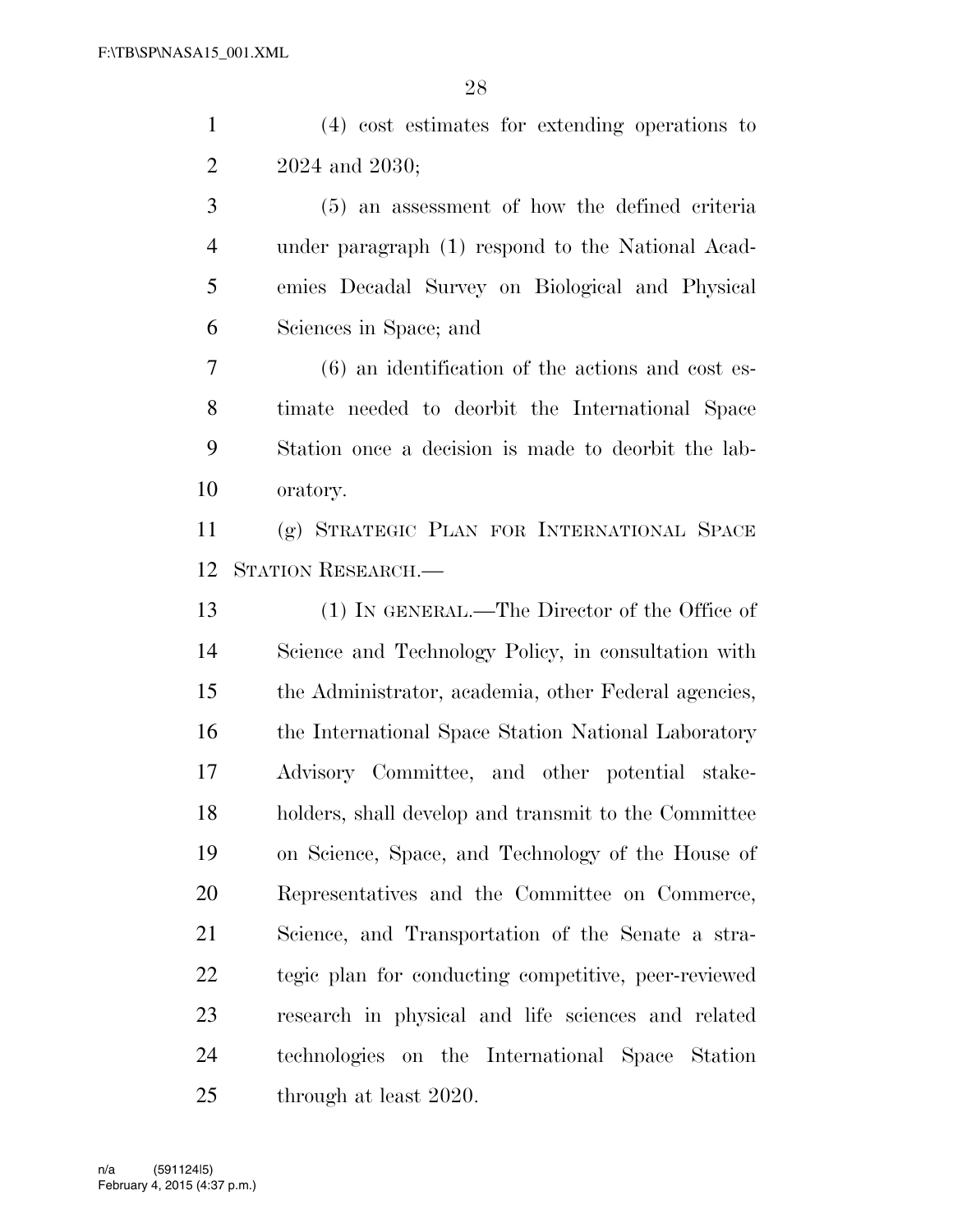| $\mathbf{1}$   | (2) PLAN REQUIREMENTS.—The strategic plan        |
|----------------|--------------------------------------------------|
| $\overline{2}$ | shall—                                           |
| 3              | (A) be consistent with the priorities and        |
| $\overline{4}$ | recommendations established by the National      |
| 5              | Academies in its Decadal Survey on Biological    |
| 6              | and Physical Sciences in Space;                  |
| 7              | (B) provide a research timeline and iden-        |
| 8              | tify resource requirements for its implementa-   |
| 9              | tion, including the facilities and instrumenta-  |
| 10             | tion necessary for the conduct of such research; |
| 11             | and                                              |
| 12             | $(C)$ identify—                                  |
| 13             | (i) criteria for the proposed research,          |
| 14             | including—                                       |
| 15             | (I) a justification for the research             |
| 16             | to be carried out in the space micro-            |
| 17             | gravity environment;                             |
| 18             | (II) the use of model systems;                   |
| 19             | (III) the testing of flight hard-                |
| 20             | ware to understand and ensure its                |
| 21             | functioning in the microgravity envi-            |
| 22             | ronment;                                         |
| 23             | (IV) the use of controls to help                 |
| 24             | distinguish among the direct and indi-           |
| 25             | rect effects of microgravity, among              |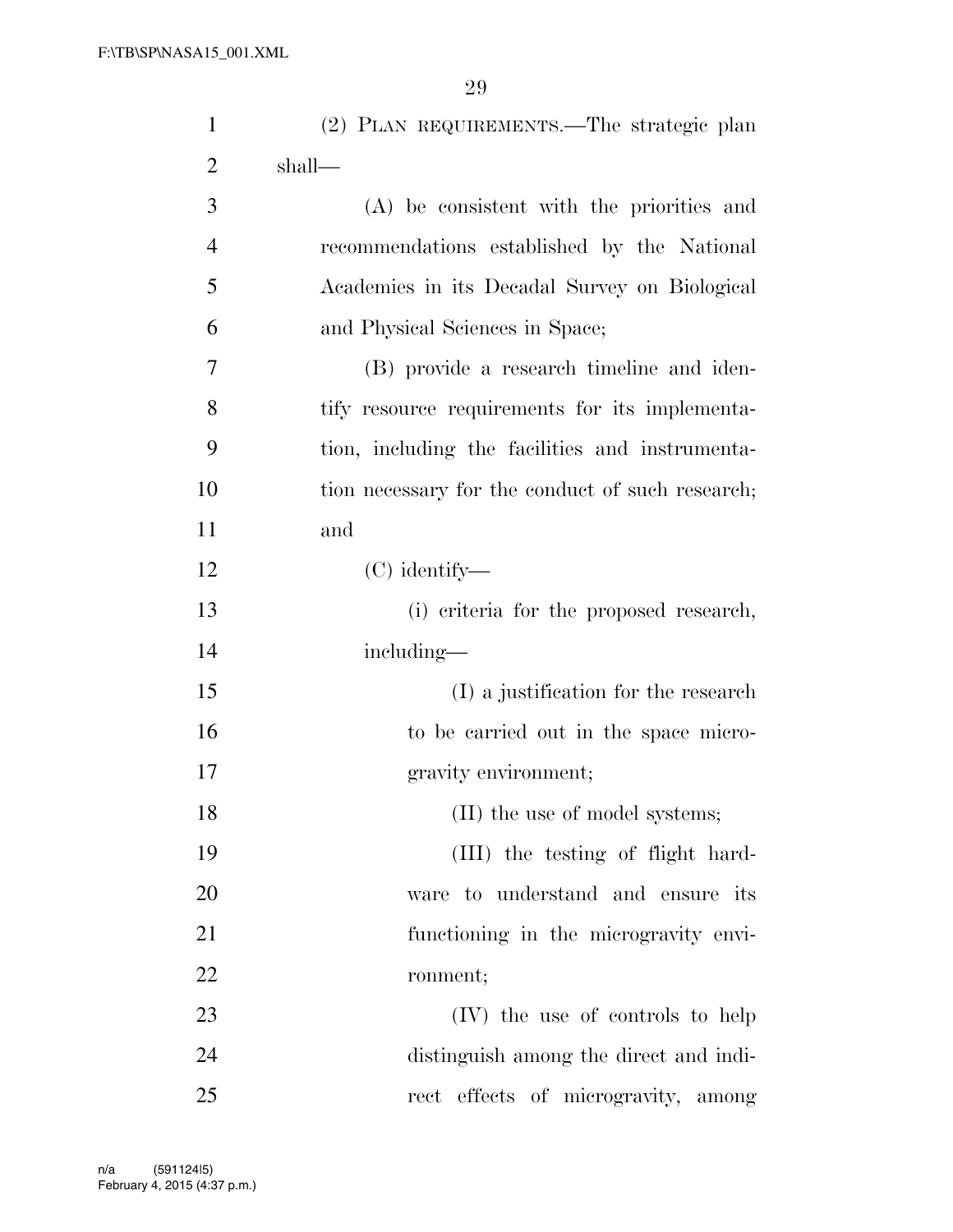| $\mathbf{1}$   | other effects of the flight or space en-   |
|----------------|--------------------------------------------|
| $\overline{2}$ | vironment;                                 |
| 3              | (V) approaches for facilitating            |
| $\overline{4}$ | data collection, analysis, and interpre-   |
| 5              | tation;                                    |
| 6              | (VI) procedures to ensure repeti-          |
| 7              | tion of experiments, as needed;            |
| 8              | (VII) support for timely presen-           |
| 9              | tation of the peer-reviewed results of     |
| 10             | the research;                              |
| 11             | (VIII) defined metrics for the             |
| 12             | success of each study; and                 |
| 13             | (IX) how these activities enable           |
| 14             | the Human Exploration Roadmap de-          |
| 15             | scribed in section $70504$ of title 51,    |
| 16             | United States Code;                        |
| 17             | (ii) instrumentation required to sup-      |
| 18             | port the measurements and analysis of the  |
| 19             | research to be carried out under the stra- |
| 20             | tegic plan;                                |
| 21             | (iii) the capabilities needed to support   |
| 22             | direct, real-time communications between   |
| 23             | astronauts working on research experi-     |
| 24             | ments onboard the International Space      |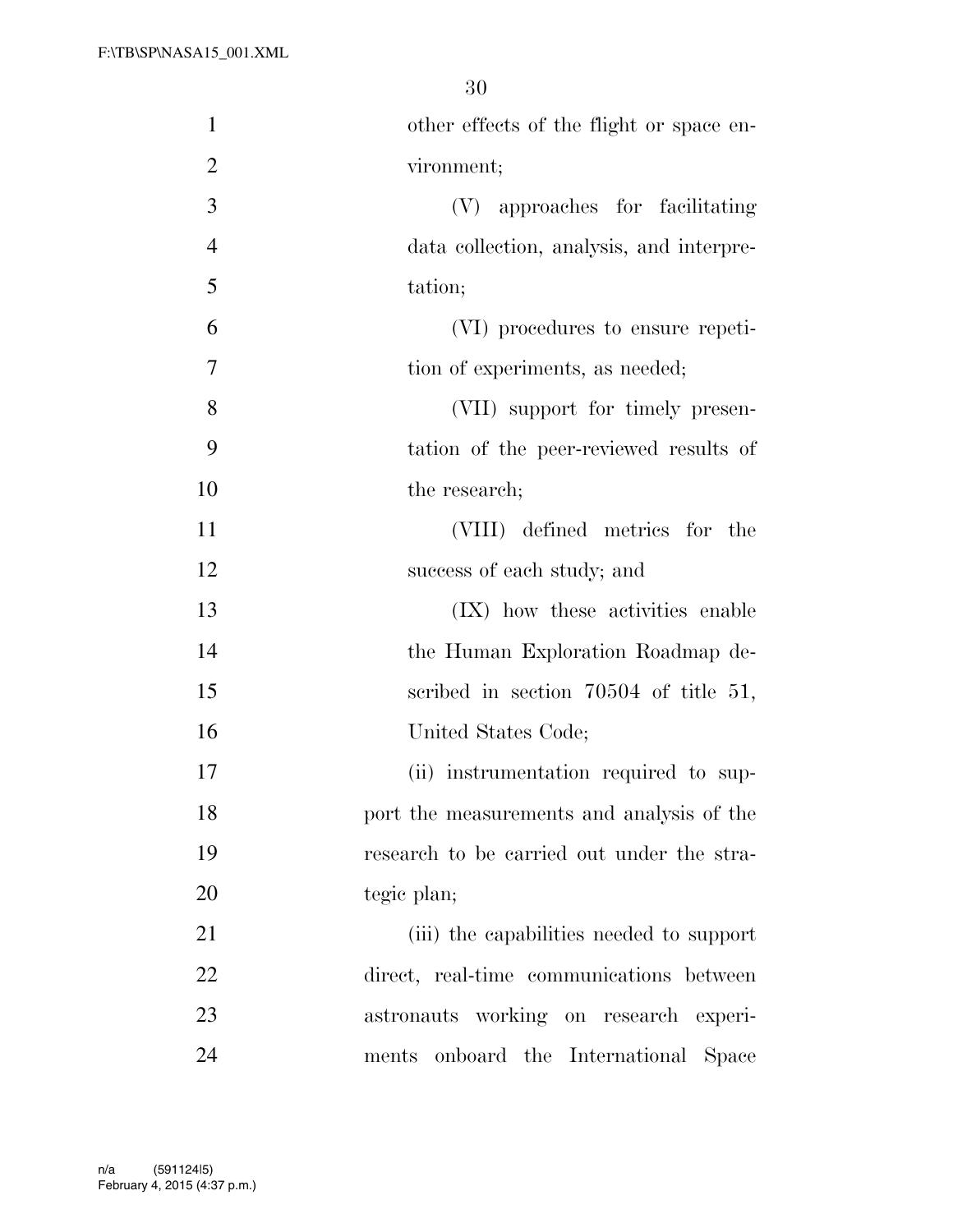- Station and the principal investigator on 2 the ground; (iv) a process for involving the exter- nal user community in research planning, including planning for relevant flight hard- ware and instrumentation, and for utiliza- tion of the International Space Station, 8 free flyers, or other research platforms;
- (v) the acquisition strategy the Ad- ministration plans to use to acquire any new support capabilities which are not operational on the International Space Sta- tion as of the date of enactment of this Act, and the criteria the Administration will apply if less than full and open com-petition is selected; and
- (vi) defined metrics for success of the research plan.
- (3) REPORT.—

20 (A) IN GENERAL.—Not later than 1 year after the date of enactment of this Act, the Comptroller General of the United States shall transmit to the Committee on Science, Space, and Technology of the House of Representa-25 tives and the Committee on Commerce, Science,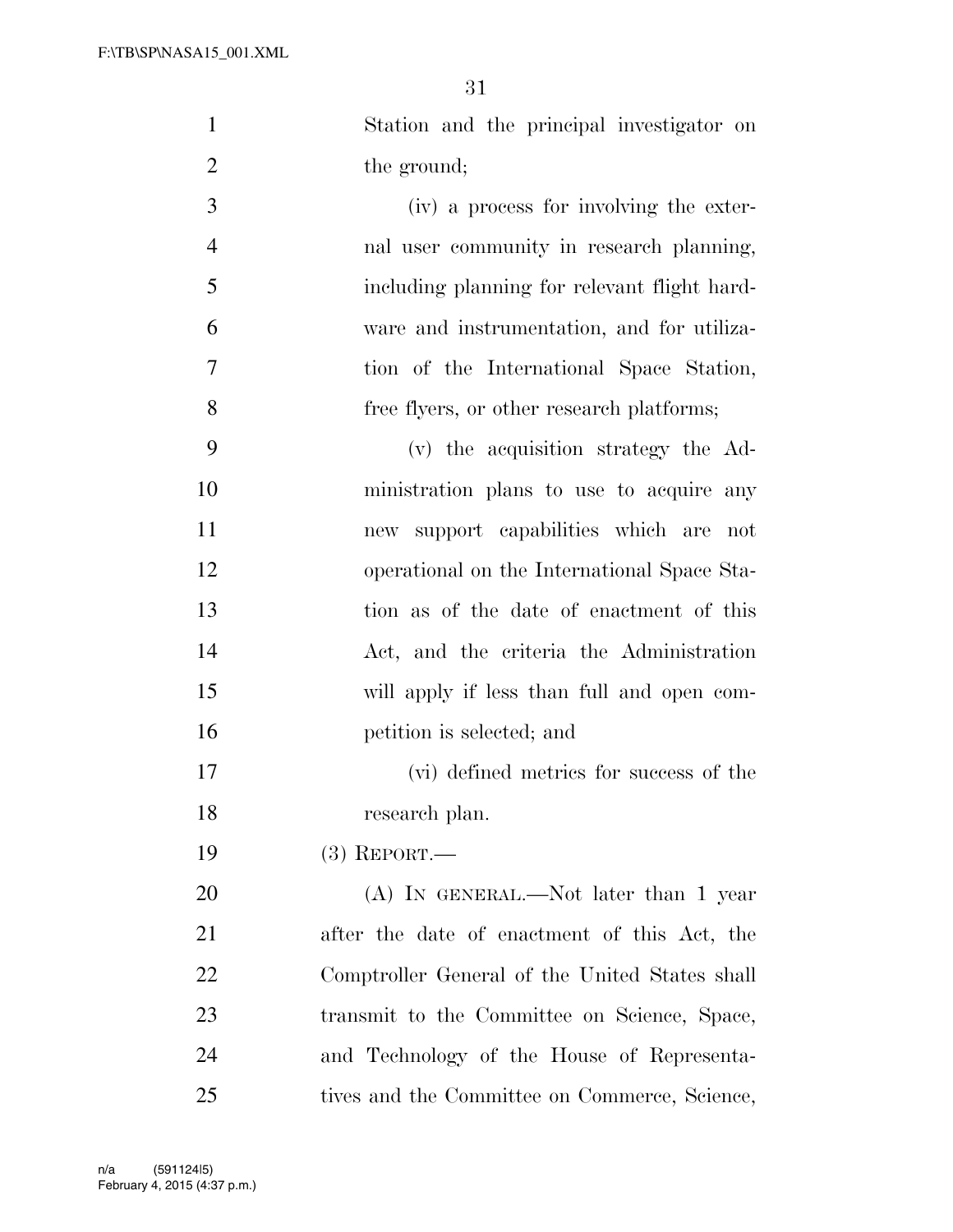| $\mathbf{1}$   | and Transportation of the Senate a report on         |
|----------------|------------------------------------------------------|
| $\overline{2}$ | the progress of the organization chosen for the      |
| 3              | management of the International Space Station        |
| $\overline{4}$ | National Laboratory as directed in section 504       |
| 5              | of the National Aeronautics and Space Admin-         |
| 6              | istration Authorization Act of 2010 (42 U.S.C.       |
| 7              | 18354).                                              |
| 8              | (B) SPECIFIC REQUIREMENTS.—The re-                   |
| 9              | port shall assess the management, organization,      |
| 10             | and performance of such organization and shall       |
| 11             | include a review of the status of each of the 7      |
| 12             | required activities listed in section $504(c)$ of    |
| 13             | such Act $(42 \text{ U.S.C. } 18354(c))$ .           |
| 14             | SEC. 212. BARRIERS IMPEDING ENHANCED UTILIZATION OF  |
| 15             | THE ISS'S NATIONAL LABORATORY BY COM-                |
| 16             | <b>MERCIAL COMPANIES.</b>                            |
| 17             | (a) SENSE OF CONGRESS.—It is the sense of Con-       |
| 18             | gress that—                                          |
| 19             | (1) enhanced utilization of the International        |
| 20             | Space Station's National Laboratory requires a full  |
| 21             | understanding of the barriers impeding such utiliza- |
| 22             | tion and actions needed to be taken to remove or     |
| 23             | mitigate them to the maximum extent practicable;     |
| 24             | and                                                  |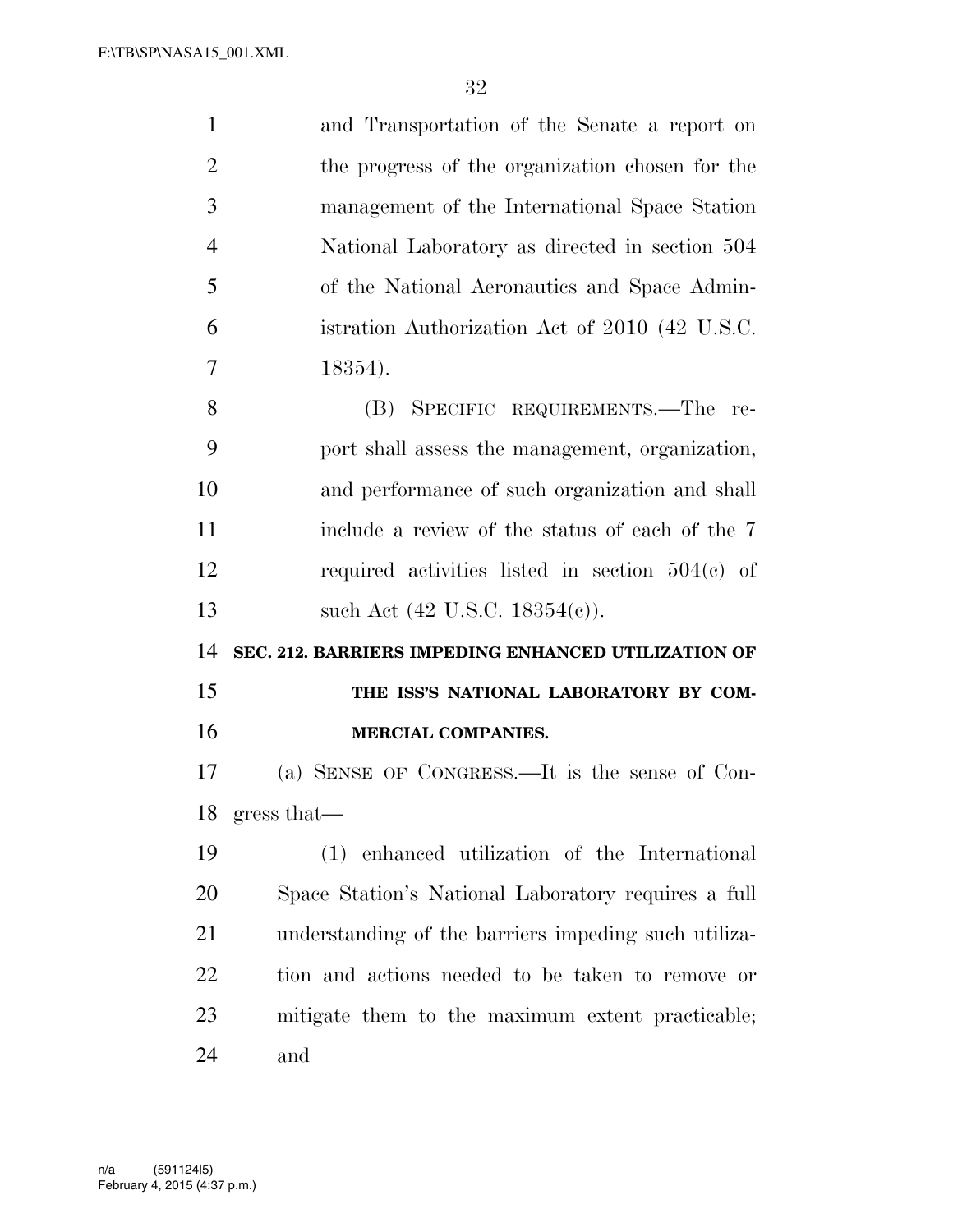(2) doing so will allow the Administration to en- courage commercial companies to invest in micro- gravity research using National Laboratory research facilities.

 (b) ASSESSMENT.—The Administrator shall enter into an arrangement with the National Academies for an assessment to—

 (1) identify barriers impeding enhanced utiliza- tion of the International Space Station's National Laboratory;

 (2) recommend ways to encourage commercial companies to make greater use of the International Space Station's National Laboratory, including cor-porate investment in microgravity research; and

 (3) identify any legislative changes that may be required.

 (c) TRANSMITTAL.—Not later than one year after the date of enactment of this Act, the Administrator shall transmit to the Committee on Science, Space, and Tech- nology of the House of Representatives and the Committee on Commerce, Science, and Transportation of the Senate the results of the assessment described in subsection (b).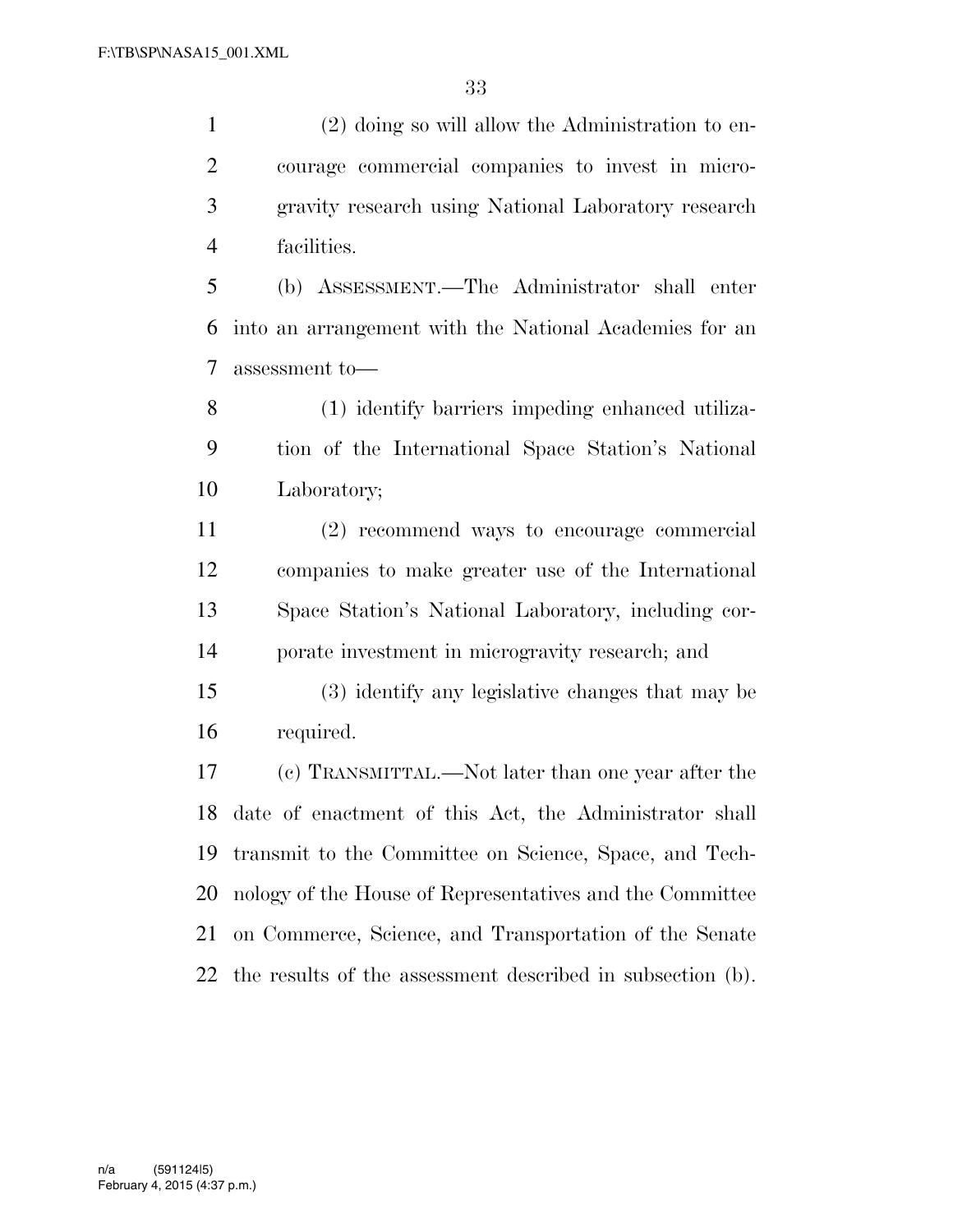**SEC. 213. UTILIZATION OF INTERNATIONAL SPACE STA-TION FOR SCIENCE MISSIONS.** 

 The Administrator shall utilize the International Space Station for Science Mission Directorate missions in low-Earth orbit wherever it is practical and cost effective to do so.

## **SEC. 214. INTERNATIONAL SPACE STATION CARGO RESUP-PLY SERVICES LESSONS LEARNED.**

 Not later than 120 days after the date of enactment of this Act, the Administrator shall transmit a report to the Committee on Science, Space, and Technology of the House of Representatives and the Committee on Com- merce, Science, and Transportation of the Senate that— (1) identifies the lessons learned to date from the Commercial Resupply Services contract;

 (2) indicates whether changes are needed to the manner in which the Administration procures and manages similar services upon the expiration of the existing Commercial Resupply Services contract; and (3) identifies any lessons learned from the Com- mercial Resupply Services contract that should be applied to the procurement and management of com- mercially provided crew transfer services to and from the International Space Station.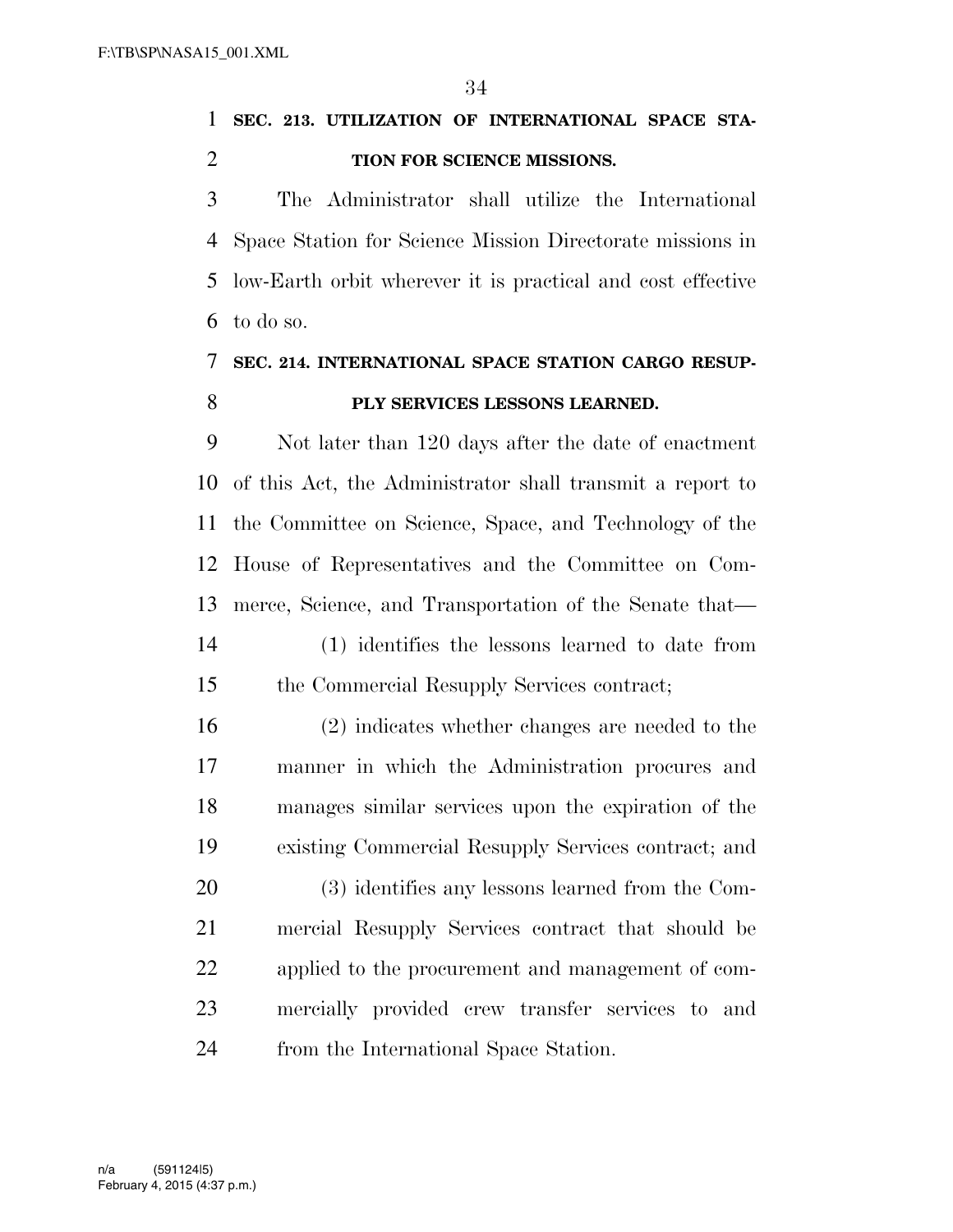## **SEC. 215. COMMERCIAL CREW PROGRAM.**

 (a) SENSE OF CONGRESS.—It is the sense of Con- gress that once developed and certified to meet the Admin- istration's safety and reliability requirements, United States commercially provided crew transportation systems offer the potential of serving as the primary means of transporting American astronauts and international part- ner astronauts to and from the International Space Sta- tion and serving as International Space Station emergency crew rescue vehicles. At the same time, the budgetary as- sumptions used by the Administration in its planning for the Commercial Crew Program have consistently assumed significantly higher funding levels than have been author- ized and appropriated by Congress. It is the sense of Con- gress that credibility in the Administration's budgetary es- timates for the Commercial Crew Program can be en- hanced by an independently developed cost estimate. Such credibility in budgetary estimates is an important factor in understanding program risk.

 (b) OBJECTIVE.—The objective of the Administra- tion's Commercial Crew Program shall be to assist the de- velopment of at least one crew transportation system to carry Administration astronauts safely, reliably, and affordably to and from the International Space Station and to serve as an emergency crew rescue vehicle as soon as practicable within the funding levels authorized. The

February 4, 2015 (4:37 p.m.) n/a (591124|5)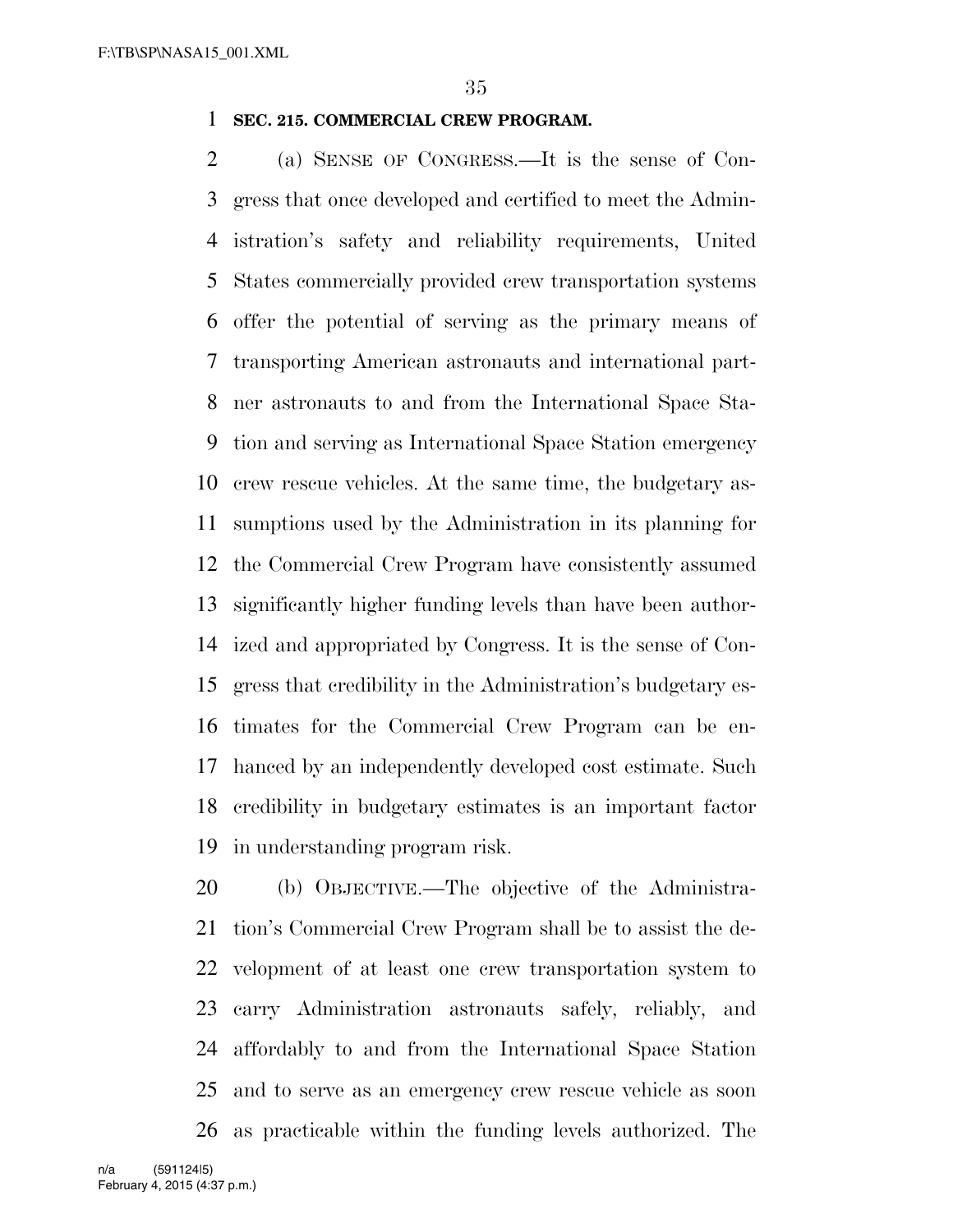Administration shall not use any considerations beyond this objective in the overall acquisition strategy.

 (c) SAFETY.—Consistent with the findings and rec- ommendations of the Columbia Accident Investigation Board, the Administration shall ensure that safety and the minimization of the probability of loss of crew are the highest priorities of the commercial crew transportation program.

 (d) COST MINIMIZATION.—The Administrator shall strive through the competitive selection process to mini- mize the life cycle cost to the Administration through the planned period of commercially provided crew transpor-tation services.

 (e) TRANSPARENCY.—Transparency is the corner- stone of ensuring a safe and reliable commercial crew transportation service to the International Space Station. The Administrator shall, to the greatest extent prac- ticable, ensure that every commercial crew transportation services provider has provided evidence-based support for their costs and schedule.

 (f) INDEPENDENT COST AND SCHEDULE ESTI-MATE.—

23 (1) REQUIREMENT.—Not later than 30 days after the Federal Acquisition Regulation-based con-tract for the Commercial Crew Transportation Capa-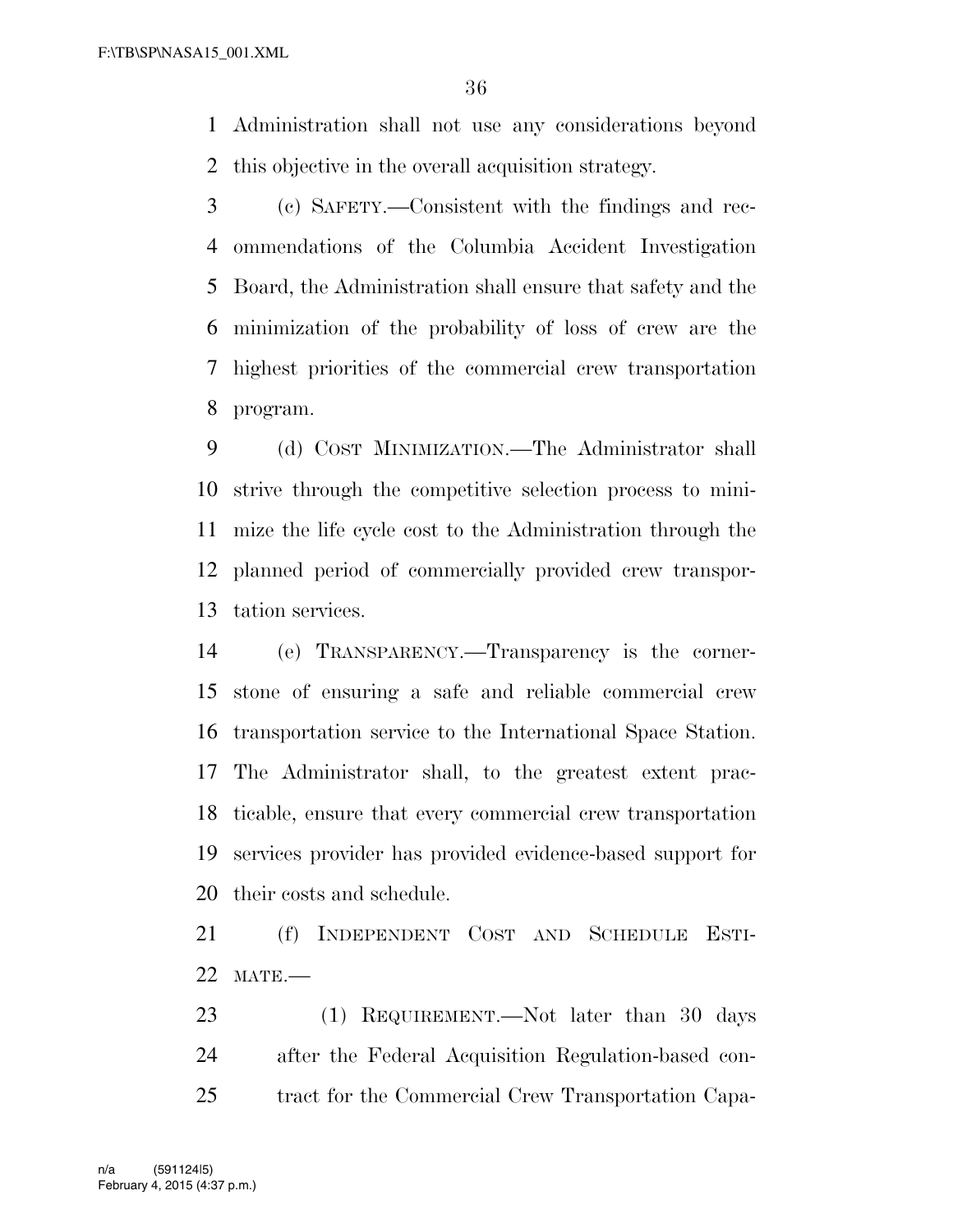| $\mathbf{1}$   | bility Contract is awarded, the Administrator shall  |
|----------------|------------------------------------------------------|
| $\overline{2}$ | arrange for the initiation of an Independent Cost    |
| 3              | and Schedule Estimate for-                           |
| $\overline{4}$ | (A) all activities associated with the devel-        |
| 5              | opment, test, demonstration, and certification       |
| 6              | of commercial crew transportation systems;           |
| 7              | (B) transportation and rescue services re-           |
| 8              | quired by the Administration for International       |
| 9              | Space Station operations through calendar year       |
| 10             | 2020 or later if Administration requirements so      |
| 11             | dictate; and                                         |
| 12             | (C) the estimated date of operational read-          |
| 13             | iness for the program each assumption listed in      |
| 14             | paragraph $(2)$ of this subsection.                  |
| 15             | (2) ASSUMPTIONS.—The Independent Cost and            |
| 16             | Schedule Estimate shall provide an estimate for each |
| 17             | of the following scenarios:                          |
| 18             | (A) An appropriation of $$600,000,000$ over          |
| 19             | the next 3 fiscal years.                             |
| 20             | (B) An appropriation of $$700,000,000$               |
| 21             | over the next 3 fiscal years.                        |
| 22             | $(C)$ An appropriation of \$800,000,000 over         |
| 23             | the next 3 fiscal years.                             |
| 24             | (D) The funding level assumptions over               |
| 25             | the next 3 fiscal years that are included as part    |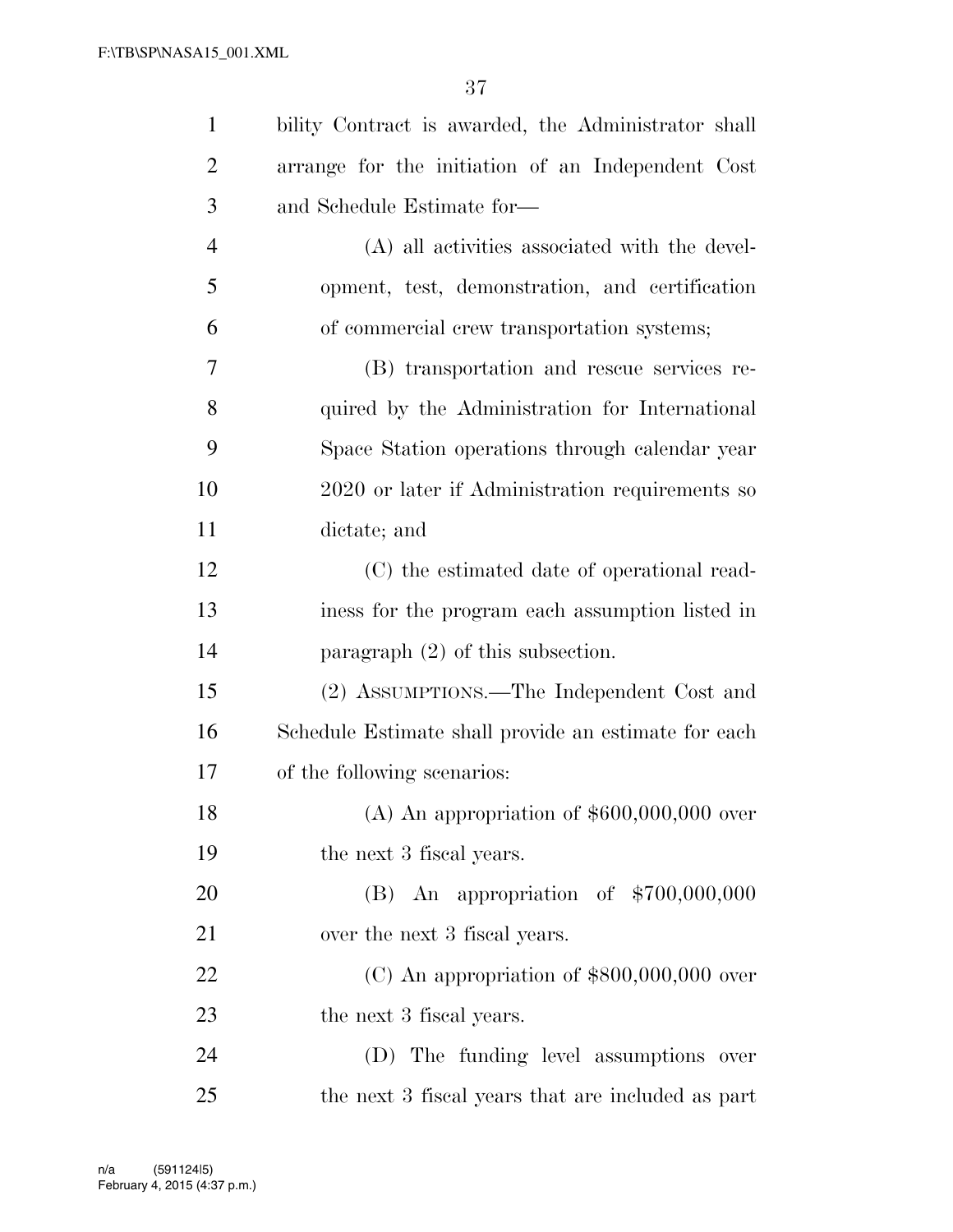of commercial crew transportation capability 2 contract awards.

 (3) TRANSMITTAL.—Not later than 180 days after initiation of the Independent Cost and Sched- ule Estimate under paragraph (1), the Adminis- trator shall transmit the results of the Independent Cost and Schedule Estimate to the Committee on Science, Space, and Technology of the House of Representatives and the Committee on Commerce, Science, and Transportation of the Senate.

(g) IMPLEMENTATION STRATEGIES.—

 (1) REPORT.—Not later than 60 days after the completion of the Independent Cost and Schedule Estimate under subsection (f), the Administrator shall transmit to the Committee on Science, Space, and Technology of the House of Representatives and the Committee on Commerce, Science, and Trans- portation of the Senate a report containing 4 dis- tinct implementation strategies based on such Inde- pendent Cost and Schedule Estimate for the final stages of the commercial crew program.

 (2) REQUIREMENTS.—These options shall in-clude—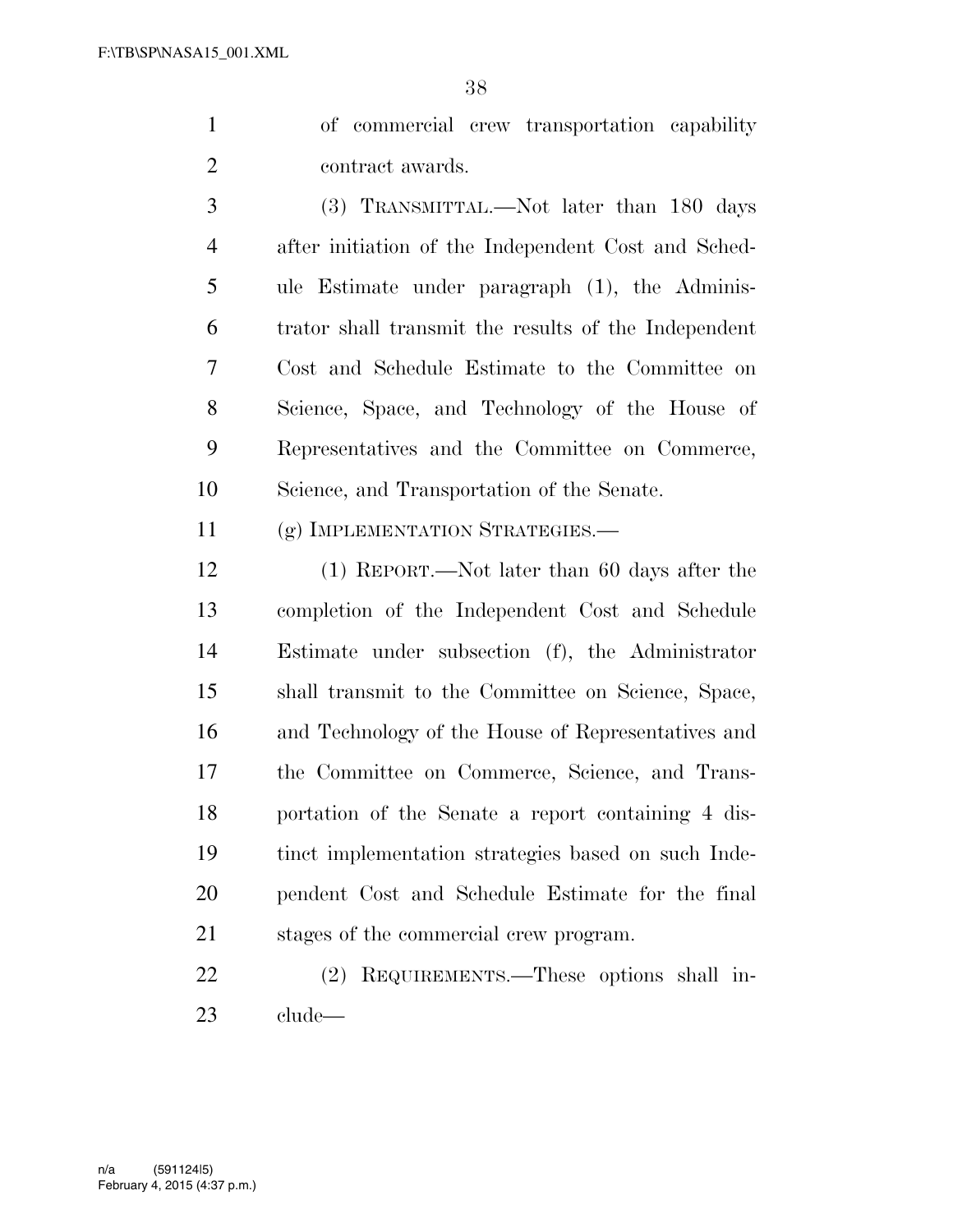| $\mathbf{1}$   | (A) a strategy that assumes an appropria-                  |
|----------------|------------------------------------------------------------|
| $\overline{2}$ | tion of $$600,000,000$ over the next 3 fiscal              |
| 3              | years;                                                     |
| $\overline{4}$ | (B) a strategy that assumes an appropria-                  |
| 5              | tion of $$700,000,000$ over the next 3 fiscal              |
| 6              | years;                                                     |
| $\overline{7}$ | (C) a strategy that assumes an appropria-                  |
| 8              | tion of $$800,000,000$ over the next 3 fiscal              |
| 9              | years; and                                                 |
| 10             | (D) a strategy that has yet to be consid-                  |
| 11             | ered previously in any budget submission but               |
| 12             | that the Administration believes could ensure              |
| 13             | the flight readiness date of 2017 for at least             |
| 14             | one provider.                                              |
| 15             | (3) INCLUSIONS.—Each strategy shall include                |
| 16             | the contracting instruments the Administration will        |
| 17             | employ to acquire the services in each phase of de-        |
| 18             | velopment or acquisition and the number of commer-         |
| 19             | cial providers the Administration will include in the      |
| 20             | program.                                                   |
| 21             | SEC. 216. SPACE COMMUNICATIONS.                            |
| 22             | (a) PLAN.—The Administrator shall develop a plan,          |
| 23             | in consultation with relevant Federal agencies, for updat- |
| 24             | ing the Administration's space communications and navi-    |
| 25             | gation architecture for low-Earth orbital and deep space   |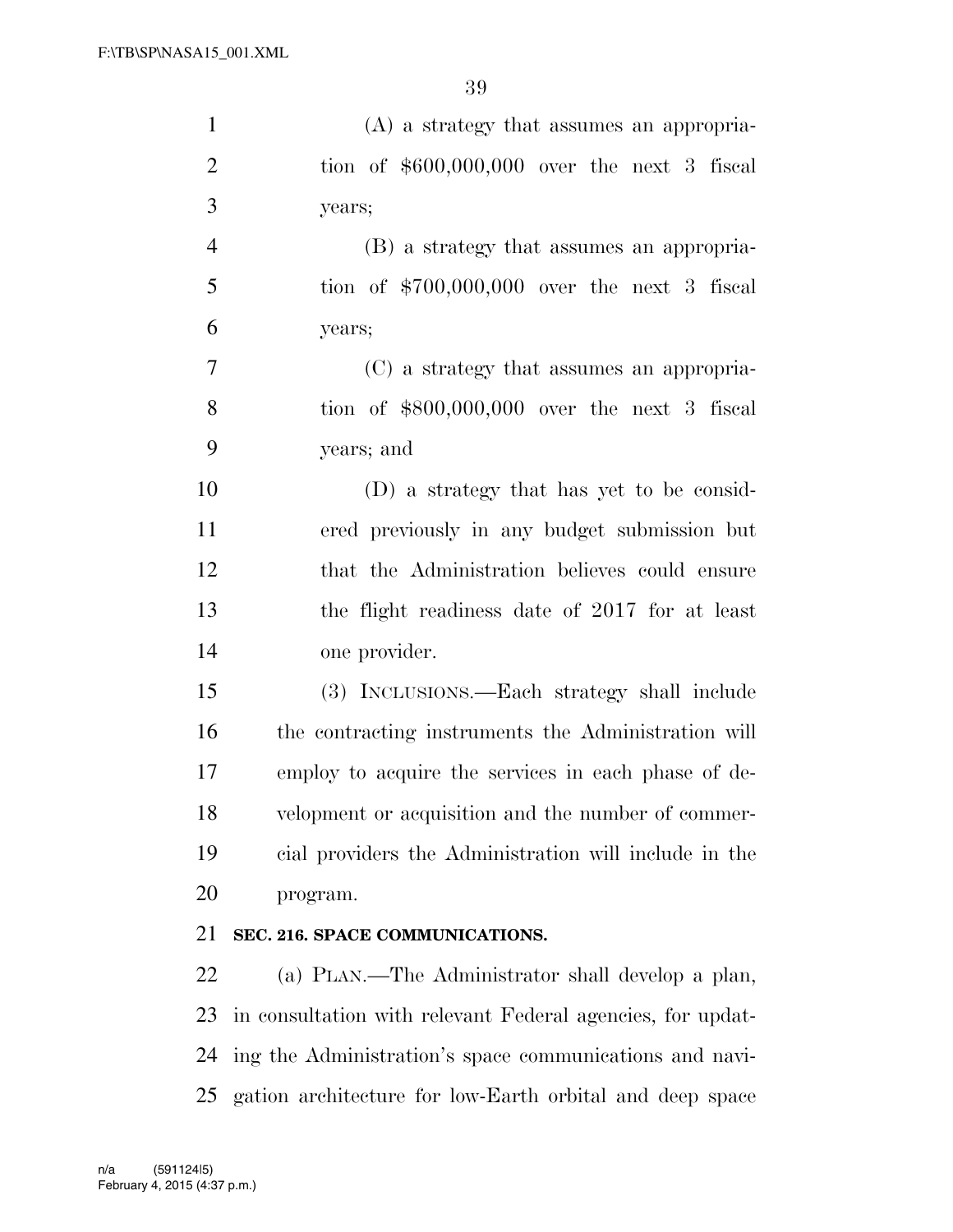F:\TB\SP\NASA15\_001.XML

 operations so that it is capable of meeting the Administra- tion's communications needs over the next 20 years. The plan shall include lifecycle cost estimates, milestones, esti- mated performance capabilities, and 5-year funding pro- files. The plan shall also include an estimate of the amounts of any reimbursements the Administration is likely to receive from other Federal agencies during the expected life of the upgrades described in the plan. At a minimum, the plan shall include a description of the fol-lowing:

 (1) Steps to sustain the existing space commu- nications and navigation network and infrastructure and priorities for how resources will be applied and cost estimates for the maintenance of existing space communications network capabilities.

 (2) Upgrades needed to support space commu- nications and navigation network and infrastructure requirements, including cost estimates and schedules and an assessment of the impact on missions if re-sources are not secured at the level needed.

 (3) Projected space communications and navi- gation network requirements for the next 20 years, including those in support of human space explo-ration missions.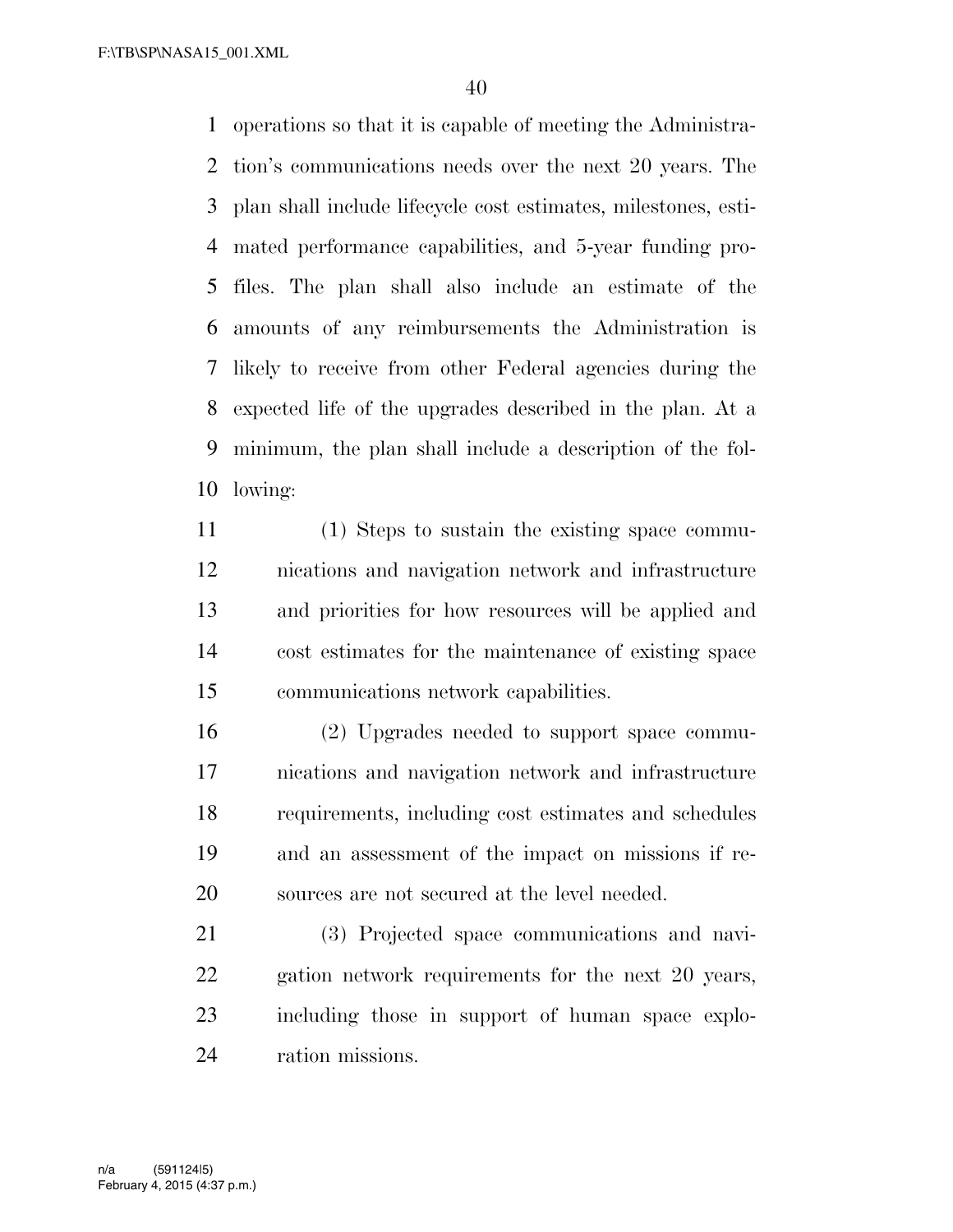| $\mathbf{1}$   | (4) Projected Tracking and Data Relay Sat-              |
|----------------|---------------------------------------------------------|
| $\overline{2}$ | ellite System requirements for the next 20 years, in-   |
| 3              | cluding those in support of other relevant Federal      |
| $\overline{4}$ | agencies, and cost and schedule estimates to main-      |
| 5              | tain and upgrade the Tracking and Data Relay Sat-       |
| 6              | ellite System to meet projected requirements.           |
| 7              | (5) Steps the Administration is taking to meet          |
| 8              | future space communications requirements after all      |
| 9              | Tracking and Data Relay Satellite System third-gen-     |
| 10             | eration communications satellites are operational.      |
| 11             | $(6)$ Steps the Administration is taking to miti-       |
| 12             | gate threats to electromagnetic spectrum use.           |
| 13             | (b) SCHEDULE.—The Administrator shall transmit          |
| 14             | the plan developed under this section to the Committee  |
| 15             | on Science, Space, and Technology of the House of Rep-  |
| 16             | resentatives and the Committee on Commerce, Science,    |
| 17             | and Transportation of the Senate not later than 1 year  |
| 18             | after the date of enactment of this Act.                |
| 19             | <b>TITLE III-SCIENCE</b>                                |
| 20             | <b>Subtitle A–General</b>                               |
| 21             | SEC. 301. SCIENCE PORTFOLIO.                            |
| 22             | (a) BALANCED AND ADEQUATELY FUNDED ACTIVI-              |
| 23             | TIES.—Section 803 of the National Aeronautics and Space |
| 24             | Administration Authorization Act of 2010 (124 Stat.     |

2832) is amended to read as follows: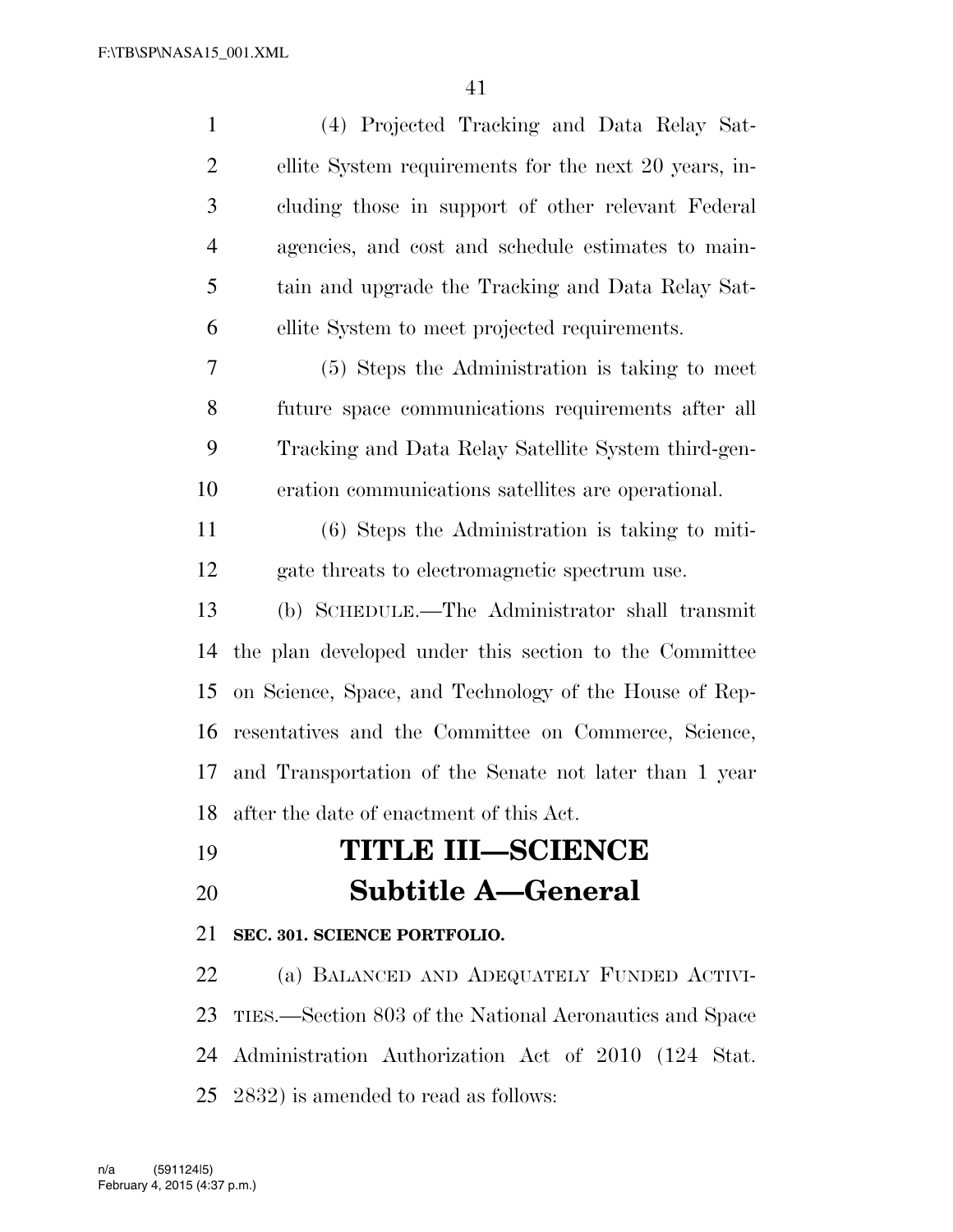## **''SEC. 803. OVERALL SCIENCE PORTFOLIO—SENSE OF THE CONGRESS.**

 ''Congress reaffirms its sense, expressed in the Na- tional Aeronautics and Space Administration Authoriza- tion Act of 2010, that a balanced and adequately funded set of activities, consisting of research and analysis grants programs, technology development, small, medium, and large space missions, and suborbital research activities, contributes to a robust and productive science program and serves as a catalyst for innovation and discovery.''.

 (b) DECADAL SURVEYS.—In proposing the funding of programs and activities for the Administration for each fiscal year, the Administrator shall to the greatest extent practicable follow guidance provided in the current decadal surveys from the National Academies' Space Studies Board.

#### **SEC. 302. RADIOISOTOPE POWER SYSTEMS.**

 (a) SENSE OF CONGRESS.—It is the sense of Con- gress that conducting deep space exploration requires ra- dioisotope power systems, and establishing continuity in the production of the material needed to power these sys- tems is paramount to the success of these future deep space missions. It is further the sense of Congress that Federal agencies supporting the Administration through the production of such material should do so in a cost ef-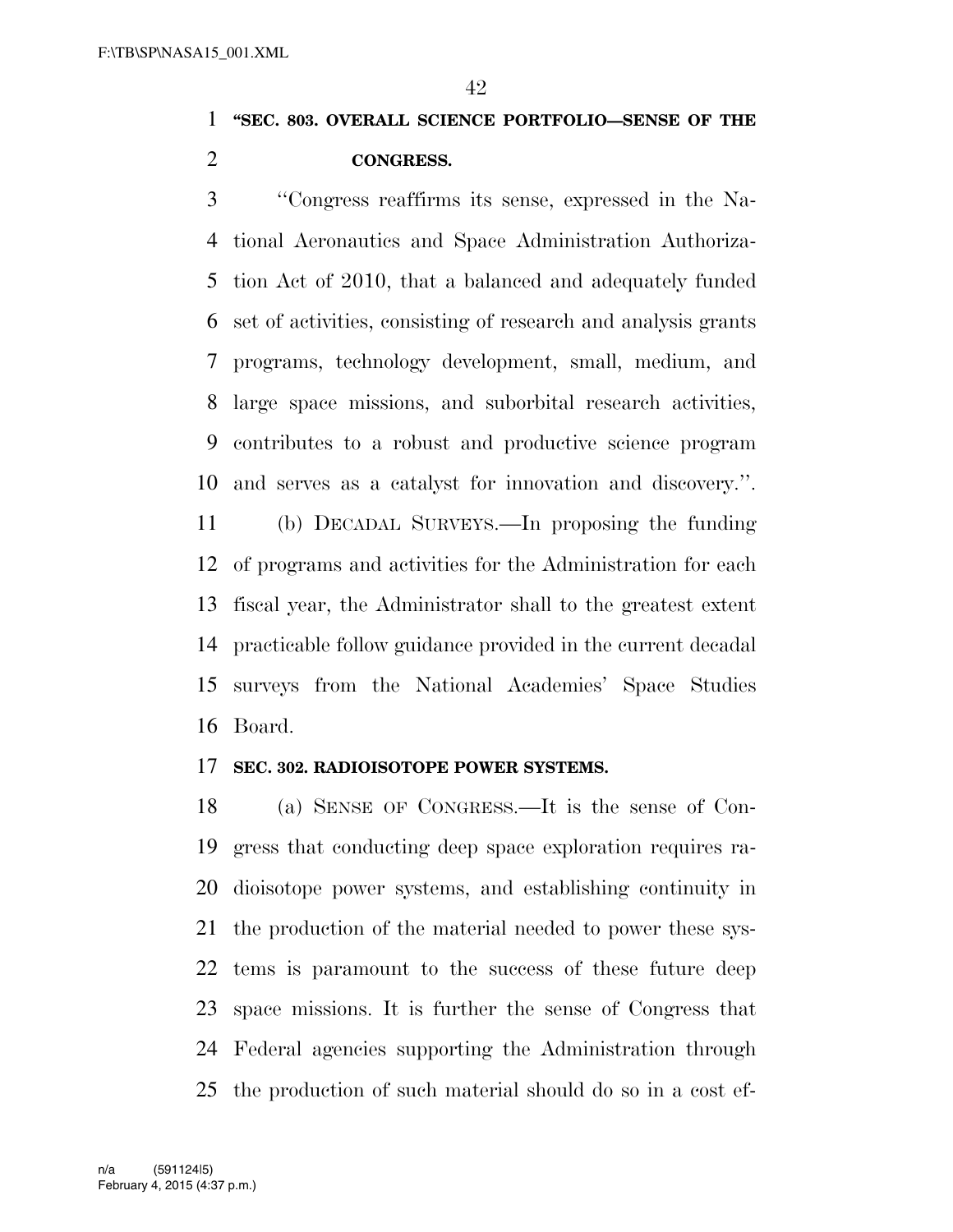fective manner so as not to impose excessive reimburse-ment requirements on the Administration.

 (b) ANALYSIS OF REQUIREMENTS AND RISKS.—The Director of the Office of Science and Technology Policy and the Administrator, in consultation with other Federal agencies, shall conduct an analysis of—

 (1) the requirements of the Administration for radioisotope power system material that is needed to carry out planned, high priority robotic missions in the solar system and other surface exploration activi-ties beyond low-Earth orbit; and

 (2) the risks to missions of the Administration in meeting those requirements, or any additional re- quirements, due to a lack of adequate radioisotope power system material.

 (c) CONTENTS OF ANALYSIS.—The analysis con-ducted under subsection (b) shall—

 (1) detail the Administration's current pro- jected mission requirements and associated time-frames for radioisotope power system material;

 (2) explain the assumptions used to determine the Administration's requirements for the material, including—

 (A) the planned use of advanced thermal conversion technology such as advanced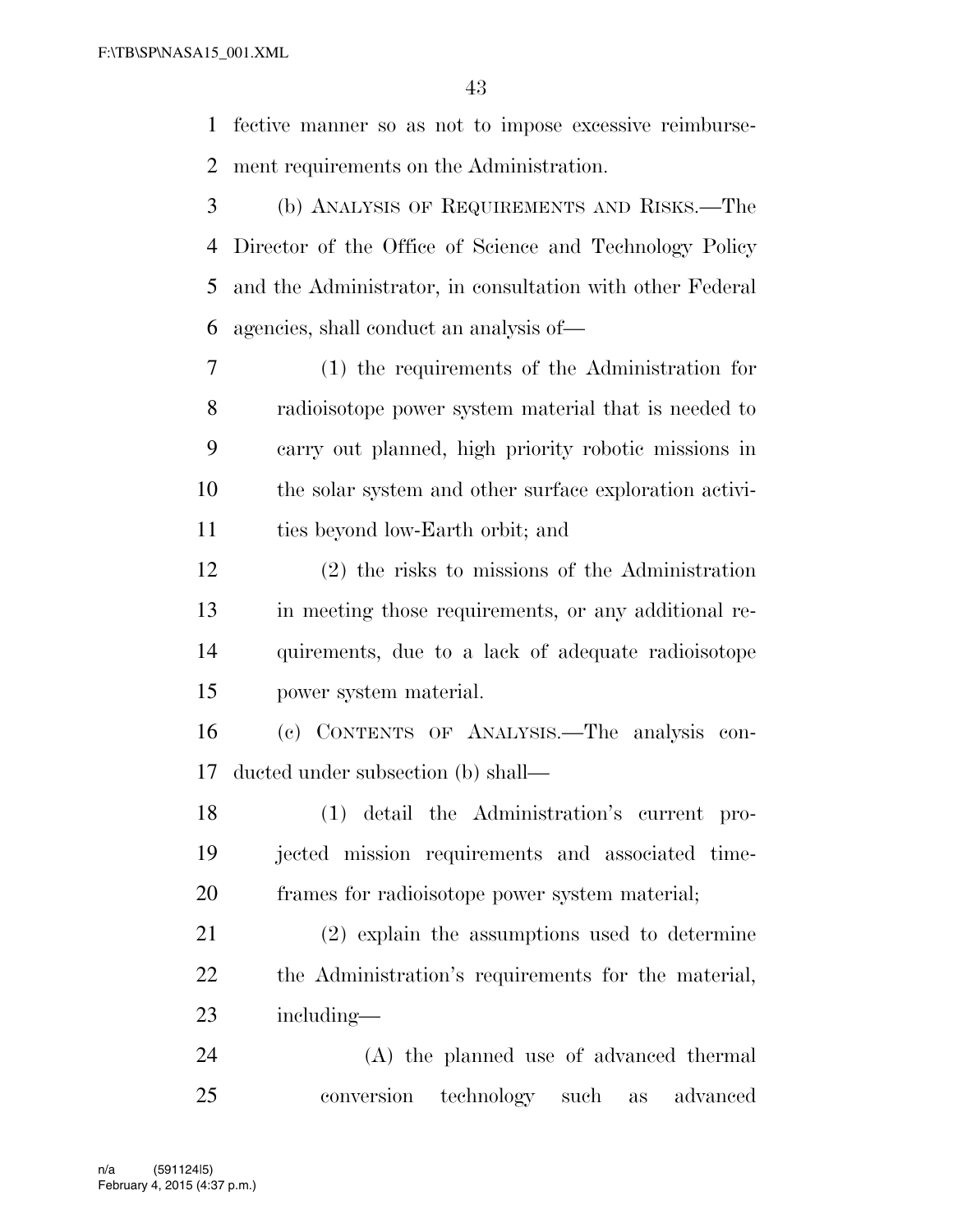|                | 44                                                    |
|----------------|-------------------------------------------------------|
| $\mathbf{1}$   | thermocouples and Stirling generators and con-        |
| $\overline{2}$ | verters; and                                          |
| 3              | (B) the risks and implications of, and con-           |
| $\overline{4}$ | tingencies for, any delays or unanticipated tech-     |
| 5              | nical challenges affecting or related to the Ad-      |
| 6              | ministration's mission plans for the anticipated      |
| $\tau$         | use of advanced thermal conversion technology;        |
| 8              | (3) assess the risk to the Administration's pro-      |
| 9              | grams of any potential delays in achieving the sched- |
| 10             | ule and milestones for planned domestic production    |
| 11             | of radioisotope power system material;                |
| 12             | (4) outline a process for meeting any additional      |
| 13             | Administration requirements for the material;         |
| 14             | (5) estimate the incremental costs required to        |
| 15             | increase the amount of material produced each year,   |
| 16             | if such an increase is needed to support additional   |
|                |                                                       |

Administration requirements for the material;

 (6) detail how the Administration and other Federal agencies will manage, operate, and fund production facilities and the design and development of all radioisotope power systems used by the Ad- ministration and other Federal agencies as nec-essary;

 (7) specify the steps the Administration will take, in consultation with the Department of En-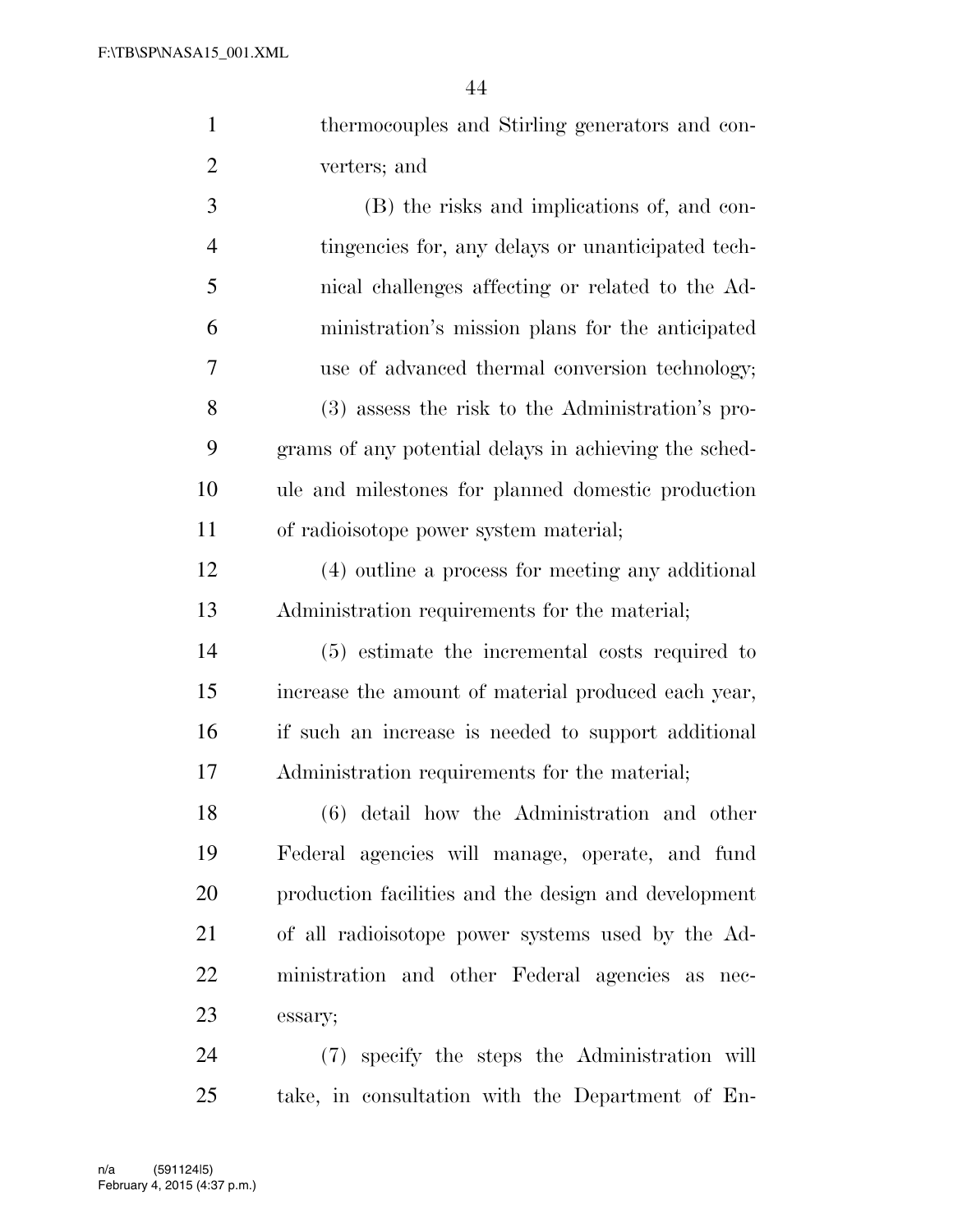ergy, to preserve the infrastructure and workforce necessary for production of radioisotope power sys- tems and ensure that its reimbursements to the De- partment of Energy associated with such preserva-tion are equitable and justified; and

 (8) detail how the Administration has imple- mented or rejected the recommendations from the National Research Council's 2009 report titled ''Ra- dioisotope Power Systems: An Imperative for Main-taining U.S. Leadership in Space Exploration''.

 (d) TRANSMITTAL.—Not later than 180 days after the date of enactment of this Act, the Administrator shall transmit the results of the analysis to the Committee on Science, Space, and Technology of the House of Rep- resentatives and the Committee on Commerce, Science, and Transportation of the Senate.

# **SEC. 303. CONGRESSIONAL DECLARATION OF POLICY AND PURPOSE.**

 Section 20102(d) of title 51, United States Code, is amended by adding at the end the following new para-graph:

 $\frac{4}{10}$  The direction of the unique competence of the Administration to the search for life's origin, evolution, distribution, and future in the Universe. In carrying out this objective, the Administration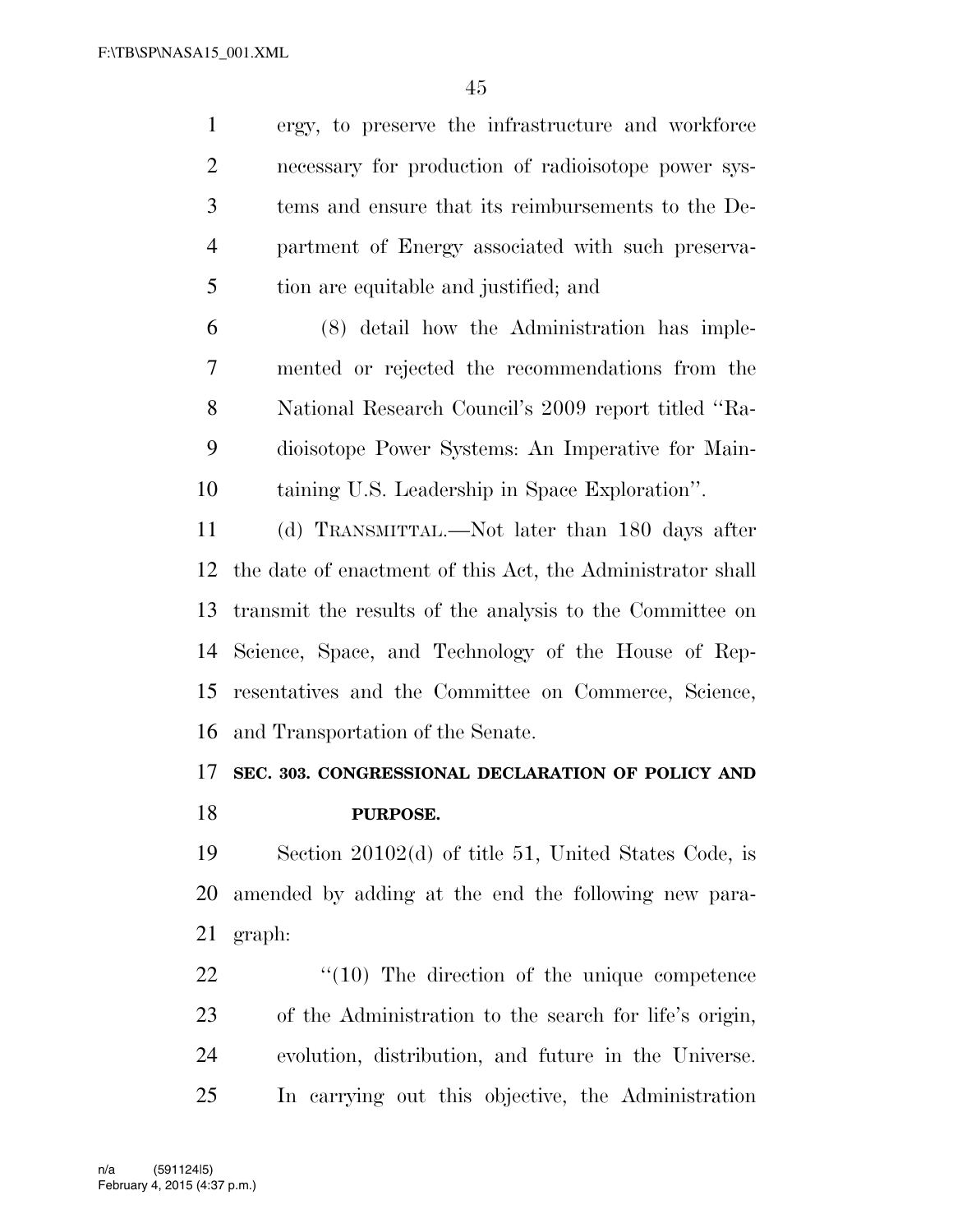may use any practicable ground-based, airborne, or space-based technical means and spectra of electro-magnetic radiation.''.

#### **SEC. 304. UNIVERSITY CLASS SCIENCE MISSIONS.**

 (a) SENSE OF CONGRESS.—It is the sense of Con- gress that principal investigator-led small orbital science missions, including CubeSat class, University Explorer (UNEX) class, Small Explorer (SMEX) class, and Ven- ture class, offer valuable opportunities to advance science at low cost, train the next generation of scientists and en- gineers, and enable participants in the program to acquire skills in systems engineering and systems integration that are critical to maintaining the Nation's leadership in space and to enhancing the United States innovation and com-petitiveness abroad.

 (b) REVIEW OF PRINCIPAL INVESTIGATOR-LED SMALL ORBITAL SCIENCE MISSIONS.—The Administrator shall conduct a review of the science missions described in subsection (a). The review shall include—

20 (1) the status, capability, and availability of ex- isting small orbital science mission programs and the extent to which each program enables the par-ticipation of university scientists and students;

 (2) the opportunities such mission programs provide for scientific research;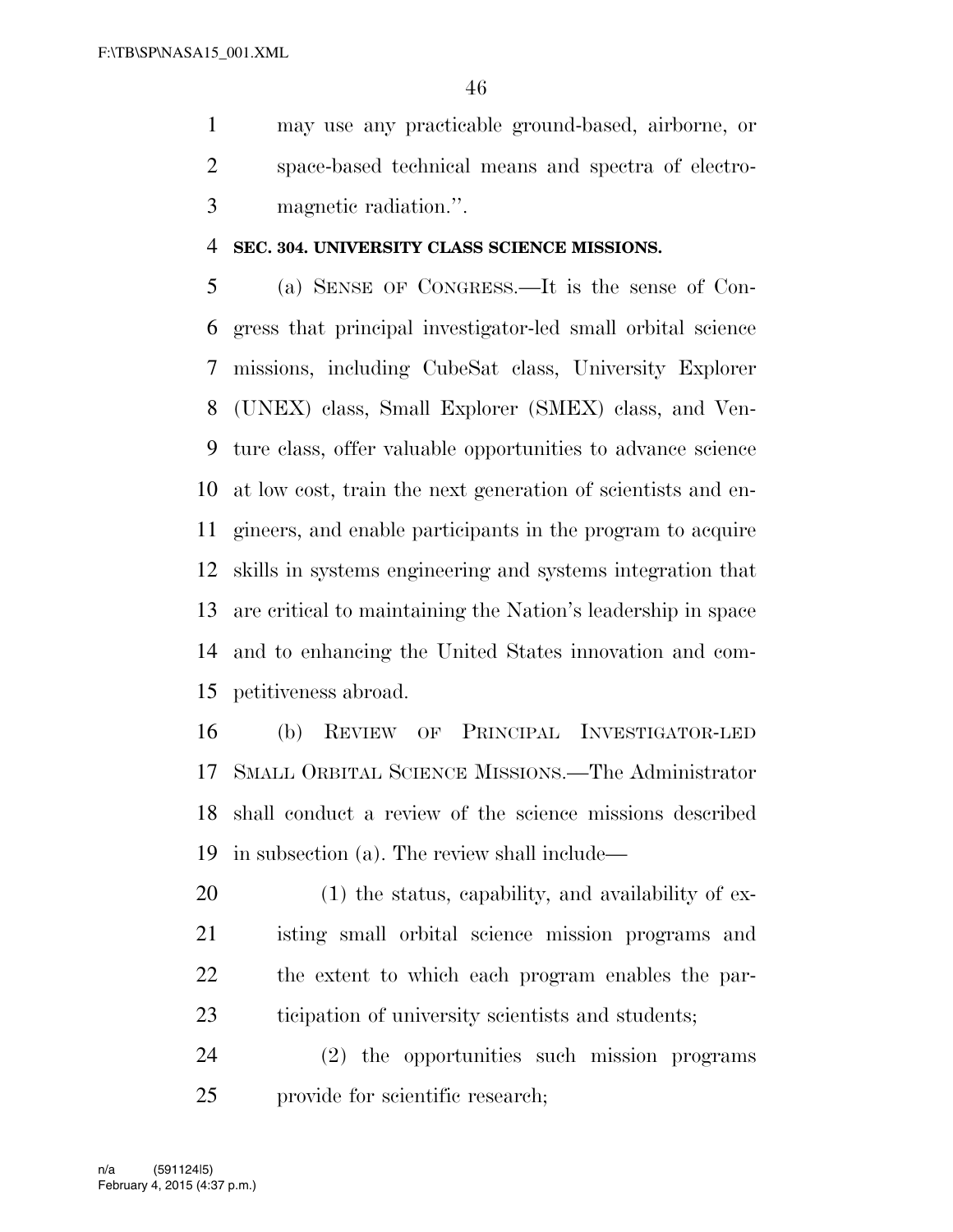(3) the opportunities such mission programs provide for training and education, including sci- entific and engineering workforce development, in- cluding for the Administration's scientific and engi-neering workforce; and

 (4) the extent to which commercial applications such as hosted payloads, free flyers, and data buys could provide measurable benefits for such mission programs, while preserving the principle of inde- pendent peer review as the basis for mission selec-tion.

 (c) REPORT.—Not later than 270 days after the date of enactment of this Act, the Administrator shall transmit to the Committee on Science, Space, and Technology of the House of Representatives and the Committee on Com- merce, Science, and Transportation of the Senate a report on the review required under subsection (b) and on rec- ommendations to enhance principal investigator-led small orbital science missions conducted by the Administration in accordance with the results of the review required by subsection (b).

## **SEC. 305. ASSESSMENT OF SCIENCE MISSION EXTENSIONS.**

 Section 30504 of title 51, United States Code, is amended to read as follows: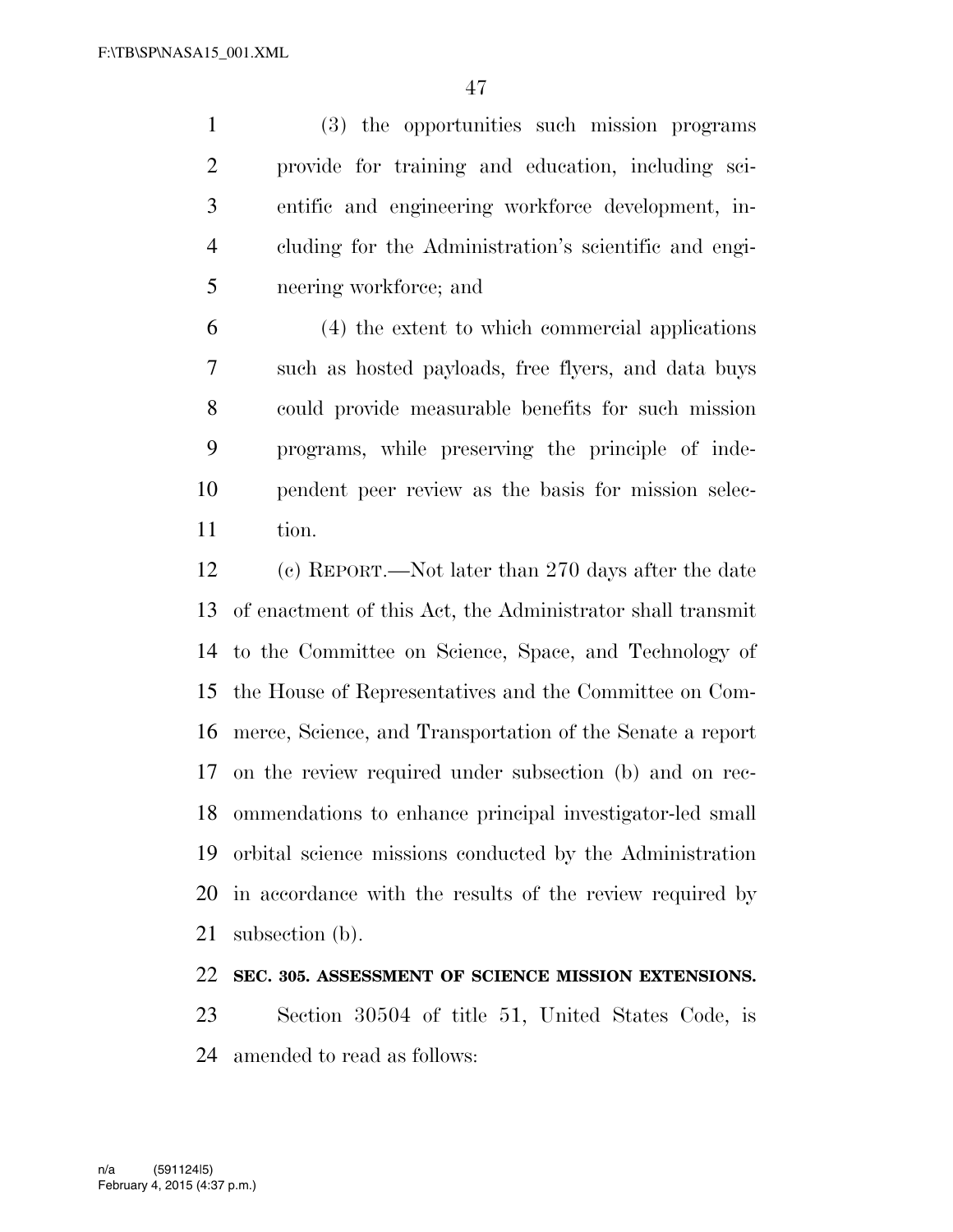### **''§ 30504. Assessment of science mission extensions**

 ''(a) ASSESSMENT.—The Administrator shall carry out biennial reviews within each of the Science divisions to assess the cost and benefits of extending the date of the termination of data collection for those missions that exceed their planned missions' lifetime. The assessment shall take into consideration how extending missions im-pacts the start of future missions.

9 "(b) CONSULTATION AND CONSIDERATION OF PO- TENTIAL BENEFITS OF INSTRUMENTS ON MISSIONS.— When deciding whether to extend a mission that has an operational component, the Administrator shall consult with any affected Federal agency and shall take into ac- count the potential benefits of instruments on missions that are beyond their planned mission lifetime.

 ''(c) REPORT.—The Administrator shall transmit to the Committee on Science, Space, and Technology of the House of Representatives and the Committee on Com- merce, Science, and Transportation of the Senate, at the same time as the submission to Congress of the Adminis- tration's annual budget request for each fiscal year, a re- port detailing any assessment required by subsection (a) that was carried out during the previous year.''.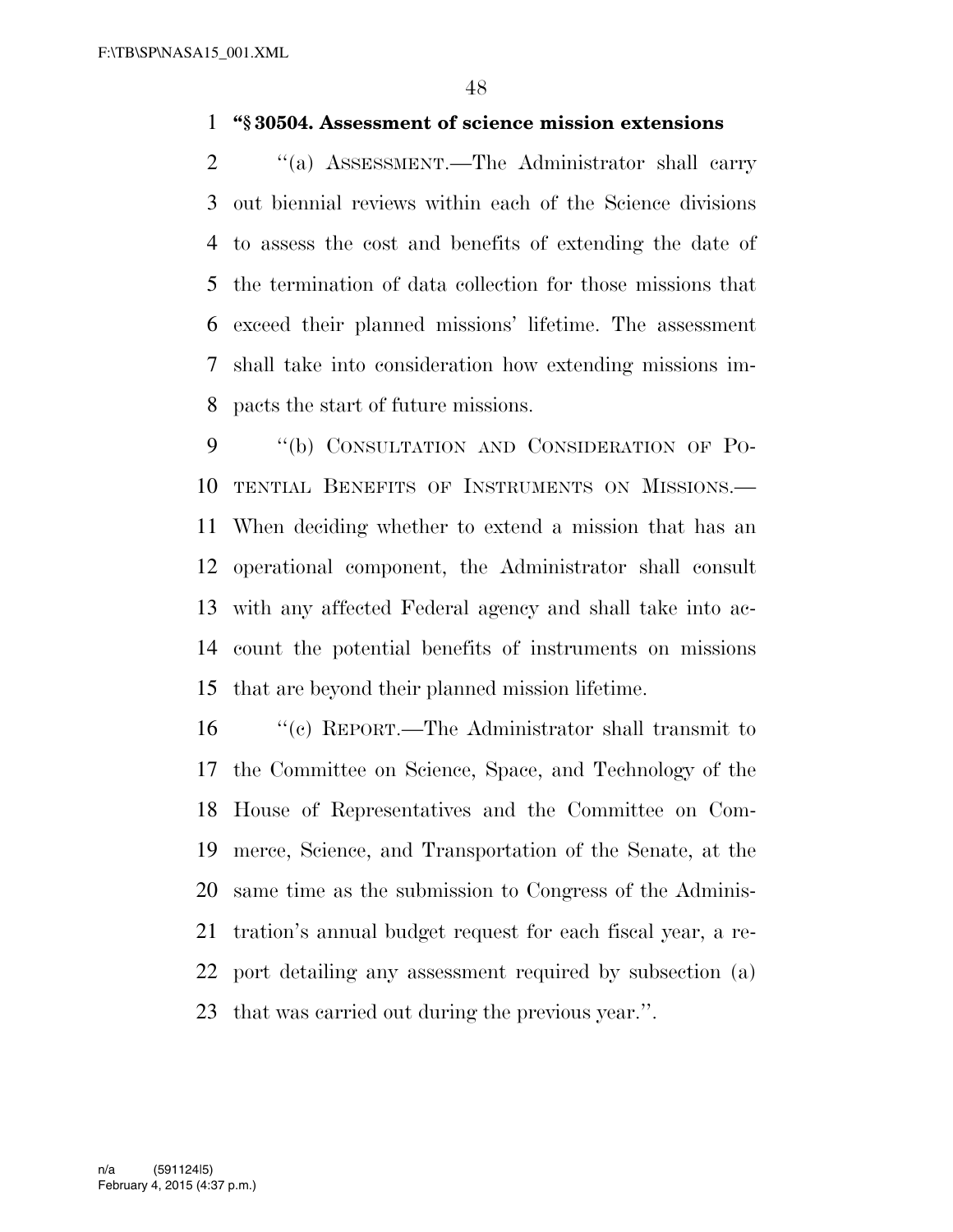# **Subtitle B—Astrophysics**

#### **SEC. 311. DECADAL CADENCE.**

 In carrying out section 301(b), the Administrator shall seek to ensure to the extent practicable a steady ca-dence of large, medium, and small astrophysics missions.

## **SEC. 312. EXTRASOLAR PLANET EXPLORATION STRATEGY.**

 (a) STRATEGY.—The Administrator shall enter into an arrangement with the National Academies to develop a science strategy for the study and exploration of extrasolar planets, including the use of the Transiting Exoplanet Survey Satellite, the James Webb Space Tele- scope, a potential Wide-Field Infrared Survey Telescope mission, or any other telescope, spacecraft, or instrument as appropriate. Such strategy shall—

- (1) outline key scientific questions;
- (2) identify the most promising research in the field;
- (3) indicate the extent to which the mission pri- orities in existing decadal surveys address the key extrasolar planet research goals;
- (4) identify opportunities for coordination with international partners, commercial partners, and other not-for-profit partners; and
- (5) make recommendations on the above as ap-propriate.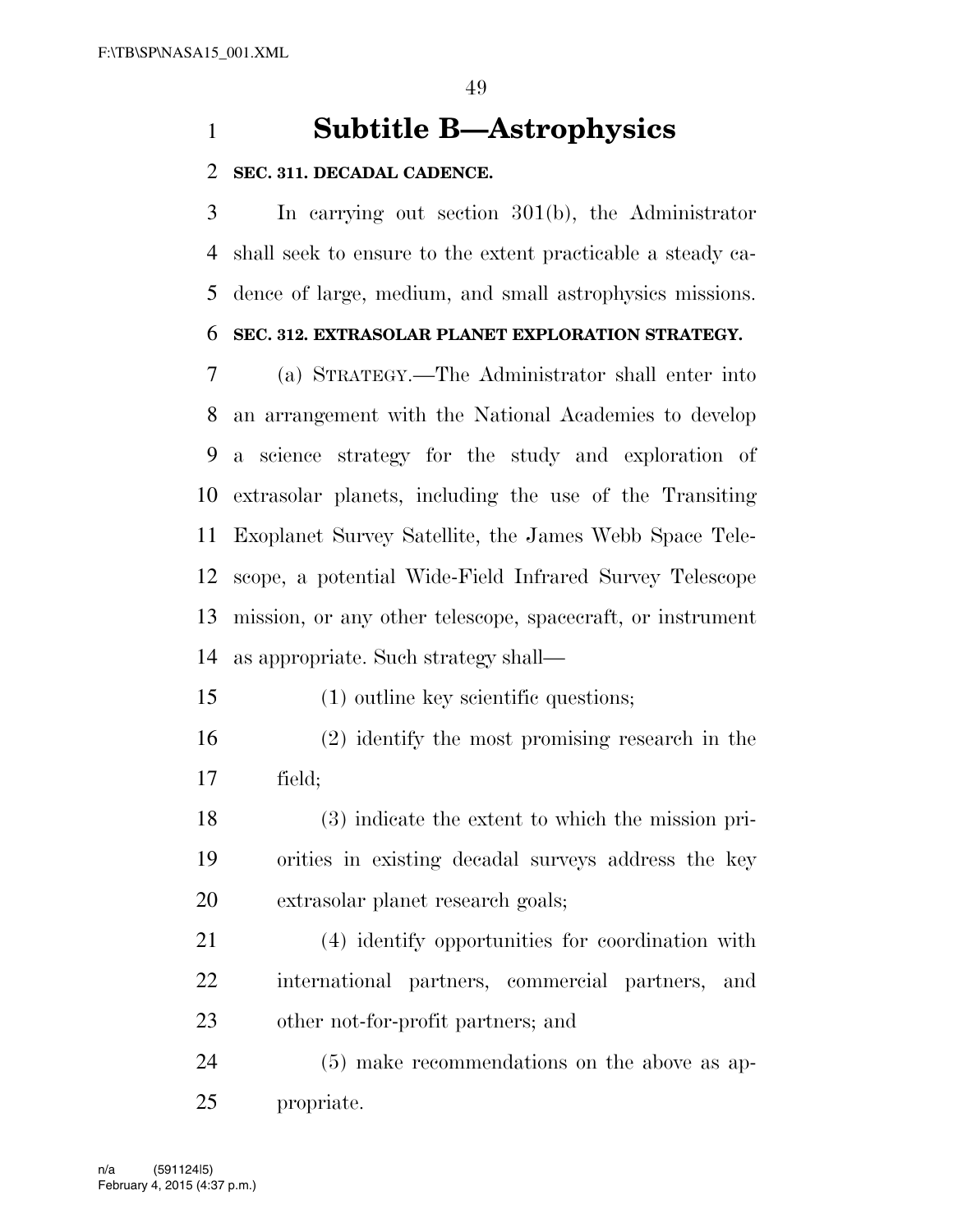(b) USE OF STRATEGY.—The Administrator shall use the strategy to—

 (1) inform roadmaps, strategic plans, and other activities of the Administration as they relate to extrasolar planet research and exploration; and

 (2) provide a foundation for future activities and initiatives.

 (c) REPORT TO CONGRESS.—Not later than 18 months after the date of enactment of this Act, the Na- tional Academies shall transmit a report to the Adminis- trator, and to the Committee on Science, Space, and Tech- nology of the House of Representatives and the Committee on Commerce, Science, and Transportation of the Senate, containing the strategy developed under subsection (a).

### **SEC. 313. JAMES WEBB SPACE TELESCOPE.**

16 It is the sense of Congress that—

 (1) the James Webb Space Telescope will revo- lutionize our understanding of star and planet for- mation and how galaxies evolved, and advance the search for the origins of the universe;

 (2) the James Webb Space Telescope will en- able American scientists to maintain their leadership in astrophysics and other disciplines;

 (3) the James Webb Space Telescope program is making steady progress towards a launch in 2018;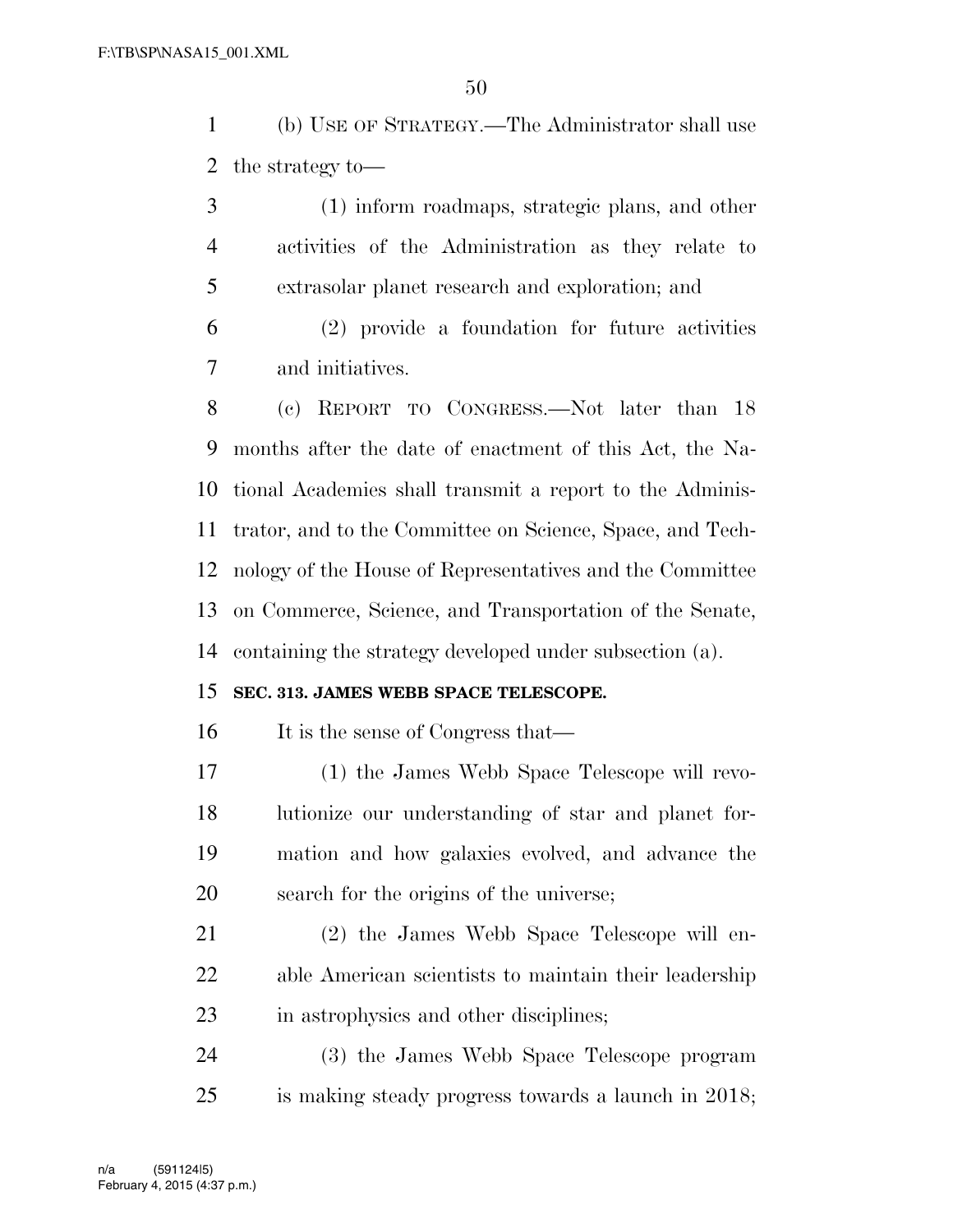(4) the on-time and on-budget delivery of the James Webb Space Telescope is a high congressional priority; and

 (5) maintaining this progress will require the Administrator to ensure that integrated testing is appropriately timed and sufficiently comprehensive to enable potential issues to be identified and ad- dressed early enough to be handled within the James Webb Space Telescope's development schedule prior to launch.

# **SEC. 314. NATIONAL RECONNAISSANCE OFFICE TELESCOPE DONATION.**

 Not later than 90 days after the date of enactment of this Act, the Administrator shall transmit a report to the Committee on Science, Space, and Technology of the House of Representatives and the Committee on Com- merce, Science, and Transportation of the Senate out- lining the cost of the Administration's potential plan for developing the Wide-Field Infrared Survey Telescope as described in the 2010 National Academies' astronomy and astrophysics decadal survey, including an alternative plan for the Wide-Field Infrared Survey Telescope 2.4, which includes the donated 2.4-meter aperture National Recon-naissance Office telescope. Due to the budget constraints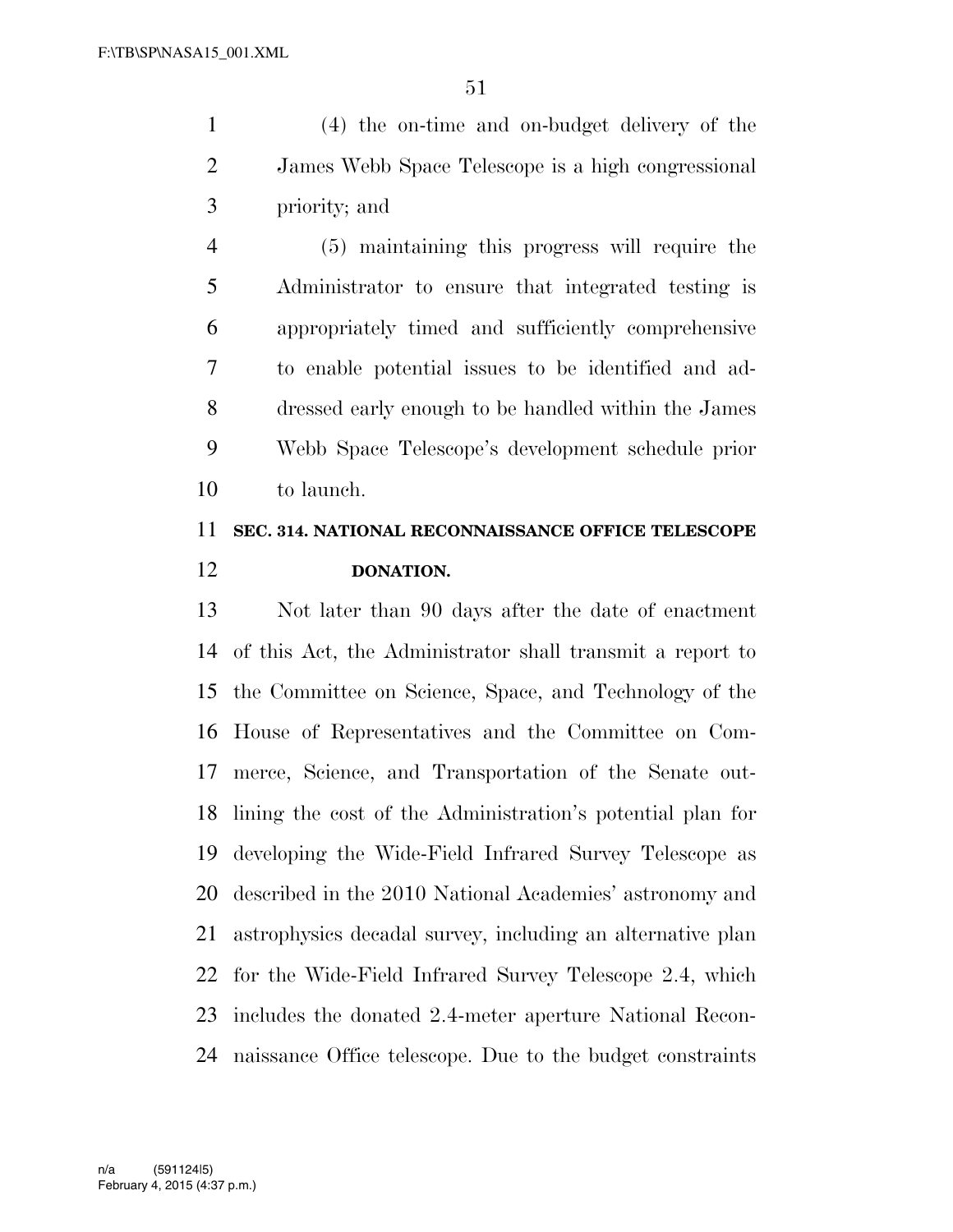on the Administration's science programs, this report shall include—

 (1) an assessment of cost efficient approaches to develop the Wide-Field Infrared Survey Telescope; (2) a comparison to the development of mission concepts that exclude the utilization of the donated asset;

 (3) an assessment of how the Administration's existing science missions will be affected by the utili- zation of the donated asset described in this section; and

 (4) a description of the cost associated with storing and maintaining the donated asset.

#### **SEC. 315. WIDE-FIELD INFRARED SURVEY TELESCOPE.**

 (a) SENSE OF CONGRESS.—It is the sense of Con- gress that the Administrator, to the extent practicable, should make progress on the technologies and capabilities needed to position the Administration to meet the objec- tives of the Wide-Field Infrared Survey Telescope mission, as outlined in the 2010 National Academies' astronomy and astrophysics decadal survey, in a way that maximizes the scientific productivity of meeting those objectives for the resources invested. It is further the sense of Congress that the Wide-Field Infrared Survey Telescope mission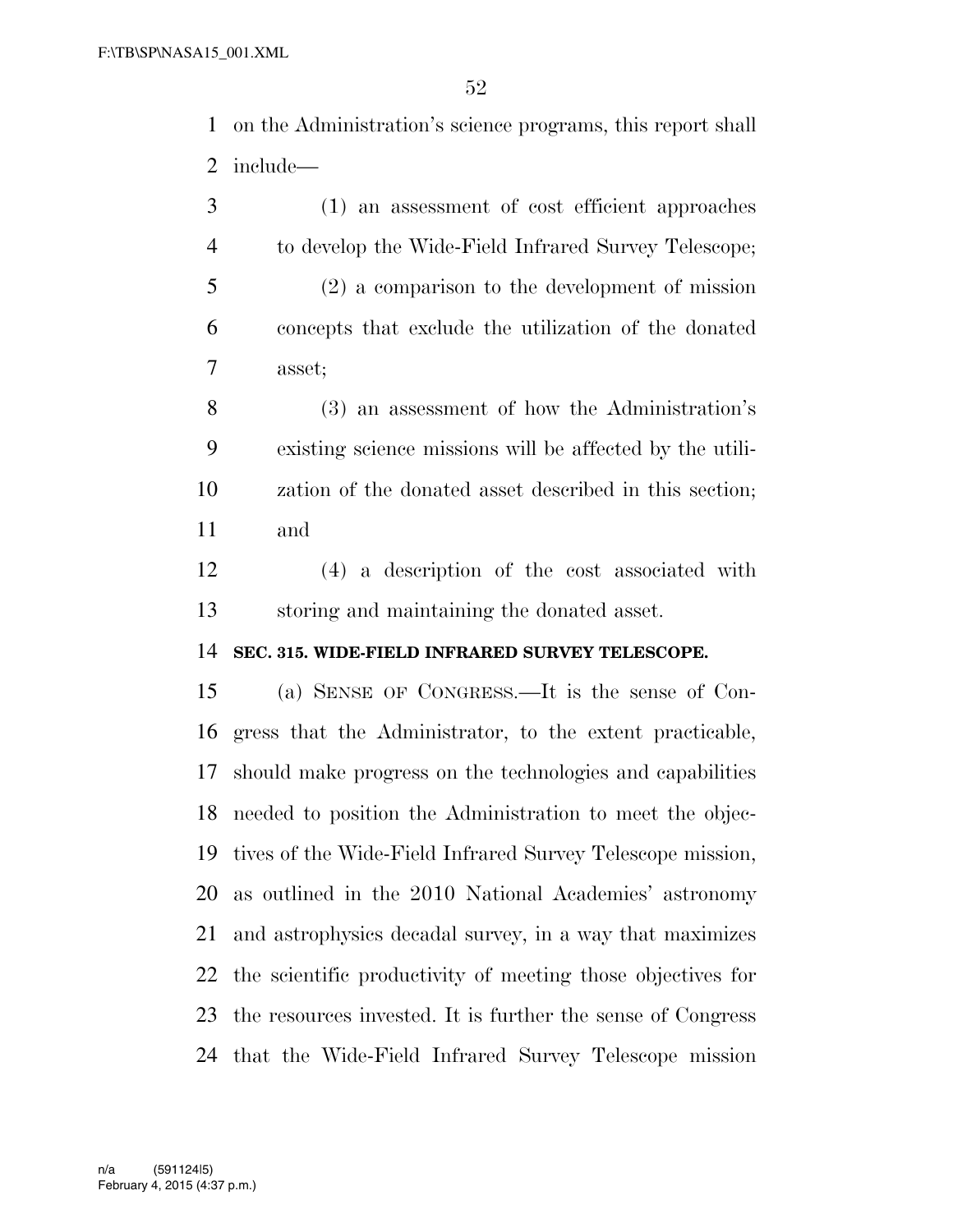has the potential to enable scientific discoveries that will transform our understanding of the universe.

 (b) CONTINUITY OF DEVELOPMENT.—The Adminis- trator shall ensure that the concept definition and pre- formulation activities of a Wide-Field Infrared Survey Tel- escope mission continue while the James Webb Space Tel-escope is being completed.

# **SEC. 316. STRATOSPHERIC OBSERVATORY FOR INFRARED ASTRONOMY.**

 The Administrator shall not use any funding appro- priated to the Administration for fiscal year 2015 for the shutdown of the Stratospheric Observatory for Infrared Astronomy or for the preparation therefor.

# **Subtitle C—Planetary Science**

### **SEC. 321. DECADAL CADENCE.**

 In carrying out section 301(b), the Administrator shall seek to ensure to the greatest extent practicable that the Administration carries out a balanced set of planetary science programs in accordance with the priorities estab- lished in the most recent decadal survey for planetary science. Such programs shall include, at a minimum—

- (1) a Discovery-class mission at least once every 24 months;
- (2) a New Frontiers-class mission at least once every 60 months; and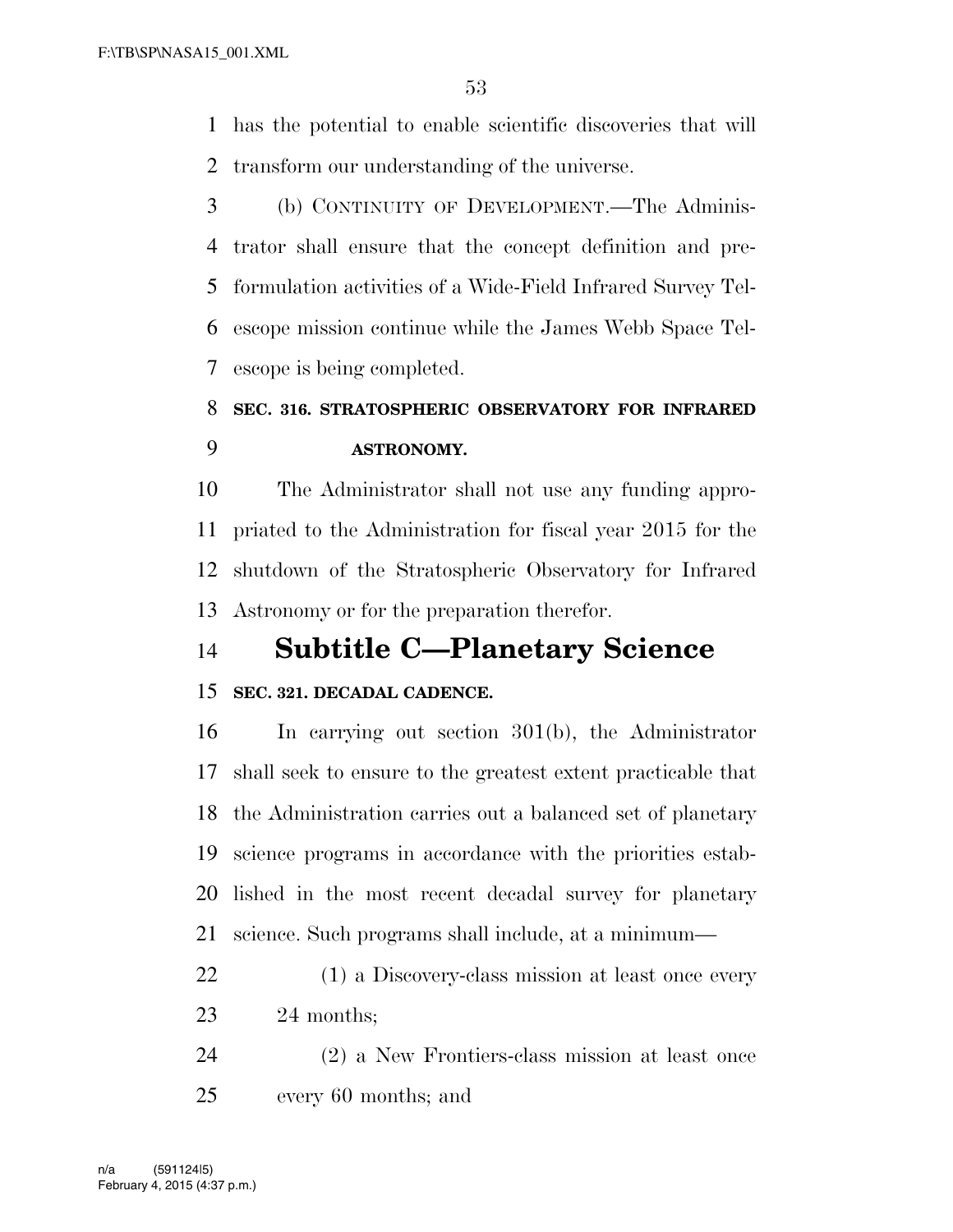(3) at least one Flagship-class mission per decadal survey period, including a Europa mission with a goal of launching by 2021.

#### **SEC. 322. NEAR-EARTH OBJECTS.**

 (a) FINDINGS.—Congress makes the following find-ings:

 (1) Near-Earth objects pose a serious and cred- ible threat to humankind, as many scientists believe that a major asteroid or comet was responsible for the mass extinction of the majority of the Earth's species, including the dinosaurs, approximately 65,000,000 years ago.

 (2) Similar objects have struck the Earth or passed through the Earth's atmosphere several times in the Earth's history and pose a similar threat in the future.

 (3) Several such near-Earth objects have only been discovered within days of the objects' closest approach to Earth, and recent discoveries of such large objects indicate that many large near-Earth objects remain to be discovered.

 (4) The efforts undertaken by the Administra- tion for detecting and characterizing the hazards of near-Earth objects should continue to seek to fully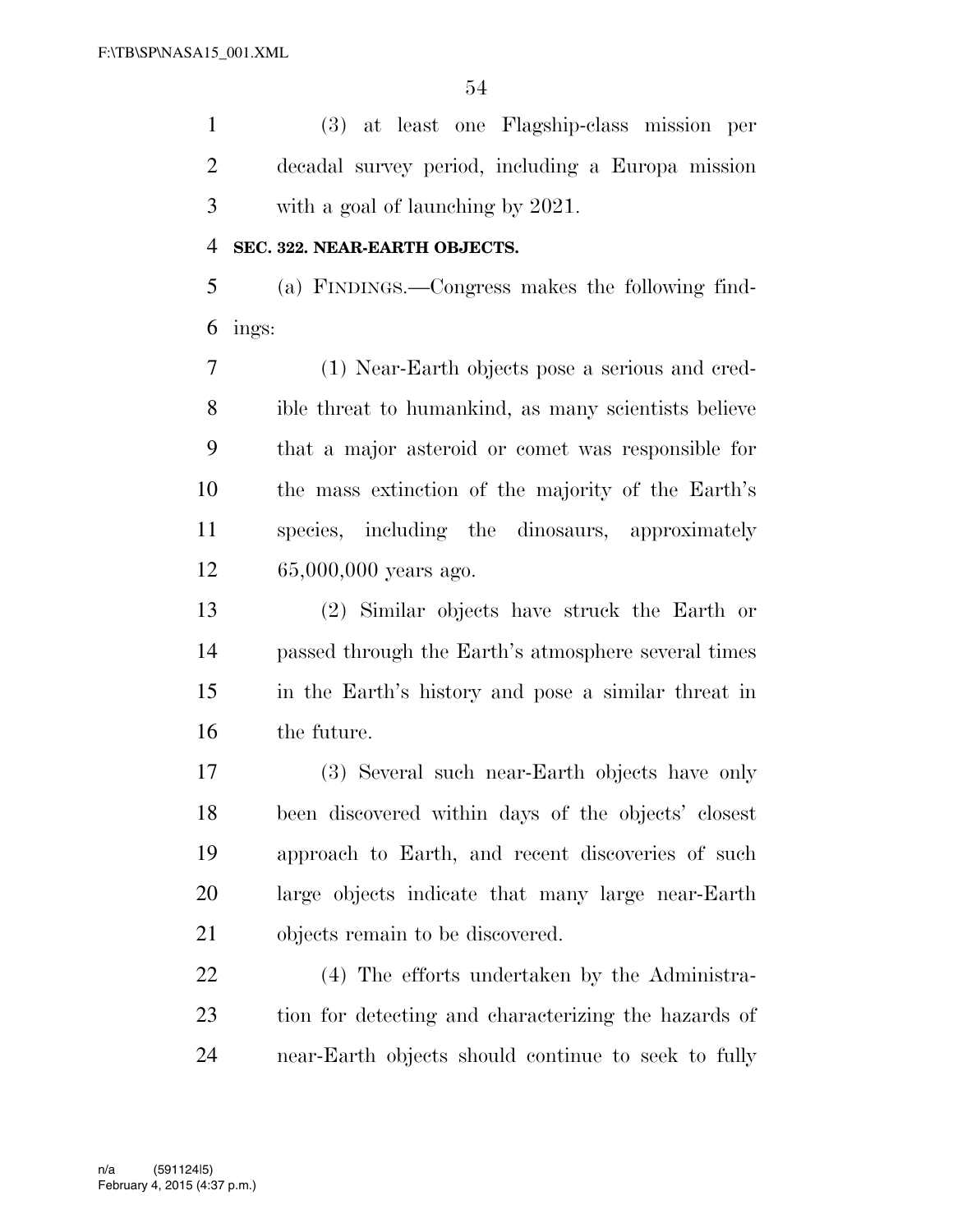determine the threat posed by such objects to cause widespread destruction and loss of life.

 (b) DEFINITION.—For purposes of this section, the term ''near-Earth object'' means an asteroid or comet with a perihelion distance of less than 1.3 Astronomical Units from the Sun.

 (c) NEAR-EARTH OBJECT SURVEY.—The Adminis- trator shall continue to detect, track, catalogue, and char- acterize the physical characteristics of near-Earth objects equal to or greater than 140 meters in diameter in order to assess the threat of such near-Earth objects to the Earth, pursuant to the George E. Brown, Jr. Near-Earth Object Survey Act (42 U.S.C. 16691). It shall be the goal of the Survey program to achieve 90 percent completion of its near-Earth object catalogue (based on statistically predicted populations of near-Earth objects) by 2020.

 (d) WARNING AND MITIGATION OF POTENTIAL HAZ- ARDS OF NEAR-EARTH OBJECTS.—Congress reaffirms 19 the policy set forth in section  $20102(g)$  of title 51, United States Code (relating to detecting, tracking, cataloguing, and characterizing asteroids and comets).

 (e) PROGRAM REPORT.—The Director of the Office of Science and Technology Policy and the Administrator shall transmit to the Committee on Science, Space, and Technology of the House of Representatives and the Com-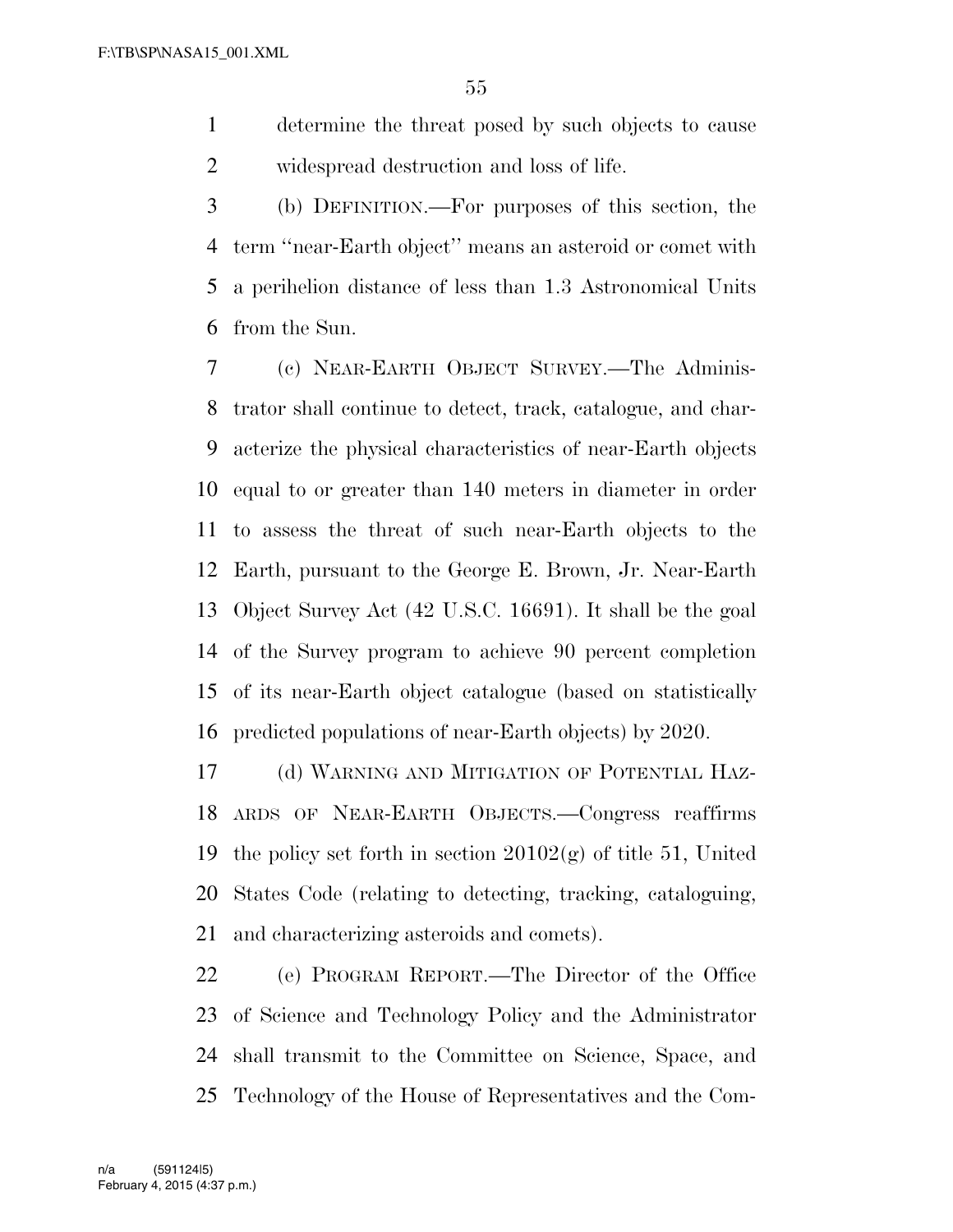mittee on Commerce, Science, and Transportation of the Senate, not later than 1 year after the date of enactment of this Act, an initial report that provides—

- (1) recommendations for carrying out the Sur-vey program and an associated proposed budget;
- (2) analysis of possible options that the Admin- istration could employ to divert an object on a likely collision course with Earth; and
- (3) a description of the status of efforts to co- ordinate and cooperate with other countries to dis- cover hazardous asteroids and comets, plan a mitiga- tion strategy, and implement that strategy in the event of the discovery of an object on a likely colli-sion course with Earth.
- (f) ANNUAL REPORTS.—Subsequent to the initial re- port the Administrator shall annually transmit to the Committee on Science, Space, and Technology of the House of Representatives and the Committee on Com- merce, Science, and Transportation of the Senate a report that provides—
- (1) a summary of all activities carried out pur- suant to subsection (c) since the date of enactment of this Act, including the progress toward achieving 90 percent completion of the survey described in subsection (c); and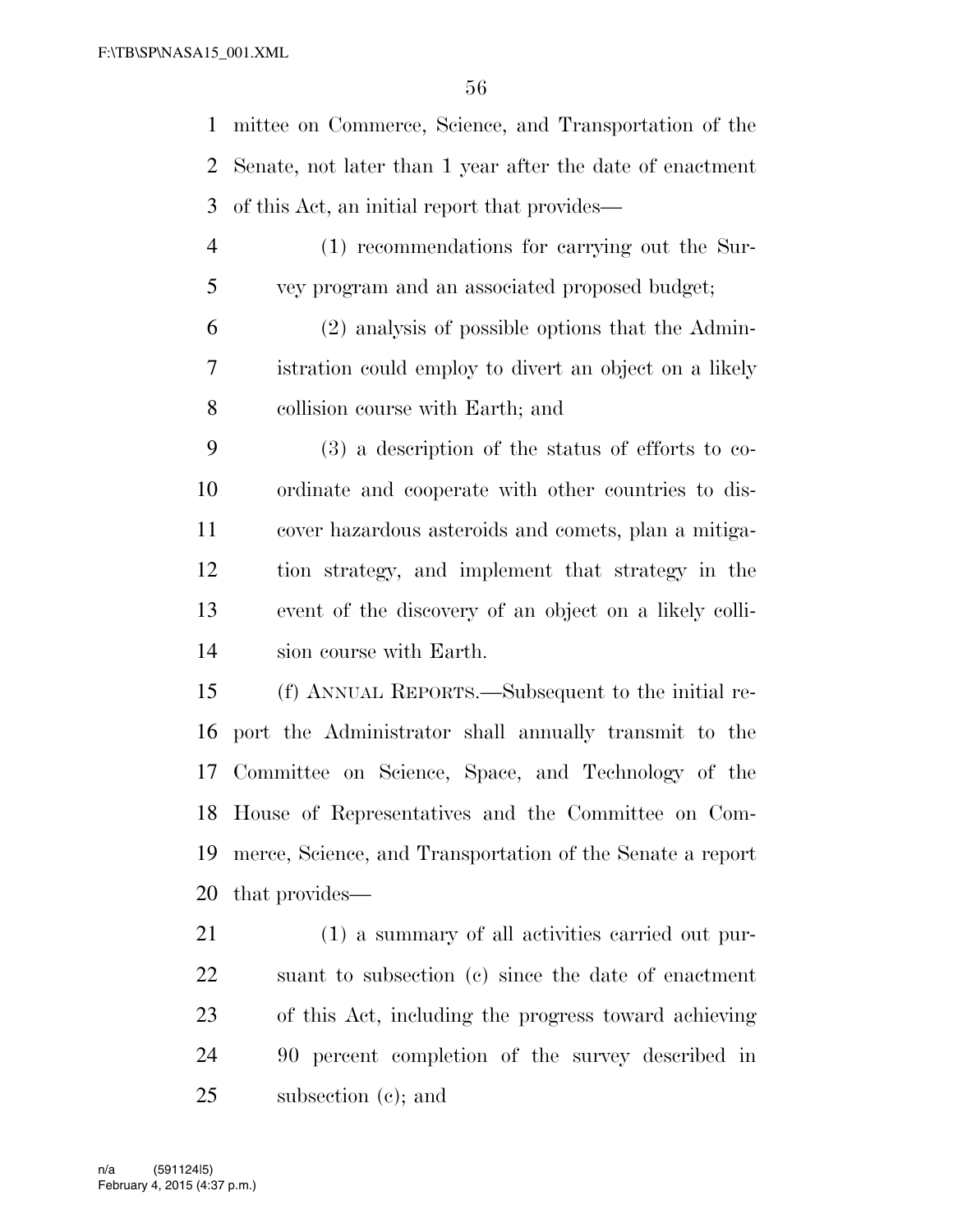(2) a summary of expenditures for all activities carried out pursuant to subsection (c) since the date of enactment of this Act.

 (g) STUDY.—The Administrator, in collaboration with other relevant Federal agencies, shall carry out a technical and scientific assessment of the capabilities and resources to—

 (1) accelerate the survey described in subsection (c); and

 (2) expand the Administration's Near-Earth Object Program to include the detection, tracking, cataloguing, and characterization of potentially haz- ardous near-Earth objects less than 140 meters in diameter.

 (h) TRANSMITTAL.—Not later than 270 days after the date of enactment of this Act, the Administrator shall transmit the results of the assessment carried out under subsection (g) to the Committee on Science, Space, and Technology of the House of Representatives and the Com- mittee on Commerce, Science, and Transportation of the Senate.

## **SEC. 323. NEAR-EARTH OBJECTS PUBLIC-PRIVATE PART-NERSHIPS.**

 (a) SENSE OF CONGRESS.—It is the sense of Con-gress that the Administration should seek to leverage the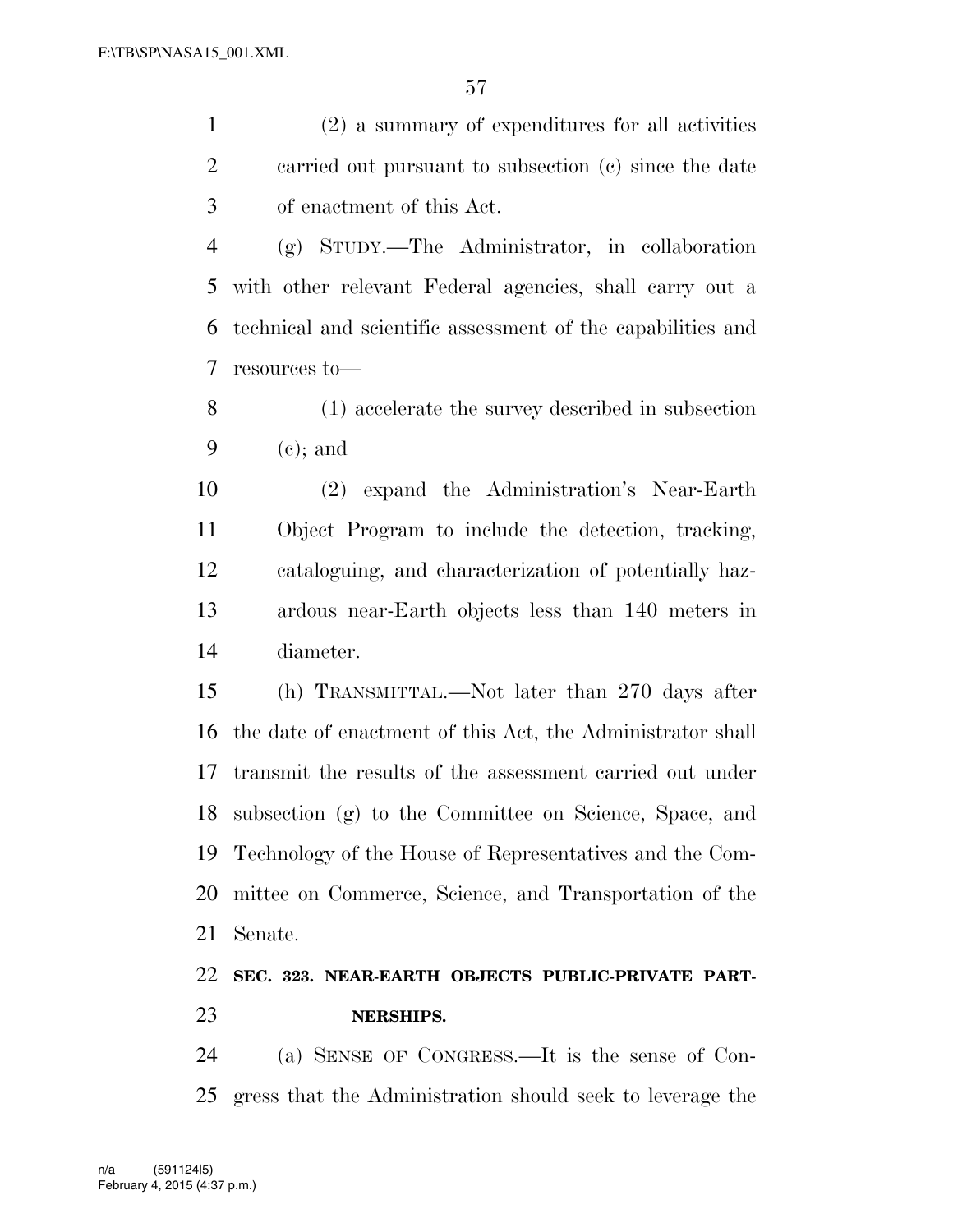capabilities of the private sector and philanthropic organi- zations to the maximum extent practicable in carrying out the Near-Earth Object Survey program in order to meet the goal of the Survey program.

 (b) REPORT.—Not later than 180 days after the date of enactment of this Act, the Administrator shall transmit to the Committee on Science, Space, and Technology of the House of Representatives and the Committee on Com- merce, Science, Transportation of the Senate a report de- scribing how the Administration can expand collaborative partnerships to detect, track, catalogue, and categorize near-Earth objects.

# **SEC. 324. RESEARCH ON NEAR-EARTH OBJECT TSUNAMI EFFECTS.**

 (a) REPORT ON POTENTIAL TSUNAMI EFFECTS FROM NEAR-EARTH OBJECT IMPACT.—The Adminis- trator, in collaboration with the Administrator of the Na- tional Oceanic and Atmospheric Administration and other relevant agencies, shall prepare a report identifying and describing existing research activities and further research objectives that would increase our understanding of the nature of the effects of potential tsunamis that could occur if a near-Earth object were to impact an ocean of Earth. (b) TRANSMITTAL.—Not later than 180 days after the date of enactment of this Act, the Administrator shall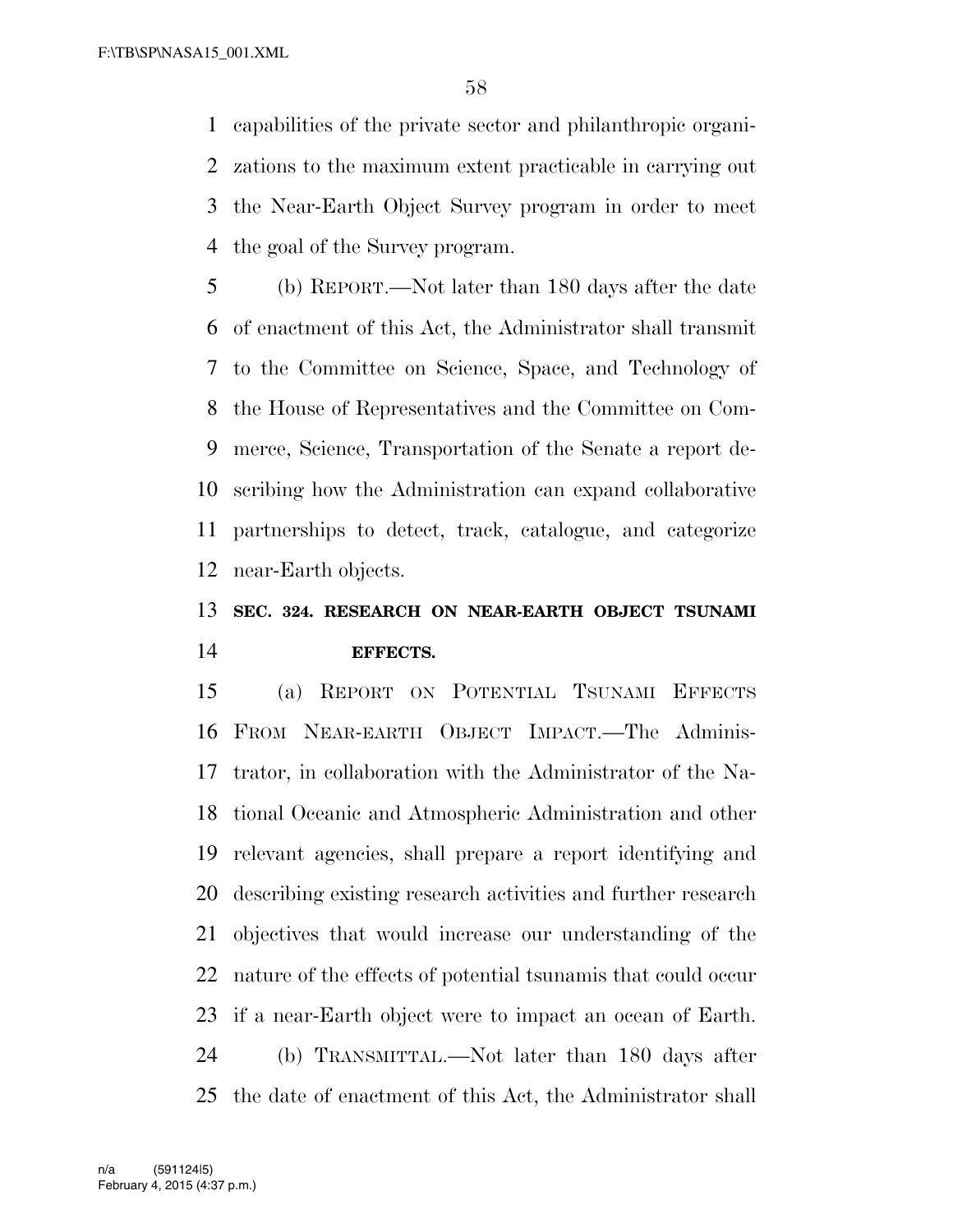transmit the report required and prepared under sub- section (a) to the Committee on Science, Space, and Tech- nology of the House of Representatives and the Committee on Commerce, Science, and Transportation of the Senate.

### **SEC. 325. ASTROBIOLOGY STRATEGY.**

 (a) STRATEGY.—The Administrator shall enter into an arrangement with the National Academies to develop a science strategy for astrobiology that would outline key scientific questions, identify the most promising research in the field, and indicate the extent to which the mission priorities in existing decadal surveys address the search for life's origin, evolution, distribution, and future in the Universe. The strategy shall include recommendations for coordination with international partners.

 (b) USE OF STRATEGY.—The Administrator shall use the strategy developed under subsection (a) in planning and funding research and other activities and initiatives in the field of astrobiology.

 (c) REPORT TO CONGRESS.—Not later than 18 months after the date of enactment of this Act, the Na- tional Academies shall transmit a report to the Adminis- trator, and to the Committee on Science, Space, and Tech- nology of the House of Representatives and the Committee on Commerce, Science, and Transportation of the Senate, containing the strategy developed under subsection (a).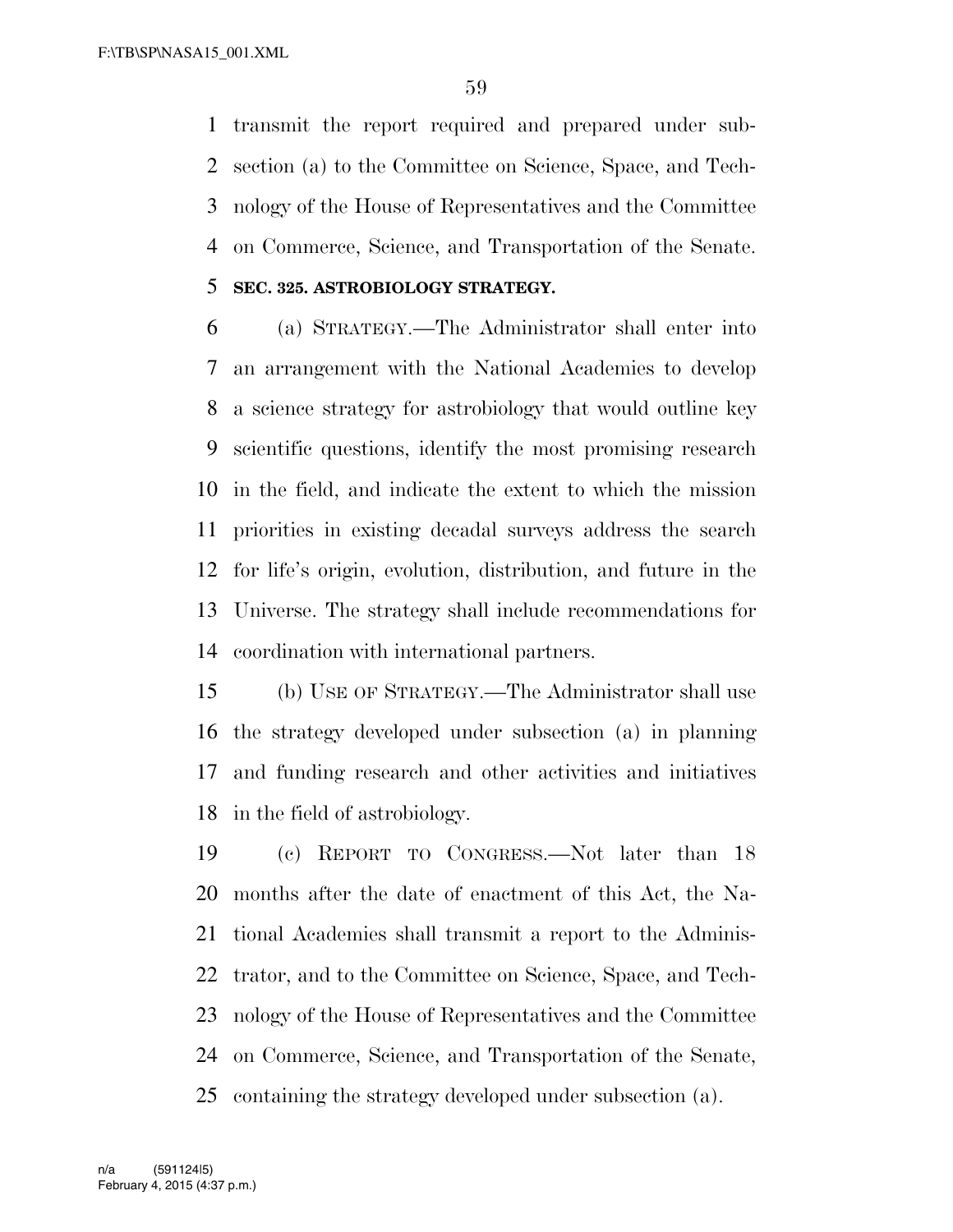#### **SEC. 326. ASTROBIOLOGY PUBLIC-PRIVATE PARTNERSHIPS.**

 Not later than 180 days after the date of enactment of this Act, the Administrator shall transmit to the Com- mittee on Science, Space, and Technology of the House of Representatives and the Committee on Commerce, Science, Transportation of the Senate a report describing how the Administration can expand collaborative partner- ships to study life's origin, evolution, distribution, and fu-ture in the Universe.

#### **SEC. 327. ASSESSMENT OF MARS ARCHITECTURE.**

 (a) ASSESSMENT.—The Administrator shall enter into an arrangement with the National Academies to as-sess—

 (1) the Administration's revised post-2016 Mars exploration architecture and its responsiveness to the strategies, priorities, and guidelines put for- ward by the National Academies' planetary science decadal surveys and other relevant National Acad-emies Mars-related reports;

 (2) the long-term goals of the Administration's Mars Exploration Program and such program's abil- ity to optimize the science return, given the current fiscal posture of the program;

 (3) the Mars architecture's relationship to Mars-related activities to be undertaken by agencies and organizations outside of the United States; and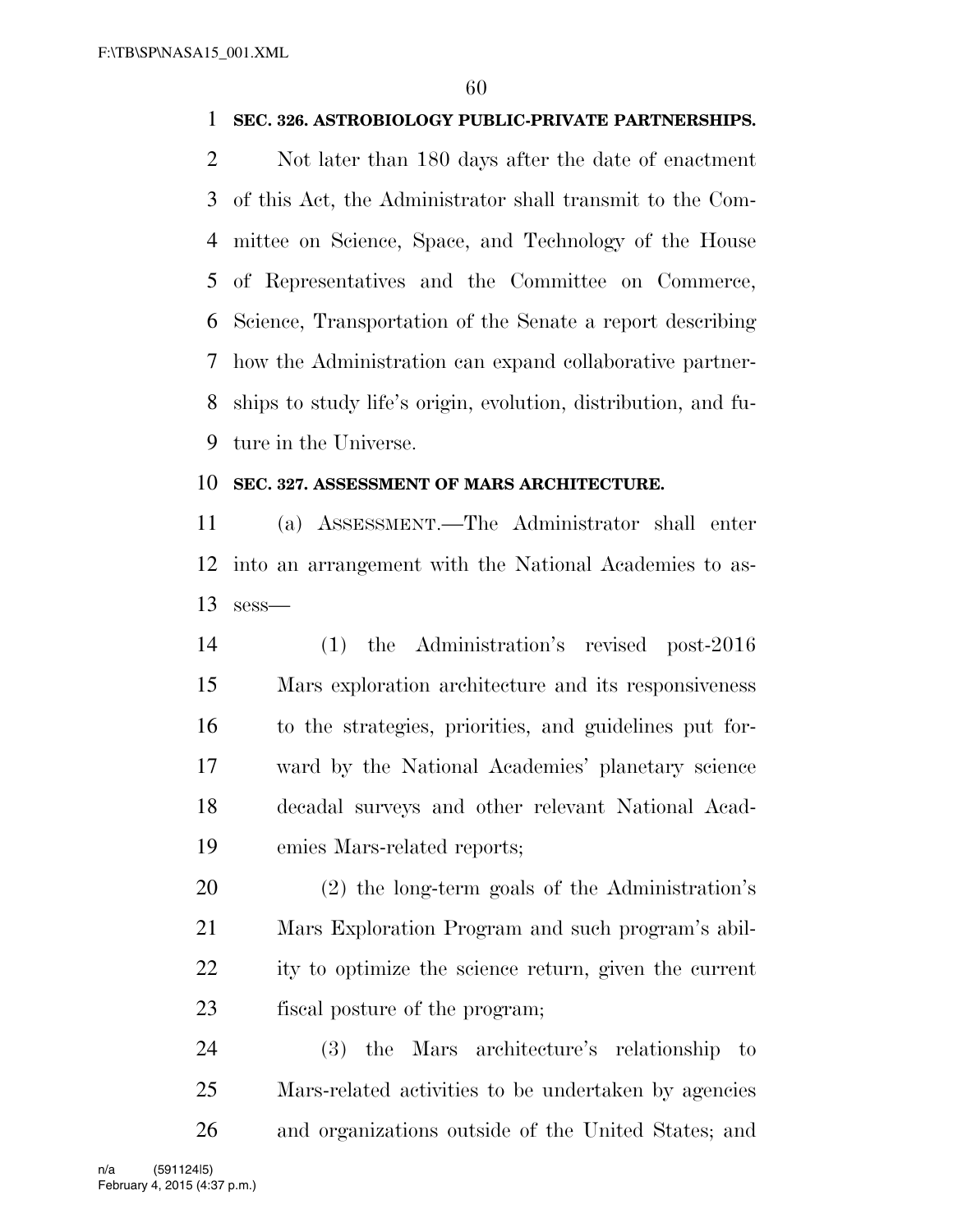(4) the extent to which the Mars architecture represents a reasonably balanced mission portfolio.

 (b) TRANSMITTAL.—Not later than 18 months after the date of enactment of this Act, the Administrator shall transmit the results of the assessment to the Committee on Science, Space, and Technology of the House of Rep- resentatives and the Committee on Commerce, Science, and Transportation of the Senate.

# **Subtitle D—Heliophysics**

#### **SEC. 331. DECADAL CADENCE.**

 In carrying out section 301(b), the Administrator shall seek to ensure to the extent practicable a steady ca-dence of large, medium, and small heliophysics missions.

## **SEC. 332. REVIEW OF SPACE WEATHER.**

 (a) REVIEW.—The Director of the Office of Science and Technology Policy, in consultation with the Adminis- trator, the Administrator of the National Oceanic and At- mospheric Administration, the Director of the National Science Foundation, and heads of other relevant Federal agencies, shall enter into an arrangement with the Na- tional Academies to provide a comprehensive study that reviews current and planned ground-based and space- based space weather monitoring requirements and capa- bilities, identifies gaps, and identifies options for a robust and resilient capability. The study shall inform the process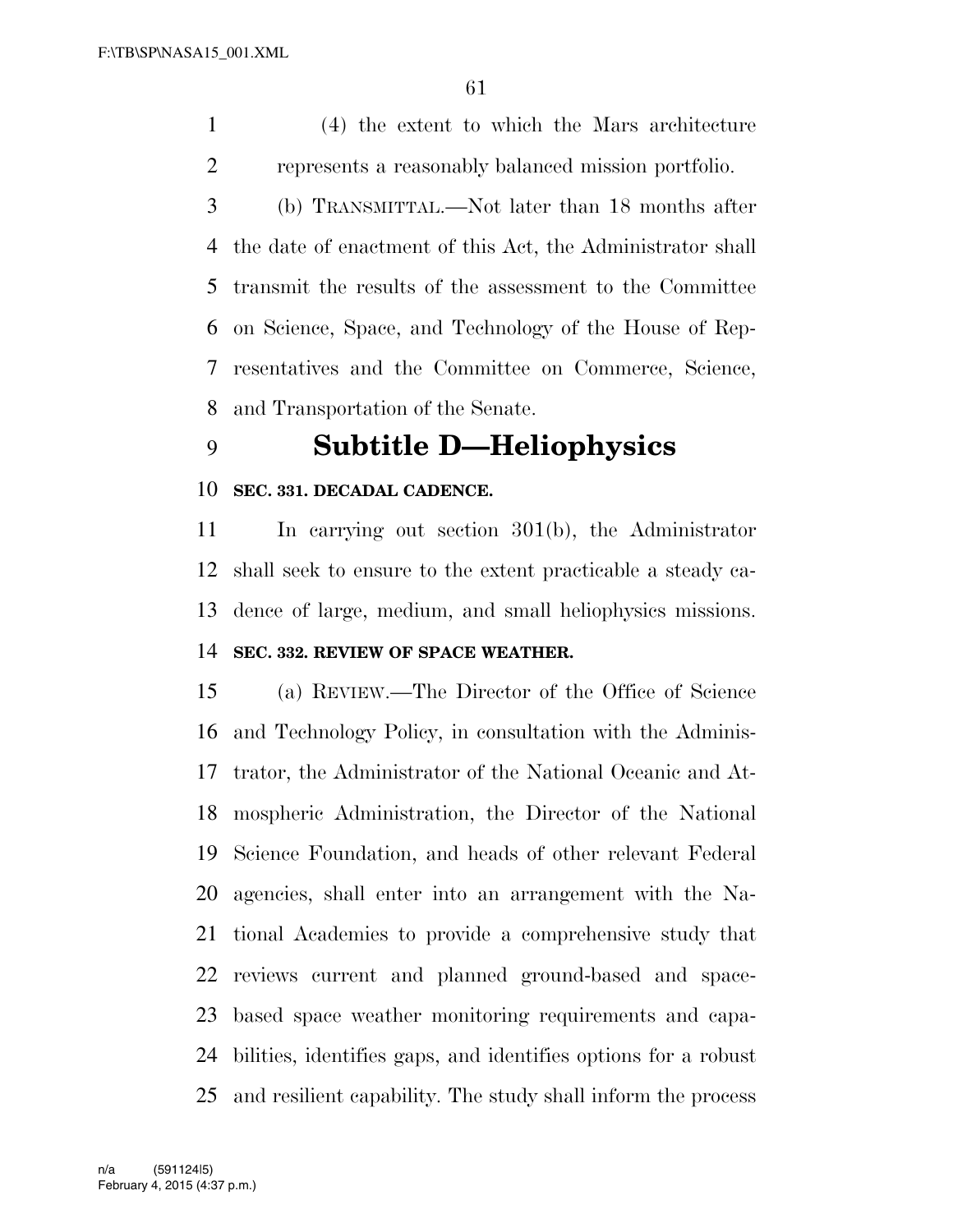F:\TB\SP\NASA15\_001.XML

 of identifying national needs for future space weather monitoring, forecasts, and mitigation. The National Acad- emies shall give consideration to international and private sector efforts and collaboration that could potentially con- tribute to national space weather needs. The study shall also review the current state of research capabilities in ob- serving, modeling, and prediction and provide rec- ommendations to ensure future advancement of predictive capability.

 (b) REPORT TO CONGRESS.—Not later than 14 months after the date of enactment of this Act, the Na- tional Academies shall transmit a report containing the results of the study provided under subsection (a) to the Director of the Office of Science and Technology Policy, and to the Committee on Science, Space, and Technology of the House of Representatives and the Committee on Commerce, Science, and Transportation of the Senate.

## **Subtitle E—Earth Science**

#### **SEC. 341. GOAL.**

 (a) SENSE OF CONGRESS.—It is the sense of Con- gress that the Administration is being asked to undertake important Earth science activities in an environment of increasingly constrained fiscal resources, and that any transfer of additional responsibilities to the Administra-tion, such as climate instrument development and meas-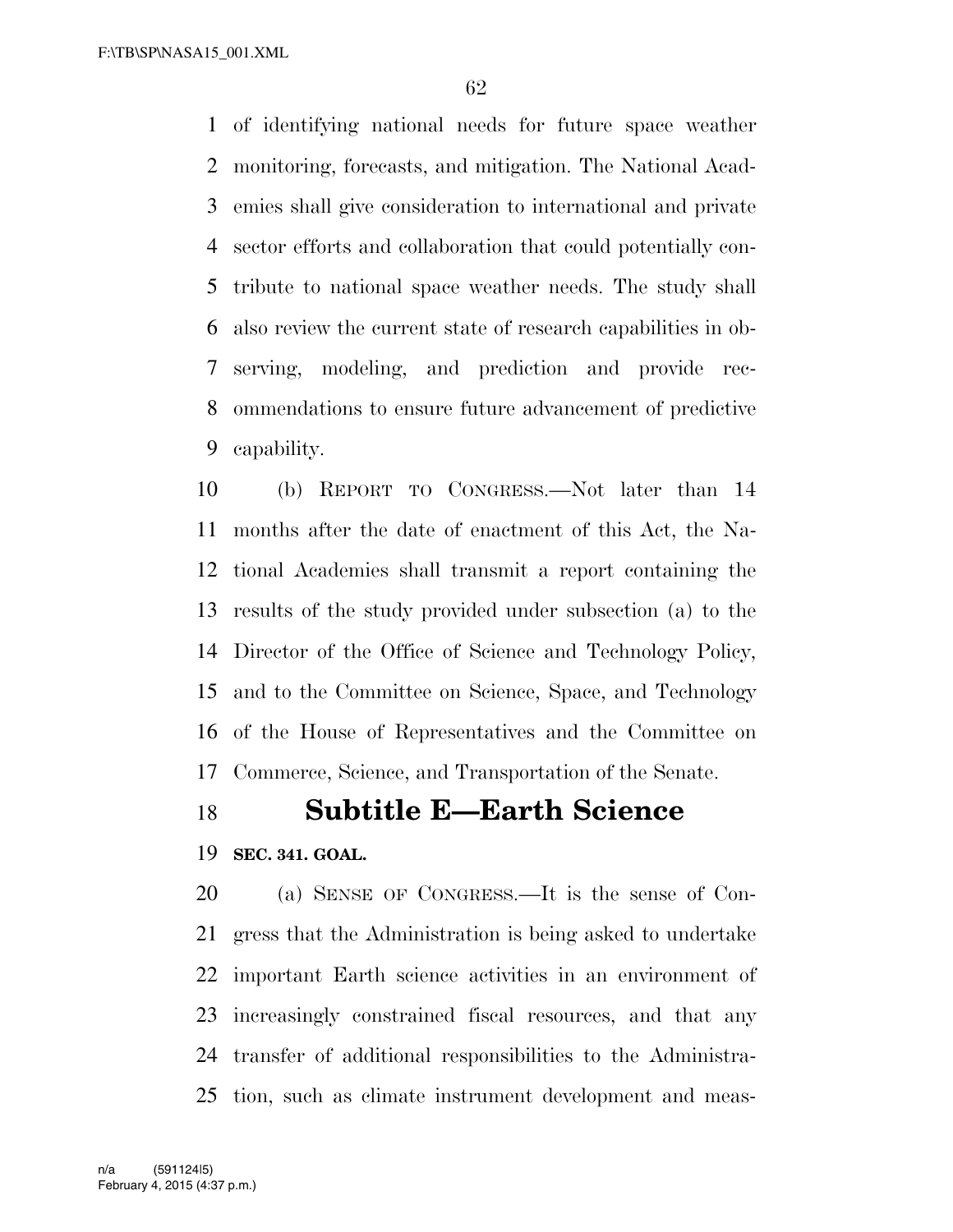F:\TB\SP\NASA15\_001.XML

 urements that are currently part of the portfolio of the National Oceanic and Atmospheric Administration, should be accompanied by the provision of additional resources to allow the Administration to carry out the increased re- sponsibilities without adversely impacting its implementa-tion of its existing Earth science programs and priorities.

 (b) GENERAL.—The Administrator shall continue to carry out a balanced Earth science program that includes Earth science research, Earth systematic missions, com- petitive Venture class missions, other missions and data analysis, mission operations, technology development, and applied sciences, consistent with the recommendations and priorities established in the National Academies' Earth Science Decadal Survey.

 (c) COLLABORATION.—The Administrator shall col- laborate with other Federal agencies, including the Na- tional Oceanic and Atmospheric Administration, non-gov- ernment entities, and international partners, as appro- priate, in carrying out the Administration's Earth science program. The Administration shall continue to develop first-of-a-kind instruments that, once proved, can be transitioned to other agencies for operations.

 (d) REIMBURSEMENT.—Whenever responsibilities for the development of sensors or for measurements are trans-ferred to the Administration from another agency, the Ad-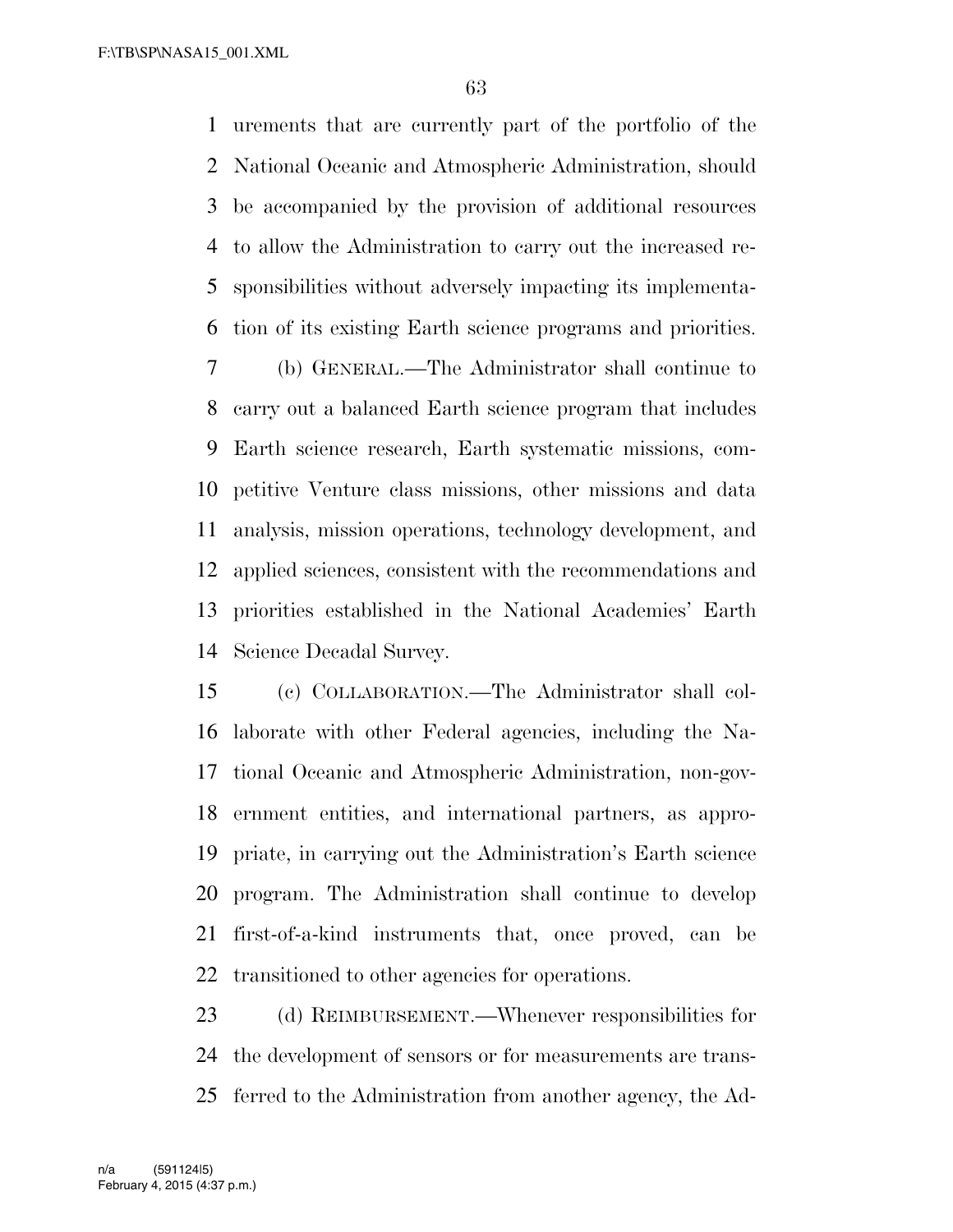ministration shall seek, to the extent possible, to be reim-bursed for the assumption of such responsibilities.

#### **SEC. 342. DECADAL CADENCE.**

 In carrying out section 341(b), the Administrator shall seek to ensure to the extent practicable a steady ca- dence of large, medium, and small Earth science missions. **SEC. 343. VENTURE CLASS MISSIONS.** 

 It is the sense of Congress that the Administration's Venture class missions provide opportunities for innova- tion in the Earth science program, offer low-cost ap- proaches for high-quality competitive science investiga- tions, enable frequent flight opportunities to engage the Earth science and applications community, and serve as a training ground for students and young scientists. It is further the sense of Congress that the Administration should seek to increase the number of Venture class projects to the extent practicable as part of a balanced Earth science program.

#### **SEC. 344. ASSESSMENT.**

 The Administrator shall carry out a scientific assess- ment of the Administration's Earth science global datasets for the purpose of identifying those datasets that are use- ful for understanding regional changes and variability, and for informing applied science research. The Administrator shall complete and transmit the assessment to the Com-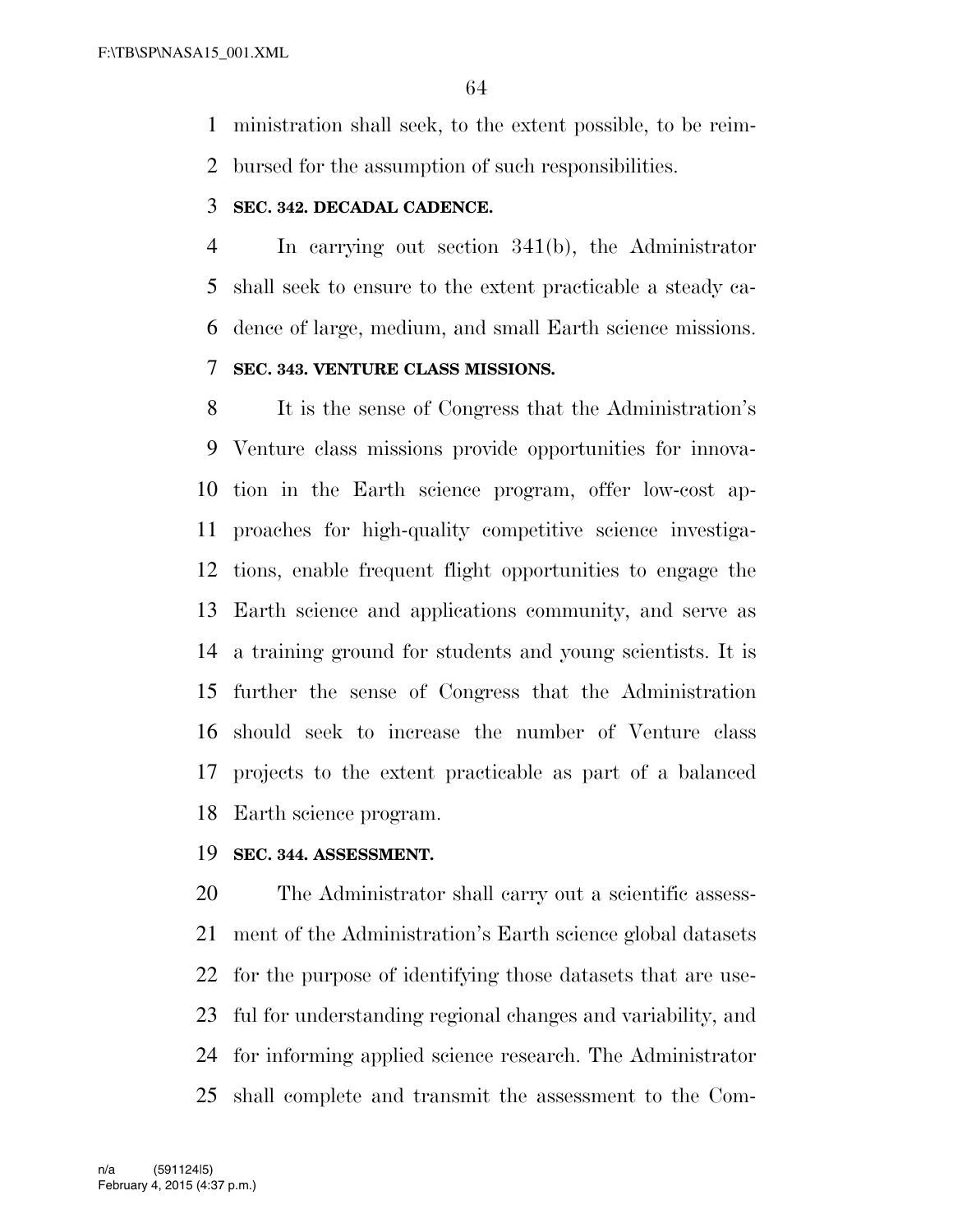mittee on Science, Space, and Technology in the House of Representatives and the Committee on Commerce, Science, and Transportation of the Senate not later than 180 days after the date of enactment of this Act.

# **TITLE IV—AERONAUTICS**

### **SEC. 401. SENSE OF CONGRESS.**

It is the sense of Congress that—

 (1) a robust aeronautics research portfolio will help maintain the United States status as a leader in aviation, enhance the competitiveness of the United States in the world economy and improve the quality of life of all citizens;

 (2) aeronautics research is essential to the Ad- ministration's mission, continues to be an important core element of the Administration's mission and should be supported;

 (3) the Administrator should coordinate and consult with relevant Federal agencies and the pri- vate sector to minimize duplication and leverage re-sources; and

 (4) carrying aeronautics research to a level of maturity that allows the Administration's research results to be transitioned to the users, whether pri- vate or public sector, is critical to their eventual adoption.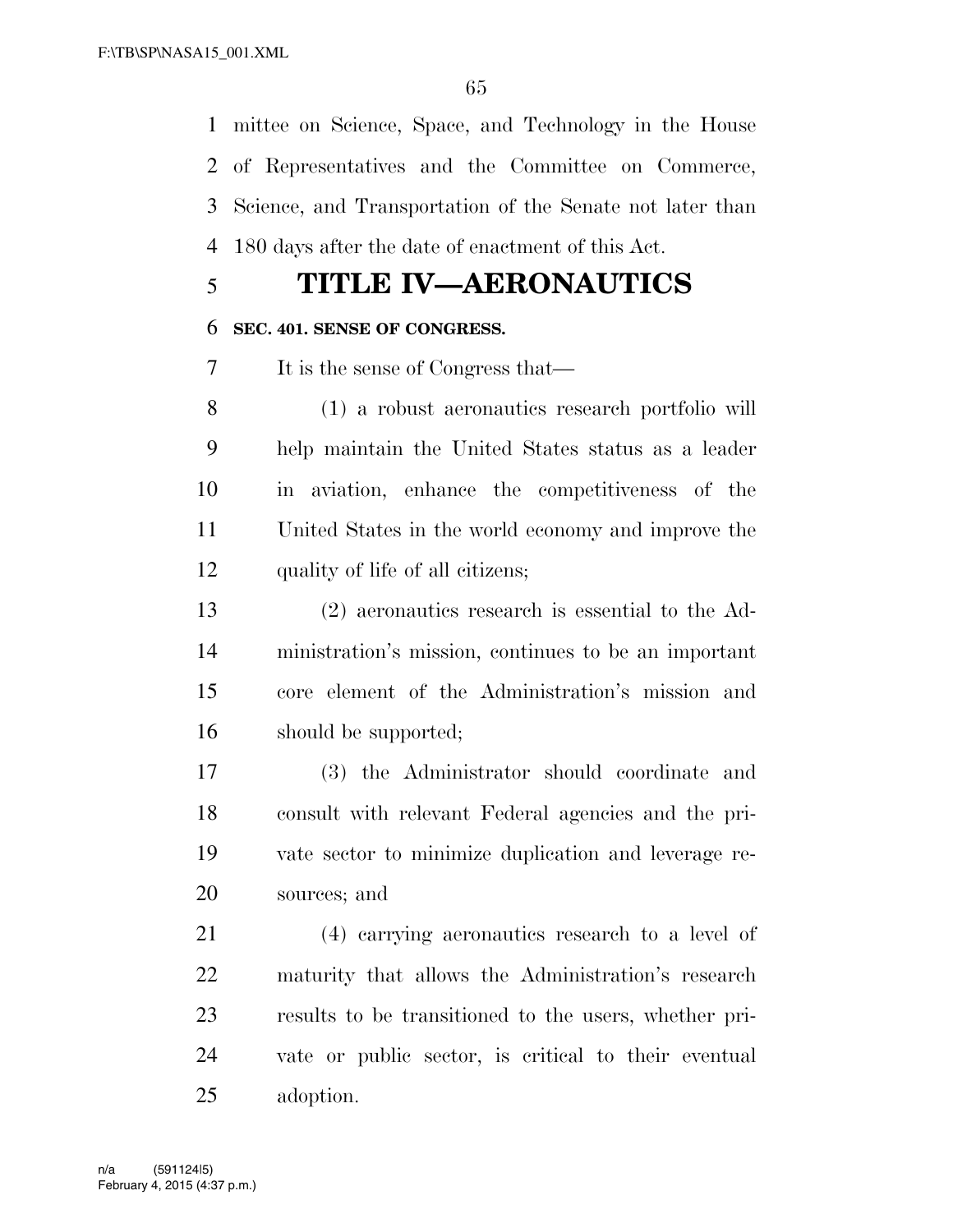#### **SEC. 402. AERONAUTICS RESEARCH GOALS.**

 The Administrator shall ensure that the Administra- tion maintains a strong aeronautics research portfolio ranging from fundamental research through integrated systems research with specific research goals, including the following:

 (1) ENHANCE AIRSPACE OPERATIONS AND SAFETY.—The Administration's Aeronautics Re- search Mission Directorate shall address research needs of the Next Generation Air Transportation System and identify critical gaps in technology which must be bridged to enable the implementation of the Next Generation Air Transportation System so that safety and productivity improvements can be achieved as soon as possible.

 (2) IMPROVE AIR VEHICLE PERFORMANCE.— The Administration's Aeronautics Research Mission Directorate shall conduct research to improve air- craft performance and minimize environmental im- pacts. The Associate Administrator for the Aero- nautics Research Mission Directorate shall consider and pursue concepts to reduce noise, emissions, and fuel consumption while maintaining high safety standards, and shall conduct research related to the impact of alternative fuels on the safety, reliability and maintainability of current and new air vehicles.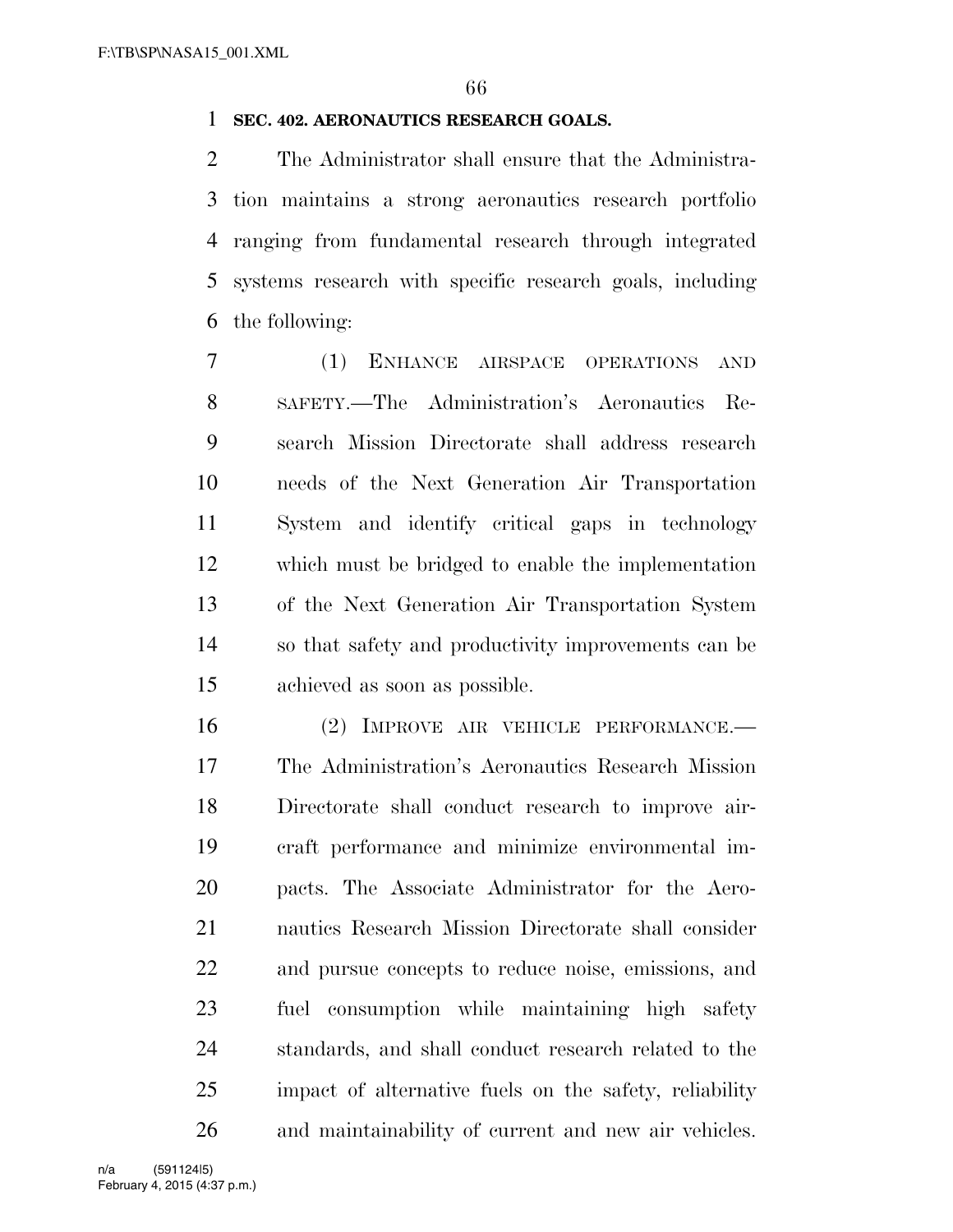(3) STRENGTHEN AVIATION SAFETY.—The Ad- ministration's Aeronautics Research Mission Direc- torate shall proactively address safety challenges as- sociated with current and new air vehicles and with operations in the Nation's current and future air transportation system.

 (4) DEMONSTRATE CONCEPTS AT THE SYSTEM LEVEL.—The Administration's Aeronautics Research Mission Directorate shall mature the most promising technologies to the point at which they can be dem- onstrated in a relevant environment and shall inte- grate individual components and technologies as ap- propriate to ensure that they perform in an inte- grated manner as well as they do when operated in-dividually.

#### **SEC. 403. UNMANNED AERIAL SYSTEMS RESEARCH AND DE-**

**VELOPMENT.** 

 (a) IN GENERAL.—The Administrator, in consulta- tion with the Administrator of the Federal Aviation Ad- ministration and other Federal agencies, shall carry out research and technological development to facilitate the safe integration of unmanned aerial systems into the Na-tional Airspace System, including—

(1) positioning and navigation systems;

(2) sense and avoid capabilities;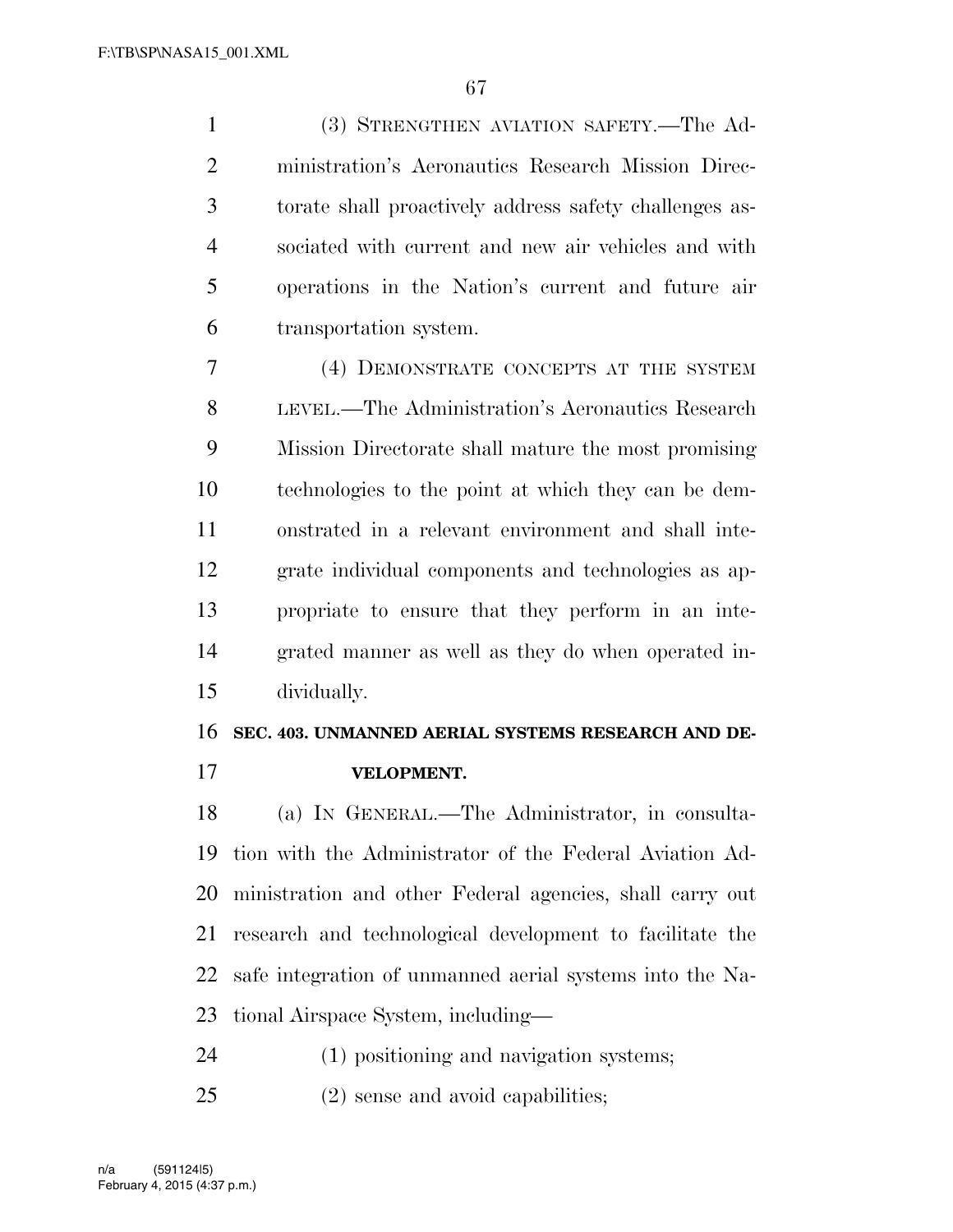- (3) secure data and communication links;
- (4) flight recovery systems; and
- (5) human systems integration.

 (b) ROADMAP.—The Administrator shall update a roadmap for unmanned aerial systems research and devel- opment and transmit this roadmap to the Committee on Science, Space, and Technology of the House of Rep- resentatives and the Committee on Commerce, Science, and Transportation of the Senate not later than 180 days after the date of enactment of this Act.

 (c) COOPERATIVE UNMANNED AERIAL VEHICLE AC- TIVITIES.—Section 31504 of title 51, United States Code, is amended by inserting ''Operational flight data derived from these cooperative agreements shall be made available, in appropriate and usable formats, to the Administration and the Federal Aviation Administration for the develop- ment of regulatory standards.'' after ''in remote areas.''. **SEC. 404. RESEARCH PROGRAM ON COMPOSITE MATERIALS USED IN AERONAUTICS.** 

 (a) PURPOSE OF RESEARCH.—The Administrator shall continue the Administration's cooperative research program with industry to identify and demonstrate more effective and safe ways of developing, manufacturing, and maintaining composite materials for use in airframes, sub-systems, and propulsion components.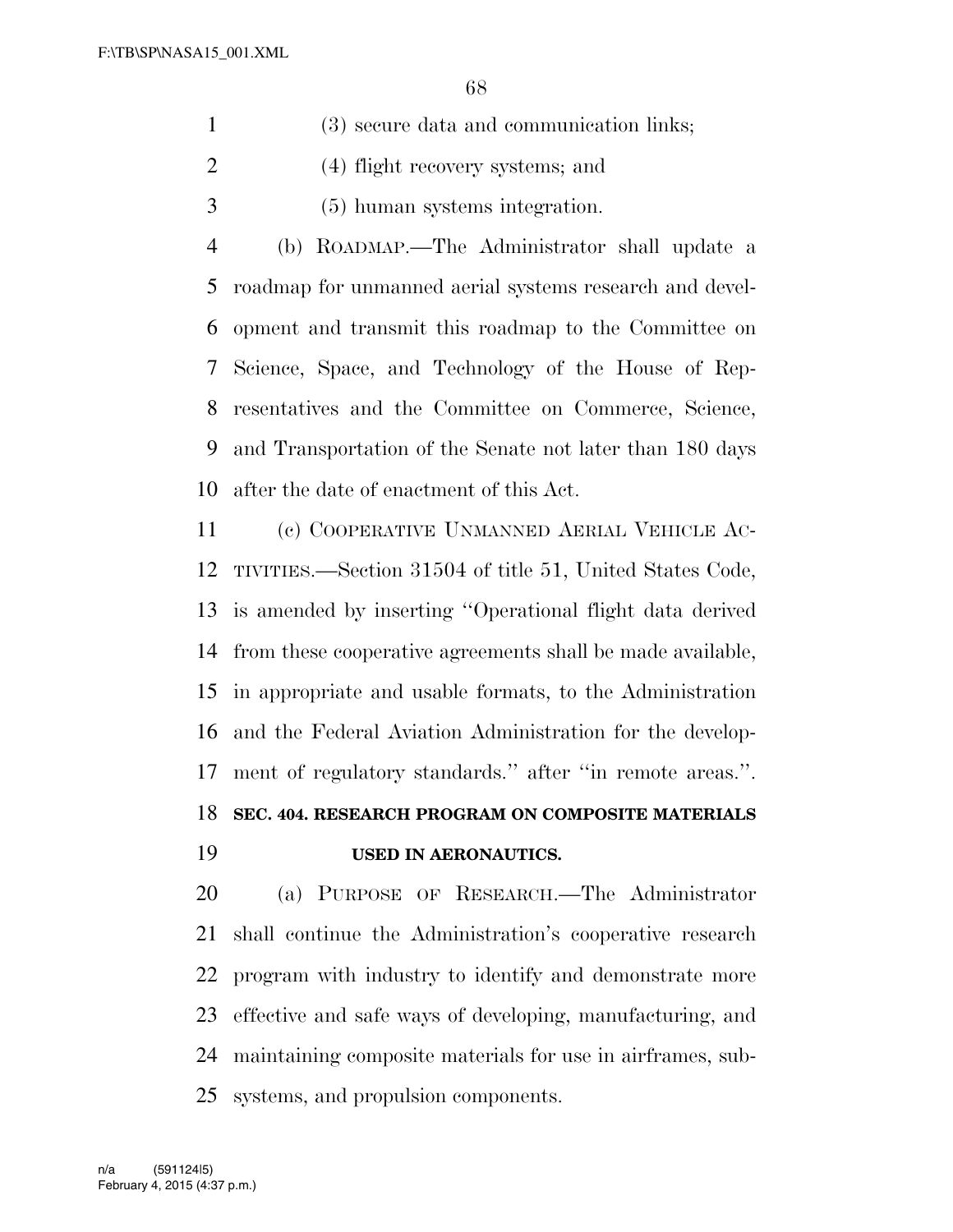(b) EXPOSURE OF RESEARCH TO NEXT GENERATION OF ENGINEERS AND TECHNICIANS.—To the extent prac- ticable, the Administration's cooperative research program with industry on composite materials shall provide timely access to that research to the next generation of engineers and technicians at universities, community colleges, and vocational schools, thereby helping to develop a workforce ready to take on the development, manufacture, and main- tenance of components reliant on advanced composite ma-terials.

 (c) CONSULTATION.—The Administrator, in over- seeing the Administration's work on composite materials, shall consult with relevant Federal agencies and partners in industry to accelerate safe development and certifi- cation processes for new composite materials and design methods while maintaining rigorous inspection of new composite materials.

 (d) REPORT.—Not later than 1 year after the date of enactment of this Act, the Administrator shall transmit a report to the Committee on Science, Space, and Tech- nology of the House of Representatives and the Committee on Commerce, Science, and Transportation of the Senate detailing the Administration's work on new composite ma- terials and the coordination efforts among Federal agen-cies and industry partners.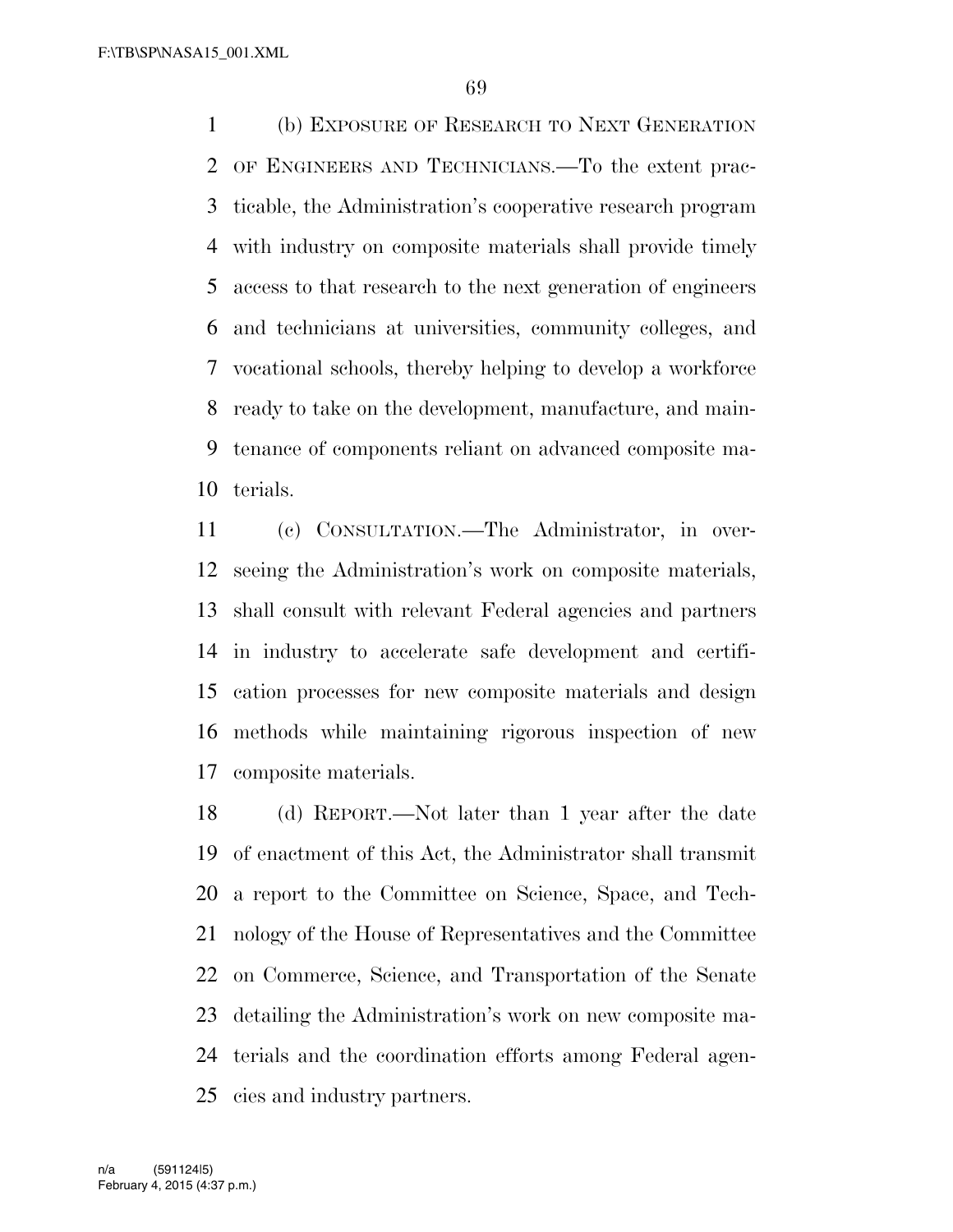#### **SEC. 405. HYPERSONIC RESEARCH.**

 Not later than 1 year after the date of enactment of this Act, the Administrator, in consultation with other Federal agencies, shall develop and transmit to the Com- mittee on Science, Space, and Technology of the House of Representatives and the Committee on Commerce, Science, and Transportation of the Senate a research and development roadmap for hypersonic aircraft research with the objective of exploring hypersonic science and technology using air-breathing propulsion concepts, through a mix of theoretical work, basic and applied re- search, and development of flight research demonstration vehicles. The roadmap shall prescribe appropriate agency contributions, coordination efforts, and technology mile-stones.

#### **SEC. 406. SUPERSONIC RESEARCH.**

(a) FINDINGS.—Congress finds that—

 (1) the ability to fly commercial aircraft over land at supersonic speeds without adverse impacts on the environment or on local communities could open new global markets and enable new transpor-tation capabilities; and

 (2) continuing the Administration's research program is necessary to assess the impact in a rel- evant environment of commercial supersonic flight operations and provide the basis for establishing ap-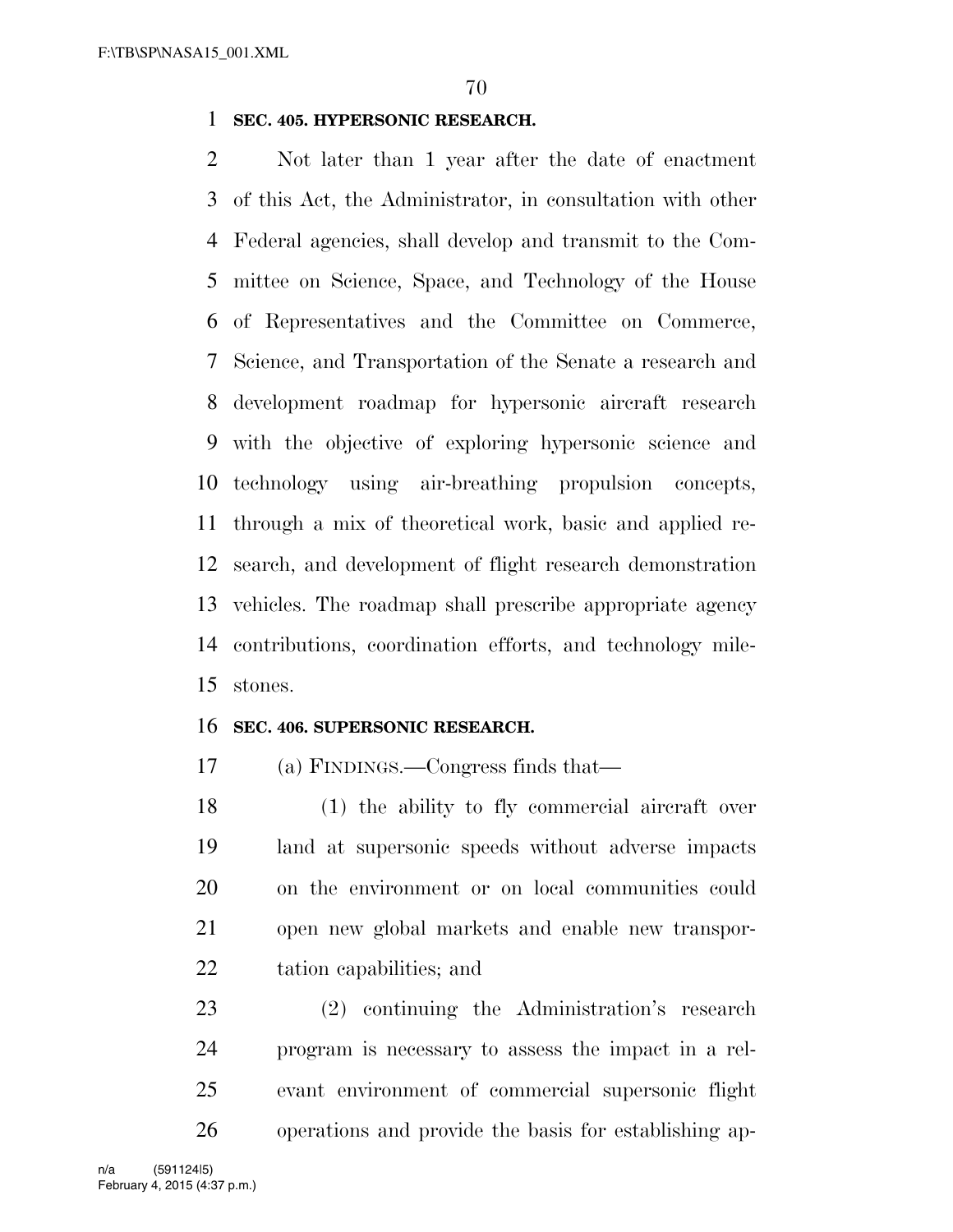propriate sonic boom standards for such flight oper-ations.

 (b) ROADMAP FOR SUPERSONIC RESEARCH.—Not later than 1 year after the date of enactment of this Act, the Administrator shall develop and transmit to the Com- mittee on Science, Space, and Technology of the House of Representatives and the Committee on Commerce, Science, and Transportation of the Senate a roadmap that allows for flexible funding profiles for supersonic aero- nautics research and development with the objective of de- veloping and demonstrating, in a relevant environment, airframe and propulsion technologies to minimize the envi- ronmental impact, including noise, of supersonic overland flight in an efficient and economical manner. The roadmap shall include—

 (1) the baseline research as embodied by the Administration's existing research on supersonic flight;

 (2) a list of specific technological, environ- mental, and other challenges that must be overcome to minimize the environmental impact, including noise, of supersonic overland flight;

 (3) a research plan to address such challenges, as well as a project timeline for accomplishing rel-evant research goals;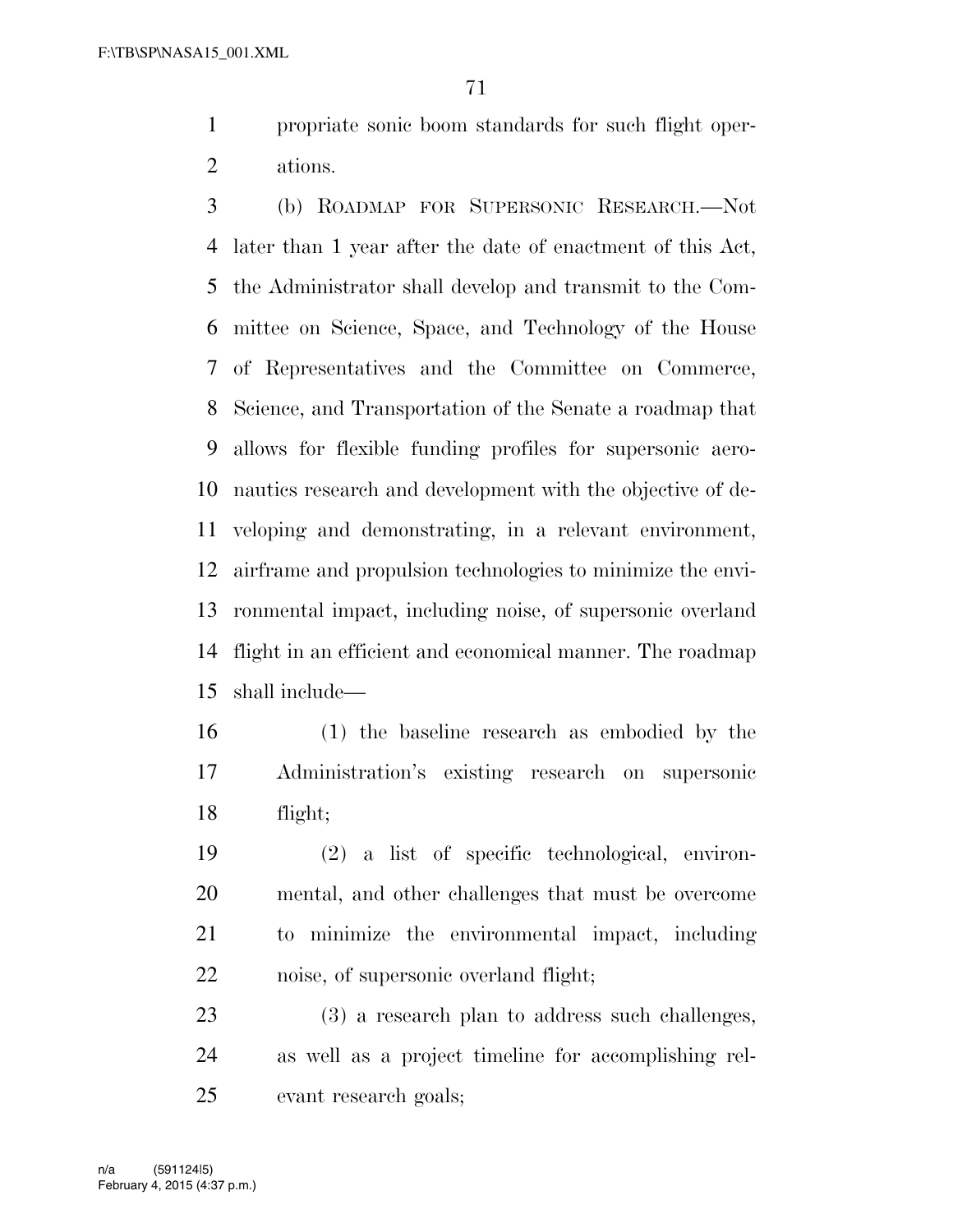(4) a plan for coordination with stakeholders, including relevant government agencies and indus-try; and

 (5) a plan for how the Administration will en- sure that sonic boom research is coordinated as ap-propriate with relevant Federal agencies.

# **SEC. 407. RESEARCH ON NEXTGEN AIRSPACE MANAGE-MENT CONCEPTS AND TOOLS.**

 (a) IN GENERAL.—The Administrator shall, in con- sultation with other Federal agencies, review at least an- nually the alignment and timing of the Administration's research and development activities in support of the NextGen airspace management modernization initiative, and shall make any necessary adjustments by reprioritizing or retargeting the Administration's research and development activities in support of the NextGen ini-tiative.

 (b) ANNUAL REPORTS.—The Administrator shall re- port to the Committee on Science, Space, and Technology of the House of Representatives and the Committee on Commerce, Science, and Transportation of the Senate an- nually regarding the progress of the Administration's re- search and development activities in support of the NextGen airspace management modernization initiative, including details of technologies transferred to relevant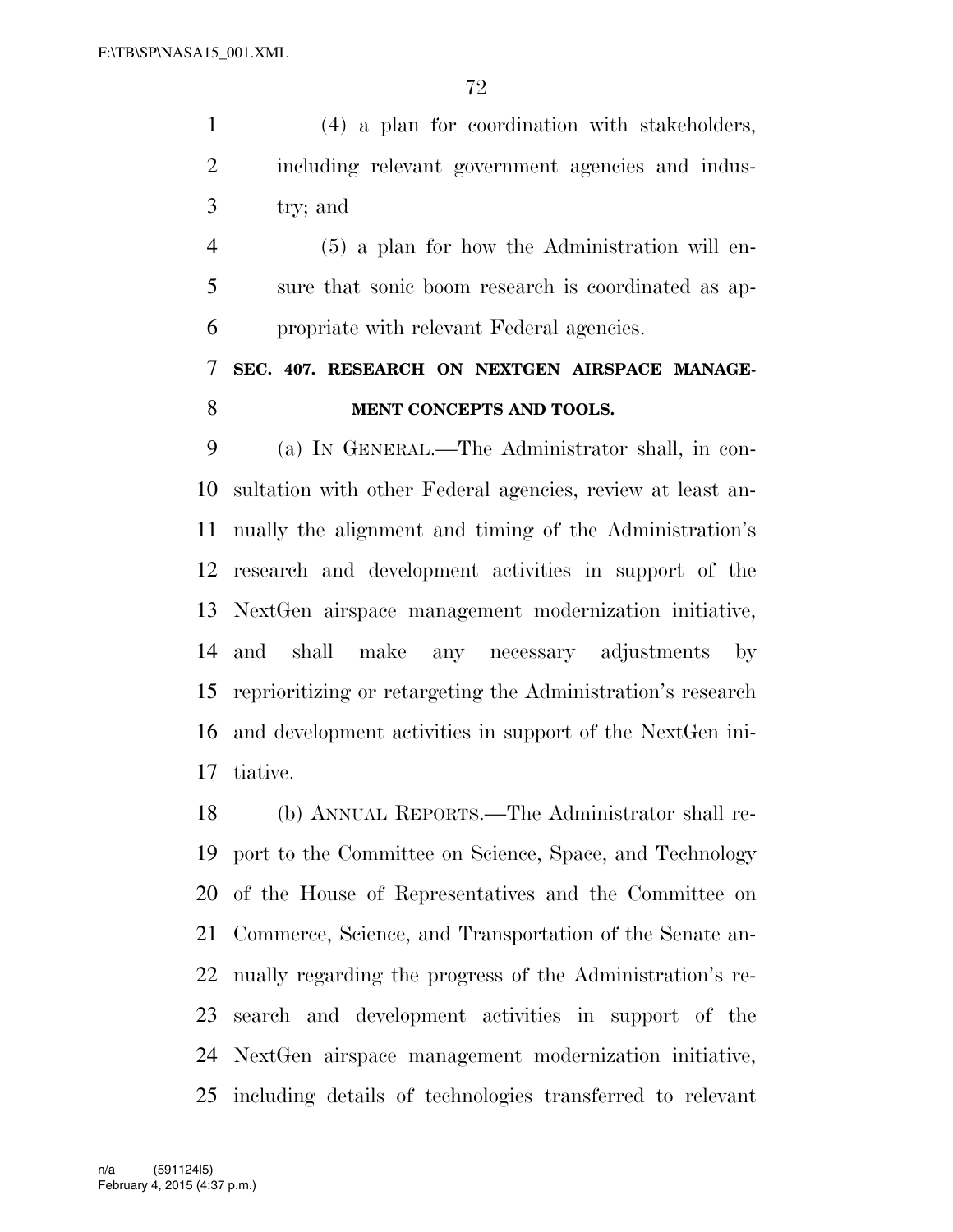Federal agencies for eventual operation implementation, consultation with other Federal agencies, and any adjust-

ments made to research activities.

## **SEC. 408. ROTORCRAFT RESEARCH.**

 Not later than 1 year after the date of enactment of this Act, the Administrator, in consultation with other Federal agencies, shall prepare and transmit to the Com- mittee on Science, Space, and Technology of the House of Representatives and the Committee on Commerce, Science, and Transportation of the Senate a roadmap for research relating to rotorcraft and other runway-inde- pendent air vehicles, with the objective of developing and demonstrating improved safety, noise, and environmental impact in a relevant environment. The roadmap shall in- clude specific goals for the research, a timeline for imple- mentation, metrics for success, and guidelines for collabo- ration and coordination with industry and other Federal agencies.

#### **SEC. 409. TRANSFORMATIVE AERONAUTICS RESEARCH.**

 It is the sense of Congress that the Administrator, in looking strategically into the future and ensuring that the Administration's Center personnel are at the leading edge of aeronautics research, should encourage investiga- tions into the early-stage advancement of new processes, novel concepts, and innovative technologies that have the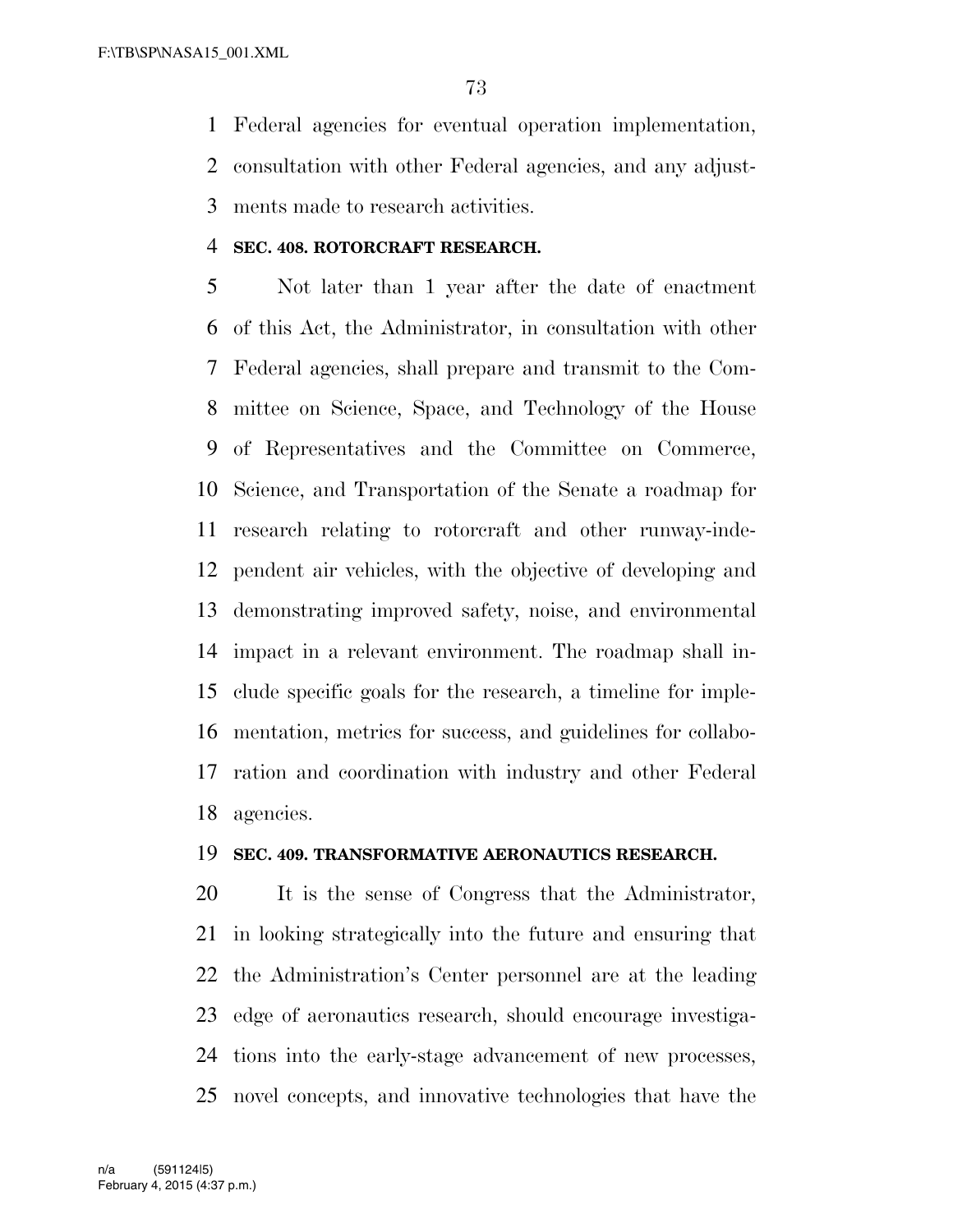potential to meet national aeronautics needs. The Admin- istrator shall continue to ensure that awards for the inves- tigation of these concepts and technologies are open for competition among Administration civil servants at its Centers, separate from other awards open only to non-Ad-ministration sources.

# **SEC. 410. STUDY OF UNITED STATES LEADERSHIP IN AERO-NAUTICS RESEARCH.**

 (a) STUDY.—The Administrator shall enter into an arrangement with the National Academies for a study to benchmark the position of the United States in civil aero- nautics research compared to the rest of the world. The study shall—

 (1) seek to define metrics by which relative leadership in civil aeronautics research can be deter-mined;

 (2) ascertain how the United States compares to other countries in the field of civil aeronautics re-search and any relevant trends; and

 (3) provide recommendations on what can be done to regain or retain global leadership, includ-ing—

 (A) identifying research areas where United States expertise has been or is at risk of being overtaken;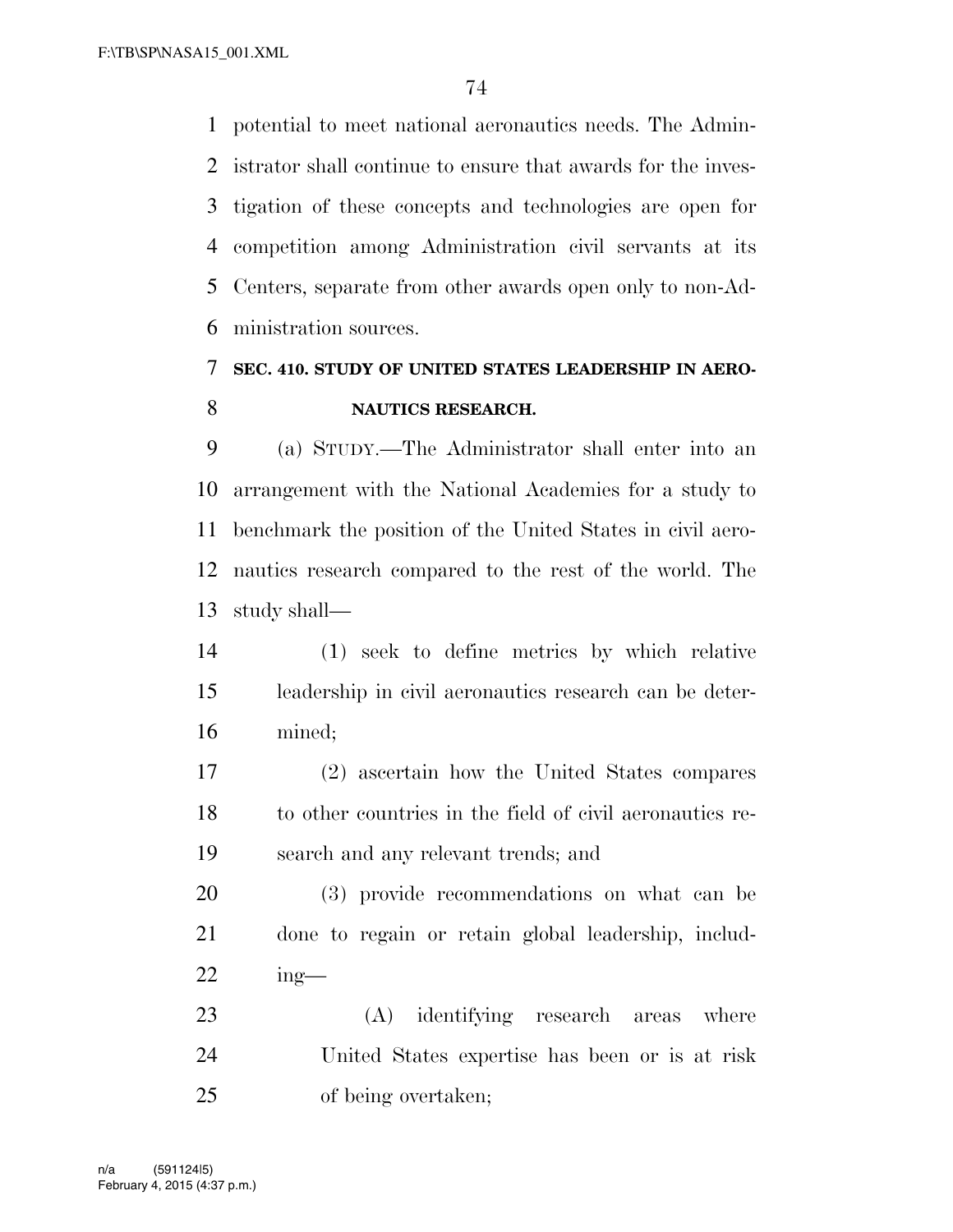| $\mathbf{1}$   | (B) defining appropriate roles for the Ad-                  |
|----------------|-------------------------------------------------------------|
| $\overline{2}$ | ministration;                                               |
| 3              | (C) identifying public-private partnerships                 |
| $\overline{4}$ | that could be formed; and                                   |
| 5              | (D) estimating the impact on the Adminis-                   |
| 6              | tration's budget should such recommendations                |
| 7              | be implemented.                                             |
| 8              | (b) REPORT.—Not later than 18 months after the              |
| 9              |                                                             |
|                | date of enactment of this Act, the Administrator shall pro- |
| 10             | vide the results of the study to the Committee on Science,  |
| 11             | Space, and Technology of the House of Representatives       |
| 12             | and the Committee on Commerce, Science, and Transpor-       |
|                |                                                             |
| 13             | tation of the Senate.                                       |
| 14             | <b>TITLE V-SPACE TECHNOLOGY</b>                             |
| 15             | SEC. 501. SENSE OF CONGRESS.                                |
| 16             | It is the sense of Congress that space technology is        |
| 17             | critical to-                                                |
| 18             | (1) enabling a new class of Administration mis-             |
| 19             | sions beyond low-Earth orbit;                               |
| 20             | (2) developing technologies and capabilities that           |
| 21             | will make the Administration's missions more afford-        |
| 22             | able and more reliable; and                                 |
| 23             | (3) improving technological capabilities and pro-           |
| 24             | moting innovation for the Administration and the            |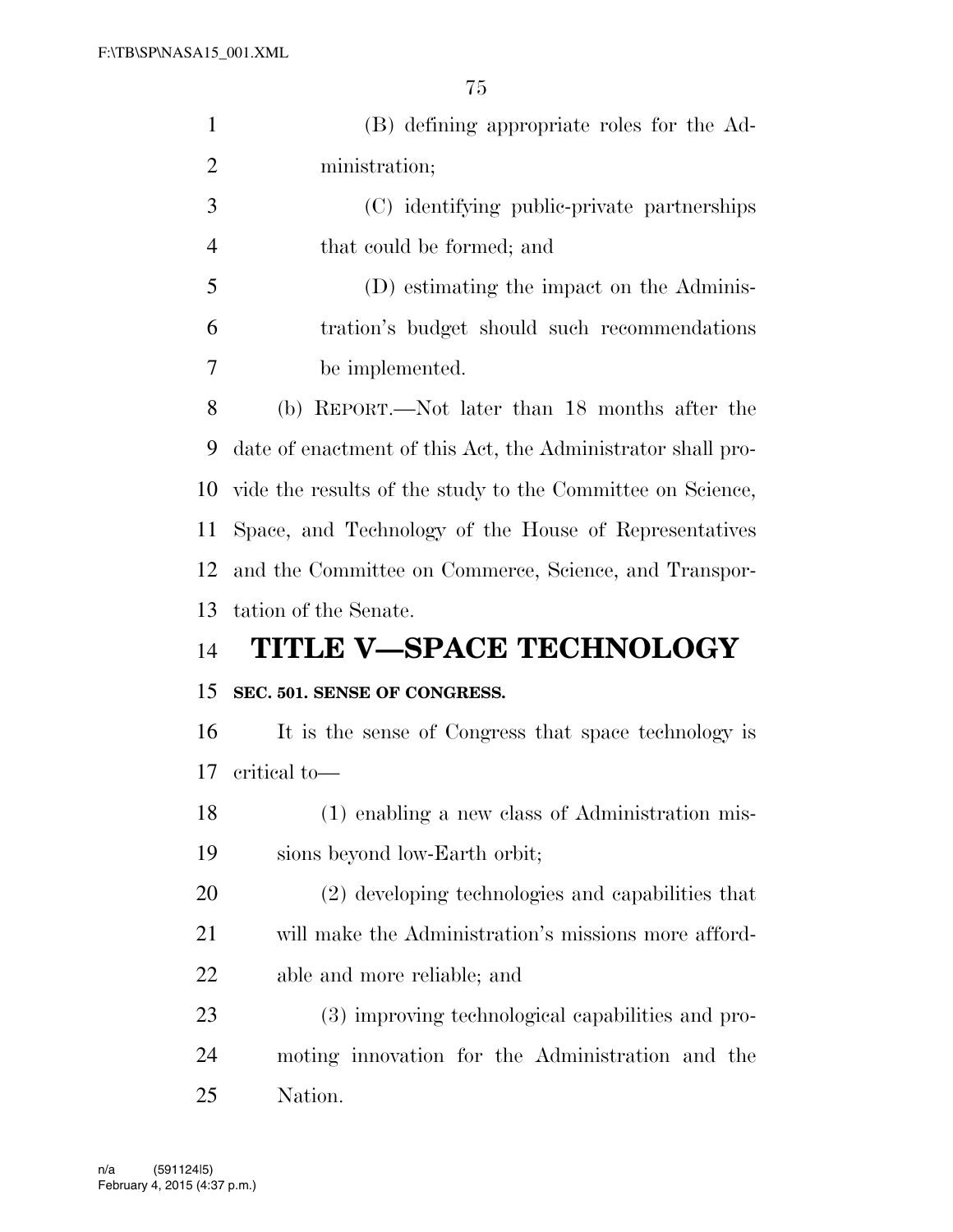#### **SEC. 502. SPACE TECHNOLOGY PROGRAM.**

 (a) AMENDMENT.—Section 70507 of title 51, United States Code, is amended to read as follows:

## **''§ 70507. Space Technology Program authorized**

 ''(a) PROGRAM AUTHORIZED.—The Administrator shall establish a Space Technology Program to pursue the research and development of advanced space technologies that have the potential of delivering innovative solutions and to support human exploration of the solar system or advanced space science. The program established by the Administrator shall take into consideration the rec- ommendations of the National Academies' review of the Administration's Space Technology roadmaps and prior- ities, as well as applicable enabling aspects of the Human Exploration Roadmap specified in section 70504. In con- ducting the space technology program established under this section, the Administrator shall—

 $\frac{18}{18}$  ''(1) to the maximum extent practicable, use a competitive process to select projects to be supported as part of the program;

21 ''(2) make use of small satellites and the Ad- ministration's suborbital and ground-based plat- forms, to the extent practicable and appropriate, to demonstrate space technology concepts and develop-ments; and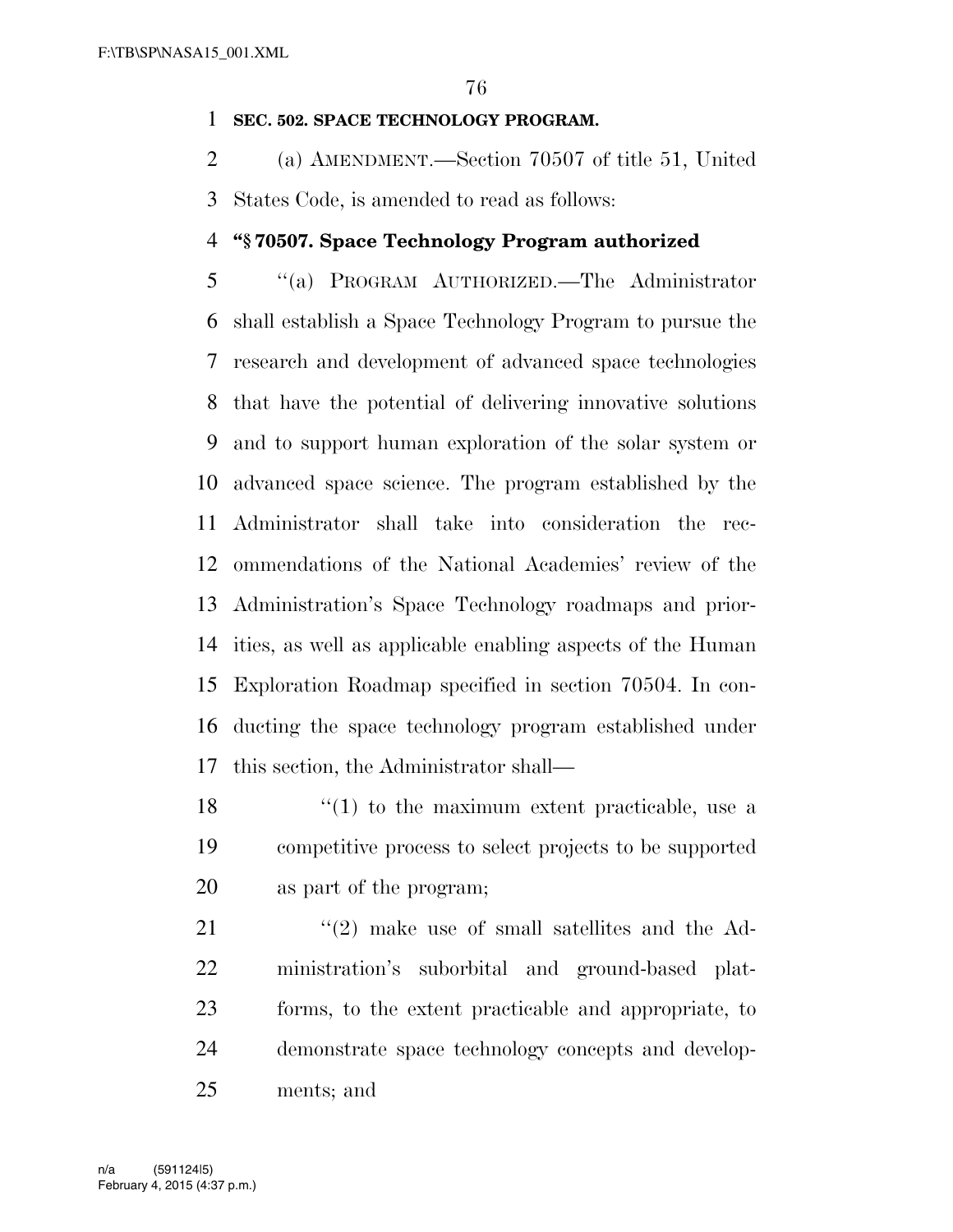1 ''(3) undertake partnerships with other Federal agencies, universities, private industry, and other spacefaring nations, as appropriate.

 ''(b) SMALL BUSINESS PROGRAMS.—The Adminis- trator shall organize and manage the Administration's Small Business Innovation Research program and Small Business Technology Transfer Program within the Space Technology Program.

 ''(c) NONDUPLICATION CERTIFICATION.—The Ad- ministrator shall include in the budget for each fiscal year, as transmitted to Congress under section 1105(a) of title 31, a certification that no project, program, or mission undertaken by the Space Technology Program is duplica- tive of any other project, program, or mission conducted by another office or directorate of the Administration.''. (b) COLLABORATION, COORDINATION, AND ALIGN- MENT.—The Administrator shall ensure that the Adminis- tration's projects, programs, and activities in support of technology research and development of advanced space technologies are fully coordinated and aligned and that re- sults from such work are shared and leveraged within the Administration. Projects, programs, and activities being conducted by the Human Exploration and Operations Mis- sion Directorate in support of research and development of advanced space technologies and systems focusing on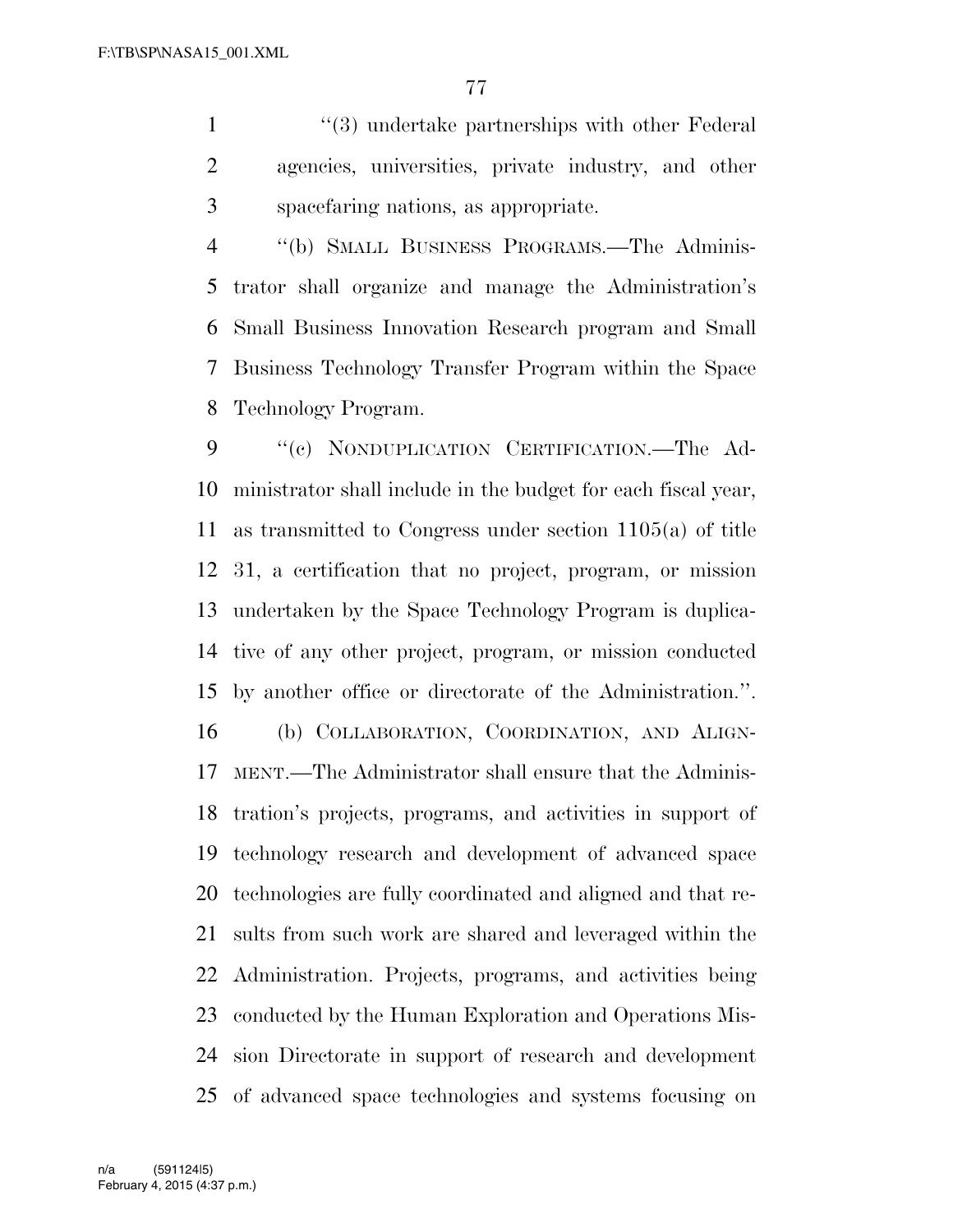human space exploration should continue in that Direc- torate. The Administrator shall ensure that organizational responsibility for research and development activities in support of human space exploration not initiated as of the date of enactment of this Act is established on the basis of a sound rationale. The Administrator shall provide the rationale in the report specified in subsection (d).

 (c) REPORT.—Not later than 180 days after the date of enactment of this Act, the Administrator shall provide to the Committee on Science, Space, and Technology of the House of Representatives and the Committee on Com- merce, Science, and Transportation of the Senate a report comparing the Administration's space technology invest- ments with the high-priority technology areas identified by the National Academies in the National Research Coun- cil's report on the Administration's Space Technology Roadmaps. The Administrator shall identify how the Ad- ministration will address any gaps between the agency's investments and the recommended technology areas, in-cluding a projection of funding requirements.

 (d) ANNUAL REPORT.—The Administrator shall in- clude in the Administration's annual budget request for each fiscal year the rationale for assigning organizational responsibility for, in the year prior to the budget fiscal year, each initiated project, program, and mission focused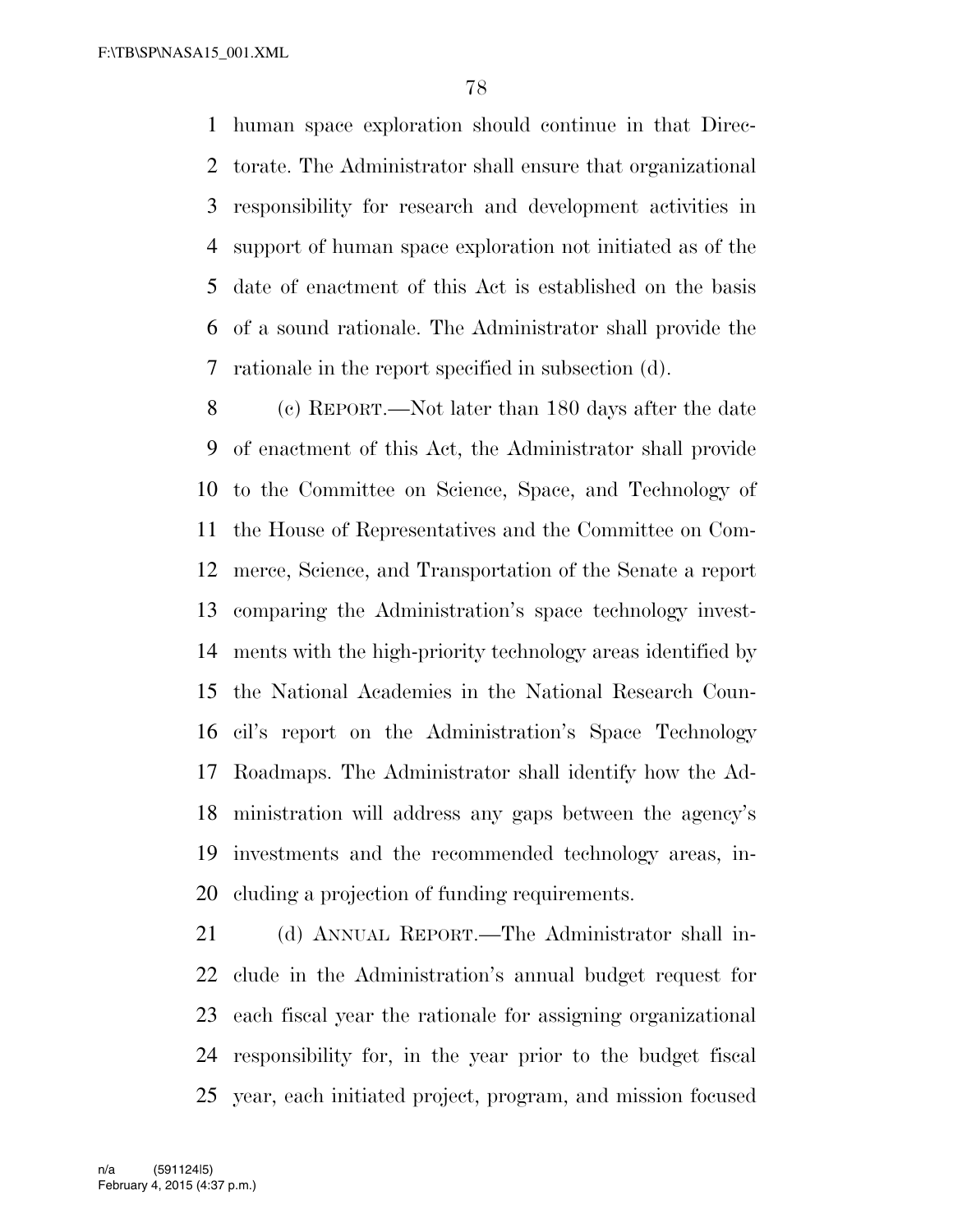on research and development of advanced technologies for human space exploration.

 (e) TABLE OF SECTIONS AMENDMENT.—The item relating to section 70507 in the table of sections for chap- ter 705 of title 51, United States Code, is amended to read as follows:

''70507. Space Technology Program authorized.''.

# **SEC. 503. UTILIZATION OF THE INTERNATIONAL SPACE STATION FOR TECHNOLOGY DEMONSTRA-TIONS.**

 The Administrator shall utilize the International Space Station and commercial services for space tech- nology demonstration missions in low-Earth orbit when-ever it is practical and cost effective to do so.

# **TITLE VI—EDUCATION**

# **SEC. 601. EDUCATION.**

 (a) SENSE OF CONGRESS.—It is the sense of Con-gress that—

 (1) the Administration's missions are an inspi- ration for Americans and in particular for the next generation, and that this inspiration has a powerful effect in stimulating interest in science, technology, engineering, and mathematics (in this section re-ferred to as ''STEM'') education and careers;

 (2) the Administration's Office of Education and mission directorates have been effective in deliv-

February 4, 2015 (4:37 p.m.) n/a (591124|5)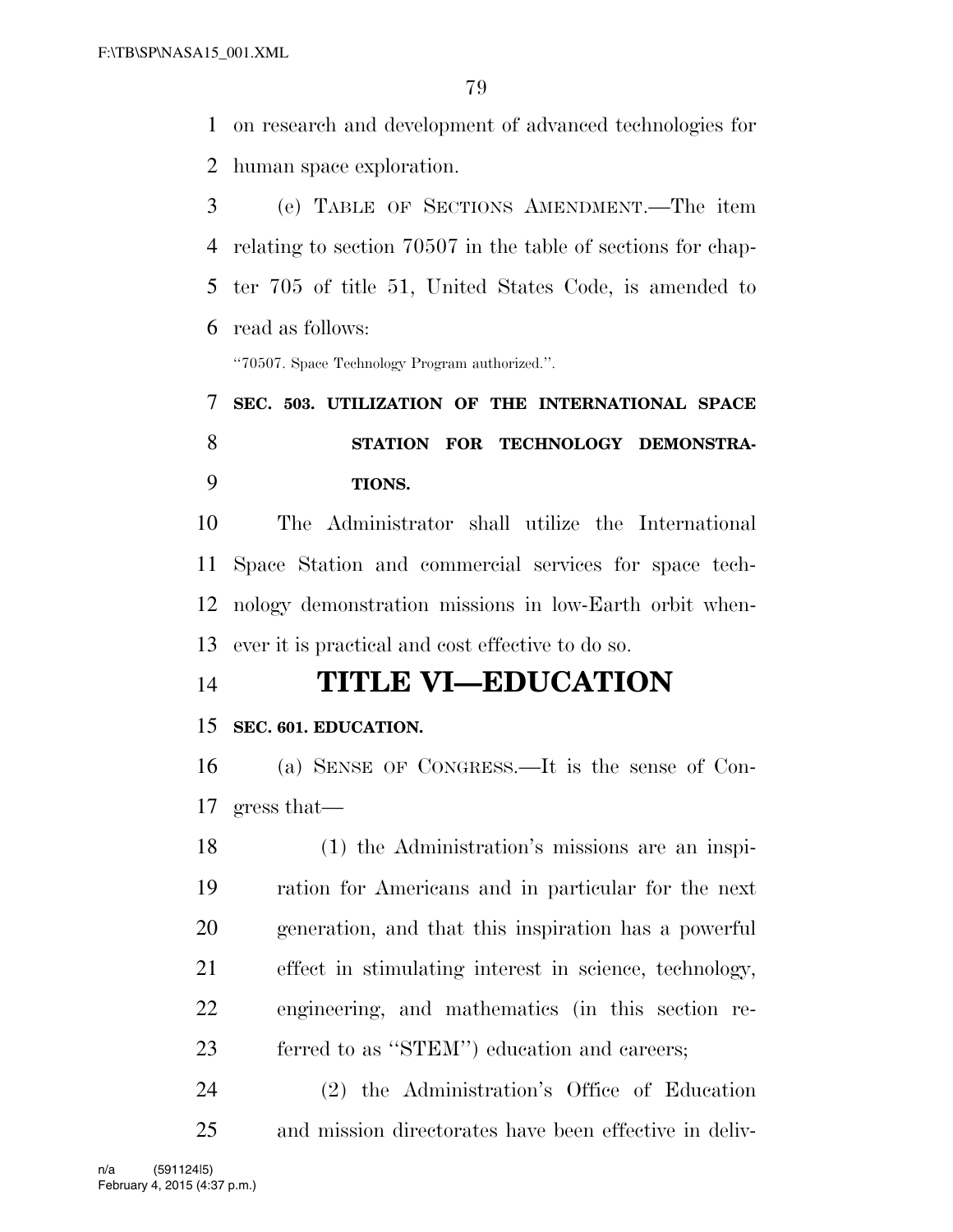| $\mathbf{1}$   | ering Administration educational content because of      |
|----------------|----------------------------------------------------------|
| $\overline{2}$ | the strong engagement of Administration scientists       |
| 3              | and engineers in the Administration's education and      |
| $\overline{4}$ | outreach activities; and                                 |
| 5              | (3) the Administration should be a central part-         |
| 6              | ner in contributing to the goals of the National         |
| 7              | Science and Technology Council's Federal Science,        |
| 8              | Technology, Engineering, and Mathematics (STEM)          |
| 9              | Education 5-Year Strategic Plan.                         |
| 10             | (b) IN GENERAL.—The Administration shall continue        |
| 11             | its education and outreach efforts to—                   |
| 12             | (1) increase student interest and participation          |
| 13             | in STEM education;                                       |
| 14             | (2) improve public literacy in STEM;                     |
| 15             | (3) employ proven strategies for improving stu-          |
| 16             | dent learning and teaching;                              |
| 17             | (4) provide curriculum support materials; and            |
| 18             | (5) create and support opportunities for profes-         |
| 19             | sional development for STEM teachers.                    |
| 20             | (c) ORGANIZATION.—In order to ensure the inspira-        |
| 21             | tion and engagement of children and the general public,  |
| 22             | the Administration shall continue its STEM education and |
| 23             | outreach activities within the Science, Aeronautics Re-  |
| 24             | search, Space Operations, and Exploration Mission Direc- |
| 25             | torates.                                                 |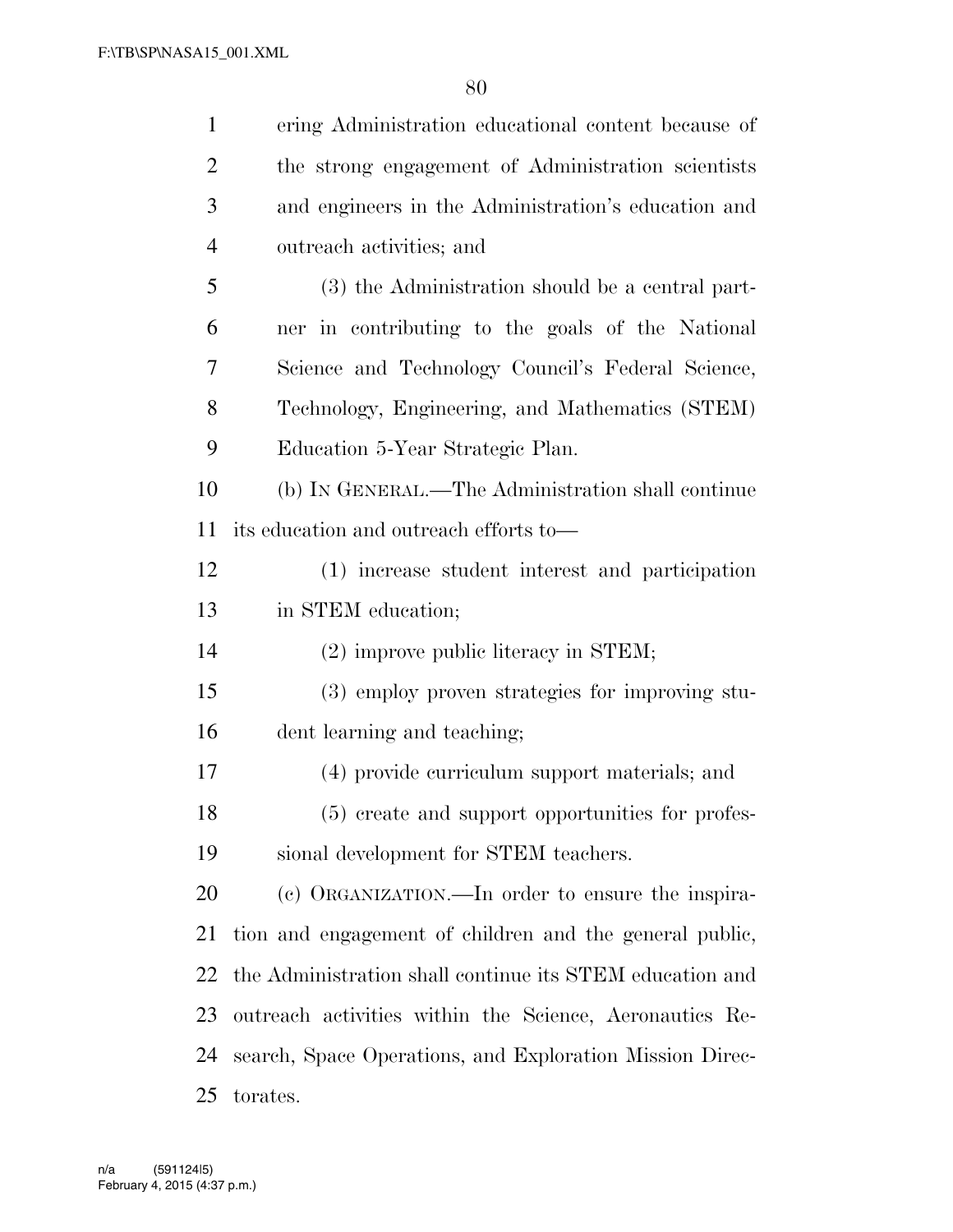(d) CONTINUATION OF EDUCATION AND OUTREACH ACTIVITIES AND PROGRAMS.—The Administrator shall continue to carry out education and outreach programs and activities through the Office of Education and the Ad- ministration mission directorates and shall continue to en- gage, to the maximum extent practicable, Administration and Administration-supported researchers and engineers in carrying out those programs and activities.

 (e) CONTINUATION OF SPACE GRANT PROGRAM.— The Administrator shall continue to operate the National Space Grant College and Fellowship program through a national network consisting of a State-based consortium in each State that provides flexibility to the States, with the objective of providing hands-on research, training, and education programs, with measurable outcomes, to en-hance America's STEM education and workforce.

 (f) REAFFIRMATION OF POLICY.—Congress reaffirms its commitment to informal science education at science centers and planetariums as set forth in section 616 of the National Aeronautics and Space Administration Au-thorization Act of 2005 (51 U.S.C. 40907).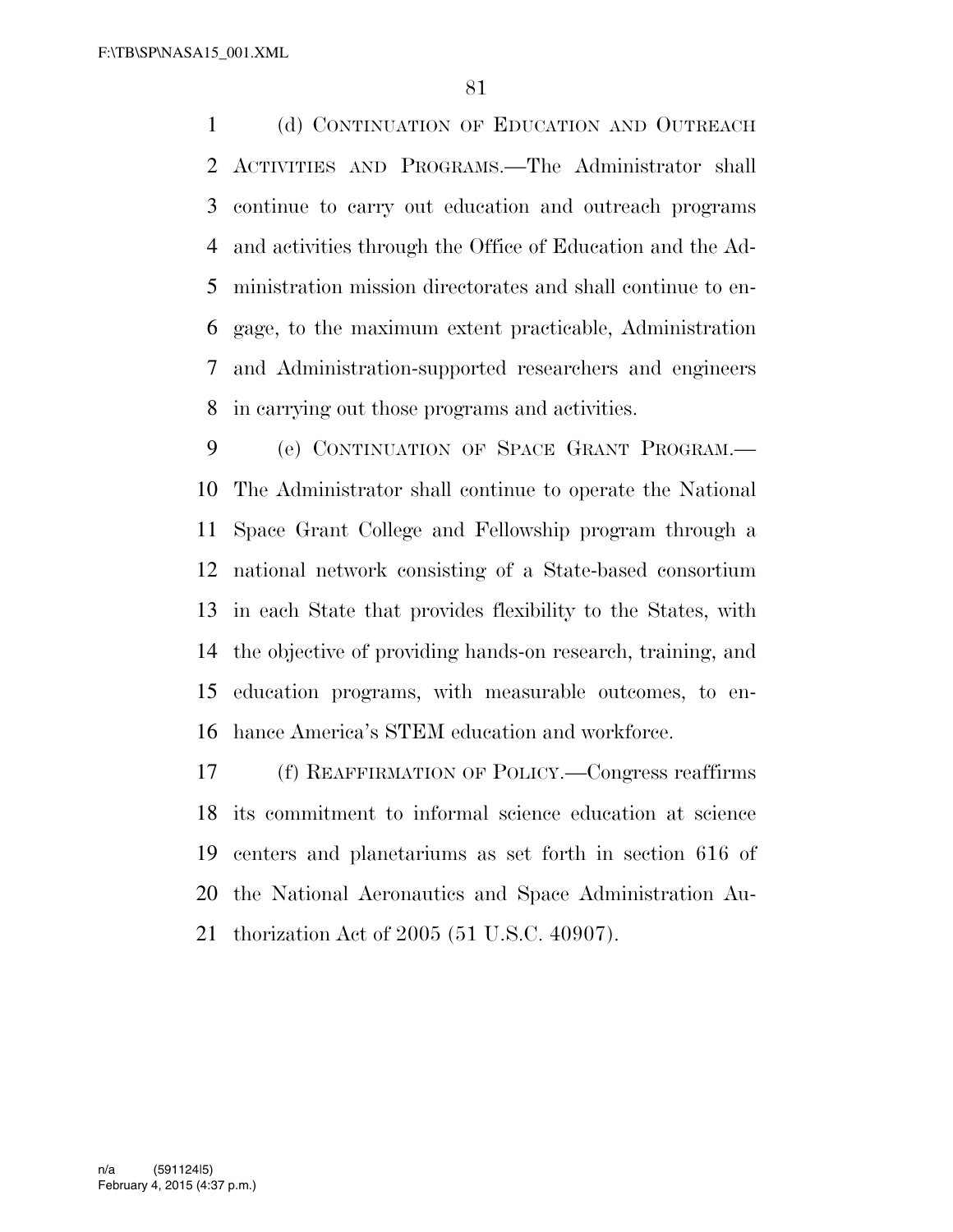# **SEC. 602. INDEPENDENT REVIEW OF THE NATIONAL SPACE GRANT COLLEGE AND FELLOWSHIP PRO-GRAM.**

 (a) SENSE OF CONGRESS.—It is the sense of Con- gress that the National Space Grant College and Fellow- ship Program, which was established in the National Aero- nautics and Space Administration Authorization Act of 1988 (42 U.S.C. 2486 et seq.), has been an important program by which the Federal Government has partnered with State and local governments, universities, private in- dustry, and other organizations to enhance the under- standing and use of space and aeronautics activities and their benefits through education, fostering of interdiscipli- nary and multidisciplinary space research and training, and supporting Federal funding for graduate fellowships in space-related fields, among other purposes.

 (b) REVIEW.—The Administrator shall enter into an arrangement with the National Academies for—

 (1) a review of the National Space Grant Col- lege and Fellowship Program, including its structure and capabilities for supporting science, technology, engineering, and mathematics education and train- ing consistent with the National Science and Tech- nology Council's Federal Science, Technology, Engi- neering, and Mathematics (STEM) Education 5- Year Strategic Plan; and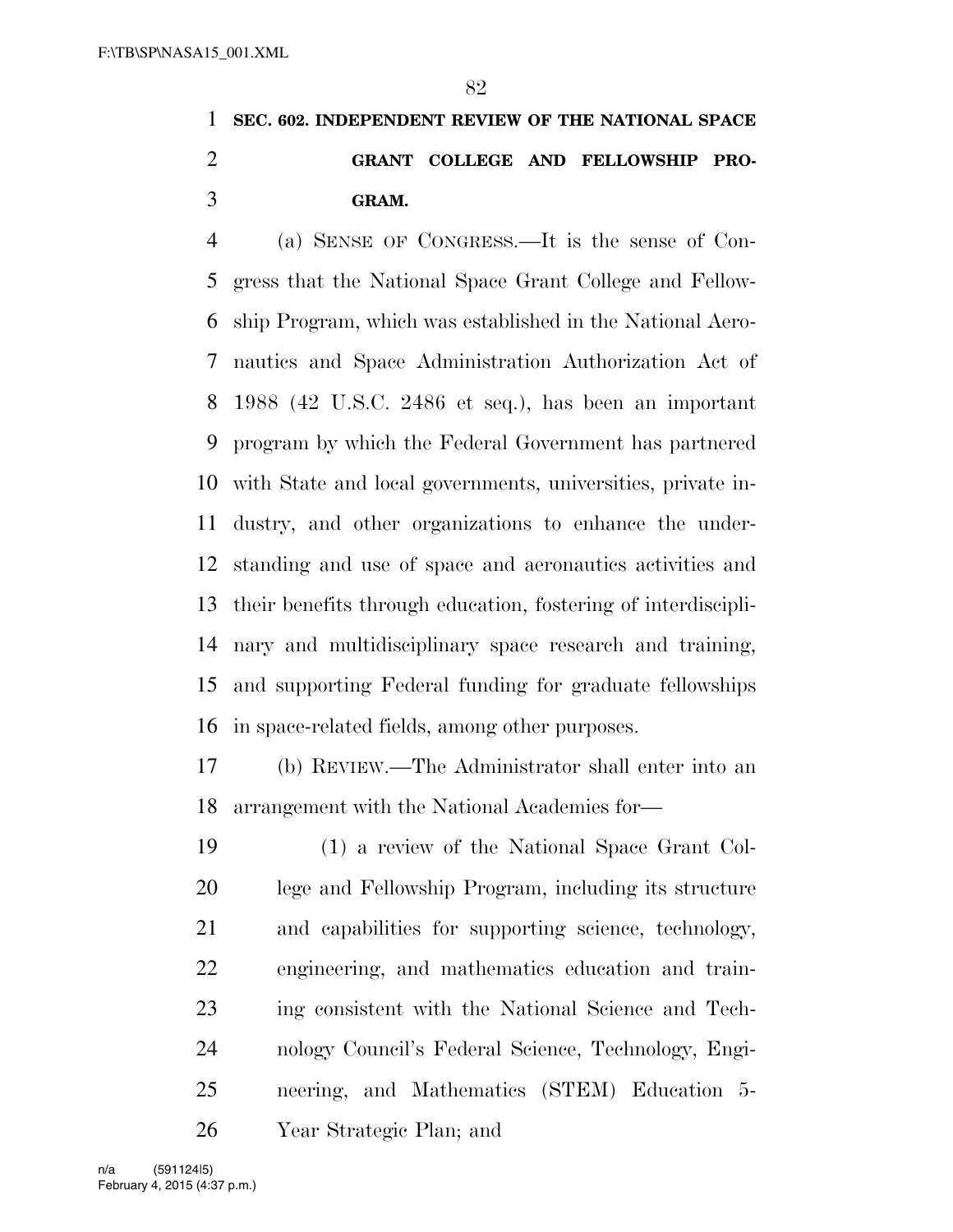| $\mathbf{1}$   | $(2)$ recommendations on measures, if needed, to   |
|----------------|----------------------------------------------------|
| $\overline{2}$ | enhance the Program's effectiveness and mecha-     |
| 3              | nisms by which any increases in funding appro-     |
| $\overline{4}$ | priated by Congress can be applied.                |
| 5              | (c) NATIONAL SPACE GRANT COLLEGE AND FEL-          |
| 6              | LOWSHIP PROGRAM AMENDMENTS.-                       |
| $\tau$         | $(1)$ PURPOSES.—Section 40301 of title 51,         |
| 8              | United States Code, is amended—                    |
| 9              | (A) by striking "and" at the end of para-          |
| 10             | graph(5);                                          |
| 11             | (B) by striking the period at the end of           |
| 12             | paragraph $(6)$ and inserting "; and"; and         |
| 13             | (C) by adding at the end the following new         |
| 14             | paragraph:                                         |
| 15             | $\lq(7)$ support outreach to primary and sec-      |
| 16             | ondary schools to help support STEM engagement     |
| 17             | and learning at the K-12 level and to encourage K- |
| 18             | 12 students to pursue postsecondary degrees in     |
| 19             | fields related to space.".                         |
| 20             | (2) REGIONAL CONSORTIUM.—Section 40306 of          |
| 21             | title 51, United States Code, is amended—          |
| 22             | $(A)$ in subsection $(a)$ —                        |
| 23             | (i) by redesignating paragraphs $(2)$              |
| 24             | and $(3)$ as paragraphs $(3)$ and $(4)$ , respec-  |
| 25             | tively; and                                        |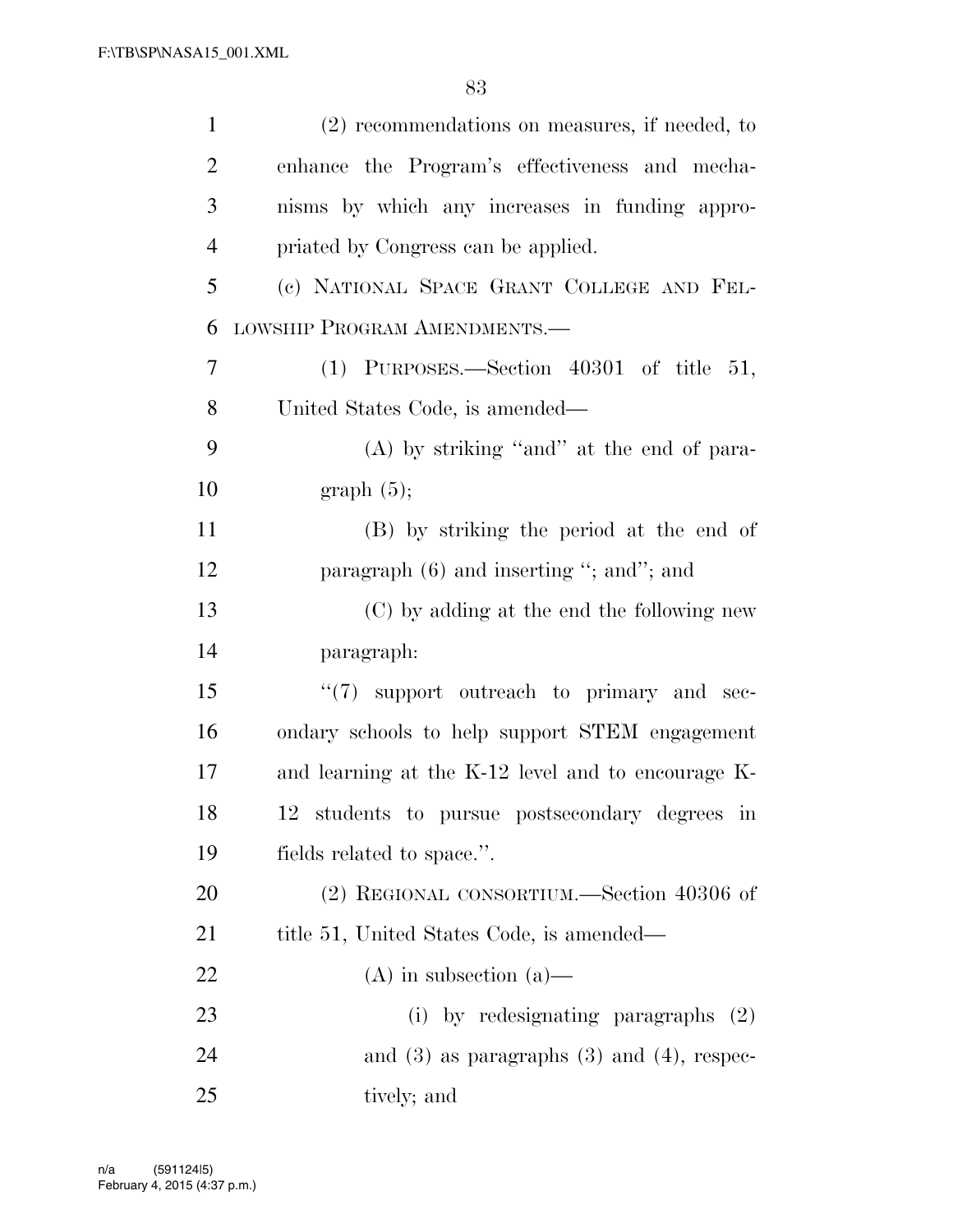| $\mathbf{1}$   | (ii) by inserting after paragraph $(1)$                  |
|----------------|----------------------------------------------------------|
| $\overline{2}$ | the following new paragraph.                             |
| 3              | "(2) INCLUSION OF 2-YEAR INSTITUTIONS.—A                 |
| $\overline{4}$ | space grant regional consortium designated in para-      |
| 5              | graph $(1)(B)$ may include one or more 2-year insti-     |
| 6              | tutions of higher education."; and                       |
| $\overline{7}$ | $(B)$ in subsection $(b)(1)$ , by striking "para-        |
| 8              | graphs $(2)(C)$ and $(3)(D)$ " and inserting "para-      |
| 9              | graphs $(3)(C)$ and $(4)(D)$ ".                          |
| 10             | SEC. 603. SENSE OF CONGRESS.                             |
| 11             | It is the sense of Congress that the Administrator       |
| 12             | should make the continuation of the Administration's Mi- |
| 13             | nority University Research and Education Program a pri-  |
| 14             | ority in order to further STEM education for underrep-   |
| 15             | resented students.                                       |
| 16             | <b>TITLE VII-POLICY PROVISIONS</b>                       |

## **SEC. 701. ASTEROID RETRIEVAL MISSION.**

 (a) ASTEROID RETRIEVAL REPORT.—Not later than 180 days after the date of enactment of this Act, the Ad- ministrator shall provide to the Committee on Science, Space, and Technology of the House of Representatives and the Committee on Commerce, Science, and Transpor- tation of the Senate a report on the proposed Asteroid Retrieval Mission. Such report shall include—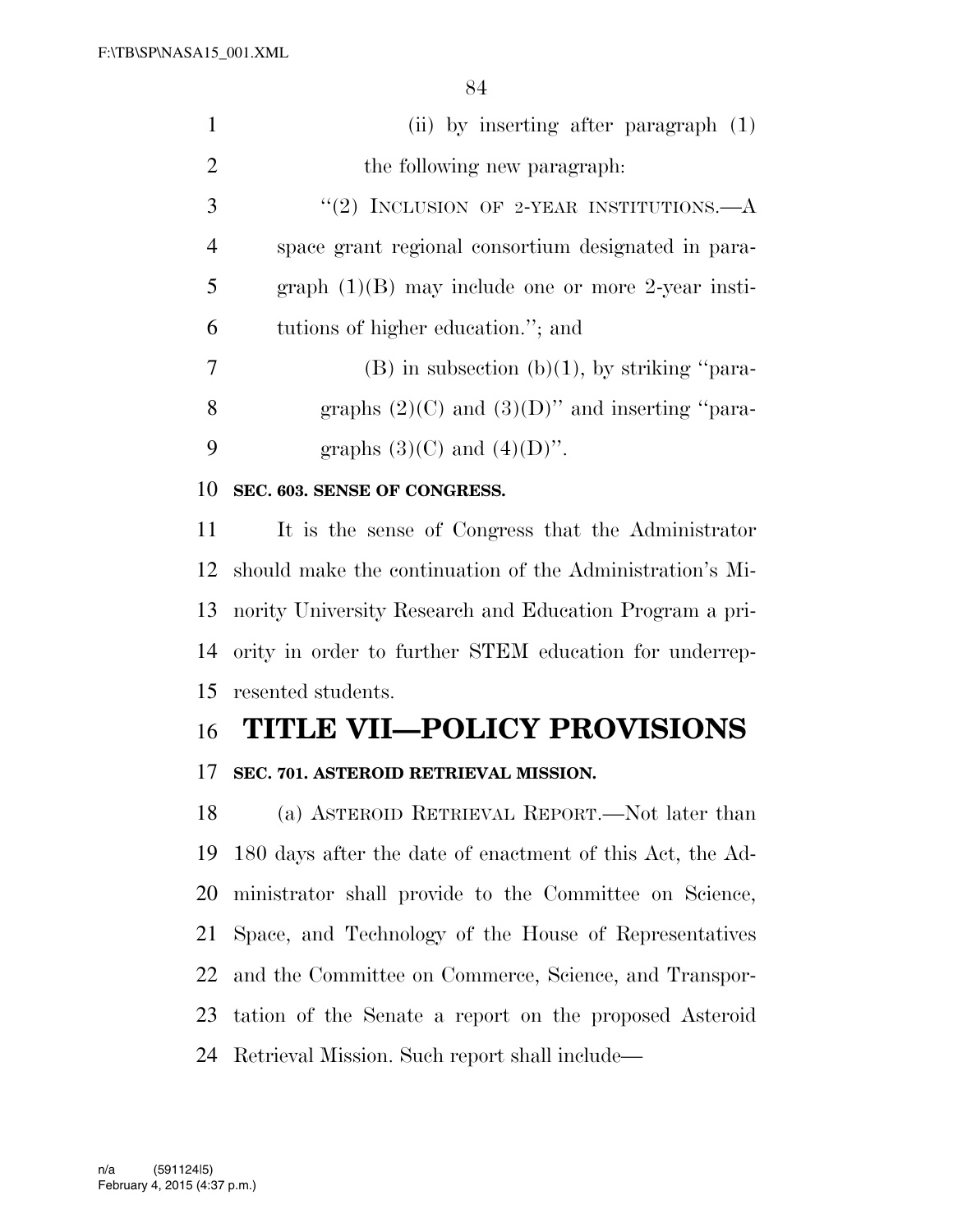| $\mathbf{1}$   | (1) a detailed budget profile, including cost esti-   |
|----------------|-------------------------------------------------------|
| $\overline{2}$ | mates for the development of all necessary tech-      |
| 3              | nologies and spacecraft required for the mission;     |
| $\overline{4}$ | $(2)$ a detailed technical plan that includes mile-   |
| 5              | stones and a specific schedule;                       |
| 6              | (3) a description of the technologies and capa-       |
| 7              | bilities anticipated to be gained from the proposed   |
| $8\,$          | mission that will enable future human missions to     |
| 9              | Mars which could not be gained by lunar missions;     |
| 10             | (4) a description of the technologies and capa-       |
| 11             | bilities anticipated to be gained from the proposed   |
| 12             | mission that will enable future planetary defense     |
| 13             | missions, against impact threats from near-Earth      |
| 14             | objects equal to or greater than 140 meters in di-    |
| 15             | ameter, which could not be gained by robotic mis-     |
| 16             | sions; and                                            |
| 17             | (5) a complete assessment by the Small Bodies         |
| 18             | Assessment Group and the National Aeronautics and     |
| 19             | Space Administration Advisory Council of how the      |
| 20             | proposed mission is in the strategic interests of the |
| 21             | United States in space exploration.                   |
| 22             | (b) MARS FLYBY REPORT.—Not later than 60 days         |

 after the date of enactment of this Act, an independent, private systems engineering and technical assistance orga-nization contracted by the Human Exploration Operations

February 4, 2015 (4:37 p.m.) n/a (591124|5)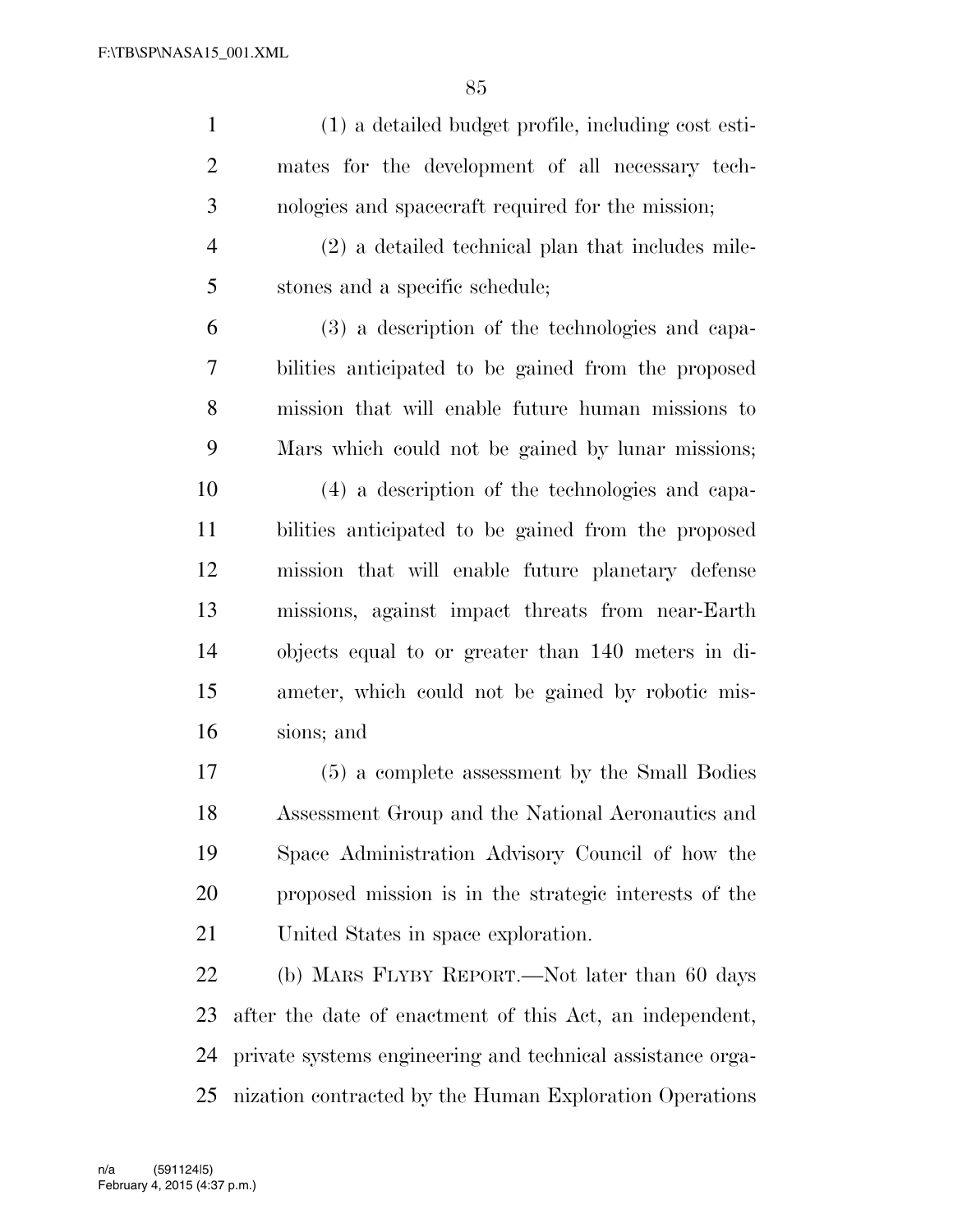Mission Directorate shall transmit to the Administrator, the Committee on Science, Space, and Technology of the House of Representatives, and the Committee on Com- merce, Science, and Transportation of the Senate a report analyzing the proposal for a Mars Flyby human spaceflight mission to be launched in 2021. Such report shall include—

 (1) a technical development, test, fielding, and operations plan using the Space Launch System and other systems to successfully mount a Mars Flyby mission by 2021;

 (2) a description of the benefits in scientific knowledge and technologies demonstrated by a Mars Flyby mission to be launched in 2021 suitable for future Mars missions; and

 (3) an annual budget profile, including cost es- timates, for the development test, fielding, and oper- ations plan to carry out a Mars Flyby mission through 2021 and comparison of that budget profile to the 5-year budget profile contained in the Presi-dent's Budget request for fiscal year 2016.

 (c) ASSESSMENT.—Not later than 60 days after transmittal of the report specified in subsection (b), the Administrator shall transmit to the Committee on Science, Space, and Technology of the House of Representatives

February 4, 2015 (4:37 p.m.) n/a (591124|5)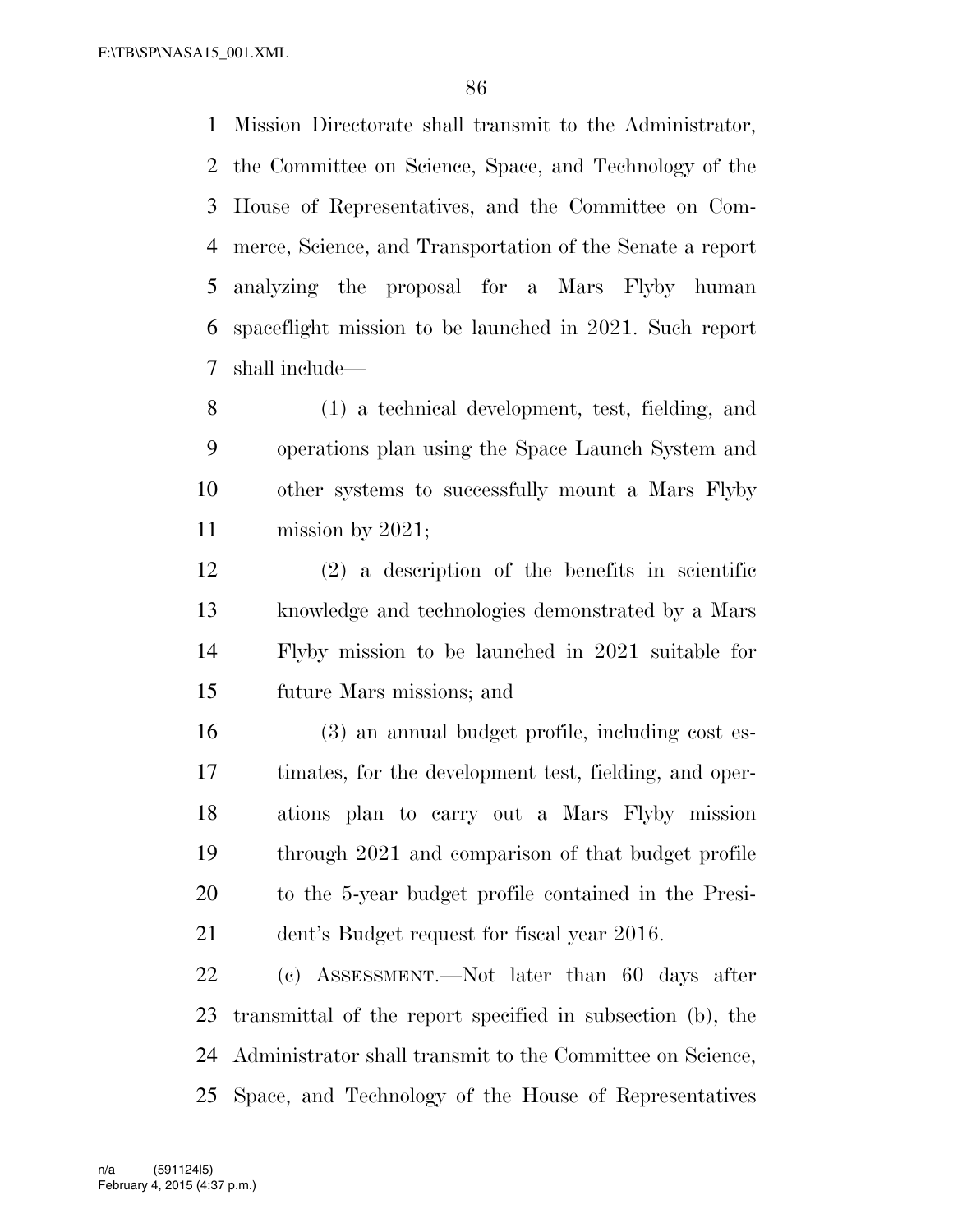and the Committee on Commerce, Science, and Transpor- tation of the Senate an assessment by the National Aero- nautics and Space Administration Advisory Council of whether the proposal for a Mars Flyby Mission to be launched in 2021 is in the strategic interests of the United States in space exploration.

 (d) CREWED MISSION.—The report transmitted under subsection (b) may consider a crewed mission with the Space Launch System in cis-lunar space prior to the Mars Flyby mission in 2021.

### **SEC. 702. TERMINATION LIABILITY SENSE OF CONGRESS.**

12 It is the sense of Congress that:

 (1) The International Space Station, the Space Launch System, and the Orion crew capsule will en- able the Nation to continue operations in low-Earth orbit and to send its astronauts to deep space. The James Webb Space Telescope will revolutionize our understanding of star and planet formation and how galaxies evolved and advance the search for the ori- gins of our universe. As a result of their unique ca- pabilities and their critical contribution to the future of space exploration, these systems have been des- ignated by Congress and the Administration as pri-ority investments.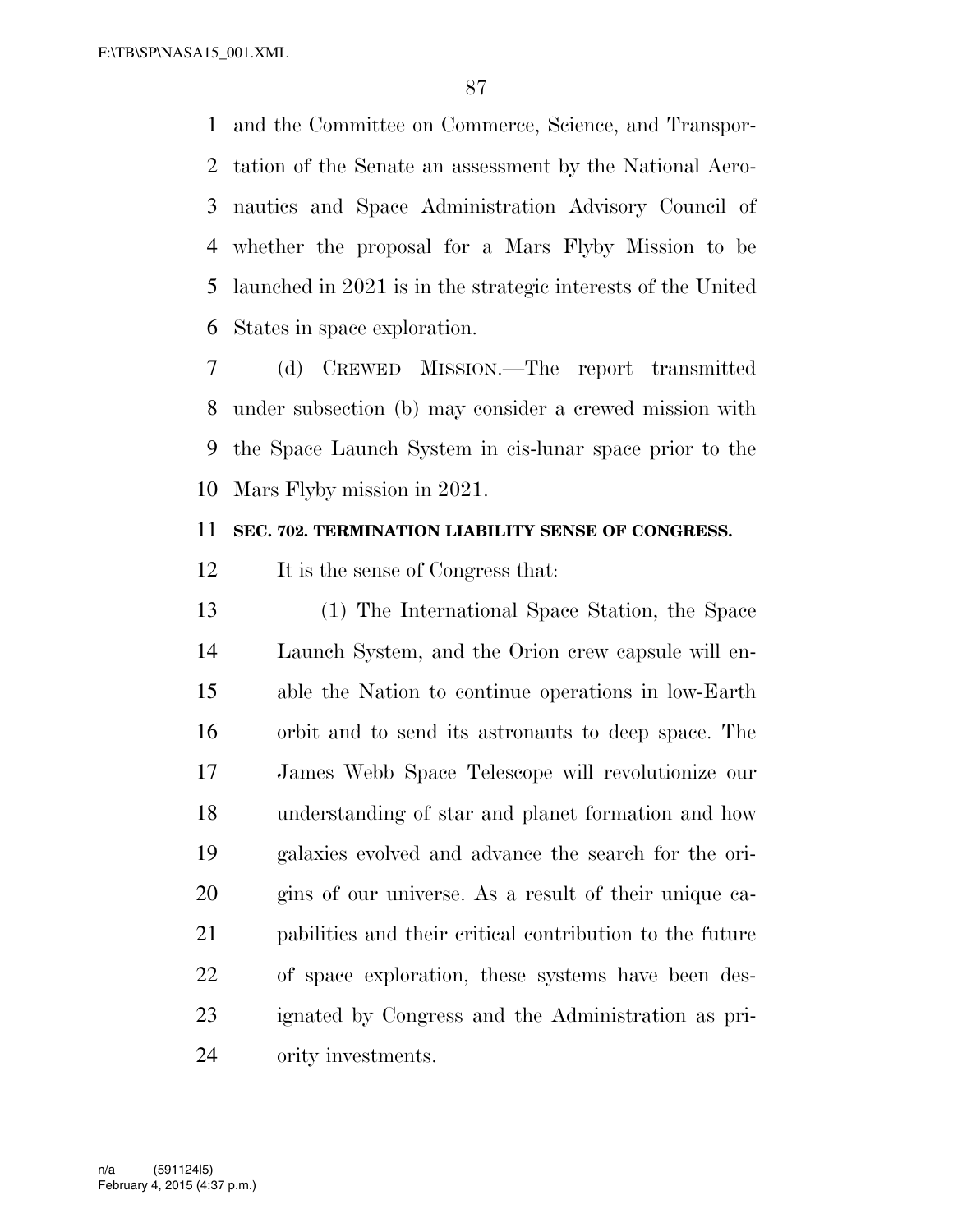(2) In addition, contractors are currently hold- ing program funding, estimated to be in the hun- dreds of millions of dollars, to cover the potential termination liability should the Government choose to terminate a program for convenience. As a result, hundreds of millions of taxpayer dollars are unavail-able for meaningful work on these programs.

 (3) According to the Government Accountability Office, the Administration procures most of its goods and services through contracts, and it termi- nates very few of them. In fiscal year 2010, the Ad- ministration terminated 28 of 16,343 active con- tracts and orders—a termination rate of about 0.17 percent.

 (4) The Administration should vigorously pur- sue a policy on termination liability that maximizes the utilization of its appropriated funds to make maximum progress in meeting established technical goals and schedule milestones on these high-priority programs.

## **SEC. 703. BASELINE AND COST CONTROLS.**

 Section 30104 of title 51, United States Code, is amended—

24 (1) in subsection (a)(1), by striking "Proce-dural Requirements 7120.5c, dated March 22,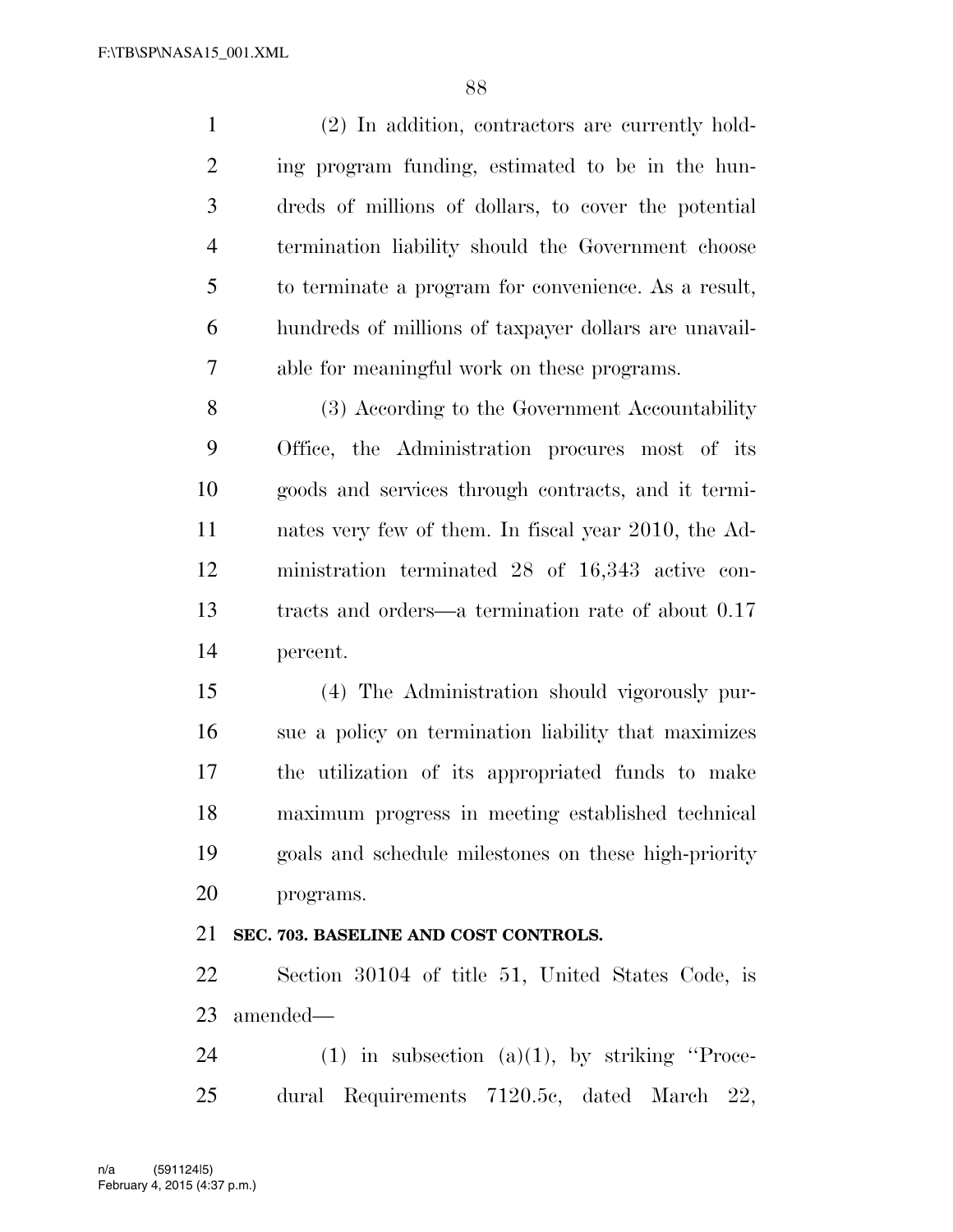2005'' and inserting ''Procedural Requirements 7120.5E, dated August 14, 2012''; and

 (2) in subsection (f), by striking ''beginning 18 months after the date the Administrator transmits a 5 report under subsection  $(e)(1)(A)$ " and inserting ''beginning 18 months after the Administrator makes such determination''.

#### **SEC. 704. PROJECT AND PROGRAM RESERVES.**

 (a) SENSE OF CONGRESS.—It is the sense of Con- gress that the judicious use of program and project re- serves provides the Administration's project and program managers with the flexibility needed to manage projects and programs to ensure that the impacts of contingencies can be mitigated.

 (b) REPORT.—Not later than 180 days after the date of enactment of this Act the Administrator shall transmit to the Committee on Science, Space, and Technology of the House of Representatives and the Committee on Com- merce, Science, and Transportation of the Senate a report describing—

 (1) the Administration's criteria for establishing the amount of reserves held at the project and pro-gram levels;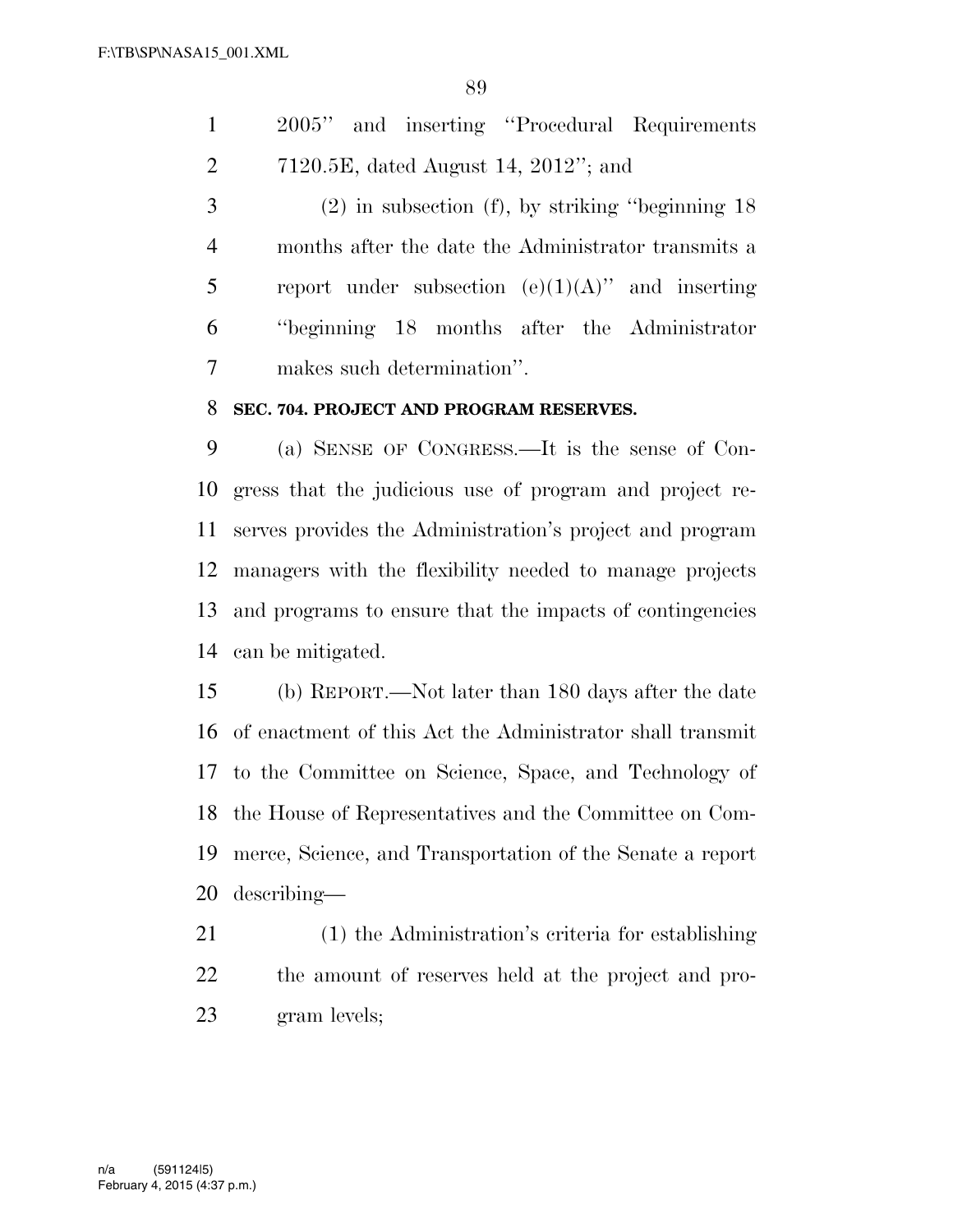(2) how such criteria relate to the agency's pol- icy of budgeting at a 70-percent confidence level; and

 (3) the Administration's criteria for waiving the policy of budgeting at a 70-percent confidence level and alternative strategies and mechanisms aimed at controlling program and project costs when a waiver is granted.

## **SEC. 705. INDEPENDENT REVIEWS.**

 Not later than 270 days after the date of enactment of this Act, the Administrator shall transmit to the Com- mittee on Science, Space, and Technology of the House of Representatives and the Committee on Commerce, Science, and Transportation of the Senate a report de-scribing—

 (1) the Administration's procedures for con- ducting independent reviews of projects and pro- grams at lifecycle milestones and how the Adminis- tration ensures the independence of the individuals who conduct those reviews prior to their assignment;

 (2) the internal and external entities inde- pendent of project and program management that conduct reviews of projects and programs at life cycle milestones; and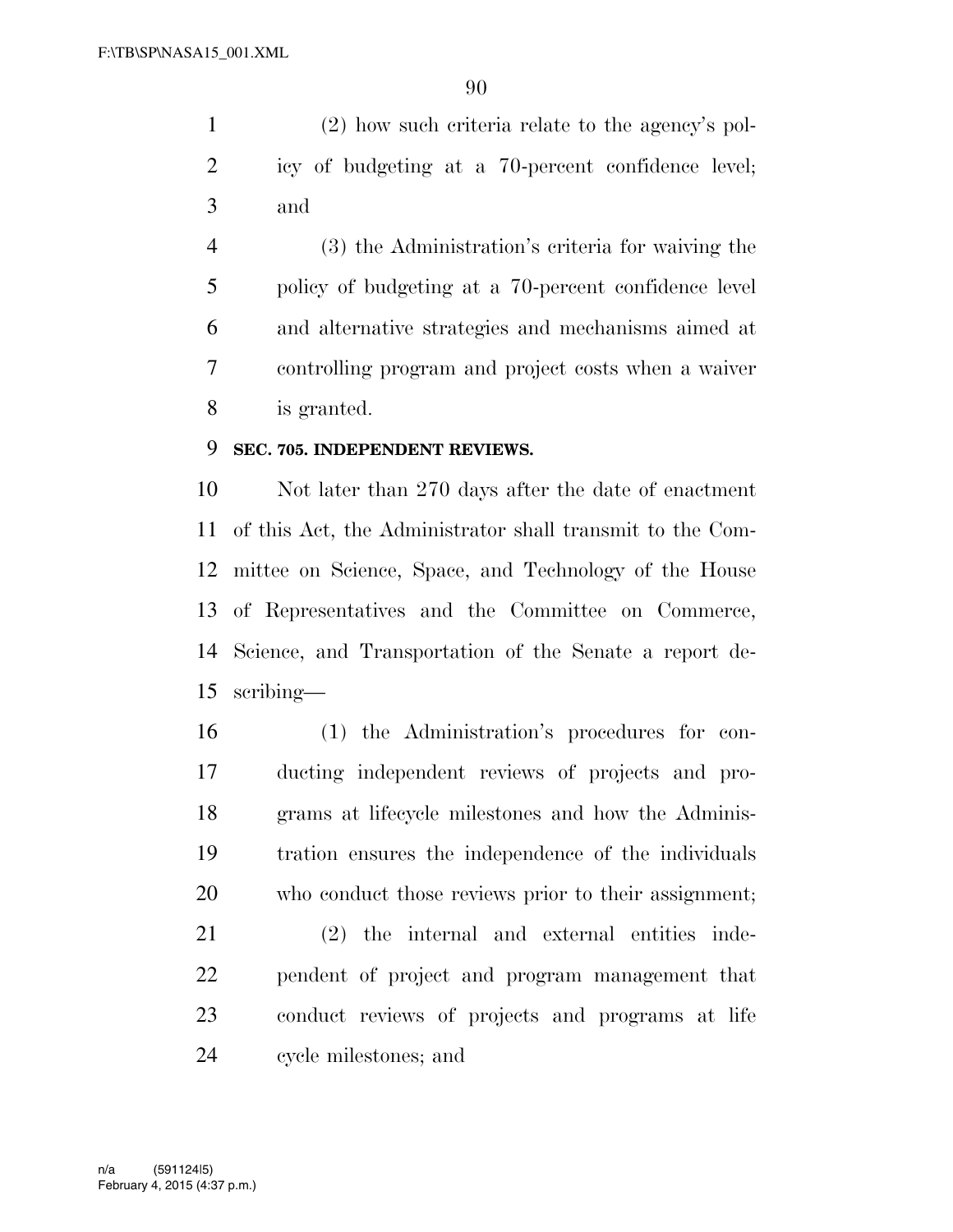| $\mathbf{1}$   | (3) how the Administration ensures the inde-               |
|----------------|------------------------------------------------------------|
| $\overline{2}$ | pendence of such entities and their members.               |
| 3              | SEC. 706. COMMERCIAL TECHNOLOGY TRANSFER PRO-              |
| $\overline{4}$ | GRAM.                                                      |
| 5              | Section $50116(a)$ of title 51, United States Code, is     |
| 6              | amended by inserting ", while protecting national secu-    |
| 7              | rity" after "research community".                          |
| 8              | SEC. 707. NATIONAL AERONAUTICS AND SPACE ADMINIS-          |
| 9              | TRATION ADVISORY COUNCIL.                                  |
| 10             | (a) STUDY.—The Administrator shall enter into an           |
| 11             | arrangement with the National Academy of Public Admin-     |
| 12             | istration to assess the effectiveness of the NASA Advisory |
| 13             | Council and to make recommendations to Congress for        |
| 14             | any change to-                                             |
| 15             | $(1)$ the functions of the Council;                        |
| 16             | (2) the appointment of members to the Council;             |
| 17             | (3) qualifications for members of the Council;             |
| 18             | (4) duration of terms of office for members of             |
| 19             | the Council;                                               |
| 20             | (5) frequency of meetings of the Council;                  |
| 21             | $(6)$ the structure of leadership and Committees           |
| 22             | of the Council; and                                        |
| 23             | (7) levels of professional staffing for the Coun-          |
| 24             | cil.                                                       |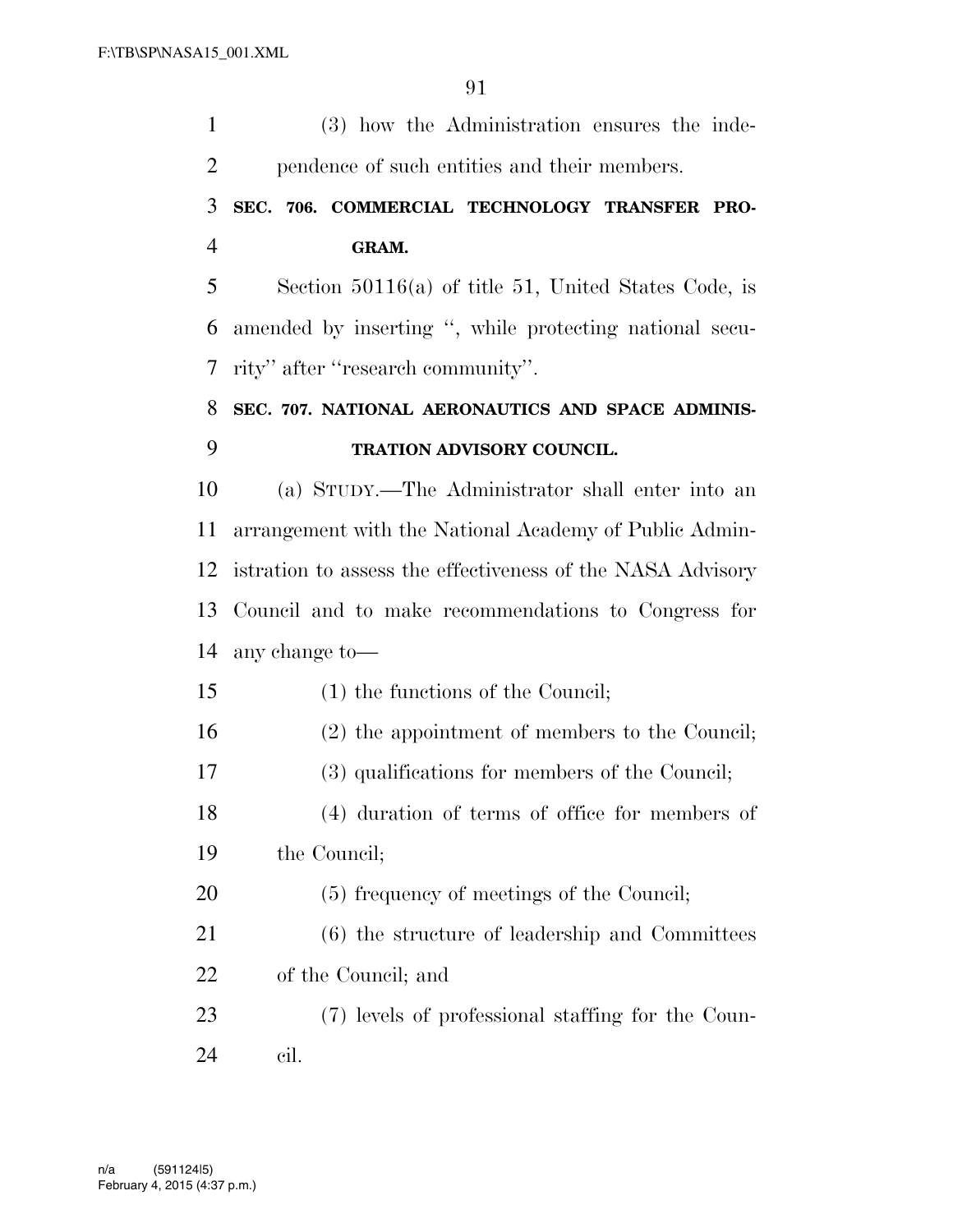In carrying out the assessment, the Academy shall also assess the impacts of broadening the Council's role to ad- vising Congress, and any other issues that the Academy determines could potentially impact the effectiveness of the Council. The Academy shall consider the past activities of the NASA Advisory Council, as well as the activities of other analogous federal advisory bodies in conducting its assessment. The results of the assessment, including any recommendations, shall be transmitted to the Com- mittee on Science, Space, and Technology of the House of Representatives and the Committee on Commerce, Science, and Transportation of the Senate.

 (b) CONSULTATION AND ADVICE.—Section 20113(g) of title 51, United States Code, is amended by inserting ''and Congress'' after ''advice to the Administration''.

 (c) SUNSET.—Effective on September 30, 2015, sec- tion 20113(g) of title 51, United States Code, is amended by striking ''and Congress''.

#### **SEC. 708. COST ESTIMATION.**

 (a) SENSE OF CONGRESS.—It is the sense of Con- gress that realistic cost estimating is critically important to the ultimate success of major space development projects. The Administration has devoted significant ef- forts over the past five years to improving its cost esti-mating capabilities, but it is important that the Adminis-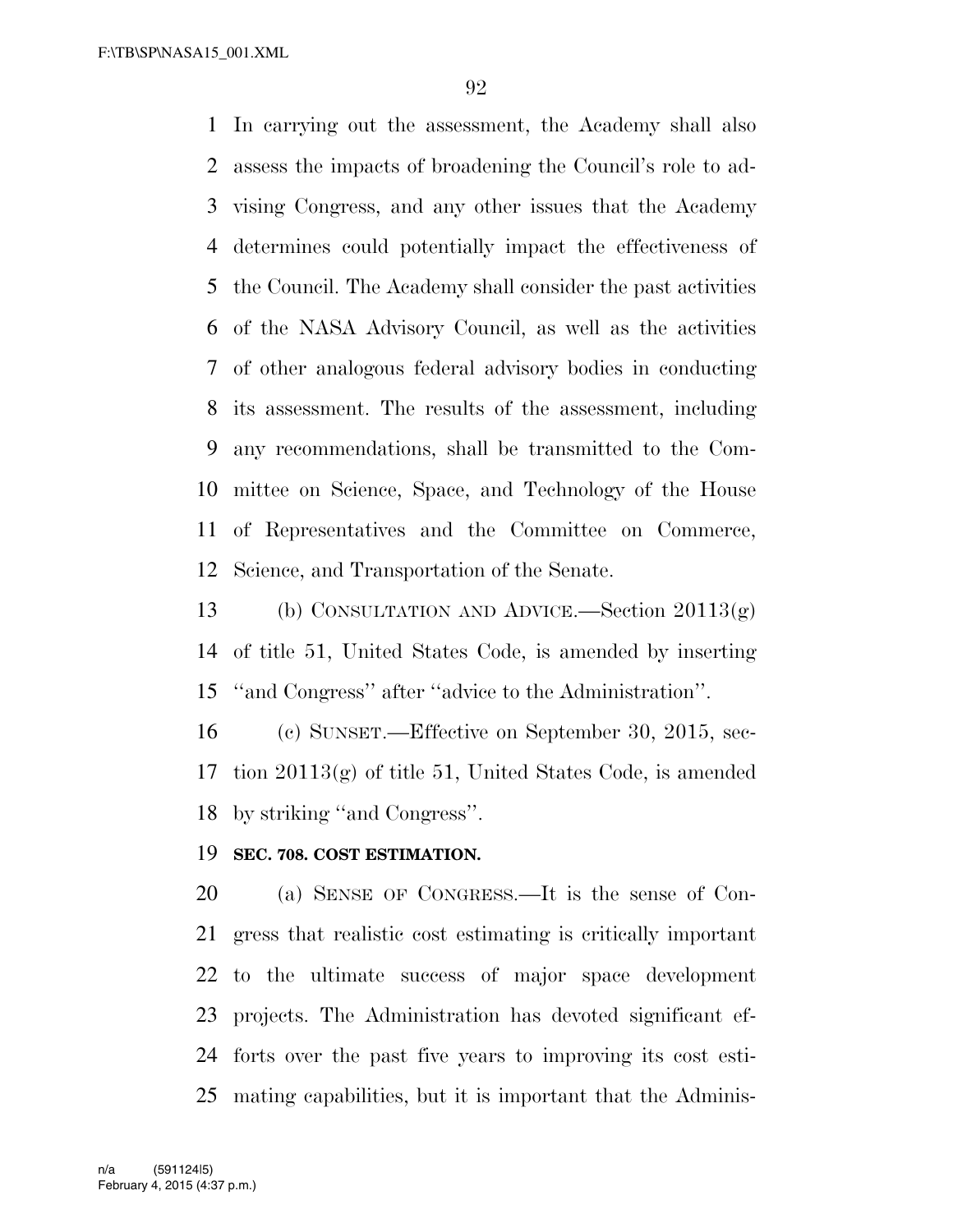tration continue its efforts to develop and implement guid-ance in establishing realistic cost estimates.

 (b) GUIDANCE AND CRITERIA.—The Administrator shall provide to programs and projects and in a manner consistent with the Administration's Space Flight Pro-gram and Project Management Requirements—

 (1) guidance on when an Independent Cost Es- timate and Independent Cost Assessment should be used; and

 (2) the criteria to be used to make such a de-termination.

 (c) REPORT.—Not later than 270 days after the date of enactment of this Act, the Administrator shall transmit to the Committee on Science, Space, and Technology of the House of Representatives and the Committee on Com- merce, Science, and Transportation of the Senate a re-port—

 (1) describing efforts to enhance internal cost estimation and assessment expertise;

 (2) describing the mechanisms the Administra- tion is using and will continue to use to ensure that adequate resources are dedicated to cost estimation;

 (3) listing the steps the Administration is un- dertaking to advance consistent implementation of the joint cost and schedule process;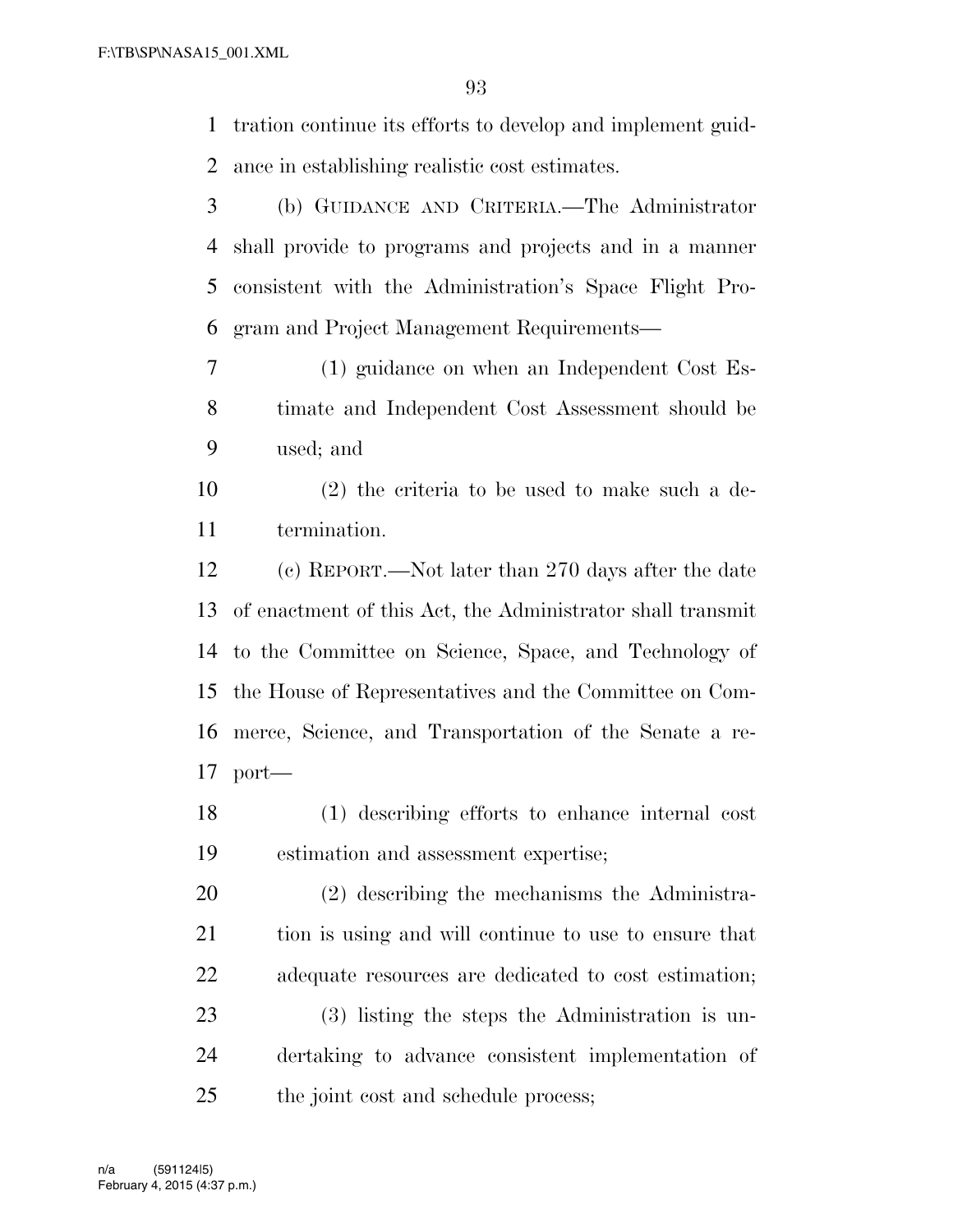| $\mathbf{1}$   | (4) identifying criteria used by programs and                |
|----------------|--------------------------------------------------------------|
| $\overline{2}$ | projects in determining when to conduct an Inde-             |
| 3              | pendent Cost Estimate and Independent Cost As-               |
| 4              | sessment; and                                                |
| 5              | $(5)$ listing—                                               |
| 6              | (A) the costs of each individual Inde-                       |
| 7              | pendent Cost Estimate or Independent Cost As-                |
| 8              | sessment activity conducted in fiscal year 2012,             |
| 9              | fiscal year 2013, and fiscal year $2014$ ;                   |
| 10             | (B) the purpose of the activity;                             |
| 11             | (C) identification of the primary Adminis-                   |
| 12             | tration unit or outside body that conducted the              |
| 13             | activity; and                                                |
| 14             | (D) key findings and recommendations.                        |
| 15             | (d) UPDATED REPORT.—Subsequent to submission                 |
| 16             | of the report under subsection (c), for each subsequent      |
|                | 17 year, the Administrator shall provide an update of listed |
|                | 18 elements in conjunction with subsequent congressional     |
| 19             | budget justifications.                                       |
| 20             | SEC. 709. AVOIDING ORGANIZATIONAL CONFLICTS OF IN-           |
| 21             | TEREST IN MAJOR ADMINISTRATION ACQUI-                        |
| 22             | SITION PROGRAMS.                                             |
| 23             | (a) REVISED REGULATIONS REQUIRED.—Not later                  |
| 24             | than 270 days after the date of enactment of this Act,       |
|                |                                                              |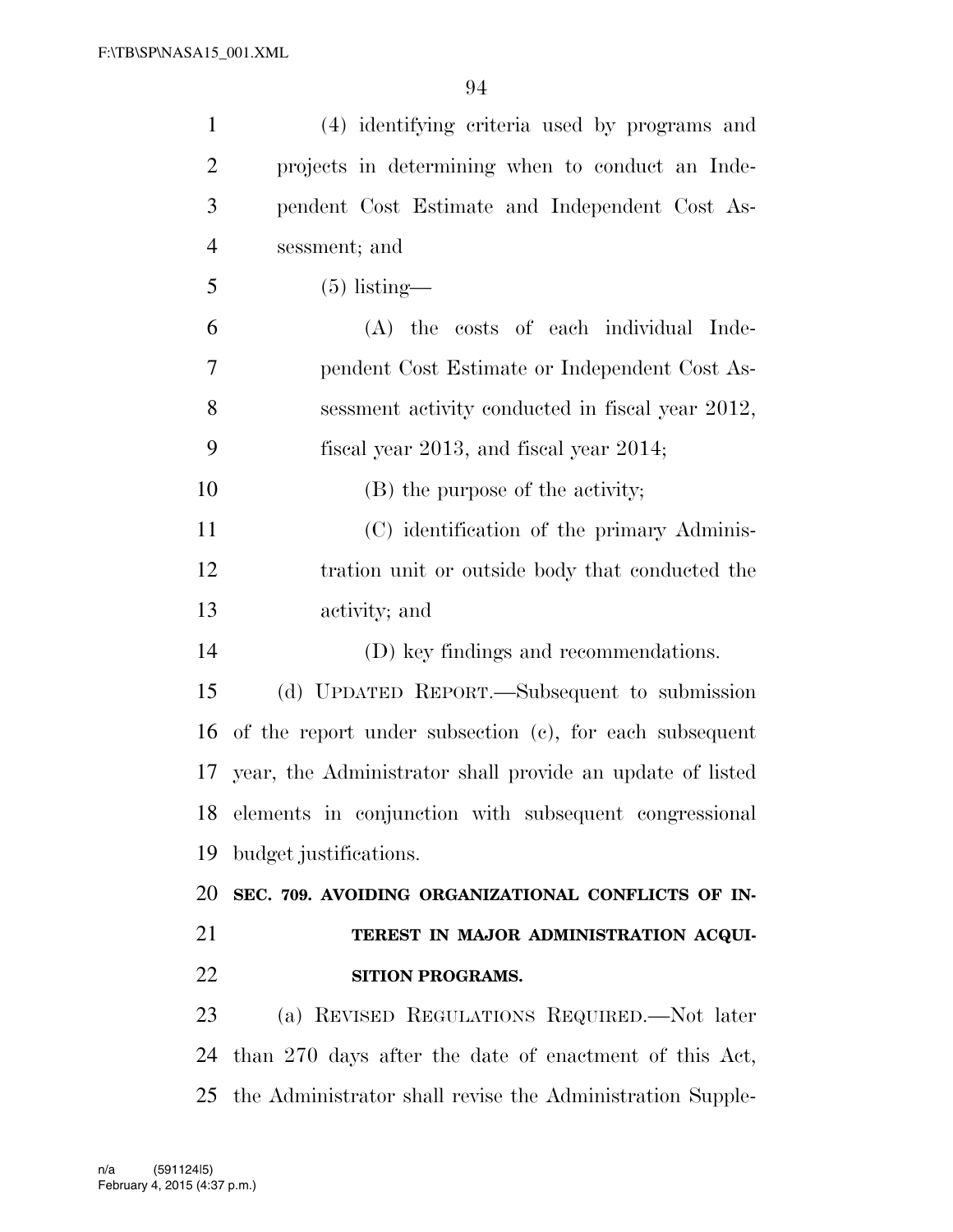ment to the Federal Acquisition Regulation to provide uni- form guidance and recommend revised requirements for organizational conflicts of interest by contractors in major acquisition programs in order to address elements identi-fied in subsection (b).

 (b) ELEMENTS.—The revised regulations required by subsection (a) shall, at a minimum—

 (1) address organizational conflicts of interest that could potentially arise as a result of—

 (A) lead system integrator contracts on major acquisition programs and contracts that follow lead system integrator contracts on such programs, particularly contracts for production;

 (B) the ownership of business units per- forming systems engineering and technical as- sistance functions, professional services, or management support services in relation to major acquisition programs by contractors who simultaneously own business units competing to perform as either the prime contractor or the supplier of a major subsystem or component for 22 such programs;

 (C) the award of major subsystem con- tracts by a prime contractor for a major acqui-sition program to business units or other affili-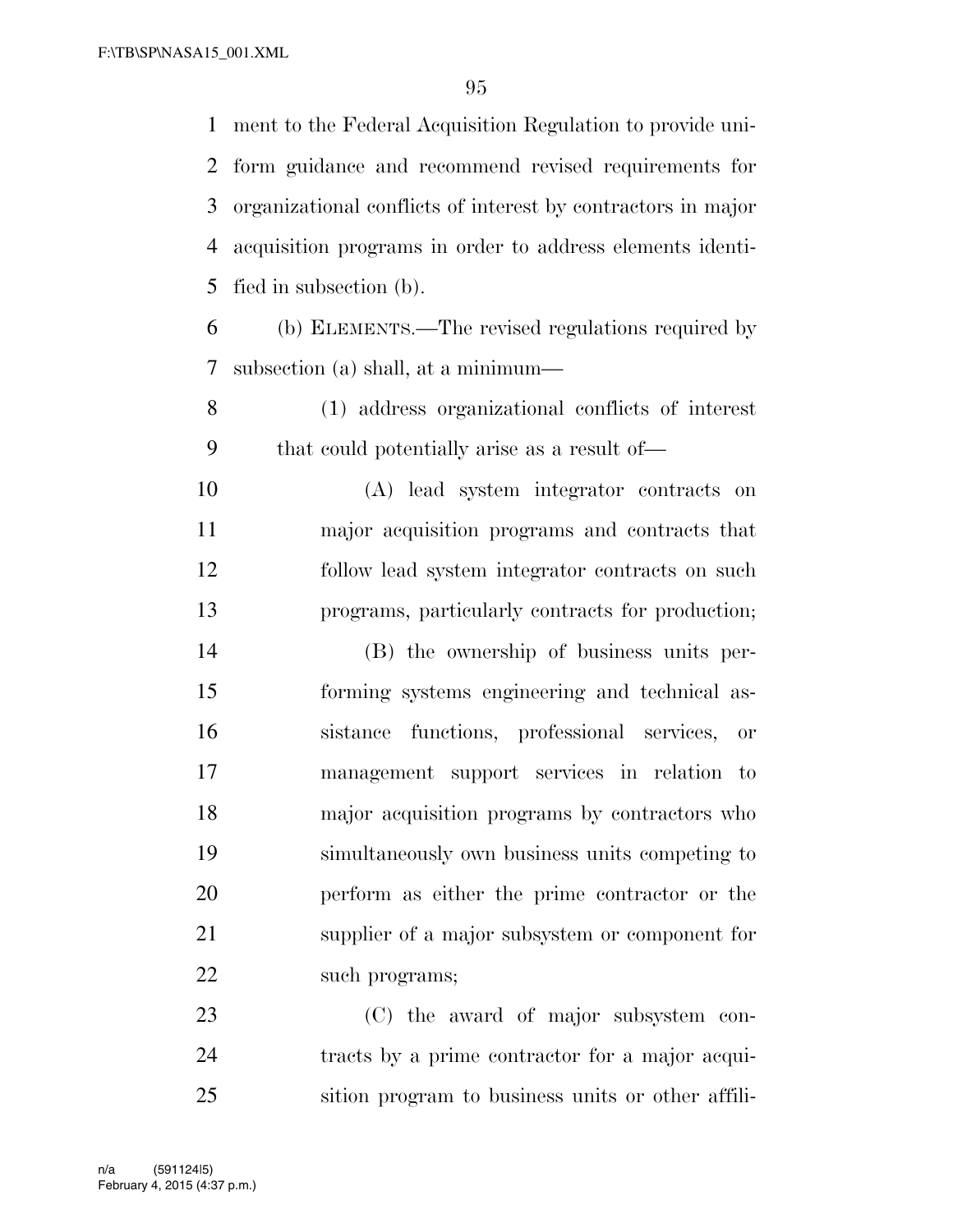ates of the same parent corporate entity, and particularly the award of subcontracts for soft- ware integration or the development of a pro-prietary software system architecture; or

 (D) the performance by, or assistance of, contractors in technical evaluations on major acquisition programs;

 (2) ensure that the Administration receives ad- vice on systems architecture and systems engineer- ing matters with respect to major acquisition pro- grams from objective sources independent of the prime contractor;

 (3) require that a contract for the performance of systems engineering and technical assistance functions for a major acquisition program contains a provision prohibiting the contractor or any affiliate of the contractor from participating as a prime con- tractor or a major subcontractor in the development of a system under the program; and

 (4) establish such limited exceptions to the re-21 quirement in paragraphs (2) and (3) as may be nec- essary to ensure that the Administration has contin- ued access to advice on systems architecture and systems engineering matters from highly-qualified contractors with domain experience and expertise,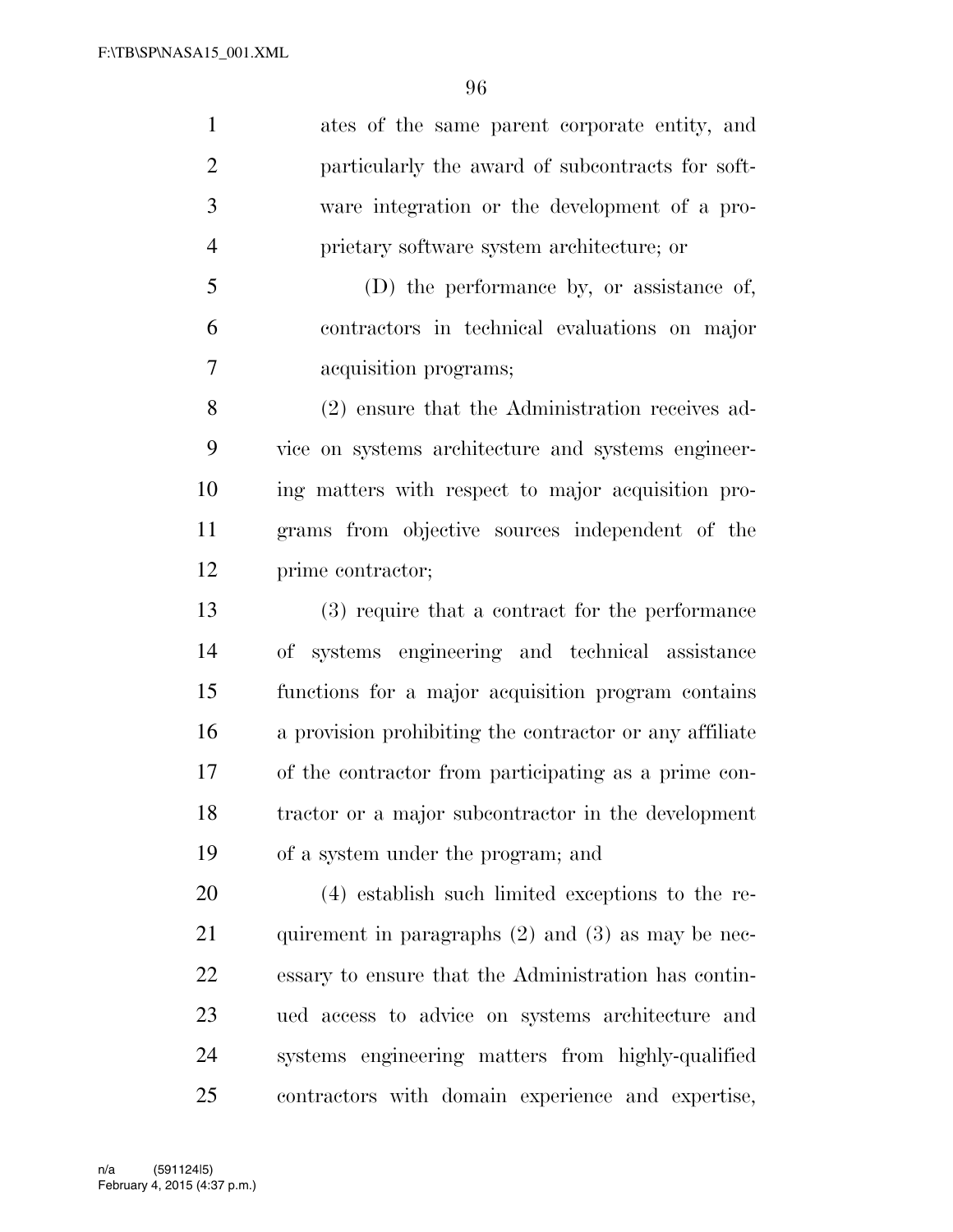while ensuring that such advice comes from sources that are objective and unbiased.

#### **SEC. 710. FACILITIES AND INFRASTRUCTURE.**

 (a) SENSE OF CONGRESS.—It is the sense of Con-gress that—

 (1) the Administration must reverse the deterio- rating condition of its facilities and infrastructure, as this condition is hampering the effectiveness and efficiency of research performed by both the Admin- istration and industry participants making use of Administration facilities, thus reducing the competi-tiveness of the United States aerospace industry;

 (2) the Administration has a role in providing laboratory capabilities to industry participants that are economically viable as commercial entities and 16 thus are not available elsewhere;

 (3) to ensure continued access to reliable and efficient world-class facilities by researchers, the Ad- ministration should seek to establish strategic part- nerships with other Federal agencies, academic insti-tutions, and industry, as appropriate; and

 (4) decisions on whether to dispose of, main- tain, or modernize existing facilities must be made in the context of meeting future Administration and other Federal agencies' laboratory needs, including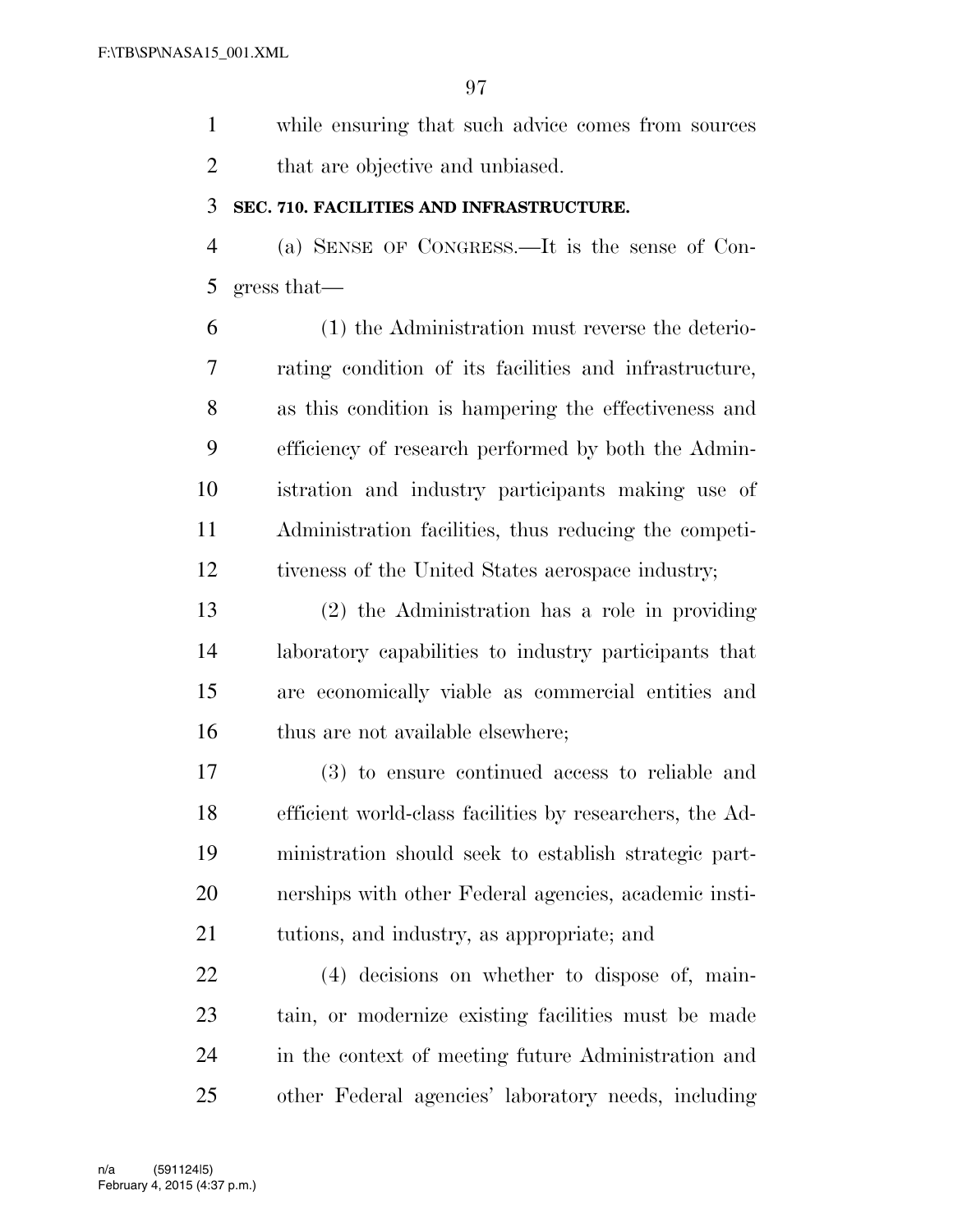those required to meet the activities supporting the

| $\overline{2}$ | Human Exploration Roadmap required by section                 |
|----------------|---------------------------------------------------------------|
| 3              | 70504 of title 51, United States Code.                        |
| $\overline{4}$ | (b) POLICY.—It is the policy of the United States             |
| 5              | that the Administration maintain reliable and efficient fa-   |
| 6              | cilities and that decisions on whether to dispose of, main-   |
| 7              | tain, or modernize existing facilities be made in the con-    |
| 8              | text of meeting future Administration needs.                  |
| 9              | (c) PLAN.—The Administrator shall develop a plan              |
| 10             | that has the goal of positioning the Administration to have   |
| 11             | the facilities, laboratories, tools, and approaches necessary |
| 12             | to address future Administration requirements. Such plan      |
| 13             | shall identify—                                               |
| 14             | (1) future Administration research and develop-               |
| 15             | ment and testing needs;                                       |
| 16             | (2) a strategy for identifying facilities that are            |
| 17             | candidates for disposal, that is consistent with the          |
| 18             | national strategic direction set forth in—                    |
| 19             | (A) the National Space Policy;                                |
| 20             | (B) the National Aeronautics Research,                        |
| 21             | Development, Test, and Evaluation Infrastruc-                 |
| 22             | ture Plan;                                                    |

 (C) National Aeronautics and Space Ad-ministration Authorization Acts; and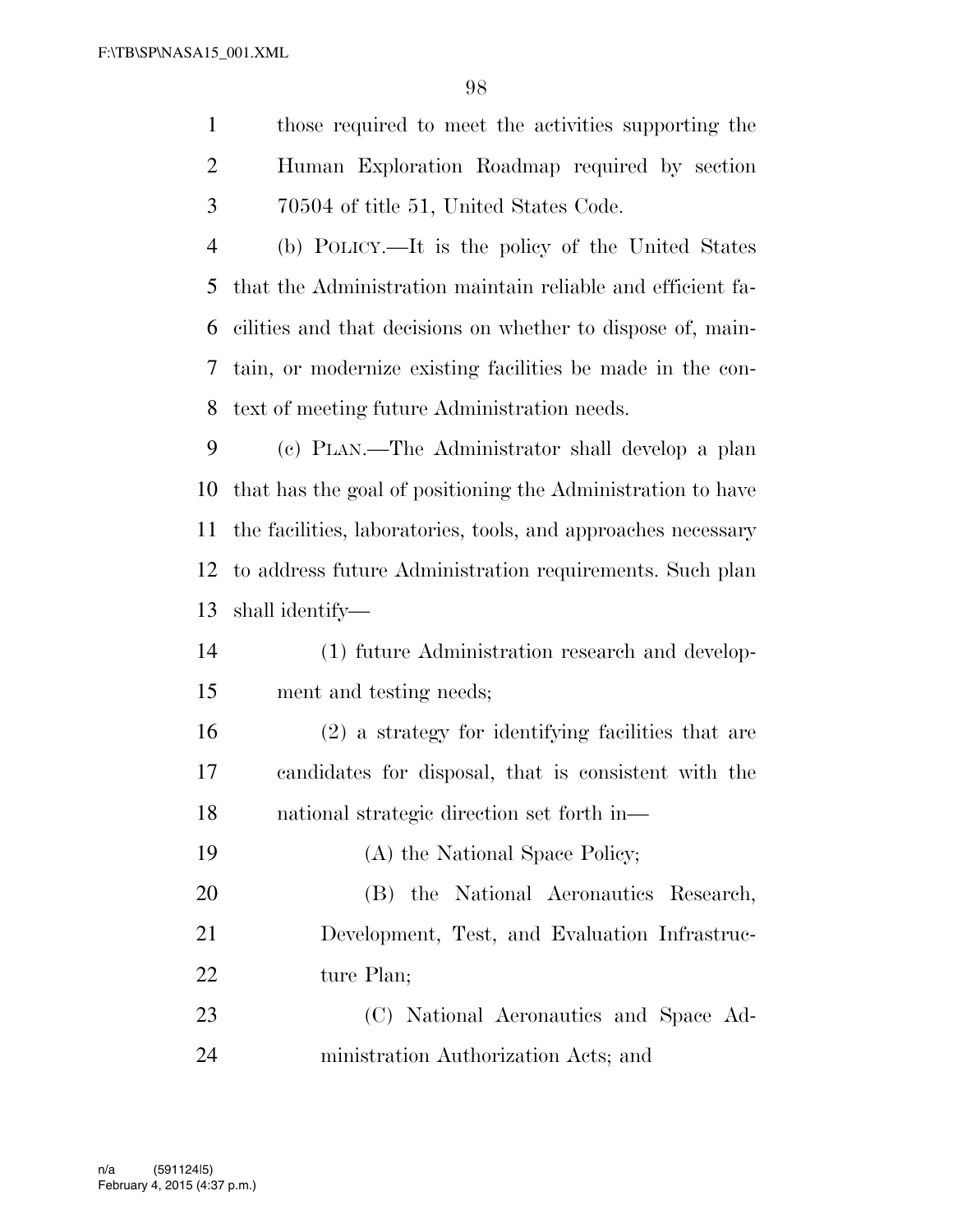(D) the Human Exploration Roadmap specified in section 70504 of title 51, United States Code;

 (3) a strategy for the maintenance, repair, up- grading, and modernization of the Administration's laboratories, facilities, and equipment;

 (4) criteria for prioritizing deferred mainte- nance tasks and also for upgrading or modernizing laboratories, facilities, and equipment and imple- menting processes, plans, and policies for guiding the Administration's Centers on whether to main- tain, repair, upgrade, or modernize a facility and for determining the type of instrument to be used;

 (5) an assessment of modifications needed to maximize usage of facilities that offer unique and highly specialized benefits to the aerospace industry and the American public; and

 (6) implementation steps, including a timeline, milestones, and an estimate of resources required for carrying out the plan.

 (d) POLICY.—Not later than 180 days after the date of enactment of this Act, the Administrator shall establish and make publically available a policy that guides the Ad- ministration's use of existing authorities to out-grant, lease, excess to the General Services Administration, sell,

February 4, 2015 (4:37 p.m.) n/a (591124|5)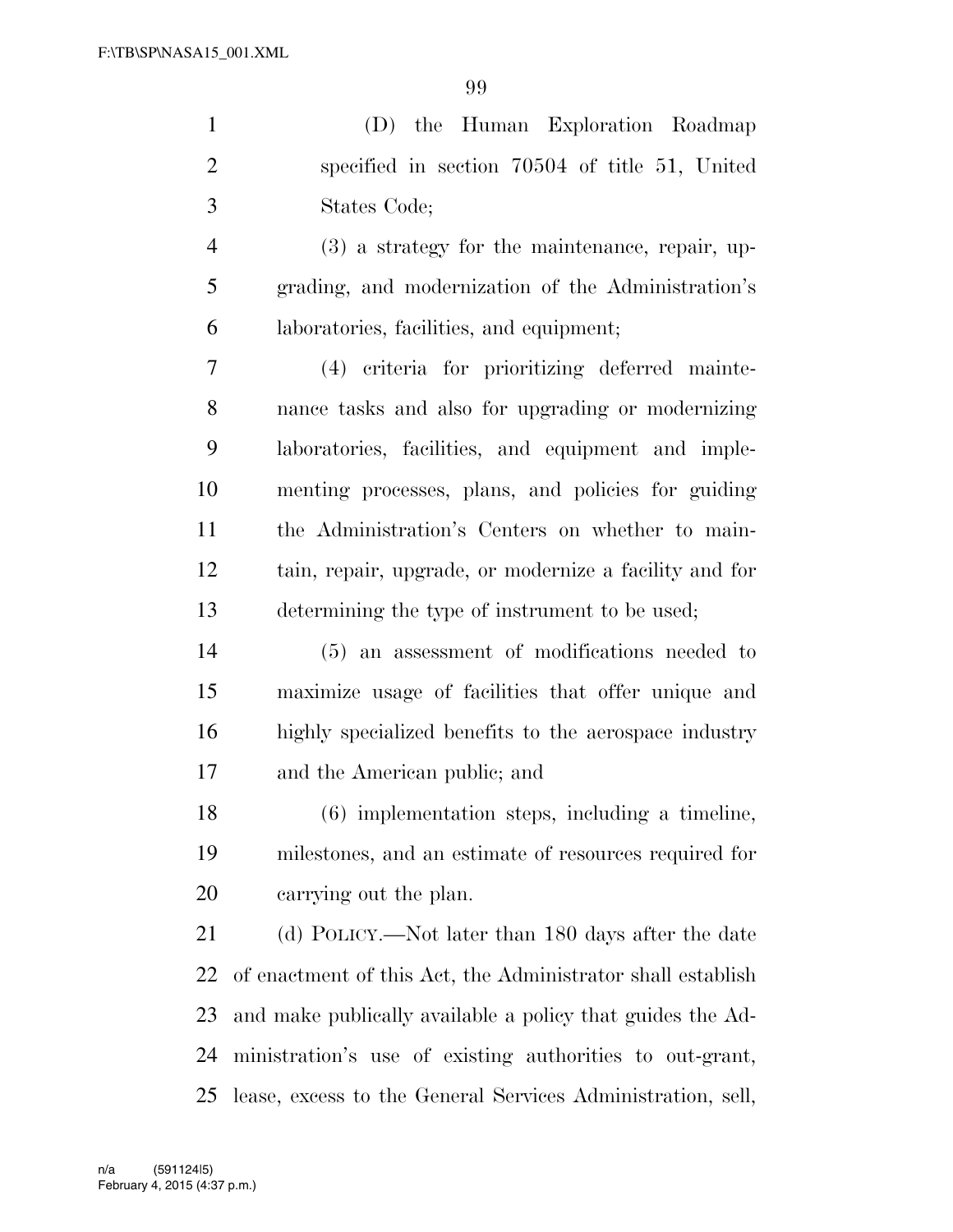decommission, demolish, or otherwise transfer property, facilities, or infrastructure. This policy shall establish cri- teria for the use of authorities, best practices, standard- ized procedures, and guidelines for how to appropriately manage property, infrastructure, and facilities.

 (e) TRANSMITTAL.—Not later than one year after the date of enactment of this Act, the Administrator shall transmit the plan developed under subsection (c) to the Committee on Science, Space, and Technology of the House of Representatives and the Committee on Com-merce, Science, and Transportation of the Senate.

 (f) ESTABLISHMENT OF CAPITAL FUND.—The Ad- ministrator shall establish a capital fund for the mod- ernization of facilities and laboratories. The Administrator shall ensure to the maximum extent practicable that all financial savings achieved by closing outdated or surplus facilities at an Administration Center shall be made avail- able to that Center for the purpose of modernizing the Center's facilities and laboratories and for upgrading the infrastructure at the Center.

 (g) REPORT ON CAPITAL FUND.—Expenditures and other activities of the fund established under subsection (f) shall require review and approval by the Administrator and the status, including the amounts held in the capital fund, shall be reported to the Committee on Science,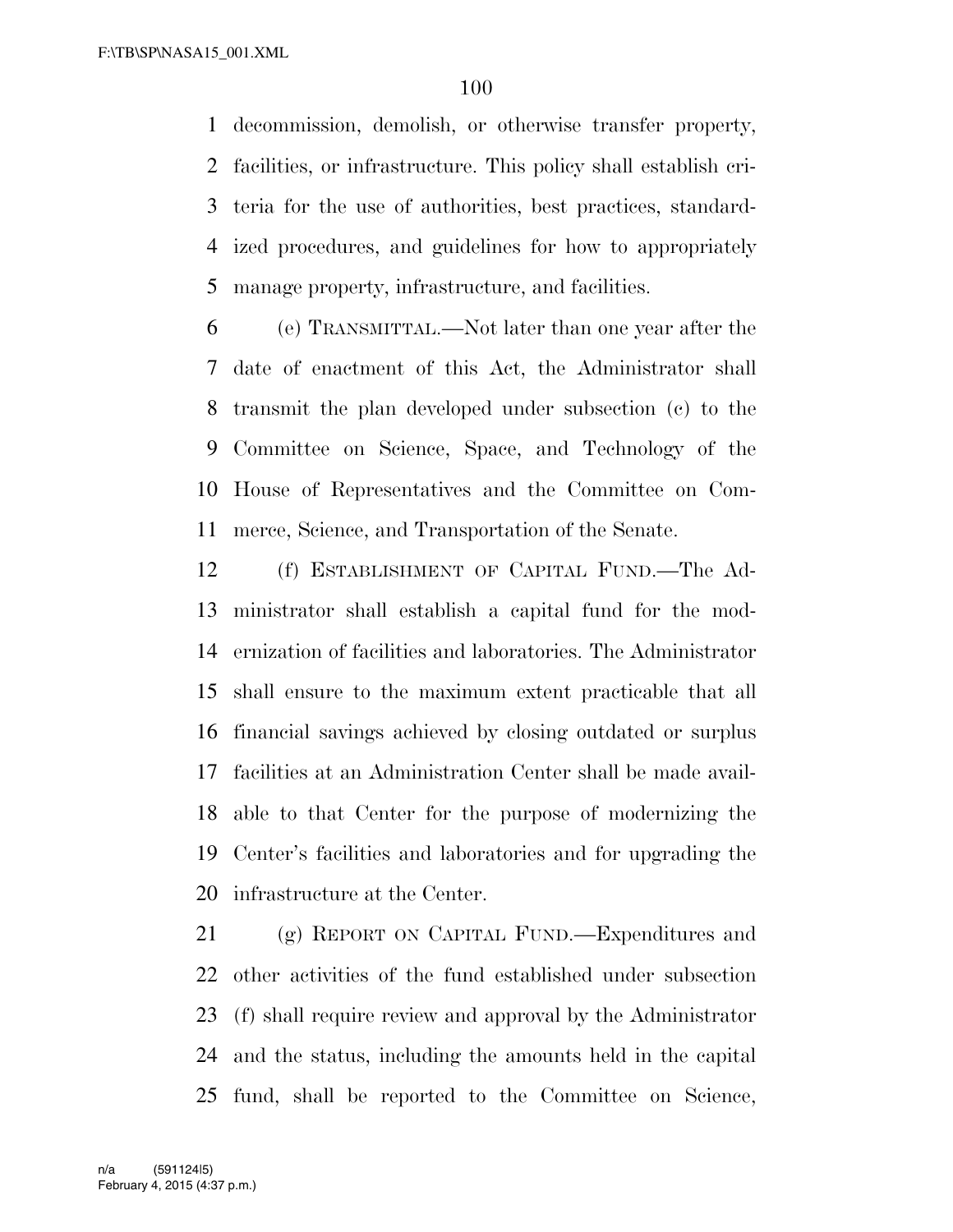Space, and Technology of the House of Representatives and the Committee on Commerce, Science, and Transpor- tation of the Senate in conjunction with the Administra- tion's annual budget request justification for each fiscal year.

# **SEC. 711. DETECTION AND AVOIDANCE OF COUNTERFEIT ELECTRONIC PARTS.**

(a) REGULATIONS.—

 (1) IN GENERAL.—Not later than 270 days after the date of enactment of this Act, the Adminis- trator shall revise the National Aeronautics and Space Administration Supplement to the Federal Acquisition Regulation to address the detection and avoidance of counterfeit electronic parts.

 (2) CONTRACTOR RESPONSIBILITIES.—The re- vised regulations issued pursuant to paragraph (1) shall provide that—

 (A) Administration contractors who supply electronic parts or products that include elec- tronic parts are responsible for detecting and avoiding the use or inclusion of counterfeit elec- tronic parts or suspect counterfeit electronic parts in such products and for any rework or corrective action that may be required to rem-edy the use or inclusion of such parts; and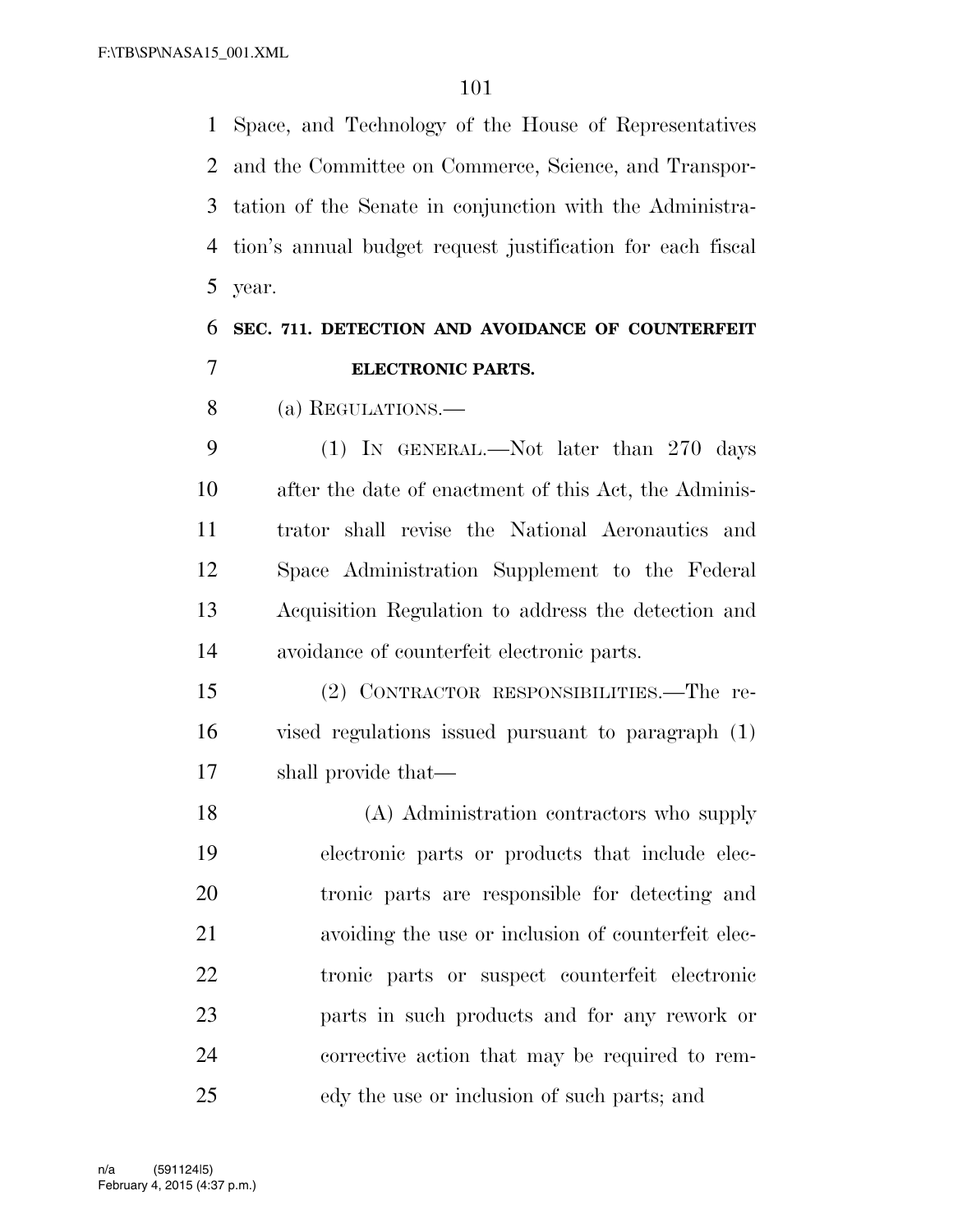| $\mathbf{1}$   | (B) the cost of counterfeit electronic parts         |
|----------------|------------------------------------------------------|
| $\overline{2}$ | and suspect counterfeit electronic parts and the     |
| 3              | cost of rework or corrective action that may be      |
| $\overline{4}$ | required to remedy the use or inclusion of such      |
| 5              | parts are not allowable costs under Administra-      |
| 6              | tion contracts, unless—                              |
| 7              | (i) the covered contractor has an oper-              |
| 8              | ational system to detect and avoid counter-          |
| 9              | feit parts and suspect counterfeit electronic        |
| 10             | parts that has been reviewed and approved            |
| 11             | by the Administration or the Department              |
| 12             | of Defense;                                          |
| 13             | (ii) the covered contractor provides                 |
| 14             | timely notice to the Administration pursu-           |
| 15             | ant to paragraph $(4)$ ; or                          |
| 16             | (iii) the counterfeit electronic parts or            |
| 17             | suspect counterfeit electronic parts were            |
| 18             | provided to the contractor as Government             |
| 19             | property in accordance with part 45 of the           |
| 20             | Federal Acquisition Regulation.                      |
| 21             | SUPPLIERS OF ELECTRONIC PARTS.—The<br>(3)            |
| 22             | revised regulations issued pursuant to paragraph (1) |
| 23             | shall-                                               |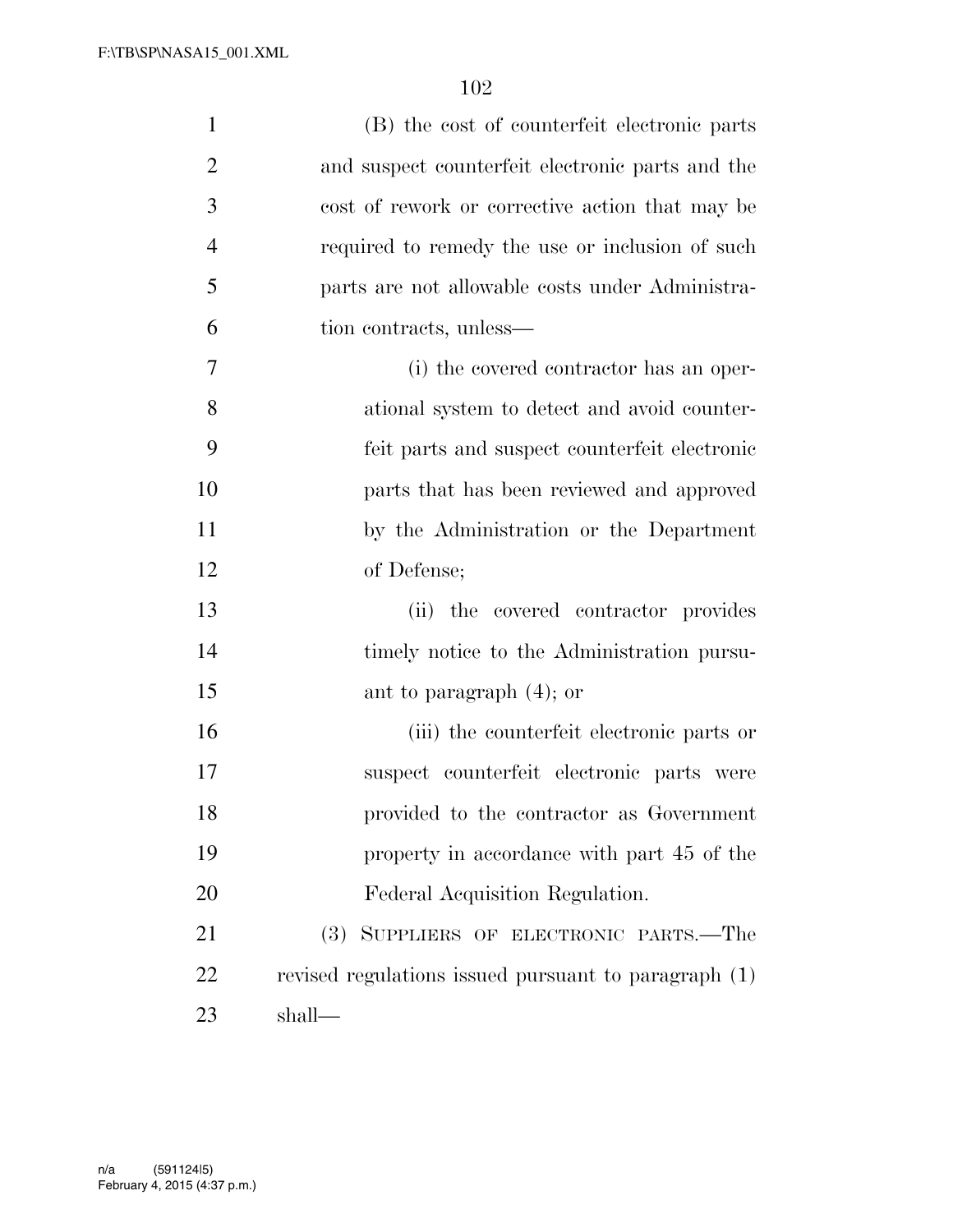(A) require that the Administration and Administration contractors and subcontractors at all tiers—

 (i) obtain electronic parts that are in production or currently available in stock from the original manufacturers of the parts or their authorized dealers, or from suppliers who obtain such parts exclusively from the original manufacturers of the parts or their authorized dealers; and

 (ii) obtain electronic parts that are not in production or currently available in stock from suppliers that meet qualifica- tion requirements established pursuant to 15 subparagraph (C);

 (B) establish documented requirements consistent with published industry standards or Government contract requirements for—

 (i) notification of the Administration; and

21 (ii) inspection, testing, and authen-22 tication of electronic parts that the Admin- istration or an Administration contractor or subcontractor obtains from any source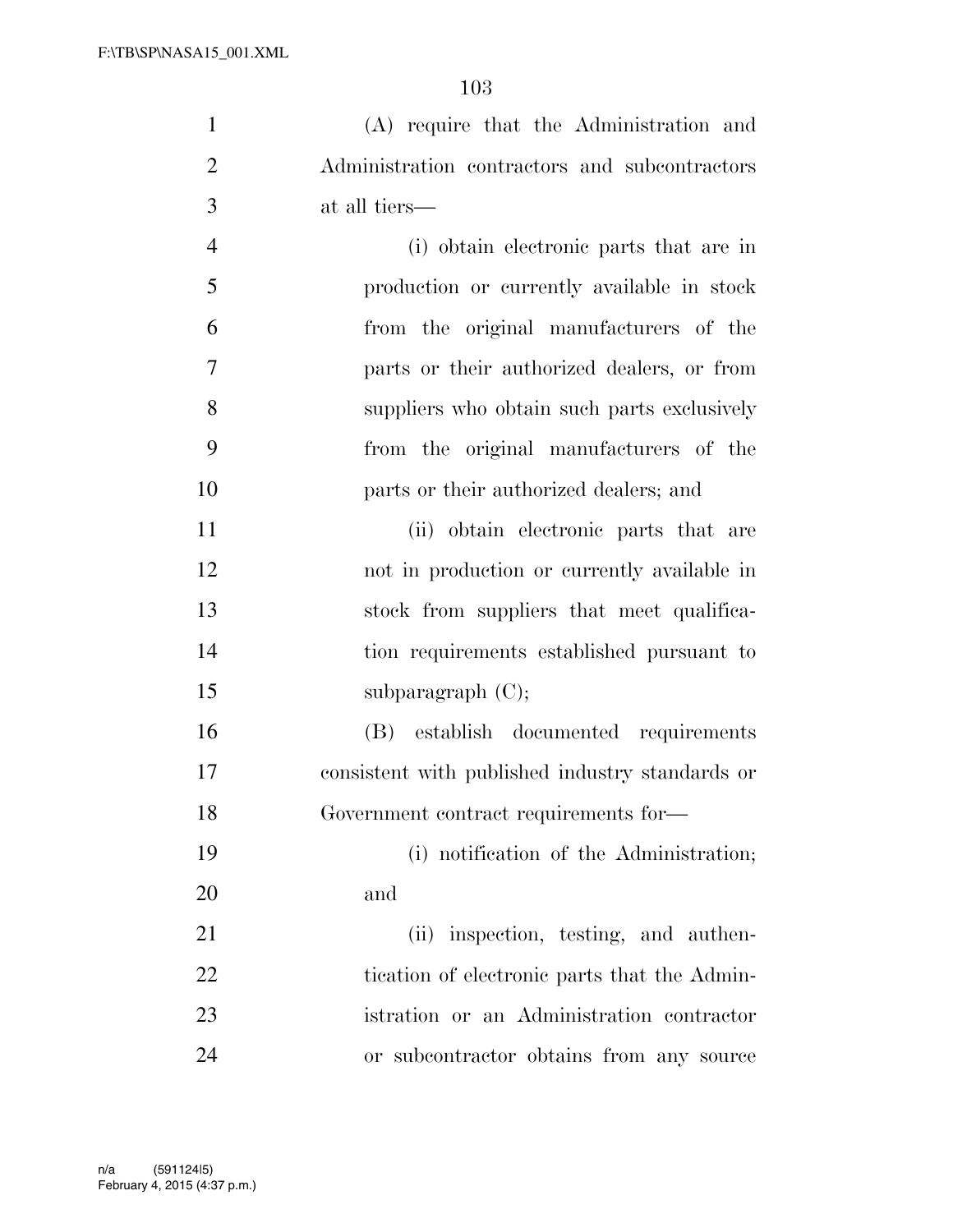| $\mathbf{1}$   | other than a source described in subpara-        |
|----------------|--------------------------------------------------|
| $\overline{2}$ | graph(A);                                        |
| 3              | (C) establish qualification requirements,        |
| $\overline{4}$ | consistent with the requirements of section      |
| 5              | 2319 of title 10, United States Code, pursuant   |
| 6              | to which the Administration may identify sup-    |
| $\overline{7}$ | pliers that have appropriate policies and proce- |
| 8              | dures in place to detect and avoid counterfeit   |
| 9              | electronic parts and suspect counterfeit elec-   |
| 10             | tronic parts; and                                |
| 11             | (D) authorize Administration contractors         |
| 12             | and subcontractors to identify and use addi-     |
| 13             | tional suppliers beyond those identified pursu-  |
| 14             | ant to subparagraph $(C)$ provided that—         |
| 15             | (i) the standards and processes for              |
| 16             | identifying such suppliers comply with es-       |
| 17             | tablished industry standards;                    |
| 18             | (ii) the contractor or subcontractor             |
| 19             | assumes responsibility for the authenticity      |
| 20             | of parts provided by such suppliers as pro-      |
| 21             | vided in paragraph $(2)$ ; and                   |
| 22             | (iii) the selection of such suppliers is         |
| 23             | subject to review and audit by appropriate       |
| 24             | Administration officials.                        |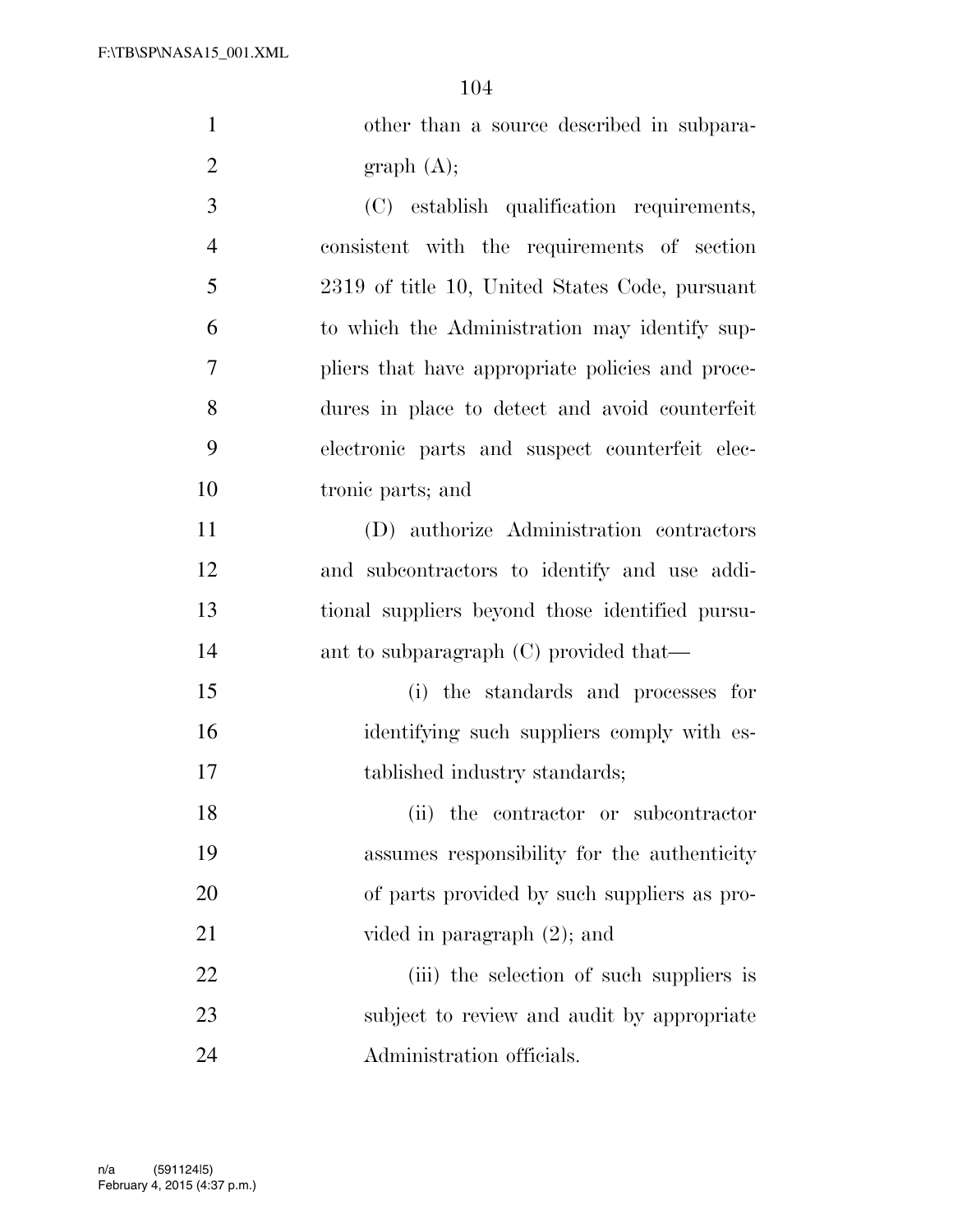(4) TIMELY NOTIFICATION.—The revised regu- lations issued pursuant to paragraph (1) shall re- quire that any Administration contractor or subcon- tractor who becomes aware, or has reason to sus- pect, that any end item, component, part, or mate- rial contained in supplies purchased by the Adminis- tration, or purchased by a contractor or subcon- tractor for delivery to, or on behalf of, the Adminis- tration, contains counterfeit electronic parts or sus- pect counterfeit electronic parts, shall provide notifi- cation to the applicable Administration contracting 12 officer within 30 calendar days.

 (b) REPORT.—Not later than 120 days after the re- vised regulations specified in subsection (a) have been im- plemented, the Administrator shall submit to the Com- mittee on Science, Space, and Technology of the House of Representatives and the Committee on Commerce, Science, and Transportation of the Senate a report updat- ing the Administration's actions to prevent counterfeit electronic parts from entering the supply chain as de- scribed in its October 2011 report pursuant to section 1206(d) of the National Aeronautics and Space Adminis- tration Authorization Act of 2010 (42 U.S.C. 18444(d)). (c) DEFINITION.—In this section, the term ''elec-

tronic part'' means a discrete electronic component, in-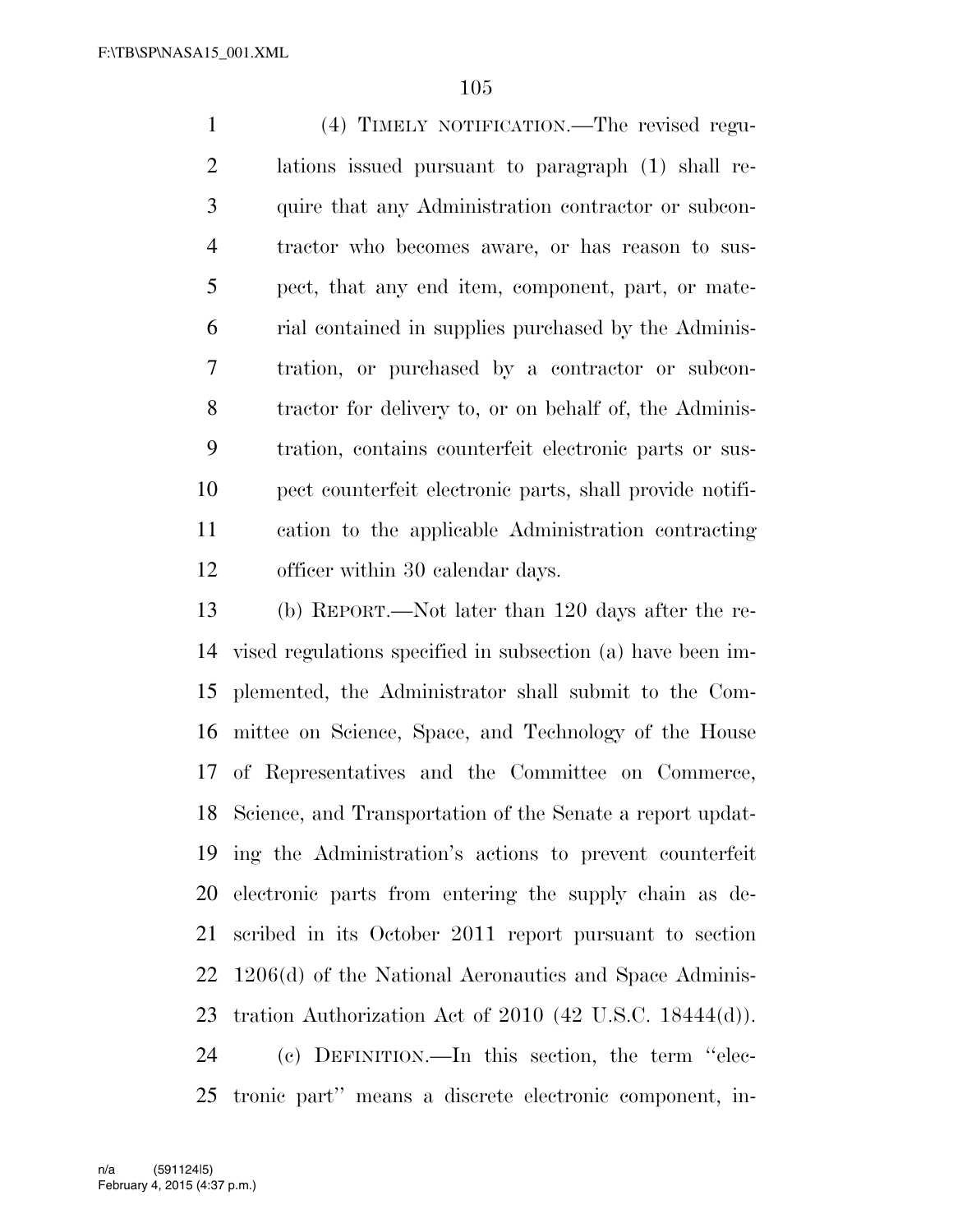cluding a microcircuit, transistor, capacitor, resistor, or diode that is intended for use in a safety or mission critical application.

#### **SEC. 712. SPACE ACT AGREEMENTS.**

 (a) COST SHARING.—To the extent that the Adminis- trator determines practicable, the funds provided by the Government under a funded Space Act Agreement shall not exceed the total amount provided by other parties to the Space Act Agreement.

 (b) NEED.—A funded Space Act Agreement may be used only when the use of a standard contract, grant, or cooperative agreement is not feasible or appropriate, as determined by the Associate Administrator for Procure-ment.

 (c) PUBLIC NOTICE AND COMMENT.—The Adminis- trator shall make available for public notice and comment each proposed Space Act Agreement at least 30 days be- fore entering into such agreement, with appropriate redactions for proprietary, sensitive, or classified informa-tion.

21 (d) TRANSPARENCY.—The Administrator shall pub- licly disclose on the Administration's website and make available in a searchable format each Space Act Agree-ment, with appropriate redactions for proprietary, sen-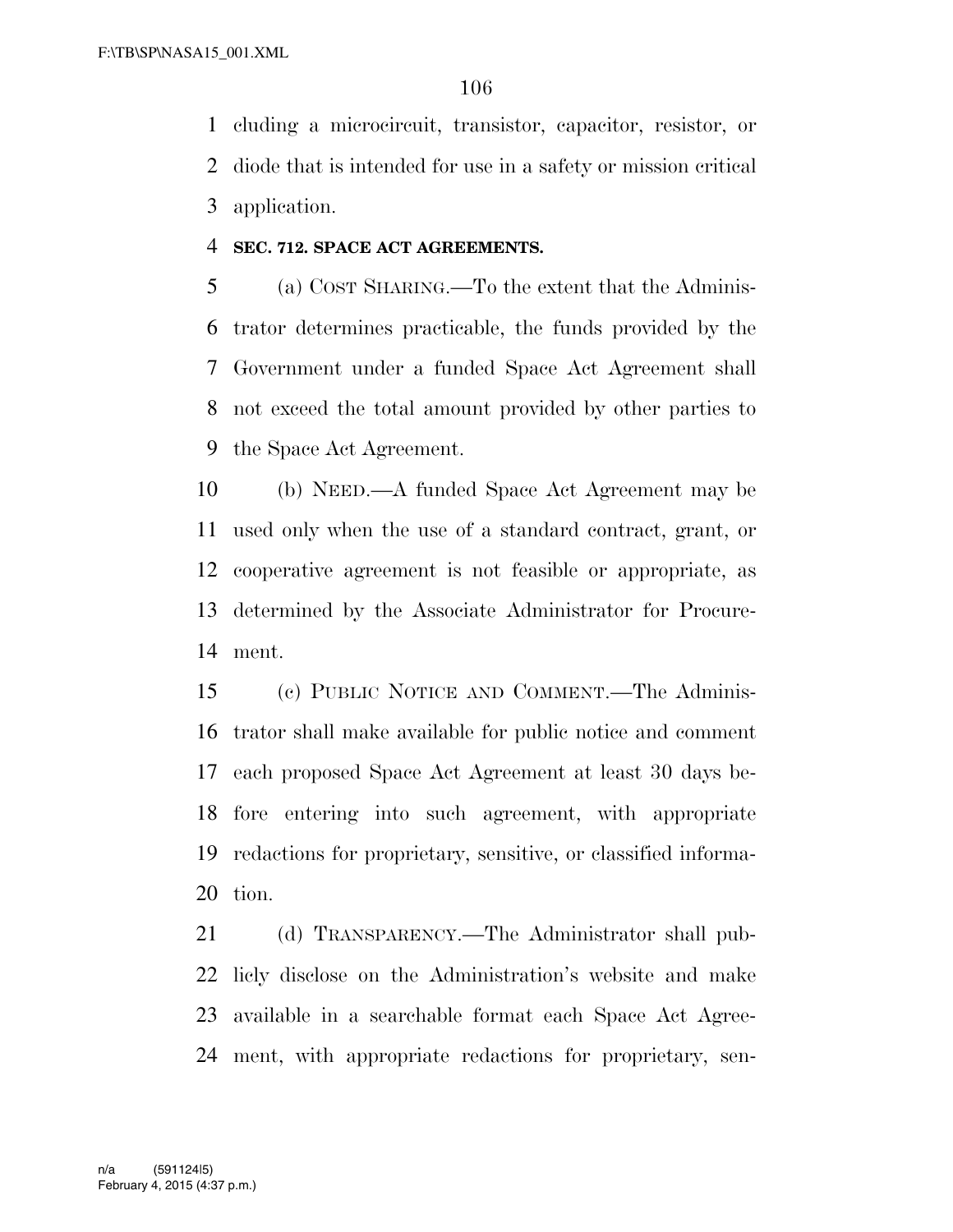sitive, or classified information, not later than 60 days after such agreement is signed.

(e) ANNUAL REPORT.—

 (1) REQUIREMENT.—Not later than 90 days after the end of each fiscal year, the Administrator shall submit to the Committee on Science, Space, and Technology of the House of Representatives and the Committee on Commerce, Science, and Trans- portation of the Senate a report on the use of Space Act Agreement authority by the Administration dur-ing the previous fiscal year.

 (2) CONTENTS.—The report shall include for each Space Act Agreement in effect at the time of the report—

 (A) an indication of whether the agreement is a reimbursable, nonreimbursable, or funded Space Act Agreement;

- (B) a description of—
- (i) the subject and terms;
- 20 (ii) the parties;
- 21 (iii) the responsible— 22 (I) mission directorate; (II) center; or (III) headquarters element; 25 (iv) the value;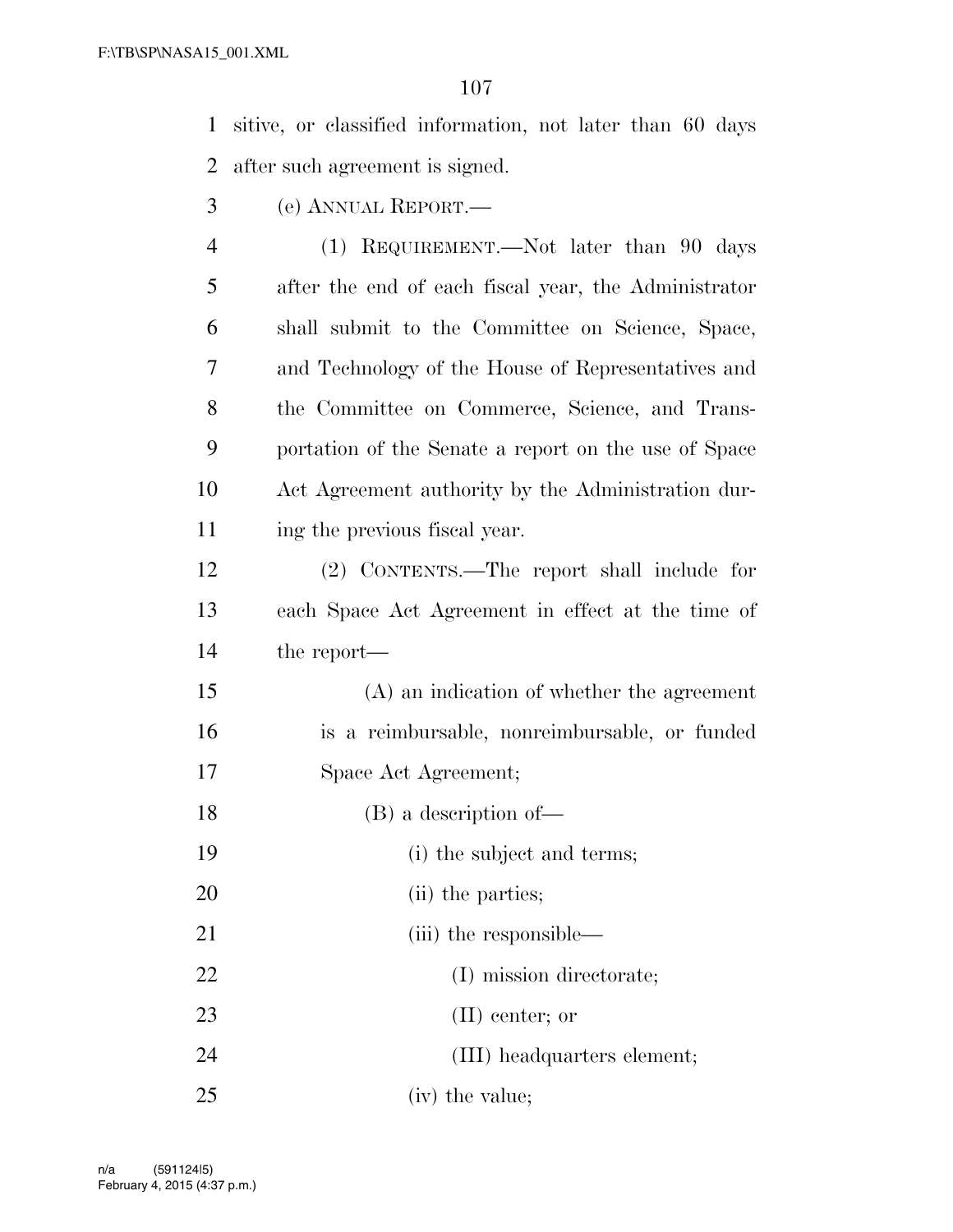| $\mathbf{1}$   | (v) the extent of the cost sharing                     |
|----------------|--------------------------------------------------------|
| $\overline{2}$ | among Federal Government and non-Fed-                  |
| 3              | eral sources;                                          |
| $\overline{4}$ | (vi) the time period or schedule; and                  |
| 5              | (vii) all milestones; and                              |
| 6              | (C) an indication of whether the agreement             |
| 7              | was renewed during the previous fiscal year.           |
| 8              | (3) ANTICIPATED AGREEMENTS.—The report                 |
| 9              | shall also include a list of all anticipated reimburs- |
| 10             | able, nonreimbursable, and funded Space Act Agree-     |
| 11             | ments for the upcoming fiscal year.                    |
| 12             | (4) CUMULATIVE PROGRAM BENEFITS.—The                   |
| 13             | report shall also include, with respect to the Space   |
| 14             | Act Agreements covered by the report, a summary        |
| 15             | $of$ —                                                 |
| 16             | (A) the technology areas in which research             |
| 17             | projects were conducted under such agreements;         |
| 18             | (B) the extent to which the use of the                 |
| 19             | Space Act Agreements—                                  |
| 20             | (i) has contributed to a broadening of                 |
| 21             | the technology and industrial base avail-              |
| 22             | able for meeting Administration needs; and             |
| 23             | (ii) has fostered within the technology                |
| 24             | and industrial base new relationships and              |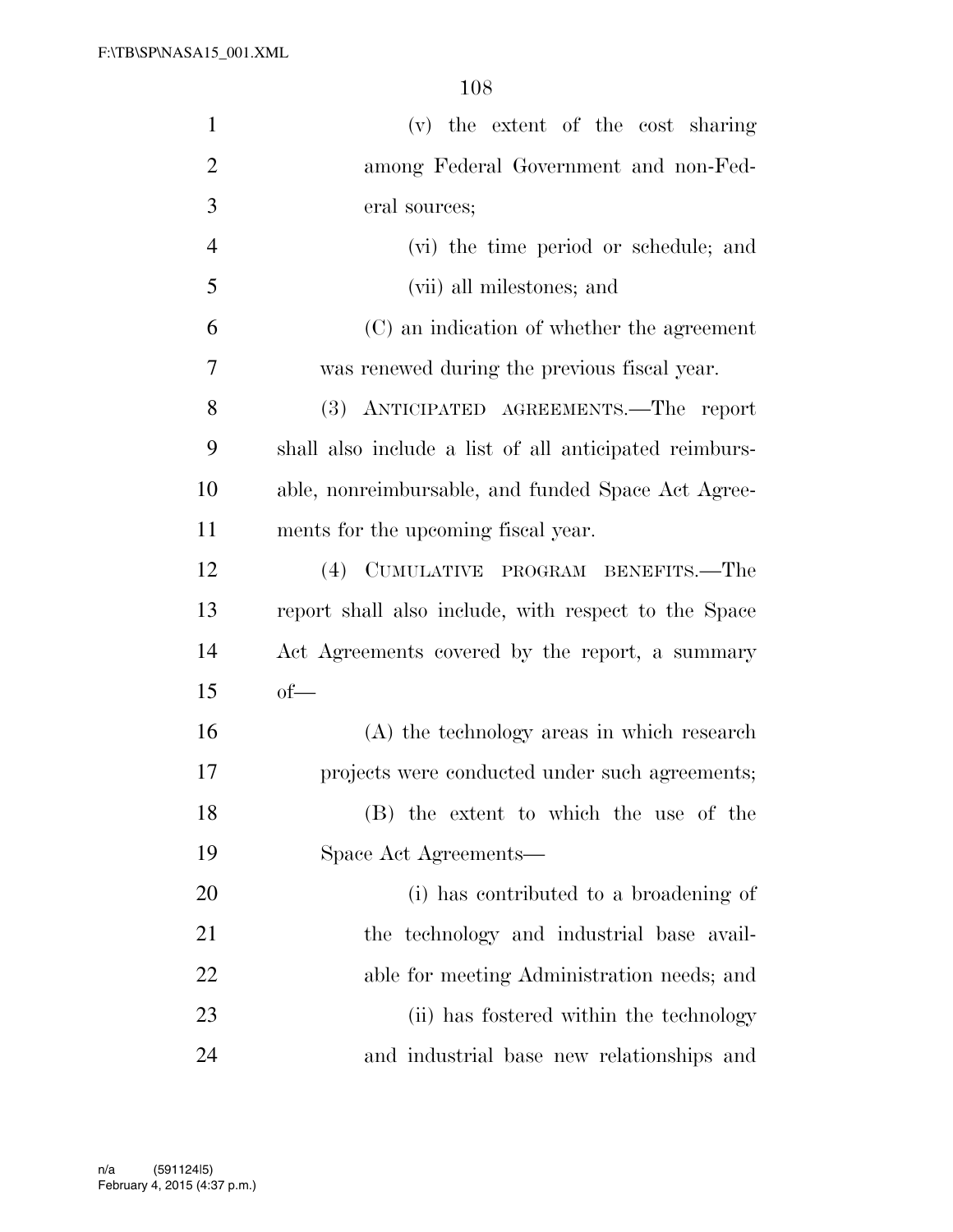| $\mathbf{1}$   | practices that support the United States;                  |
|----------------|------------------------------------------------------------|
| $\mathbf{2}$   | and                                                        |
| 3              | (C) the total amount of value received by                  |
| $\overline{4}$ | the Federal Government during the fiscal year              |
| 5              | pursuant to such Space Act Agreements.                     |
| 6              | SEC. 713. HUMAN SPACEFLIGHT ACCIDENT INVESTIGA-            |
| 7              | TIONS.                                                     |
| 8              | Section $70702(a)$ of title 51, United States Code, is     |
| 9              | amended by striking paragraph (3) and inserting the fol-   |
| 10             | lowing:                                                    |
| 11             | "(3) any other orbital or suborbital space vehi-           |
| 12             | cle carrying humans—                                       |
| 13             | "(A) that is owned by the Federal Govern-                  |
| 14             | ment; or                                                   |
| 15             | "(B) that is being used pursuant to a con-                 |
| 16             | tract or Space Act Agreement, as defined in                |
| 17             | section 2 of the National Aeronautics and                  |
| 18             | Space Administration Authorization Act of                  |
| 19             | 2015, with the Federal Government for car-                 |
| 20             | rying a researcher or payload funded by the                |
| 21             | Federal Government; or".                                   |
| 22             | SEC. 714. FULLEST COMMERCIAL USE OF SPACE.                 |
| 23             | (a) REPORT.—Not later than 90 days after the date          |
| 24             | of enactment of this Act, the Administrator shall transmit |
| 25             | to the Committee on Science, Space, and Technology of      |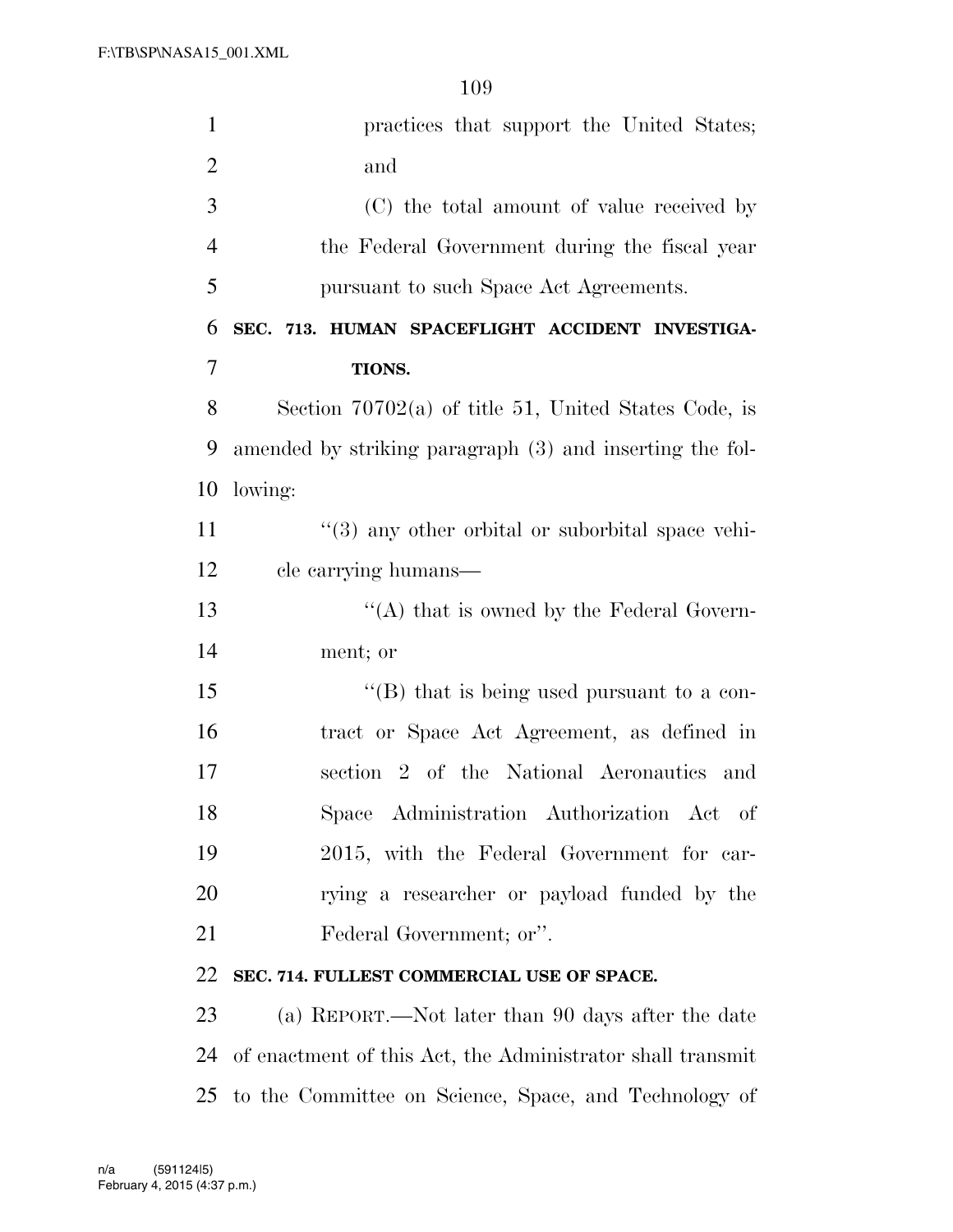the House of Representatives and the Committee on Com- merce, Science, and Transportation of the Senate a report on current and continuing efforts by the Administration to ''seek and encourage, to the maximum extent possible, the fullest commercial use of space,'' as described in sec- tion 20102(c) of title 51, United States Code. (b) ELEMENTS.—The report required under sub- section (a) shall include— (1) an assessment of the Administration's ef- forts to comply with the policy; (2) an explanation of criteria used to define compliance; (3) a description of programs, policies, and ac- tivities the Administration is using, and will continue to use, to ensure compliance; (4) an explanation of how the Administration could expand on the efforts to comply; and (5) a summary of all current and planned ac- tivities pursuant to this policy. (c) BARRIERS TO FULLEST COMMERCIAL USE OF SPACE.—Not later than 90 days after the date of enact- ment of this Act, the Administrator shall transmit to the Committee on Science, Space, and Technology of the House of Representatives and the Committee on Com-merce, Science, and Transportation of the Senate a report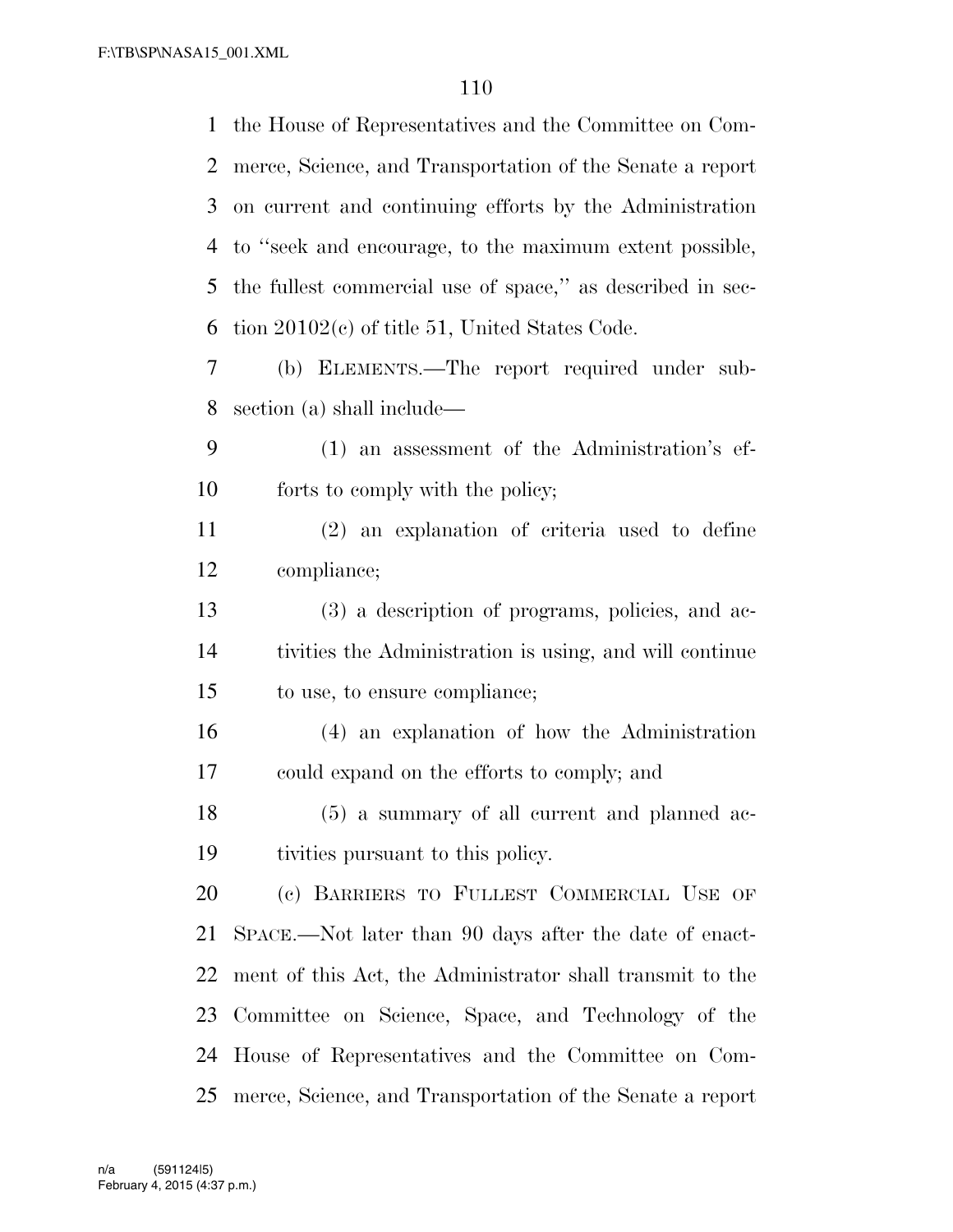on current and continuing efforts by the Administration to reduce impediments, bureaucracy, redundancy, and burdens to ensure the fullest commercial use of space as required by section 20102(c) of title 51, United States Code.

#### **SEC. 715. ORBITAL DEBRIS.**

 (a) FINDINGS.—Congress finds that orbital debris poses serious risks to the operational space capabilities of the United States and that an international commitment and integrated strategic plan are needed to mitigate the growth of orbital debris wherever possible. Congress finds the delay in the Office of Science and Technology Policy's submission of a report on the status of international co- ordination and development of mitigation strategies to be inconsistent with such risks.

(b) REPORTS.—

 (1) COORDINATION.—Not later than 90 days after the date of enactment of this Act, the Adminis- trator shall provide the Committee on Science, Space, and Technology of the House of Representa-21 tives and the Committee on Commerce, Science, and Transportation of the Senate with a report on the status of efforts to coordinate with countries within the Inter-Agency Space Debris Coordination Com-mittee to mitigate the effects and growth of orbital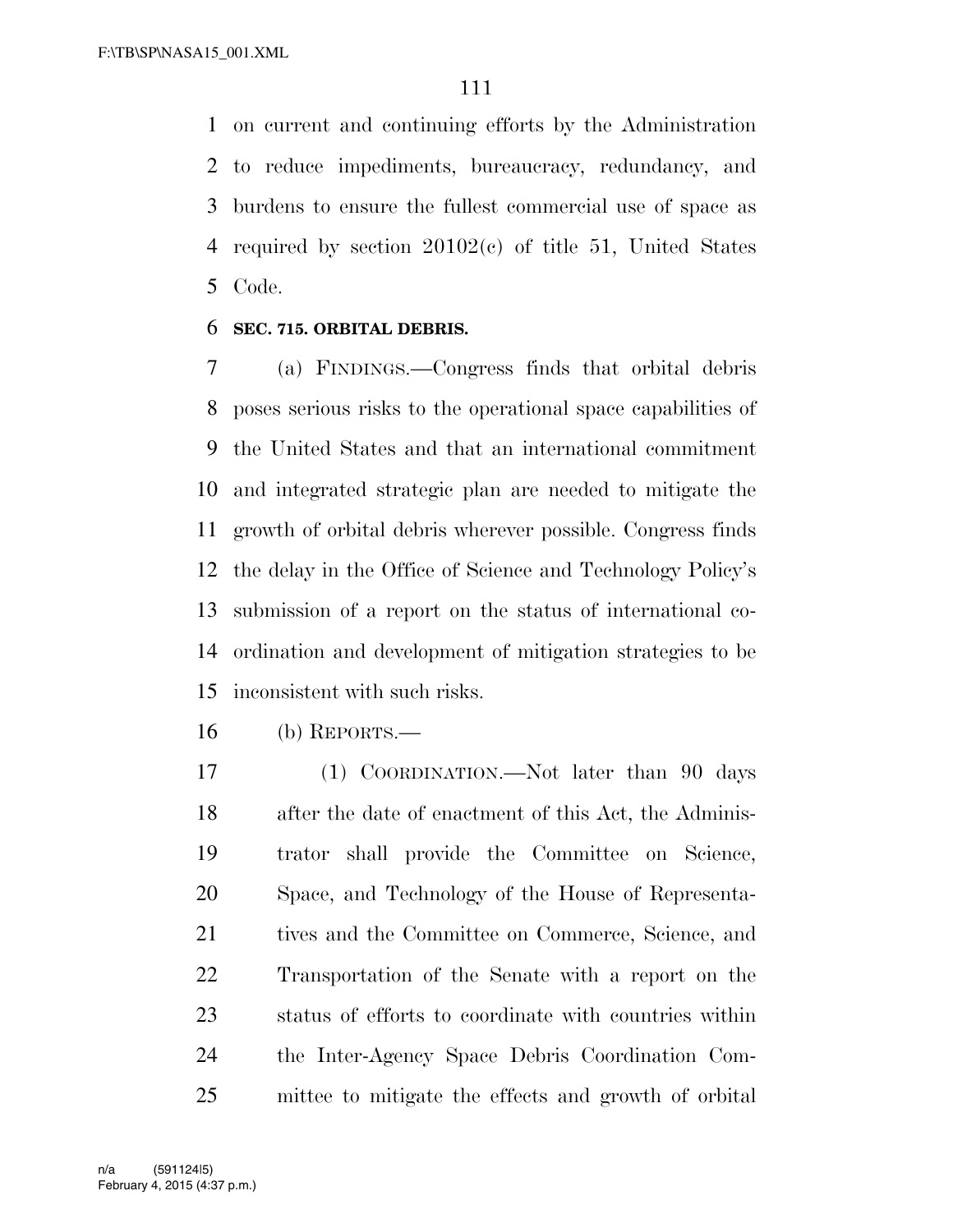debris as required by section 1202(b)(1) of the Na- tional Aeronautics and Space Administration Au-3 thorization Act of 2010 (42 U.S.C. 18441(b)(1)).

4 (2) MITIGATION STRATEGY.—Not later than 90 days after the date of enactment of this Act, the Di- rector of the Office of Science and Technology Policy shall provide the Committee on Science, Space, and Technology of the House of Representatives and the Committee on Commerce, Science, and Transpor- tation of the Senate with a report on the status of the orbital debris mitigation strategy required under section 1202(b)(2) of the National Aeronautics and Space Administration Authorization Act of 2010 (42 U.S.C. 18441(b)(2)).

### **SEC. 716. REVIEW OF ORBITAL DEBRIS REMOVAL CON-CEPTS.**

 (a) SENSE OF CONGRESS.—It is the sense of Con- gress that the amount of orbital debris in low-Earth orbit poses risks for human activities and robotic spacecraft and that this debris may increase due to collisions between ex- isting debris objects. Understanding options to address and remove orbital debris is important for ensuring safe and effective spacecraft operations in low-Earth orbit.

 (b) REVIEW.—The Administrator, in collaboration with other relevant Federal agencies, shall solicit and re-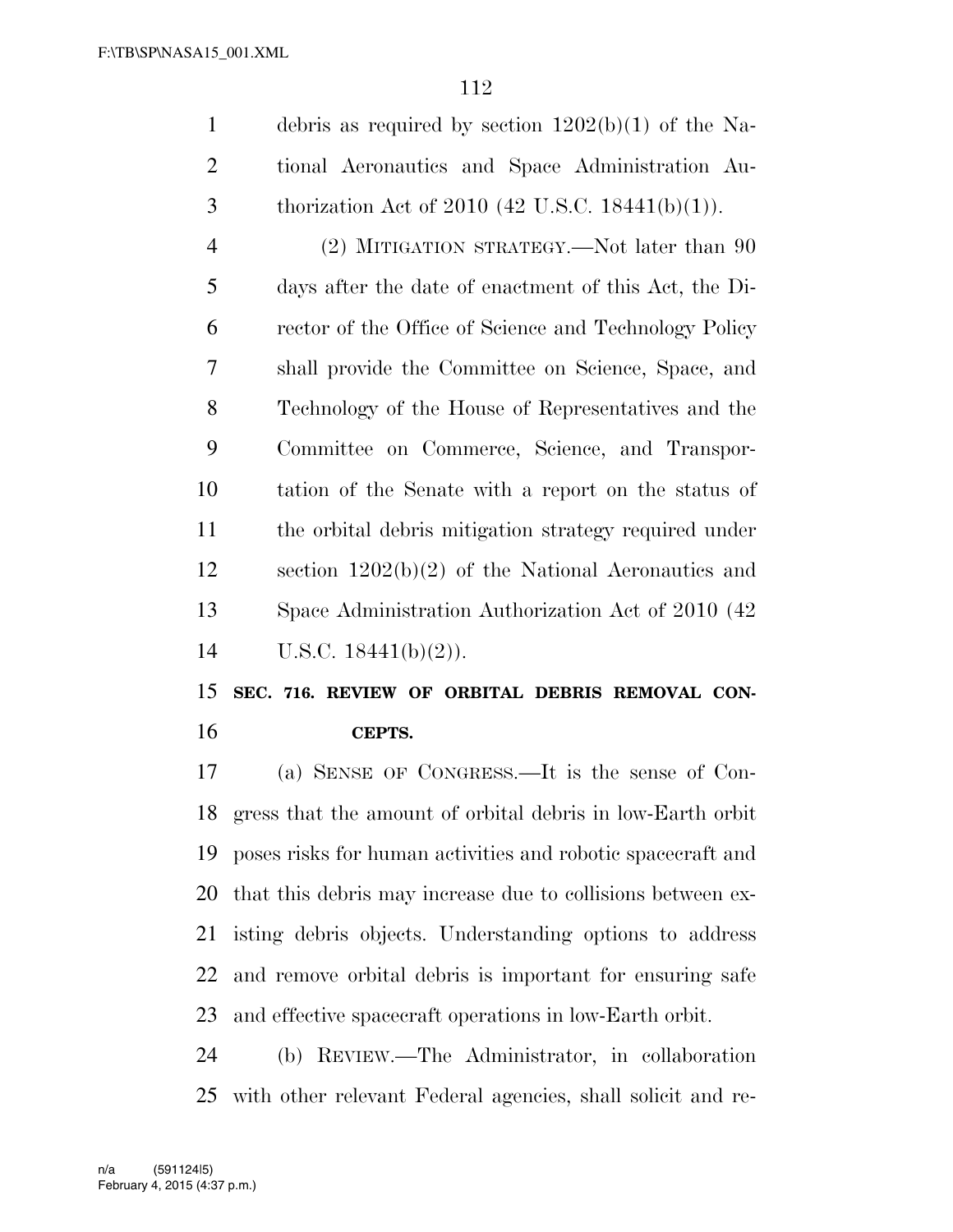view concepts and technological options for removing or- bital debris from low-Earth orbit. The solicitation and re- view shall also address the requirements for and feasibility of developing and implementing each of the options.

 (c) TRANSMITTAL.—Not later than 270 days after the date of enactment of this Act, the Administrator shall provide a report to the Committee on Science, Space, and Technology of the House of Representatives and the Com- mittee on Commerce, Science, and Transportation of the Senate on the solicitation and review required under sub-section (b).

## **SEC. 717. USE OF OPERATIONAL COMMERCIAL SUB- ORBITAL VEHICLES FOR RESEARCH, DEVEL-OPMENT, AND EDUCATION.**

 (a) POLICY.—The Administrator shall develop a pol- icy on the use of operational commercial reusable sub- orbital flight vehicles for carrying out scientific and engi-neering investigations and educational activities.

 (b) PLAN.—The Administrator shall prepare a plan on the Administration's use of operational commercial re- usable suborbital flight vehicles for carrying out scientific and engineering investigations and educational activities. The plan shall—

 (1) describe the purposes for which the Admin-istration intends to use such vehicles;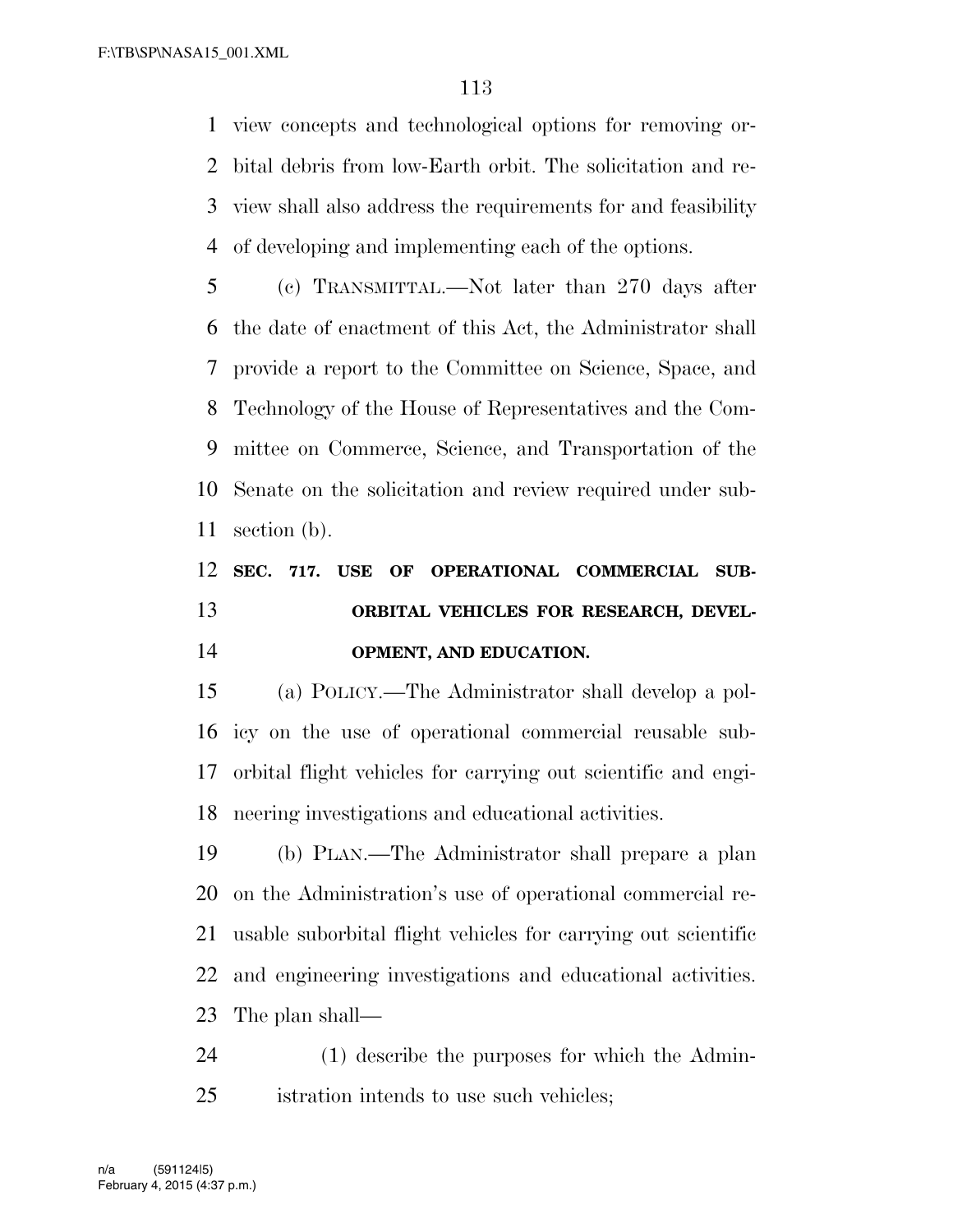(2) describe the processes required to support such use, including the criteria used to determine which scientific and engineering investigations and educational activities are selected for a suborbital flight;

 (3) describe Administration, space flight oper- ator, and supporting contractor responsibilities for developing standard payload interfaces and con- ducting payload safety analyses, payload integration and processing, payload operations, and safety as- surance for Administration-sponsored space flight participants, among other functions required to fly Administration-sponsored payloads and space flight participants on operational commercial suborbital ve-hicles;

 (4) identify Administration-provided hardware, software, or services that may be provided to com- mercial reusable suborbital space flight operators on a cost-reimbursable basis, through agreements or contracts entered into under section 20113(e) of 21 title 51, United States Code; and

 (5) describe the United States Government and space flight operator responsibilities for liability and indemnification with respect to commercial sub-orbital vehicle flights that involve Administration-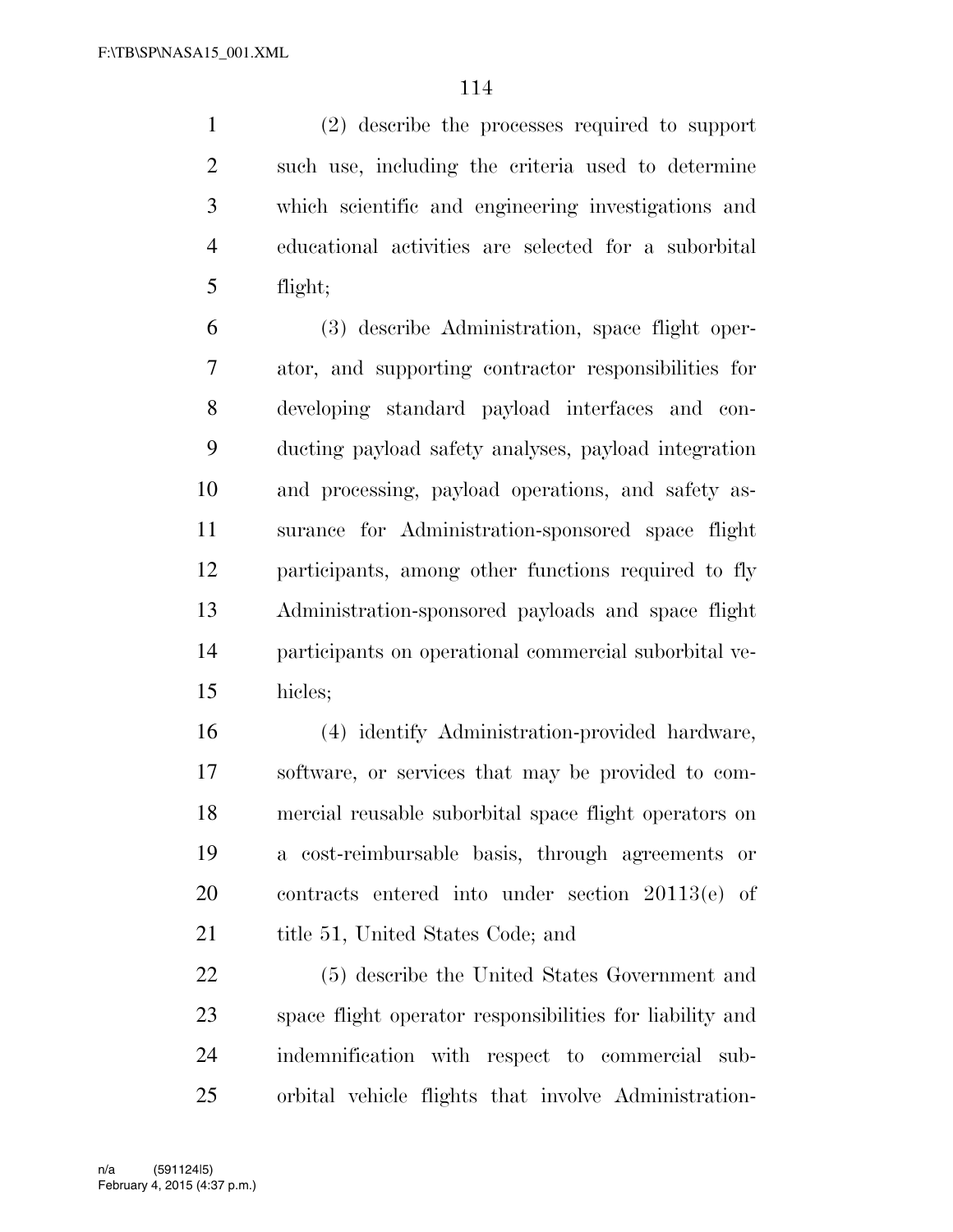sponsored payloads or activities, Administration-sup- ported space flight participants, or other Adminis-tration-related contributions.

 (c) ASSESSMENT OF CAPABILITIES AND RISKS.—The Administrator shall assess and characterize the potential capabilities and performance of commercial reusable sub- orbital vehicles for addressing scientific research, includ- ing research requiring access to low-gravity and micro- gravity environments, for carrying out technology dem- onstrations related to science, exploration, or space oper- ations requirements, and for providing opportunities for educating and training space scientists and engineers, once those vehicles become operational. The assessment shall also characterize the risks of using potential commer- cial reusable suborbital flights to Administration-spon- sored researchers and scientific investigations and flight hardware.

 (d) TRANSMITTAL.—Not later than 1 year after the date of enactment of this Act, the Administrator shall transmit the plan and assessment described in subsections (b) and (c) to the Committee on Science, Space, and Tech- nology of the House of Representatives and the Committee on Commerce, Science, and Transportation of the Senate. (e) ANNUAL PROGRESS REPORTS.—In conjunction with the Administration's annual budget request justifica-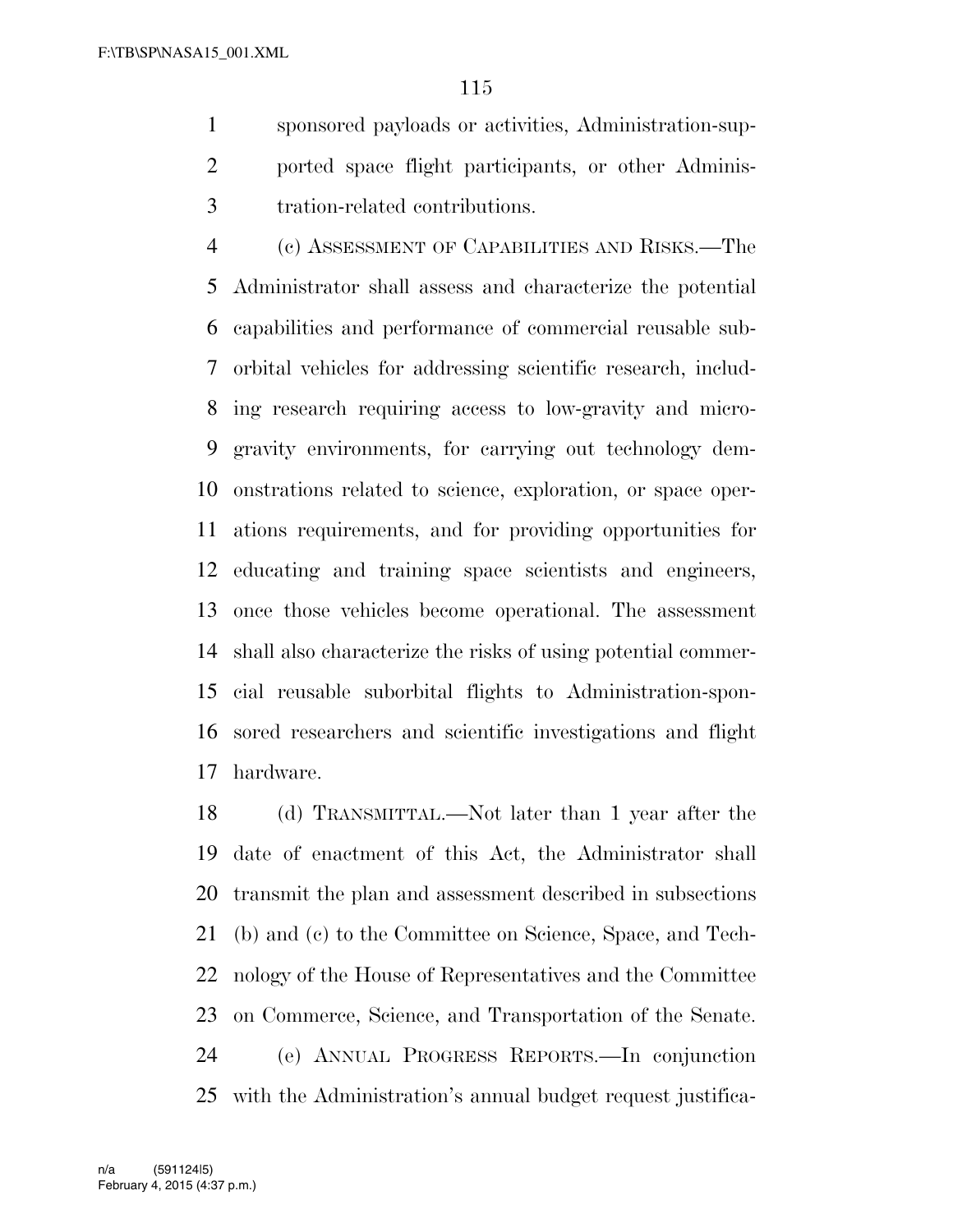tion for each fiscal year, the Administrator shall transmit a report to the Committee on Science, Space, and Tech- nology of the House of Representatives and the Committee on Commerce, Science, and Transportation of the Senate describing progress in carrying out the Commercial Reus- able Suborbital Research Program, including the number and type of suborbital missions planned in each fiscal year.

 (f) INDEMNIFICATION AND LIABILITY.—The Admin- istrator shall not proceed with a request for proposals, award any contract, commit any United States Govern- ment funds, or enter into any other agreement for the pro- vision of a commercial reusable suborbital vehicle launch service for an Administration-sponsored spaceflight partic- ipant until transmittal of the plan and assessment speci- fied in subsections (b) and (c), the liability issues associ- ated with the use of such systems by the United States Government have been addressed, and the liability and in- demnification provisions that are planned to be included in such contracts or agreements have been provided to the Committee on Science, Space, and Technology of the House of Representatives and the Committee on Com-merce, Science, and Transportation of the Senate.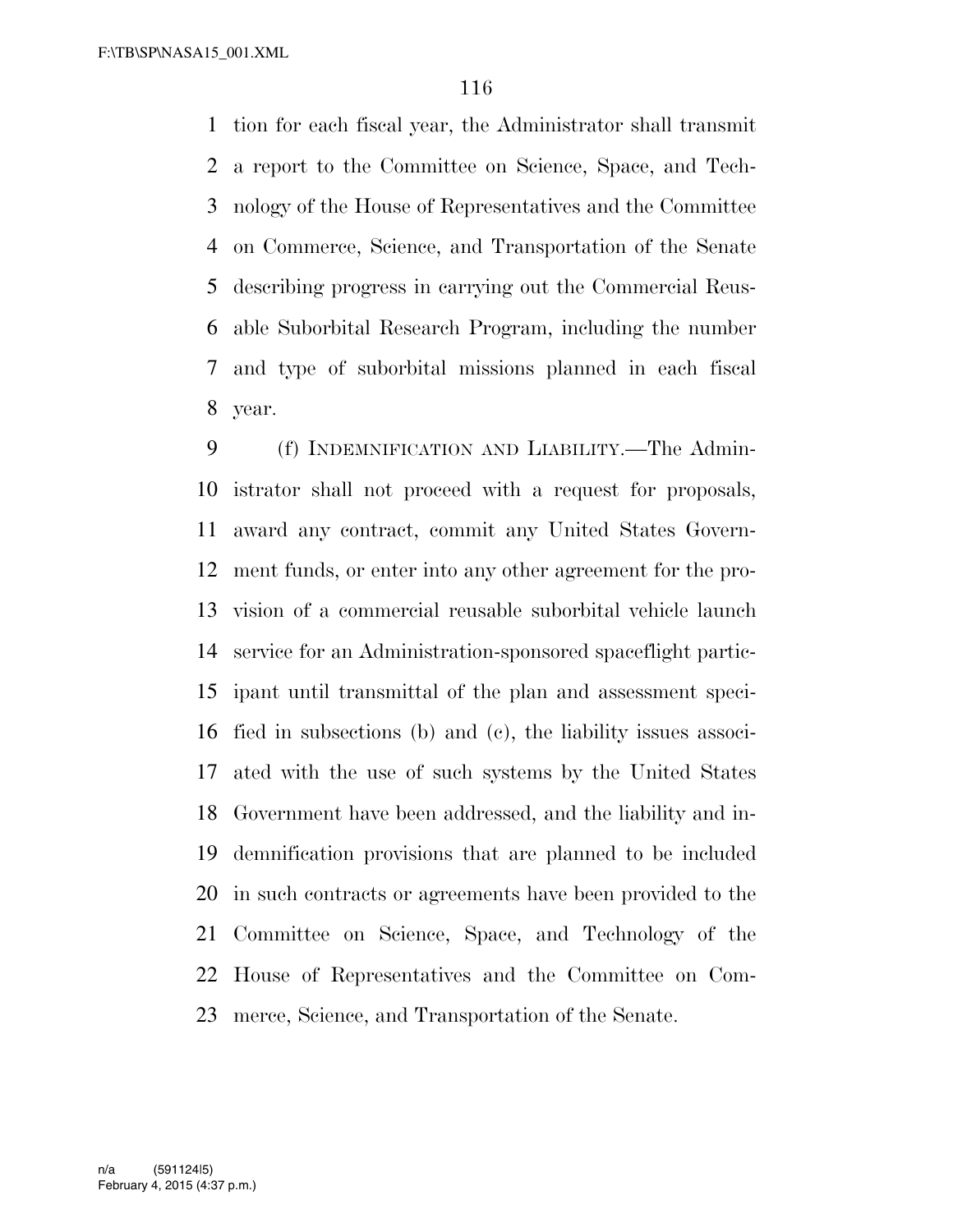## **SEC. 718. FUNDAMENTAL SPACE LIFE AND PHYSICAL SCIENCES RESEARCH.**

 (a) SENSE OF CONGRESS.—It the sense of Congress that fundamental, discovery-based space life and physical sciences research is critical for enabling space exploration, protecting humans in space, and providing societal bene- fits, and that the space environment facilitates the ad- vancement of understanding of the life sciences and phys- ical sciences. Space life and physical science research con- tributes to advancing science, technology, engineering, and mathematics research, and provides careers and training opportunities in academia, Federal laboratories, and com- mercial industry. Congress encourages the Administrator to augment discovery-based fundamental research and to establish requirements reflecting the importance of such research in keeping with the priorities established in the National Academies' decadal survey entitled ''Recapturing a Future for Space Exploration: Life and Physical Sciences Research for a New Era''.

 (b) BUDGET REQUEST.—The Administrator shall in- clude as part of the Administration's annual budget re- quest for each fiscal year a budget line for fundamental space life and physical sciences research, devoted to com- petitive, peer-reviewed grants, that is separate from the International Space Station Operations account.

26 (e) STRATEGIC PLAN.—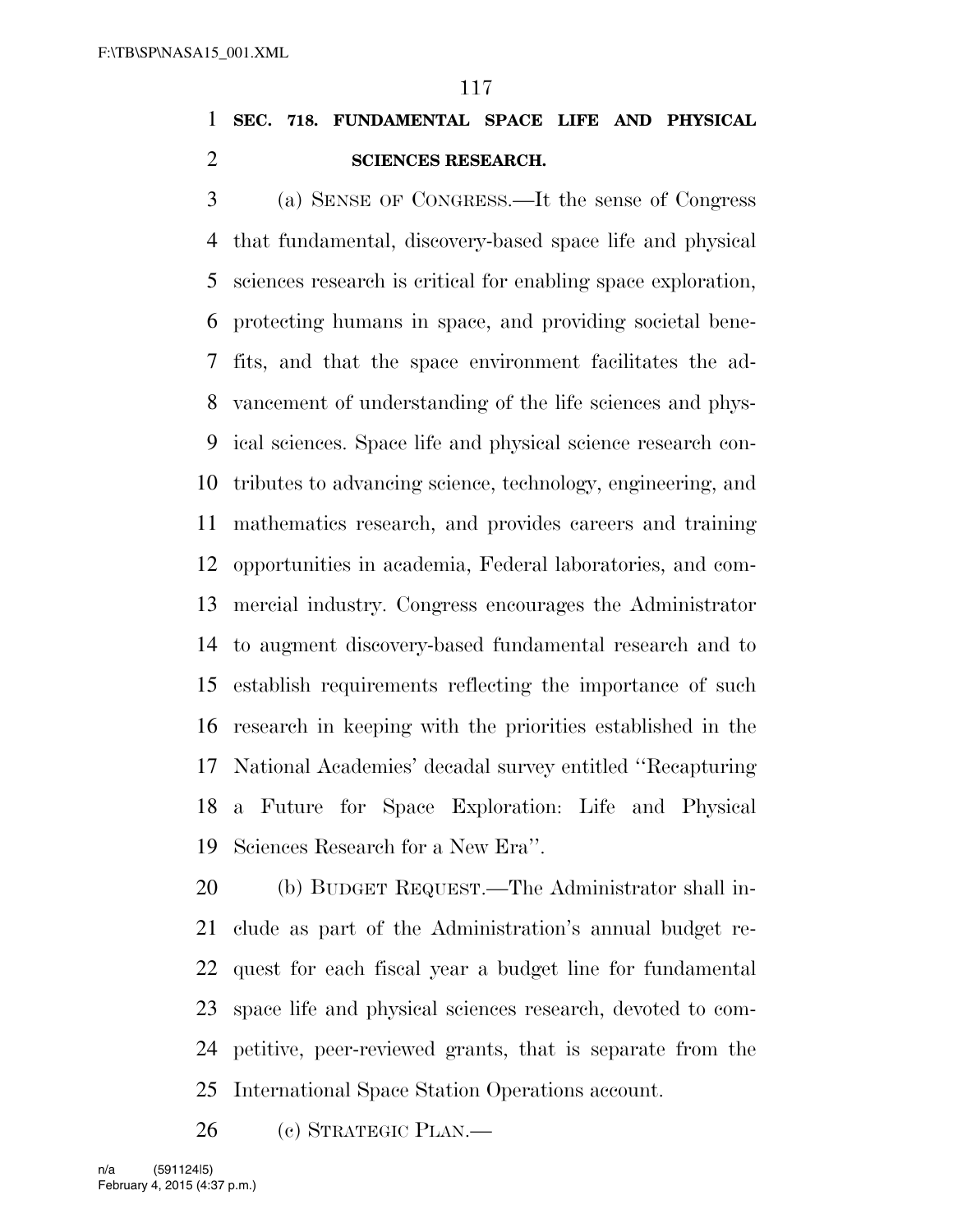(1) DEVELOPMENT.—The Administrator, in consultation with academia, other Federal agencies, and other potential stakeholders, shall develop a strategic plan for carrying out competitive, peer-re- viewed fundamental space life science and physical sciences and related technology research, among other activities, consistent with the priorities in the National Academies' decadal survey described in subsection (a).

 (2) TRANSMITTAL.—Not later than 270 days after the date of enactment of this Act, the Adminis- trator shall transmit the strategic plan developed under paragraph (1) to the Committee on Science, Space, and Technology of the House of Representa- tives and the Committee on Commerce, Science, and Transportation of the Senate.

#### **SEC. 719. RESTORING COMMITMENT TO ENGINEERING RE-**

#### **SEARCH.**

 (a) SENSE OF CONGRESS.—It is the sense of Con- gress that engineering excellence has long been a hallmark of the Administration's ability to make significant ad- vances in aeronautics and space exploration. However, as has been noted in recent National Academies reports, in- creasingly constrained funding and competing priorities have led to an erosion of the Administration's commitment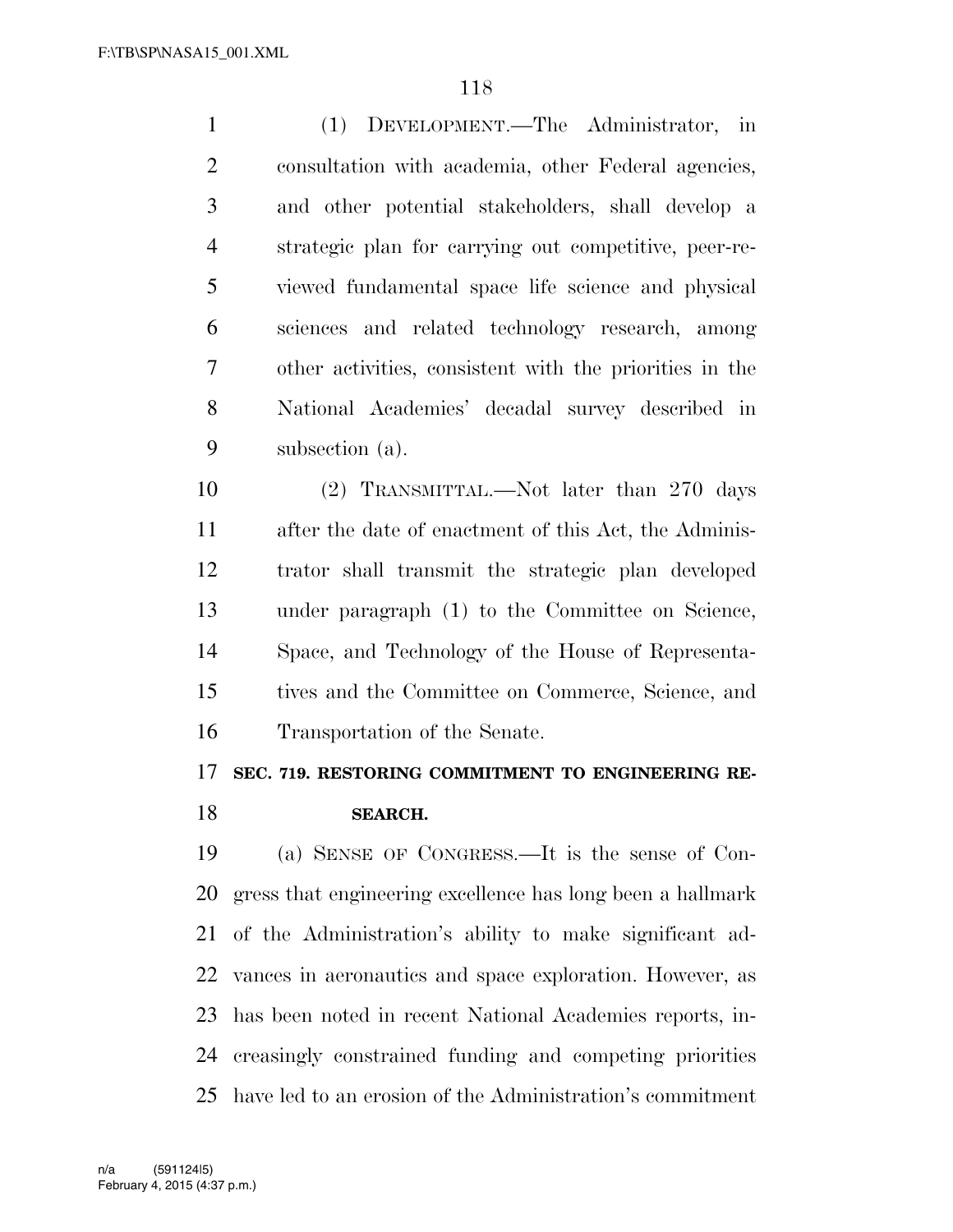to basic engineering research. This research provides the basis for the technology development that enables the Ad- ministration's many challenging missions to succeed. If current trends continue, the Administration's ability to at- tract and maintain the best and brightest engineering workforce at its Centers as well as its ability to remain on the cutting edge of aeronautical and space technology will continue to erode and will threaten the Administra- tion's ability to be a world leader in aeronautics research and development and space exploration.

 (b) PLAN.—The Administrator shall develop a plan for restoring a meaningful basic engineering research pro- gram at the Administration's Centers, including, as appro- priate, collaborations with industry, universities, and other relevant organizations. The plan shall identify the organi- zational approach to be followed, an initial set of basic research priorities, and a proposed budget.

 (c) REPORT.—Not later than 180 days after the date of enactment of this Act, the Administrator shall transmit the plan specified in subsection (b) to the Committee on Science, Space, and Technology of the House of Rep- resentatives and the Committee on Commerce, Science, and Transportation of the Senate.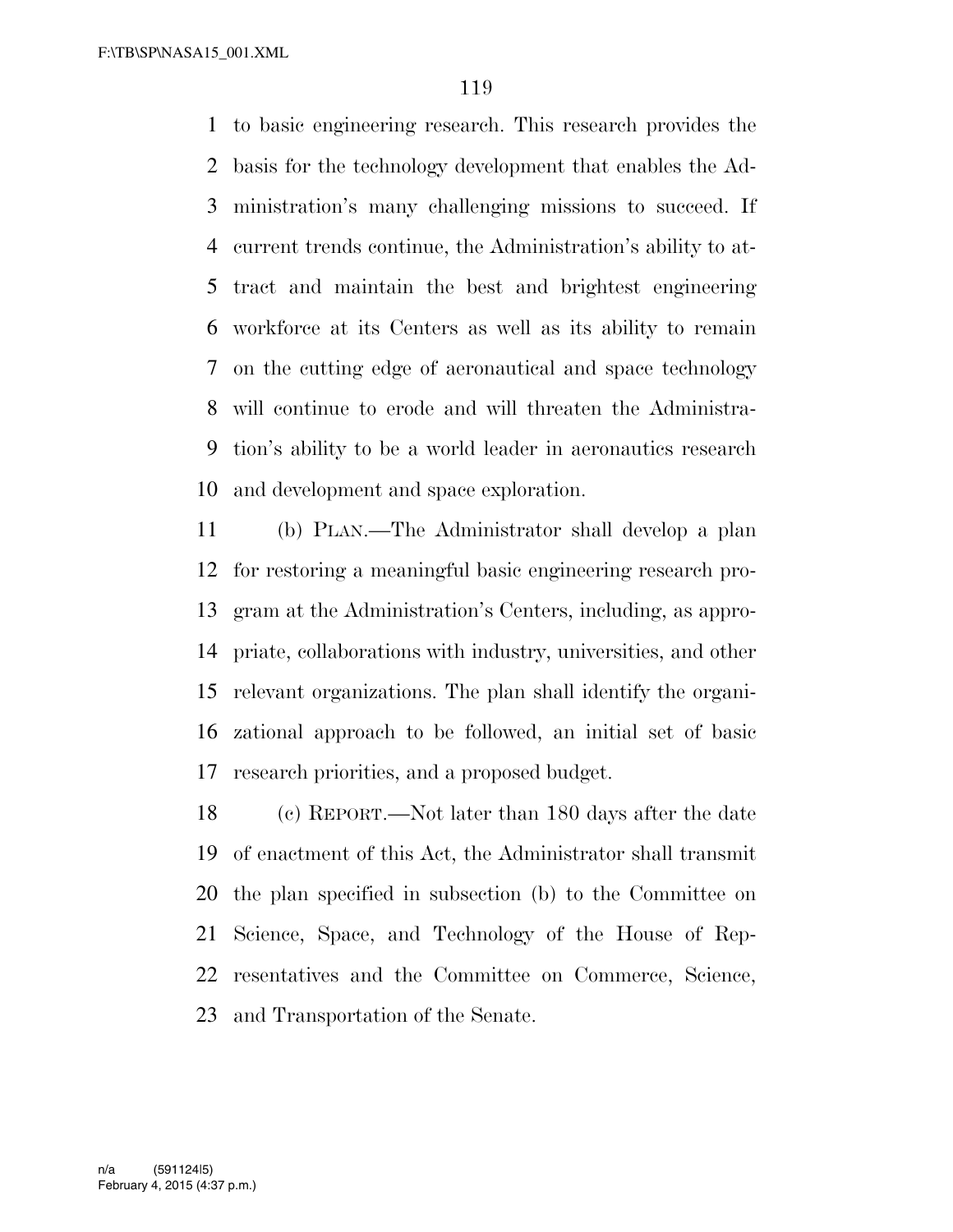**SEC. 720. LIQUID ROCKET ENGINE DEVELOPMENT PRO-GRAM.** 

 The Administrator shall consult with the Secretary of Defense to ensure that any next generation liquid rock- et engine made in the United States for national security space launch objectives can contribute, to the extent prac- ticable, to the space programs and missions carried out by the Administration.

 **SEC. 721 REMOTE SATELLITE SERVICING DEMONSTRA-TIONS.** 

 (a) SENSE OF CONGRESS.—It is the sense of Con-gress that—

 (1) the Administration plays a key role in dem- onstrating the feasibility of using robotic tech- nologies for a spacecraft that could autonomously access, inspect, repair, and refuel satellites;

 (2) demonstrating this feasibility would both as- sist the Administration in its future missions and provide other Federal agencies and private sector en- tities with enhanced confidence in the feasibility to robotically refuel, inspect, repair, and maintain their satellites in both near and distant orbits; and

 (3) the capability to refuel, inspect, repair, and maintain satellites robotically could add years of functional life to satellites.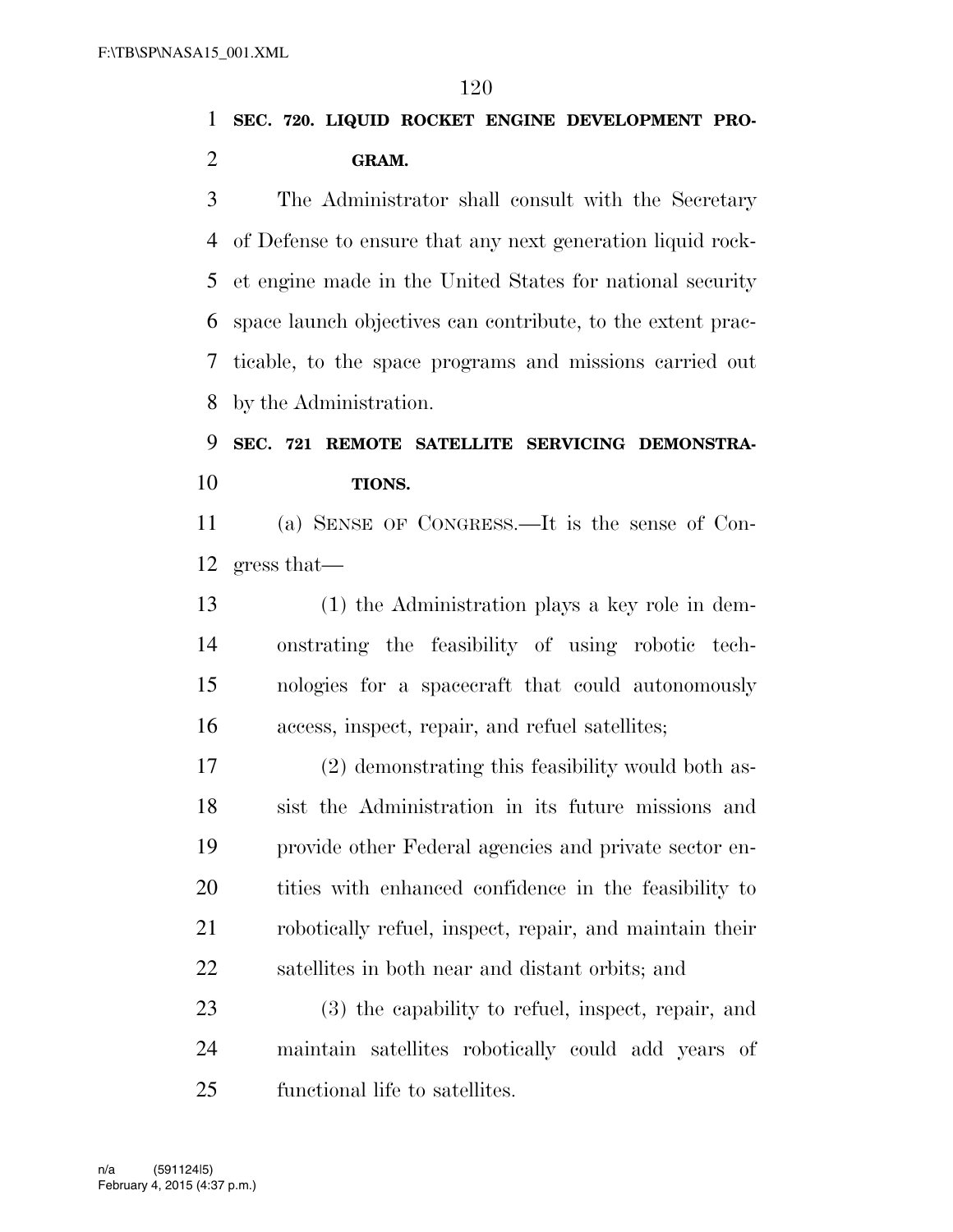(b) REPORT.—Not later than 120 days after the date of enactment of this Act, the Administrator shall transmit a report to the Committee on Science, Space, and Tech- nology of the House of Representatives and the Committee on Commerce, Science, and Transportation of the Senate describing the Administration's— (1) activities, tools, and techniques associated with the ultimate goal of autonomously servicing sat-ellites using robotic spacecraft;

 (2) efforts to coordinate its technology develop- ment and demonstrations with other Federal agen- cies and private sector entities that conduct pro- grams, projects, or activities on on-orbit satellite in-spection and servicing capabilities;

 (3) efforts to leverage the work of these Federal agencies and private sector entities into the Admin-istration's plans;

 (4) accomplishments to date in demonstrating various servicing technologies;

 (5) major technical and operational challenges encountered and mitigation measures taken; and

 (6) demonstrations needed to increase con- fidence in the use of the technologies for operational missions, and the timeframe for these demonstra-tions.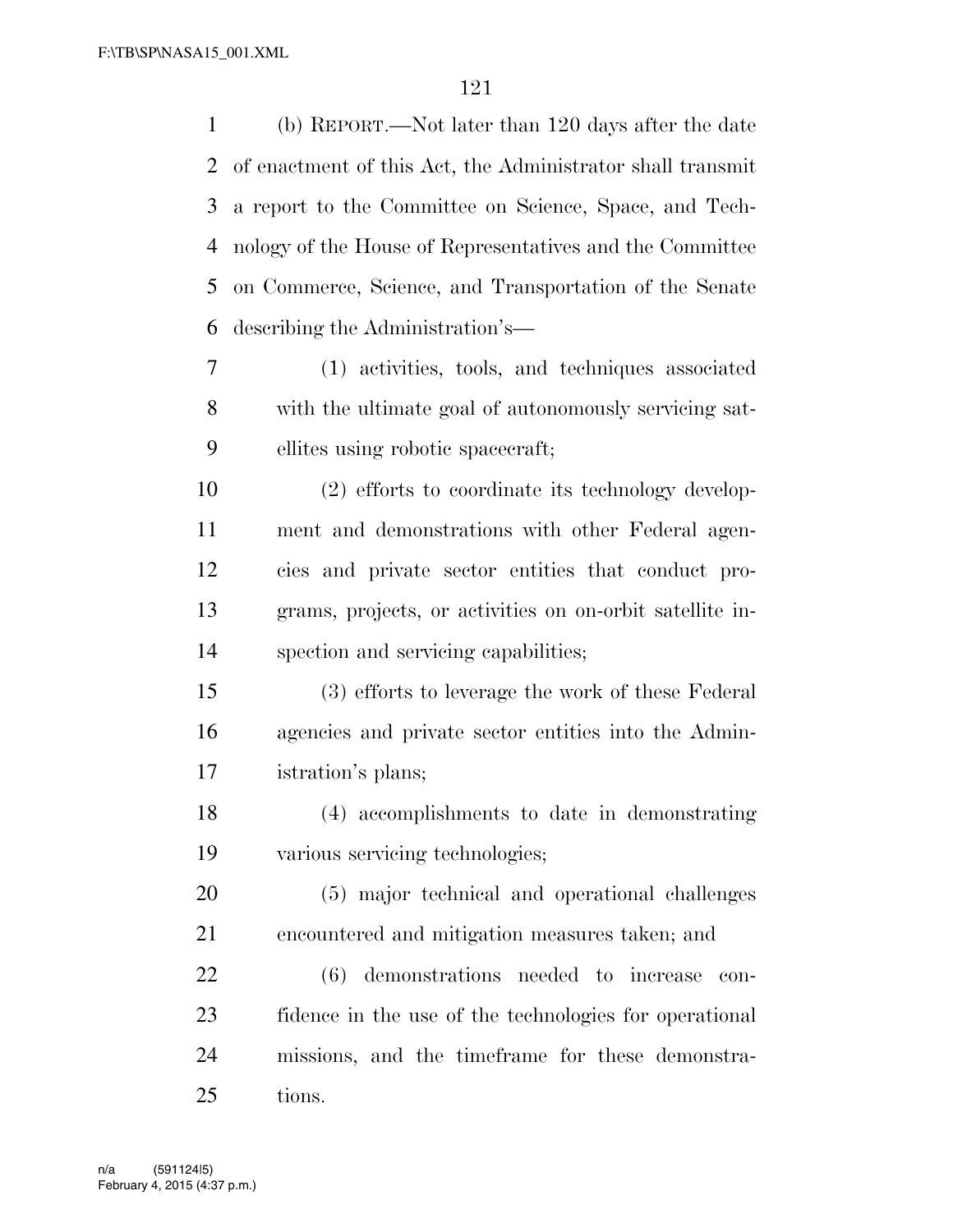#### **SEC. 722. INFORMATION TECHNOLOGY GOVERNANCE.**

 (a) SENSE OF CONGRESS.—It is the sense of Con- gress that information security is central to the Adminis- tration's ability to protect information and information systems vital to its mission.

 (b) STUDY.—The Comptroller General of the United States shall conduct a study to assess the effectiveness of the Administration's Information Technology Governance. The study shall include an assessment of—

 (1) the resources available for overseeing Ad- ministration-wide information technology operations, investments, and security measures and the Chief Information Officer's visibility into and access to 14 those resources;

 (2) the effectiveness of the Administration's de- centralized information technology structure, deci- sionmaking processes and authorities and its ability to enforce information security; and

 (3) the impact of providing the Chief Informa- tion Officer approval authority over information technology investments that exceed a defined mone- tary threshold and any potential impacts of the Chief Information Officer having such authority on the Administration's missions, flights programs and projects, research activities, and Center operations.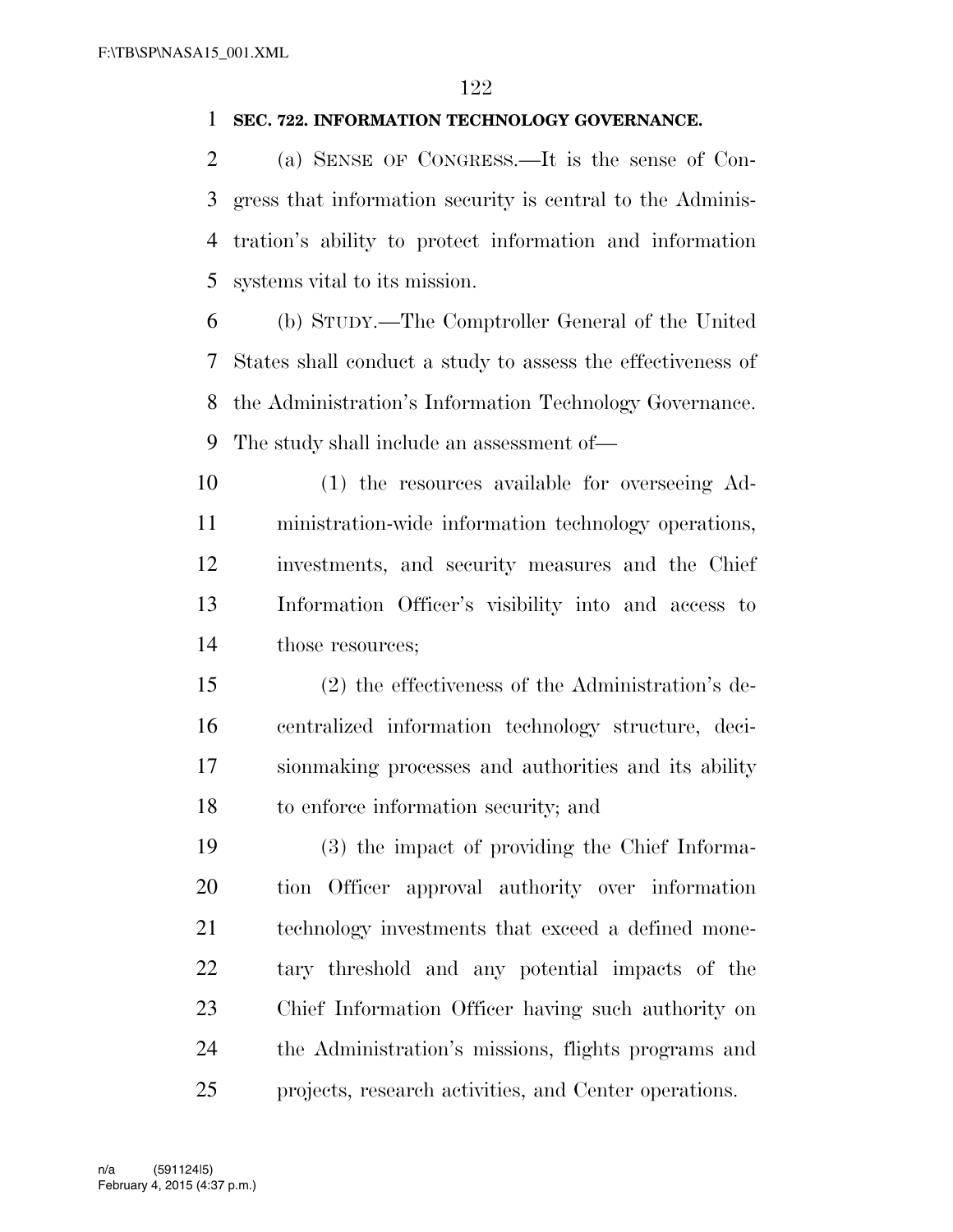(c) REPORT.—Not later than 1 year after the date of enactment of this Act, the Comptroller General shall transmit a report detailing the results of the study con- ducted under subsection (b) to the Committee on Science, Space, and Technology of the House of Representatives and the Committee on Commerce, Science, and Transpor-tation of the Senate.

#### **SEC. 723. STRENGTHENING ADMINISTRATION SECURITY.**

 (a) FINDINGS.—Congress makes the following find-ings:

 (1) Following the public disclosure of security and export control violations at its research centers, the Administration contracted with the National Academy of Public Administration to conduct an independent assessment of how the Administration carried out Foreign National Access Management practices and other security matters.

 (2) The assessment by the National Academy of Public Administration concluded that ''NASA net- works are compromised'', that the Administration lacked a standardized and systematic approach to export compliance, and that individuals within the Administration were not held accountable when making serious, preventable errors in carrying out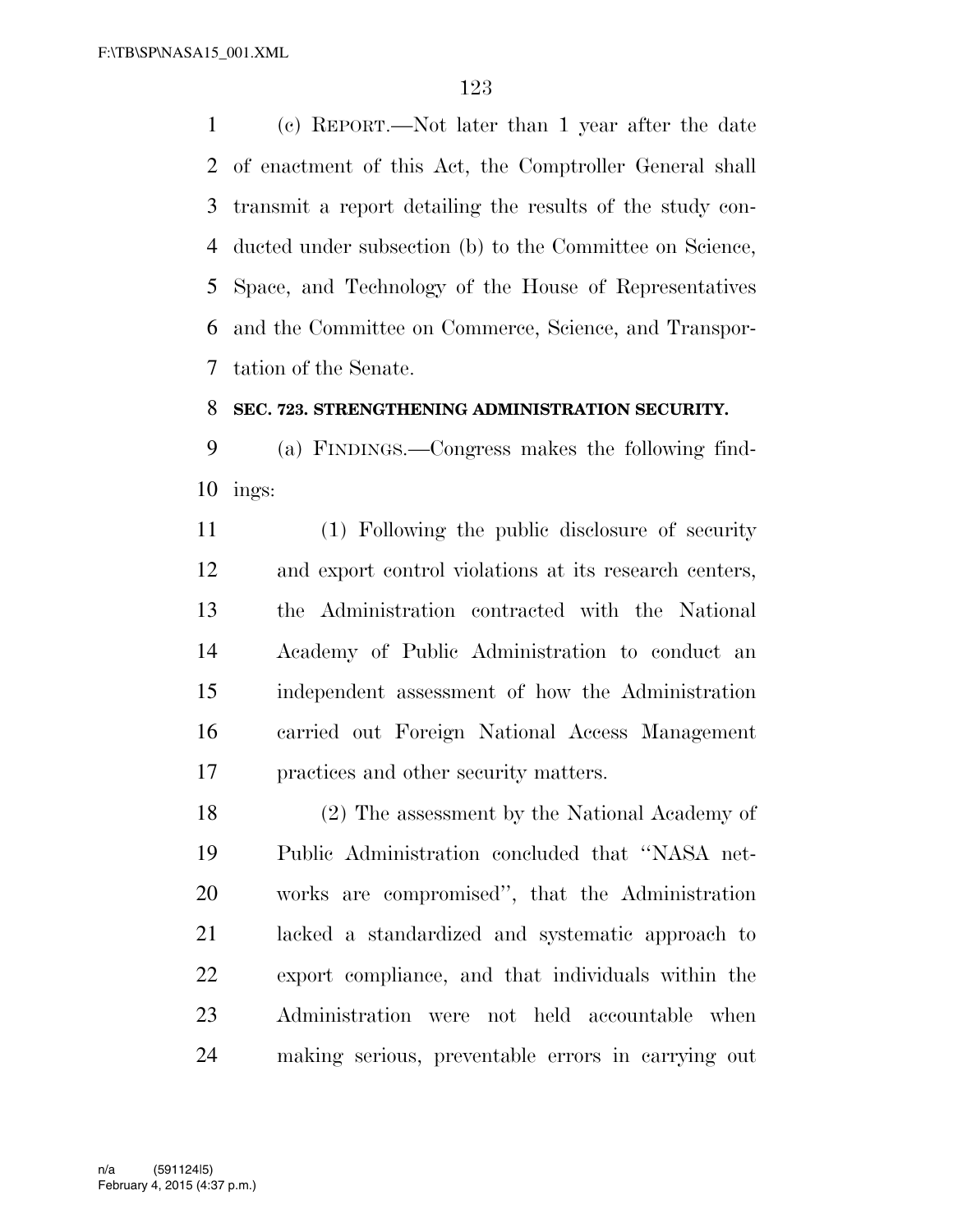- Foreign National Access Management practices and other security matters.
- (b) REPORT.—Not later than 90 days after the date of enactment of this Act, the Administration shall report to the Committee on Science, Space, and Technology of the House of Representatives and the Committee on Com- merce, Science, and Transportation of the Senate on how it plans to address each of the recommendations made in the security assessment by the National Academy of Pub- lic Administration and the recommendations made by the Government Accountability Office and the Administra- tion's Office of the Inspector General regarding security and safeguarding export control information.
- (c) REVIEW.—Not later than one year after the date of enactment of this Act, the Comptroller General of the United States shall report to the Committee on Science, Space, and Technology of the House of Representatives and the Committee on Commerce, Science, and Transpor- tation of the Senate its assessment of how the Administra- tion has complied with the recommendations described in subsection (b).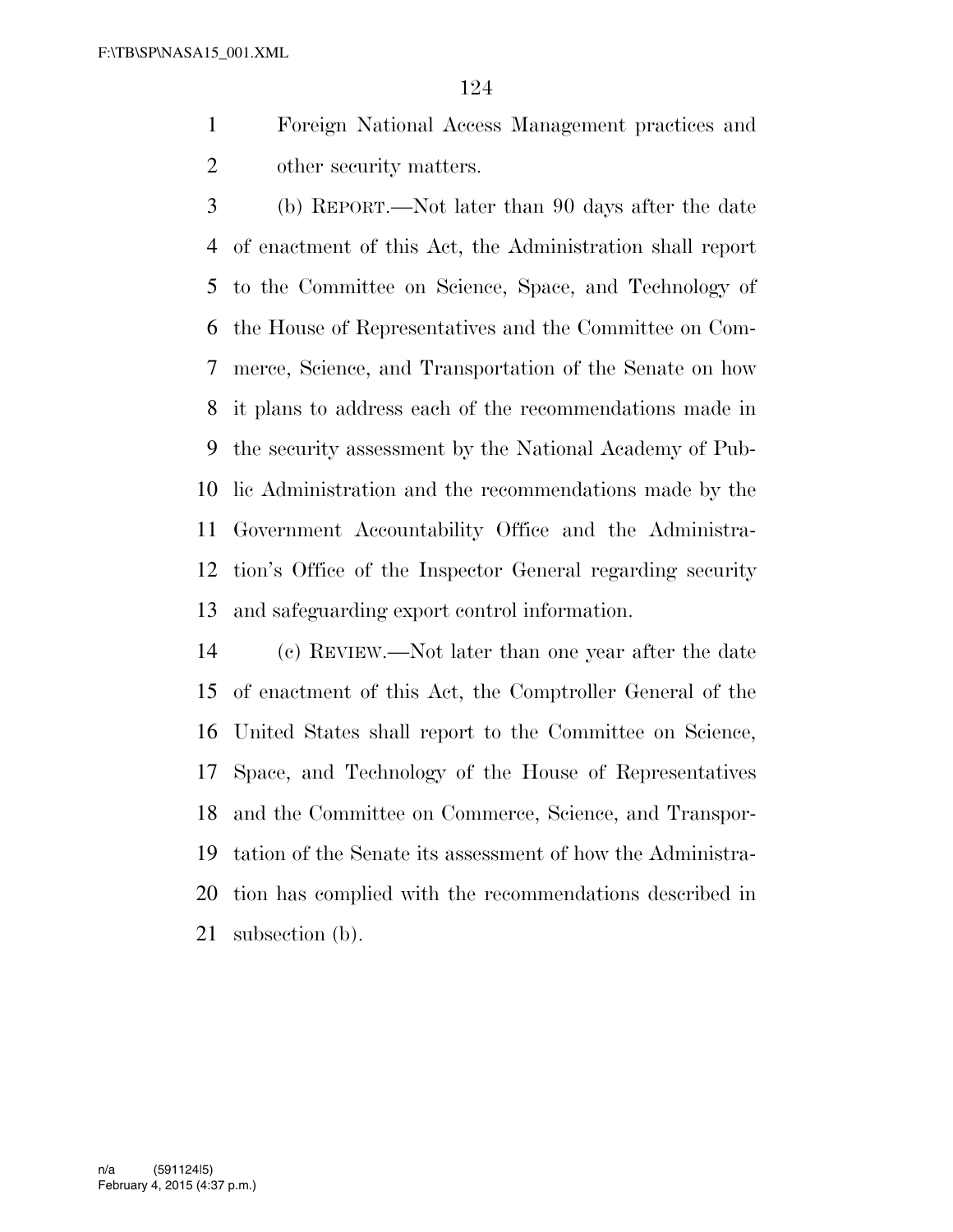# **SEC. 724. PROHIBITION ON USE OF FUNDS FOR CONTRAC- TORS THAT HAVE COMMITTED FRAUD OR OTHER CRIMES.**

 None of the funds authorized to be appropriated or otherwise made available for fiscal year 2015 or any fiscal year thereafter for the Administration may be used to enter into a contract with any offeror or any of its prin- cipals if the offeror certifies, pursuant to the Federal Ac- quisition Regulation, that the offeror or any of its prin-cipals—

 (1) within a three-year period preceding the offer has been convicted of or had a civil judgment rendered against it for—

 (A) commission of fraud or a criminal of- fense in connection with obtaining, attempting to obtain, or performing a public (Federal, State, or local) contract or subcontract;

 (B) violation of Federal or State antitrust statutes relating to the submission of offers; or

 (C) commission of embezzlement, theft, forgery, bribery, falsification or destruction of records, making false statements, tax evasion, violating Federal criminal tax laws, or receiving stolen property;

 (2) are presently indicted for, or otherwise criminally or civilly charged by a governmental enti-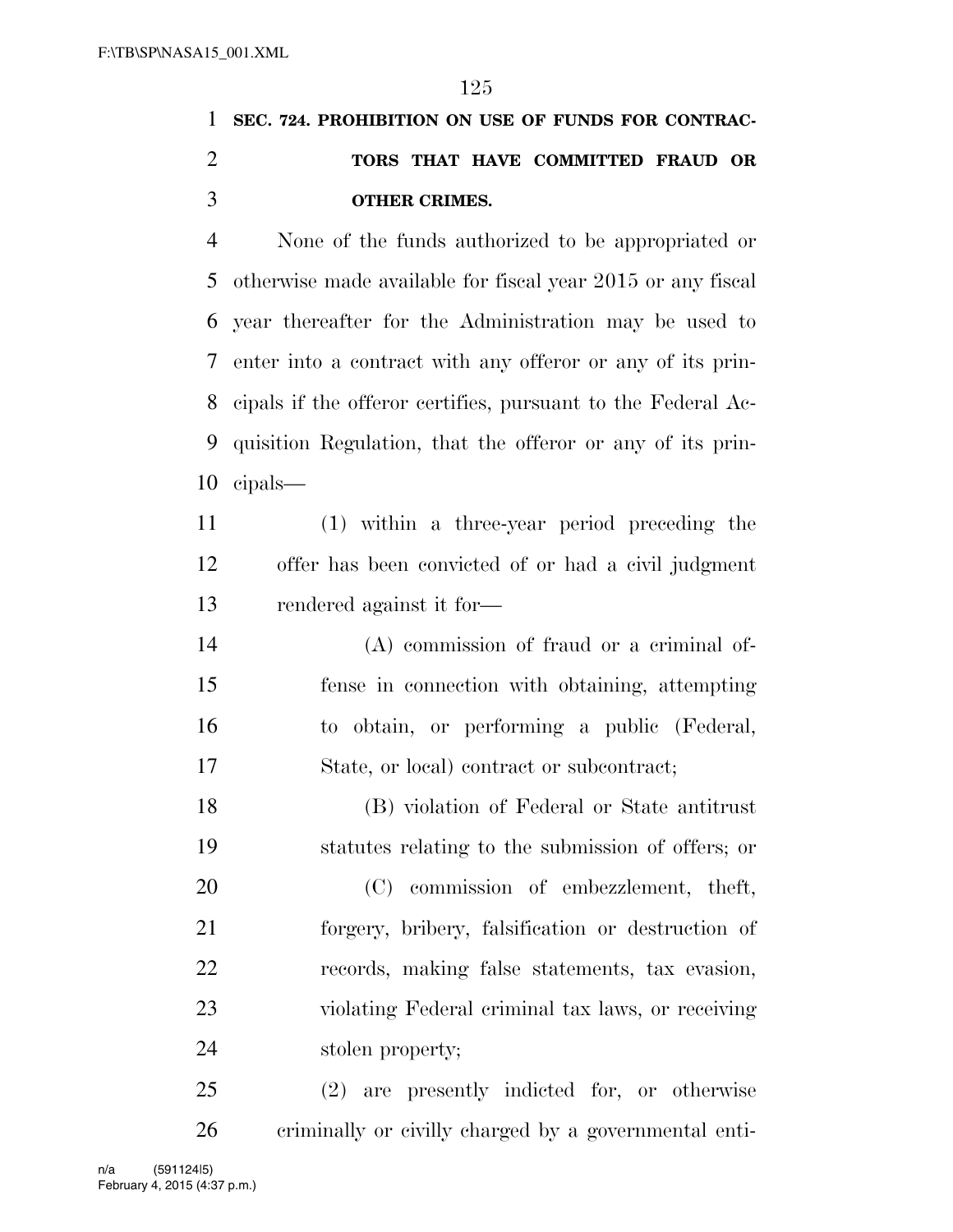- ty with, commission of any of the offenses enumer-ated in paragraph (1); or
- (3) within a three-year period preceding the offer, has been notified of any delinquent Federal taxes in an amount that exceeds \$3,000 for which the liability remains unsatisfied.

#### **SEC. 725. PROTECTION OF APOLLO LANDING SITES.**

 (a) ASSESSMENT.—The Director of the Office of Science and Technology Policy, in consultation with all rel- evant agencies of the Federal Government and other ap- propriate entities and individuals, shall carry out a review and assessment of the issues involved in protecting and preserving historically important Apollo Program lunar landing sites and Apollo program artifacts residing on the lunar surface, including those pertaining to Apollo 11 and Apollo 17. The review and assessment shall, at a min- imum, include determination of what risks to the protec- tion and preservation of those sites and artifacts exist or may exist in the future, what measures are required to ensure such protection and preservation, the extent to which additional domestic legislation or international trea- ties or agreements will be required, and specific rec- ommendations for protecting and preserving those lunar landing sites and artifacts.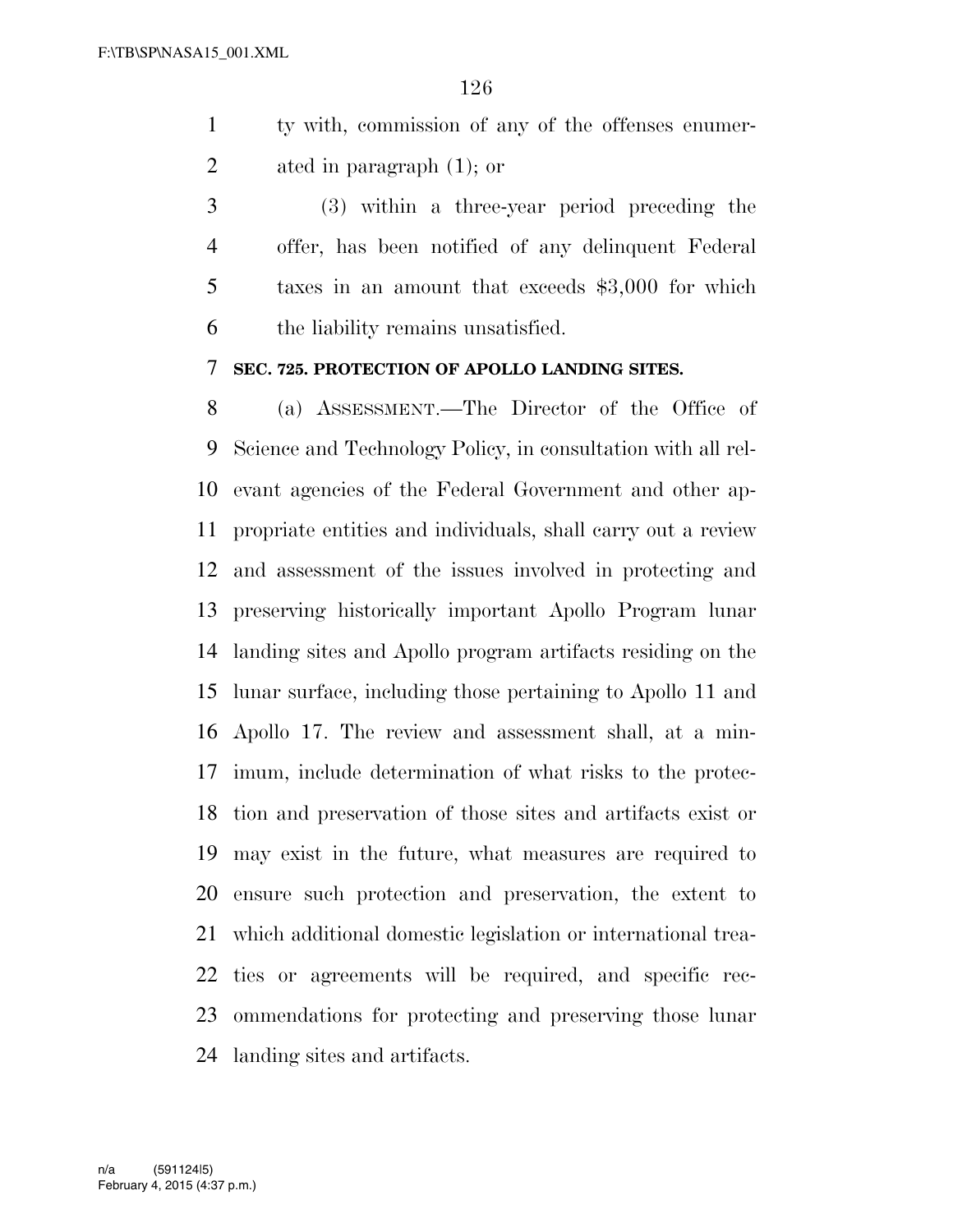(b) REPORT.—Not later than one year after the date of enactment of this Act, the Director shall transmit to the Committee on Science, Space, and Technology of the House of Representatives and the Committee on Com- merce, Science, and Transportation of the Senate the re-sults of the assessment required under subsection (a).

#### **SEC. 726. ASTRONAUT OCCUPATIONAL HEALTHCARE.**

 (a) IN GENERAL.—The National Academies' Insti- tute of Medicine report ''Health Standards for Long Du- ration and Exploration Spaceflight: Ethics Principles, Re- sponsibilities, and Decision Framework'' found that the Administration has ethical responsibilities for and should adopt policies and processes related to health standards for long duration and exploration spaceflights that recog- nize those ethical responsibilities. In particular, the report recommended that the Administration ''provide preventa- tive long-term health screening and surveillance of astro- nauts and lifetime health care to protect their health, sup- port ongoing evaluation of health standards, improve mis- sion safety, and reduce risks for current and future astro-nauts''.

 (b) RESPONSE.—The Administration shall prepare a response to the National Academies report recommenda- tion described in subsection (a). The response shall include the estimated budgetary resources required for the imple-